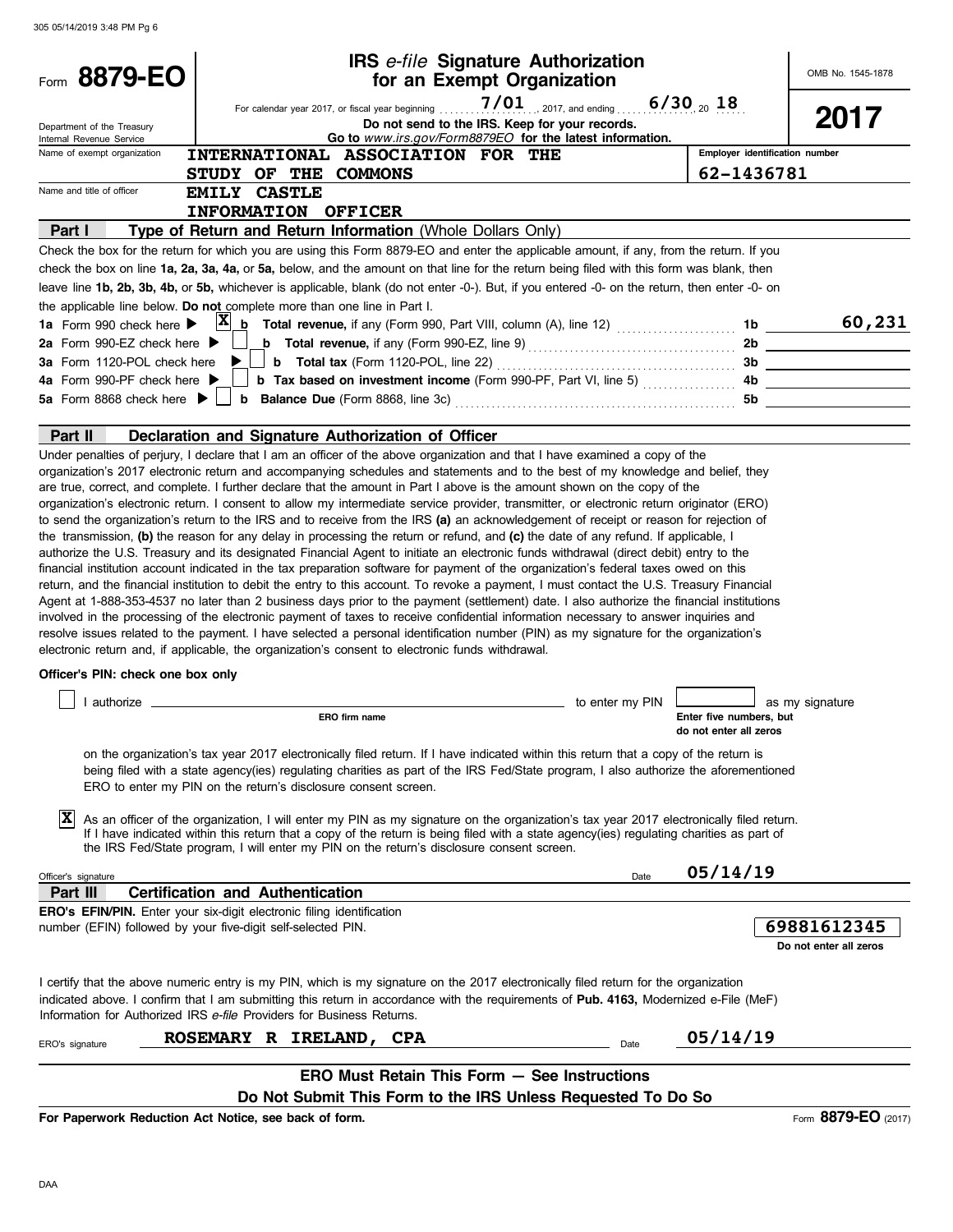Form 990

# **Return of Organization Exempt From Income Tax**  $\frac{\text{OMB No. 1545-0}}{2017}$

**Do not enter social security numbers on this form as it may be made public. Open to Public Under section 501(c), 527, or 4947(a)(1) of the Internal Revenue Code (except private foundations)**

OMB No. 1545-0047

|                                | Department of the Treasury<br>Internal Revenue Service                                                                        |                                                                                                                                                                                                                                  |                                          |                                                                          |                      | Do not enter social security numbers on this form as it may be made public.<br>Go to www.irs.gov/Form990 for instructions and the latest information.                                                                                                                                                                    |                    |                                               |                |                         |                                            | Open to Public<br>Inspection |                            |  |
|--------------------------------|-------------------------------------------------------------------------------------------------------------------------------|----------------------------------------------------------------------------------------------------------------------------------------------------------------------------------------------------------------------------------|------------------------------------------|--------------------------------------------------------------------------|----------------------|--------------------------------------------------------------------------------------------------------------------------------------------------------------------------------------------------------------------------------------------------------------------------------------------------------------------------|--------------------|-----------------------------------------------|----------------|-------------------------|--------------------------------------------|------------------------------|----------------------------|--|
|                                |                                                                                                                               |                                                                                                                                                                                                                                  |                                          |                                                                          |                      | For the 2017 calendar year, or tax year beginning $07/01/17$ , and ending $06/30/18$                                                                                                                                                                                                                                     |                    |                                               |                |                         |                                            |                              |                            |  |
| в                              | Check if applicable:                                                                                                          |                                                                                                                                                                                                                                  | C Name of organization                   |                                                                          |                      | INTERNATIONAL ASSOCIATION FOR THE                                                                                                                                                                                                                                                                                        |                    |                                               |                |                         | D Employer identification number           |                              |                            |  |
|                                | Address change                                                                                                                |                                                                                                                                                                                                                                  |                                          | STUDY OF THE COMMONS                                                     |                      |                                                                                                                                                                                                                                                                                                                          |                    |                                               |                |                         |                                            |                              |                            |  |
|                                |                                                                                                                               |                                                                                                                                                                                                                                  | 62-1436781<br>Doing business as          |                                                                          |                      |                                                                                                                                                                                                                                                                                                                          |                    |                                               |                |                         |                                            |                              |                            |  |
|                                | Name change<br>E Telephone number<br>Number and street (or P.O. box if mail is not delivered to street address)<br>Room/suite |                                                                                                                                                                                                                                  |                                          |                                                                          |                      |                                                                                                                                                                                                                                                                                                                          |                    |                                               |                |                         |                                            |                              |                            |  |
|                                | Initial return                                                                                                                |                                                                                                                                                                                                                                  |                                          | 513 NORTH PARK AVENUE                                                    |                      |                                                                                                                                                                                                                                                                                                                          |                    |                                               |                |                         | 317-608-3067                               |                              |                            |  |
|                                | Final return/<br>terminated                                                                                                   |                                                                                                                                                                                                                                  |                                          | City or town, state or province, country, and ZIP or foreign postal code |                      |                                                                                                                                                                                                                                                                                                                          |                    |                                               |                |                         |                                            |                              |                            |  |
|                                |                                                                                                                               |                                                                                                                                                                                                                                  | <b>BLOOMINGTON</b>                       |                                                                          |                      | IN 47408-3829                                                                                                                                                                                                                                                                                                            |                    |                                               |                | G Gross receipts \$     |                                            |                              | 60,231                     |  |
|                                | Amended return                                                                                                                |                                                                                                                                                                                                                                  | F Name and address of principal officer: |                                                                          |                      |                                                                                                                                                                                                                                                                                                                          |                    |                                               |                |                         |                                            | Yes                          | $\overline{\mathbf{X}}$ No |  |
|                                | Application pending                                                                                                           |                                                                                                                                                                                                                                  | <b>JOHN POWELL</b>                       |                                                                          |                      |                                                                                                                                                                                                                                                                                                                          |                    | H(a) Is this a group return for subordinates? |                |                         |                                            |                              |                            |  |
|                                |                                                                                                                               |                                                                                                                                                                                                                                  |                                          | <b>513 NORTH PARK AVENUE</b>                                             |                      |                                                                                                                                                                                                                                                                                                                          |                    | H(b) Are all subordinates included?           |                |                         |                                            | Yes                          | No                         |  |
|                                |                                                                                                                               |                                                                                                                                                                                                                                  | <b>BLOOMINGTON</b>                       |                                                                          |                      | IN 47408-3829                                                                                                                                                                                                                                                                                                            |                    |                                               |                |                         | If "No," attach a list. (see instructions) |                              |                            |  |
|                                | Tax-exempt status:                                                                                                            |                                                                                                                                                                                                                                  | $\overline{\mathbf{X}}$ 501(c)(3)        | $501(c)$ (                                                               | (insert no.)         | 4947(a)(1) or                                                                                                                                                                                                                                                                                                            | 527                |                                               |                |                         |                                            |                              |                            |  |
|                                | Website:                                                                                                                      |                                                                                                                                                                                                                                  |                                          | WWW.IASC-COMMONS.ORG                                                     |                      |                                                                                                                                                                                                                                                                                                                          |                    | H(c) Group exemption number                   |                |                         |                                            |                              |                            |  |
|                                | Form of organization:                                                                                                         |                                                                                                                                                                                                                                  | Corporation                              | Trust<br>Association                                                     | $ \mathbf{X} $ Other | NON-PROFIT                                                                                                                                                                                                                                                                                                               |                    | L Year of formation: 1989                     |                |                         | M State of legal domicile:                 |                              | IN                         |  |
|                                | Part I                                                                                                                        | Summary                                                                                                                                                                                                                          |                                          |                                                                          |                      |                                                                                                                                                                                                                                                                                                                          |                    |                                               |                |                         |                                            |                              |                            |  |
|                                |                                                                                                                               |                                                                                                                                                                                                                                  |                                          |                                                                          |                      |                                                                                                                                                                                                                                                                                                                          |                    |                                               |                |                         |                                            |                              |                            |  |
|                                |                                                                                                                               | SEE SCHEDULE O                                                                                                                                                                                                                   |                                          |                                                                          |                      |                                                                                                                                                                                                                                                                                                                          |                    |                                               |                |                         |                                            |                              |                            |  |
|                                |                                                                                                                               |                                                                                                                                                                                                                                  |                                          |                                                                          |                      |                                                                                                                                                                                                                                                                                                                          |                    |                                               |                |                         |                                            |                              |                            |  |
|                                |                                                                                                                               |                                                                                                                                                                                                                                  |                                          |                                                                          |                      |                                                                                                                                                                                                                                                                                                                          |                    |                                               |                |                         |                                            |                              |                            |  |
| Governance                     |                                                                                                                               |                                                                                                                                                                                                                                  |                                          |                                                                          |                      | 2 Check this box     if the organization discontinued its operations or disposed of more than 25% of its net assets.                                                                                                                                                                                                     |                    |                                               |                |                         |                                            |                              |                            |  |
| ಹ                              |                                                                                                                               |                                                                                                                                                                                                                                  |                                          | 3 Number of voting members of the governing body (Part VI, line 1a)      |                      |                                                                                                                                                                                                                                                                                                                          |                    |                                               |                | 3                       | 9                                          |                              |                            |  |
|                                |                                                                                                                               |                                                                                                                                                                                                                                  |                                          |                                                                          |                      |                                                                                                                                                                                                                                                                                                                          |                    |                                               |                | $\overline{\mathbf{A}}$ | 9                                          |                              |                            |  |
|                                |                                                                                                                               | 4 Number of independent voting members of the governing body (Part VI, line 1b) [[[[[[[[[[[[[[[[[[[[[[[[[[[[[[<br>5 Total number of individuals employed in calendar year 2017 (Part V, line 2a) [[[[[[[[[[[[[[[[[[[[[[[[[[[[[[[ |                                          |                                                                          |                      |                                                                                                                                                                                                                                                                                                                          |                    |                                               |                |                         |                                            |                              |                            |  |
| <b>Activities</b>              |                                                                                                                               |                                                                                                                                                                                                                                  |                                          | 6 Total number of volunteers (estimate if necessary)                     |                      |                                                                                                                                                                                                                                                                                                                          |                    |                                               |                | 6                       | $\overline{22}$                            |                              |                            |  |
|                                |                                                                                                                               |                                                                                                                                                                                                                                  |                                          |                                                                          | 7a                   |                                                                                                                                                                                                                                                                                                                          |                    | 0                                             |                |                         |                                            |                              |                            |  |
|                                |                                                                                                                               |                                                                                                                                                                                                                                  |                                          |                                                                          |                      |                                                                                                                                                                                                                                                                                                                          |                    |                                               |                | 7b                      |                                            |                              | 0                          |  |
|                                |                                                                                                                               |                                                                                                                                                                                                                                  |                                          |                                                                          |                      |                                                                                                                                                                                                                                                                                                                          |                    | Prior Year                                    |                |                         |                                            | <b>Current Year</b>          |                            |  |
|                                |                                                                                                                               |                                                                                                                                                                                                                                  |                                          |                                                                          | 17,426               |                                                                                                                                                                                                                                                                                                                          |                    |                                               |                | 32,179                  |                                            |                              |                            |  |
| Revenue                        |                                                                                                                               | 9 Program service revenue (Part VIII, line 2g)                                                                                                                                                                                   |                                          |                                                                          |                      |                                                                                                                                                                                                                                                                                                                          |                    |                                               | 43,008         |                         |                                            |                              | 28,050                     |  |
|                                |                                                                                                                               |                                                                                                                                                                                                                                  |                                          |                                                                          |                      |                                                                                                                                                                                                                                                                                                                          |                    |                                               |                |                         |                                            |                              |                            |  |
|                                |                                                                                                                               |                                                                                                                                                                                                                                  |                                          |                                                                          |                      | 11 Other revenue (Part VIII, column (A), lines 5, 6d, 8c, 9c, 10c, and 11e)                                                                                                                                                                                                                                              |                    |                                               |                |                         |                                            |                              | 0                          |  |
|                                |                                                                                                                               |                                                                                                                                                                                                                                  |                                          |                                                                          |                      | 12 Total revenue - add lines 8 through 11 (must equal Part VIII, column (A), line 12)                                                                                                                                                                                                                                    |                    |                                               | 60,437         |                         |                                            |                              | 60,231                     |  |
|                                |                                                                                                                               |                                                                                                                                                                                                                                  |                                          |                                                                          |                      |                                                                                                                                                                                                                                                                                                                          |                    |                                               |                |                         |                                            |                              | O                          |  |
|                                |                                                                                                                               |                                                                                                                                                                                                                                  |                                          | 14 Benefits paid to or for members (Part IX, column (A), line 4)         |                      |                                                                                                                                                                                                                                                                                                                          |                    |                                               |                |                         |                                            |                              | 0                          |  |
| ses                            |                                                                                                                               |                                                                                                                                                                                                                                  |                                          |                                                                          |                      | 15 Salaries, other compensation, employee benefits (Part IX, column (A), lines 5-10)                                                                                                                                                                                                                                     |                    |                                               |                |                         |                                            |                              | 0                          |  |
|                                |                                                                                                                               |                                                                                                                                                                                                                                  |                                          |                                                                          |                      | 15 Salaries, Suite components of Part IX, column (A), line 11e)<br>16a Professional fundraising fees (Part IX, column (A), line 11e)                                                                                                                                                                                     |                    |                                               |                |                         |                                            |                              | $\mathbf 0$                |  |
| Expen                          |                                                                                                                               |                                                                                                                                                                                                                                  |                                          | <b>b</b> Total fundraising expenses (Part IX, column (D), line 25)       |                      |                                                                                                                                                                                                                                                                                                                          |                    |                                               |                |                         |                                            |                              |                            |  |
|                                |                                                                                                                               |                                                                                                                                                                                                                                  |                                          | 17 Other expenses (Part IX, column (A), lines 11a-11d, 11f-24e)          |                      |                                                                                                                                                                                                                                                                                                                          |                    |                                               | 83,934         |                         |                                            |                              | 55,620                     |  |
|                                |                                                                                                                               |                                                                                                                                                                                                                                  |                                          |                                                                          |                      | 18 Total expenses. Add lines 13-17 (must equal Part IX, column (A), line 25)                                                                                                                                                                                                                                             |                    |                                               | 83,934         |                         |                                            |                              | 55,620                     |  |
|                                |                                                                                                                               |                                                                                                                                                                                                                                  |                                          |                                                                          |                      | 19 Revenue less expenses. Subtract line 18 from line 12                                                                                                                                                                                                                                                                  |                    |                                               | $-23,497$      |                         |                                            |                              | 4,611                      |  |
| Net Assets or<br>Fund Balances |                                                                                                                               |                                                                                                                                                                                                                                  |                                          |                                                                          |                      |                                                                                                                                                                                                                                                                                                                          |                    | <b>Beginning of Current Year</b>              | 25,213         |                         |                                            | End of Year                  | 29,824                     |  |
|                                |                                                                                                                               | <b>20</b> Total assets (Part X, line 16)                                                                                                                                                                                         |                                          |                                                                          |                      |                                                                                                                                                                                                                                                                                                                          |                    |                                               |                | 0                       |                                            |                              | O                          |  |
|                                |                                                                                                                               | 21 Total liabilities (Part X, line 26)                                                                                                                                                                                           |                                          |                                                                          |                      |                                                                                                                                                                                                                                                                                                                          |                    |                                               | 25,213         |                         |                                            |                              | 29,824                     |  |
|                                | Part II                                                                                                                       | <b>Signature Block</b>                                                                                                                                                                                                           |                                          |                                                                          |                      |                                                                                                                                                                                                                                                                                                                          |                    |                                               |                |                         |                                            |                              |                            |  |
|                                |                                                                                                                               |                                                                                                                                                                                                                                  |                                          |                                                                          |                      |                                                                                                                                                                                                                                                                                                                          |                    |                                               |                |                         |                                            |                              |                            |  |
|                                |                                                                                                                               |                                                                                                                                                                                                                                  |                                          |                                                                          |                      | Under penalties of perjury, I declare that I have examined this return, including accompanying schedules and statements, and to the best of my knowledge and belief, it is<br>true, correct, and complete. Declaration of preparer (other than officer) is based on all information of which preparer has any knowledge. |                    |                                               |                |                         |                                            |                              |                            |  |
|                                |                                                                                                                               |                                                                                                                                                                                                                                  |                                          |                                                                          |                      |                                                                                                                                                                                                                                                                                                                          |                    |                                               |                |                         |                                            |                              |                            |  |
| <b>Sign</b>                    |                                                                                                                               | Signature of officer                                                                                                                                                                                                             |                                          |                                                                          |                      |                                                                                                                                                                                                                                                                                                                          |                    |                                               |                | Date                    |                                            |                              |                            |  |
| Here                           |                                                                                                                               |                                                                                                                                                                                                                                  | <b>EMILY CASTLE</b>                      |                                                                          |                      |                                                                                                                                                                                                                                                                                                                          | <b>INFORMATION</b> |                                               | <b>OFFICER</b> |                         |                                            |                              |                            |  |
|                                |                                                                                                                               |                                                                                                                                                                                                                                  | Type or print name and title             |                                                                          |                      |                                                                                                                                                                                                                                                                                                                          |                    |                                               |                |                         |                                            |                              |                            |  |
|                                |                                                                                                                               | Print/Type preparer's name                                                                                                                                                                                                       |                                          |                                                                          | Preparer's signature |                                                                                                                                                                                                                                                                                                                          |                    | Date                                          |                |                         | PTIN<br>if                                 |                              |                            |  |
| Paid                           |                                                                                                                               |                                                                                                                                                                                                                                  |                                          |                                                                          |                      |                                                                                                                                                                                                                                                                                                                          |                    |                                               |                | Check                   |                                            | P00025509                    |                            |  |
|                                | Preparer                                                                                                                      | ROSEMARY R IRELAND, CPA                                                                                                                                                                                                          |                                          | <b>ROSEMARY R.</b>                                                       |                      | ROSEMARY R IRELAND, CPA                                                                                                                                                                                                                                                                                                  |                    | $05/14/19$ self-employed                      |                |                         | 81-4941376                                 |                              |                            |  |
|                                | <b>Use Only</b>                                                                                                               | Firm's name                                                                                                                                                                                                                      |                                          | 1515 W CORNWALLIS DR STE 207                                             |                      | IRELAND, CPA, PLLC                                                                                                                                                                                                                                                                                                       |                    |                                               | Firm's EIN     |                         |                                            |                              |                            |  |
|                                |                                                                                                                               |                                                                                                                                                                                                                                  |                                          | GREENSBORO, NC                                                           | 27408                |                                                                                                                                                                                                                                                                                                                          |                    |                                               |                |                         | 336-510-8480                               |                              |                            |  |
|                                |                                                                                                                               | Firm's address                                                                                                                                                                                                                   |                                          |                                                                          |                      |                                                                                                                                                                                                                                                                                                                          |                    |                                               | Phone no.      |                         |                                            |                              |                            |  |
|                                |                                                                                                                               |                                                                                                                                                                                                                                  |                                          |                                                                          |                      |                                                                                                                                                                                                                                                                                                                          |                    |                                               |                |                         |                                            | <b>Yes</b>                   | No                         |  |

| Sign     | Signature of officer                                                                                  |                                                                    | Date                                  |                    |                          |                 |  |  |  |  |  |
|----------|-------------------------------------------------------------------------------------------------------|--------------------------------------------------------------------|---------------------------------------|--------------------|--------------------------|-----------------|--|--|--|--|--|
| Here     | <b>EMILY</b>                                                                                          | <b>CASTLE</b>                                                      |                                       | <b>INFORMATION</b> | <b>OFFICER</b>           |                 |  |  |  |  |  |
|          | Type or print name and title                                                                          |                                                                    |                                       |                    |                          |                 |  |  |  |  |  |
|          | Print/Type preparer's name                                                                            |                                                                    | Preparer's signature                  | Date               | Check                    | PTIN            |  |  |  |  |  |
| Paid     | ROSEMARY R IRELAND, CPA                                                                               |                                                                    | ROSEMARY R IRELAND, CPA               |                    | $05/14/19$ self-employed | P00025509       |  |  |  |  |  |
| Preparer | Firm's name                                                                                           | ROSEMARY R.                                                        | <b>IRELAND</b><br>CPA,<br><b>PLLC</b> |                    | Firm's EIN               | 81-4941376      |  |  |  |  |  |
| Use Only |                                                                                                       | W<br>1515                                                          | <b>CORNWALLIS DR STE</b><br>-207      |                    |                          |                 |  |  |  |  |  |
|          | Firm's address                                                                                        | <b>GREENSBORO,</b><br>NC.                                          | 27408                                 |                    | Phone no.                | 336-510-8480    |  |  |  |  |  |
|          | <b>No</b><br>May the IRS discuss this return with the preparer shown above? (see instructions)<br>Yes |                                                                    |                                       |                    |                          |                 |  |  |  |  |  |
|          |                                                                                                       | For Paperwork Reduction Act Notice, see the separate instructions. |                                       |                    |                          | Form 990 (2017) |  |  |  |  |  |

DAA **For Paperwork Reduction Act Notice, see the separate instructions.**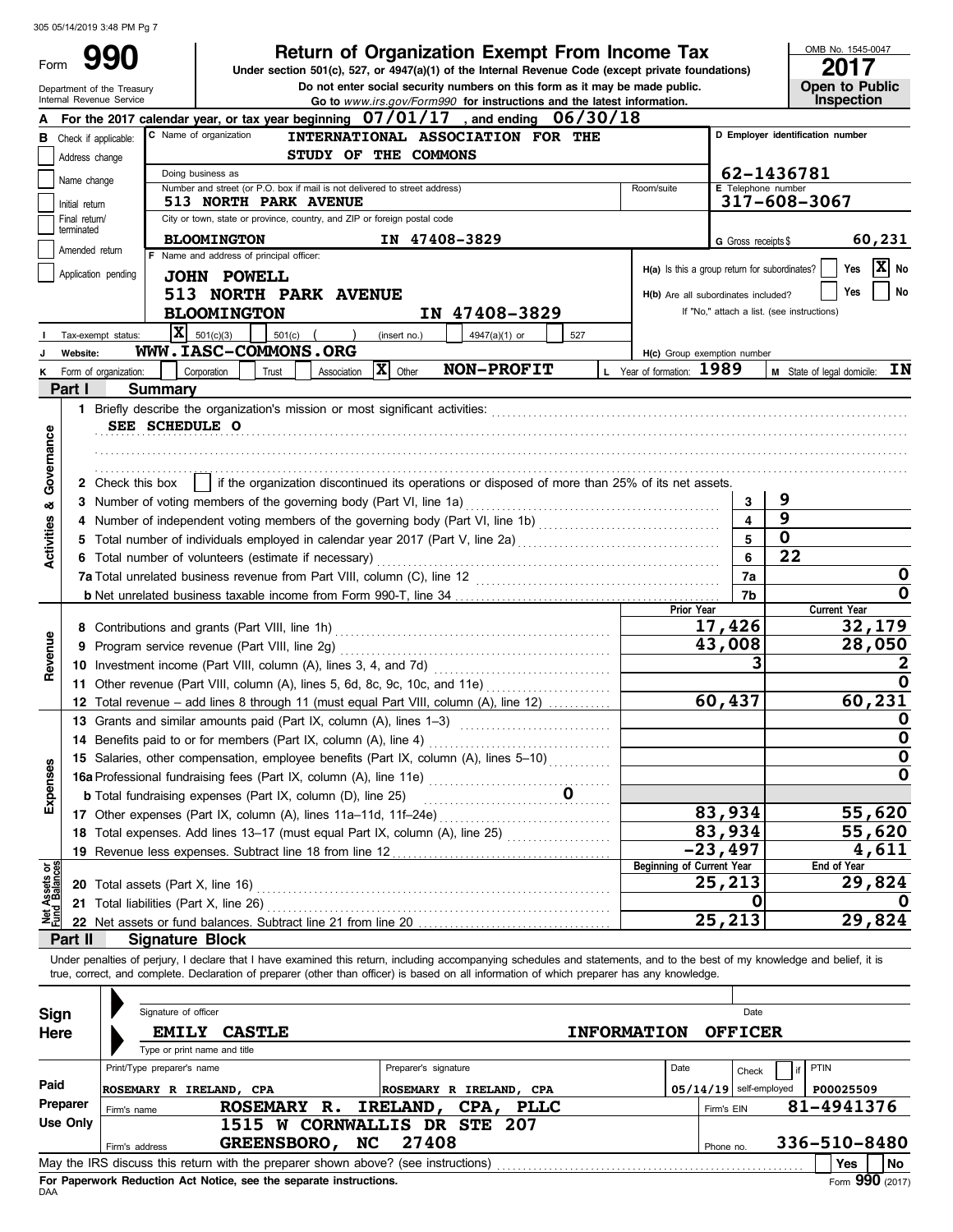| 62-1436781<br>Form 990 (2017) INTERNATIONAL ASSOCIATION FOR THE                                                                | Page 2                      |
|--------------------------------------------------------------------------------------------------------------------------------|-----------------------------|
| <b>Statement of Program Service Accomplishments</b><br>Part III                                                                | $ \mathbf{x} $              |
| 1 Briefly describe the organization's mission:                                                                                 |                             |
| SEE SCHEDULE O                                                                                                                 |                             |
|                                                                                                                                |                             |
|                                                                                                                                |                             |
| Did the organization undertake any significant program services during the year which were not listed on the                   |                             |
| prior Form 990 or 990-EZ?                                                                                                      | Yes $ X $ No                |
| If "Yes," describe these new services on Schedule O.                                                                           |                             |
| Did the organization cease conducting, or make significant changes in how it conducts, any program<br>3<br>services?           | Yes $\boxed{\mathbf{X}}$ No |
| If "Yes," describe these changes on Schedule O.                                                                                |                             |
| Describe the organization's program service accomplishments for each of its three largest program services, as measured by     |                             |
| expenses. Section 501(c)(3) and 501(c)(4) organizations are required to report the amount of grants and allocations to others, |                             |
| the total expenses, and revenue, if any, for each program service reported.                                                    |                             |
| 2,391 including grants of \$<br>) (Revenue \$<br>4a (Code:<br>) (Expenses \$                                                   | 28,050                      |
| THE ASSOCIATION SPONSORS PUBLICATIONS, HOLDS GLOBAL, REGIONAL AND                                                              |                             |
| THEMATIC MEETINGS OF MEMBERS TO SHARE THE RESULTS FROM PRACTICAL                                                               |                             |
| EXPERIENCE, RESEARCH AND THEORETICAL DEVELOPMENTS, AND FOSTERS A RANGE OF                                                      |                             |
| MECHANISMS FOR DISSEMINATION OF FINDINGS, SUCH AS SPONSORSHIP<br>OF PUBLICATIONS, WORKSHOPS AND SYMPOSIA ON SPECIFIC TOPICS.   |                             |
|                                                                                                                                |                             |
|                                                                                                                                |                             |
|                                                                                                                                |                             |
|                                                                                                                                |                             |
|                                                                                                                                |                             |
|                                                                                                                                |                             |
| including grants of \$<br>) (Revenue \$<br>4b (Code:<br>) (Expenses \$                                                         |                             |
| THE ASSOCIATION SUPPORTS EDUCATIONAL RESOURCES FOR DISSEMINATION OF                                                            |                             |
| KNOWLEDGE OF COMMONS<br>TOPICS.                                                                                                |                             |
|                                                                                                                                |                             |
|                                                                                                                                |                             |
|                                                                                                                                |                             |
|                                                                                                                                |                             |
|                                                                                                                                |                             |
|                                                                                                                                |                             |
|                                                                                                                                |                             |
|                                                                                                                                |                             |
| 591 including grants of \$<br>4c (Code:<br>) (Revenue \$<br>) (Expenses \$                                                     |                             |
| ASSOCIATION INFORMS ITS MEMBERS ABOUT RELEVANT DEVELOPMENTS,                                                                   | EVENTS                      |
| NEWLETTERS AND SOCIAL MEDIA.<br>TOPICS VIA ITS WEBSITE,<br>AND                                                                 |                             |
|                                                                                                                                |                             |
|                                                                                                                                |                             |
|                                                                                                                                |                             |
|                                                                                                                                |                             |
|                                                                                                                                |                             |
|                                                                                                                                |                             |
|                                                                                                                                |                             |
|                                                                                                                                |                             |
|                                                                                                                                |                             |
| 4d Other program services (Describe in Schedule O.)<br>(Expenses \$<br>including grants of \$<br>(Revenue \$                   |                             |
| 2,982<br>4e Total program service expenses                                                                                     |                             |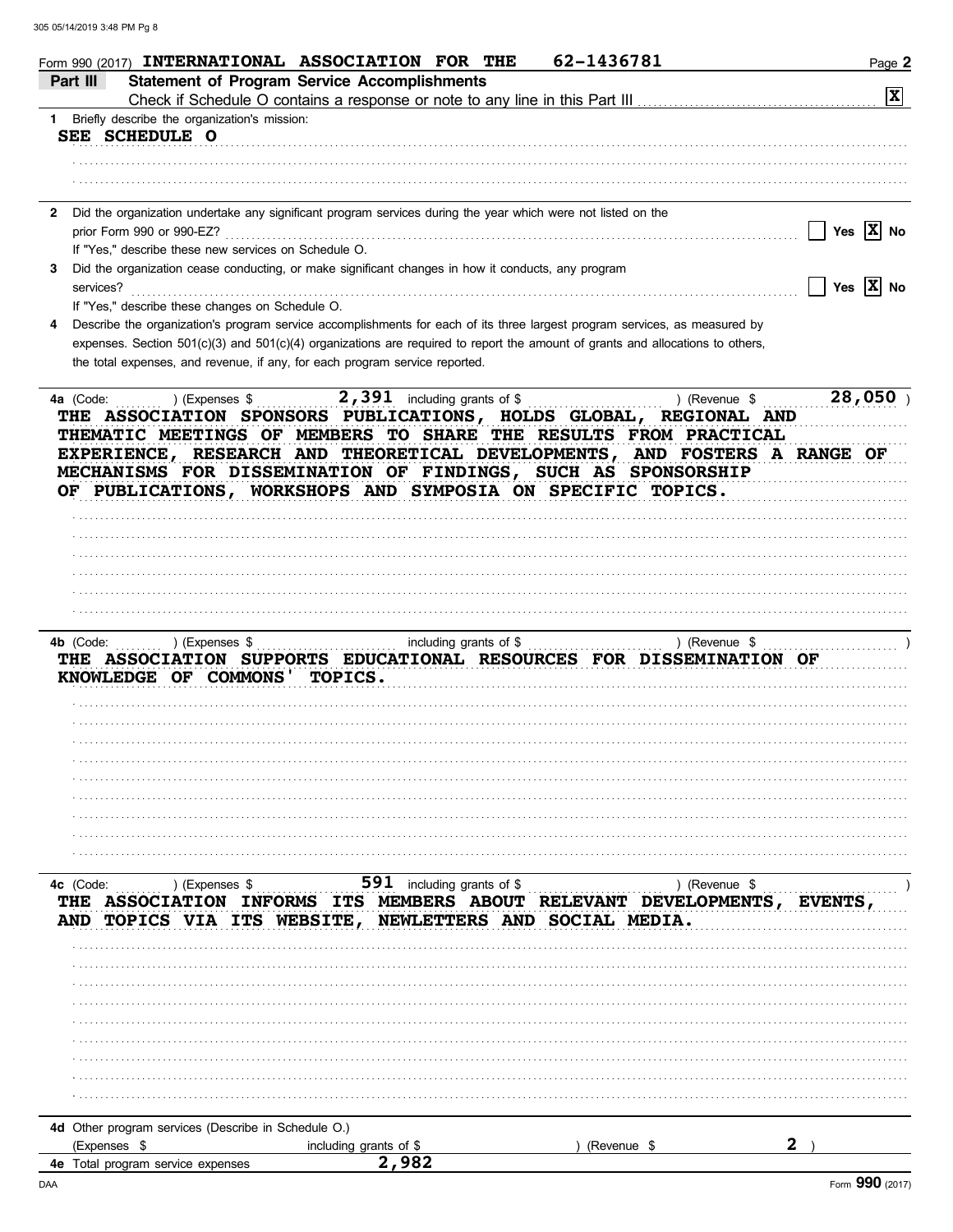| Form 990 (2017) $\triangle$ | INTERNATIONAL ASSOCIATION              | <b>FOR</b> | THE | 62–1436781 | Page $\mathbf 3$ |
|-----------------------------|----------------------------------------|------------|-----|------------|------------------|
| <b>Part IV</b>              | <b>Checklist of Required Schedules</b> |            |     |            |                  |

|     |                                                                                                                                                                                                                               |                   | Yes | No          |
|-----|-------------------------------------------------------------------------------------------------------------------------------------------------------------------------------------------------------------------------------|-------------------|-----|-------------|
| 1   | Is the organization described in section $501(c)(3)$ or $4947(a)(1)$ (other than a private foundation)? If "Yes,"                                                                                                             |                   | X   |             |
|     | complete Schedule A                                                                                                                                                                                                           | 1<br>$\mathbf{2}$ |     | $\mathbf x$ |
| 2   | Is the organization required to complete Schedule B, Schedule of Contributors (see instructions)?                                                                                                                             |                   |     |             |
| 3   | Did the organization engage in direct or indirect political campaign activities on behalf of or in opposition to                                                                                                              | 3                 |     | X           |
|     | candidates for public office? If "Yes," complete Schedule C, Part I                                                                                                                                                           |                   |     |             |
| 4   | Section 501(c)(3) organizations. Did the organization engage in lobbying activities, or have a section 501(h)                                                                                                                 |                   |     | X           |
|     | election in effect during the tax year? If "Yes," complete Schedule C, Part II                                                                                                                                                | 4                 |     |             |
| 5   | Is the organization a section $501(c)(4)$ , $501(c)(5)$ , or $501(c)(6)$ organization that receives membership dues,<br>assessments, or similar amounts as defined in Revenue Procedure 98-19? If "Yes," complete Schedule C, |                   |     |             |
|     |                                                                                                                                                                                                                               |                   |     | X           |
| 6   | Part III                                                                                                                                                                                                                      | 5                 |     |             |
|     | Did the organization maintain any donor advised funds or any similar funds or accounts for which donors                                                                                                                       |                   |     |             |
|     | have the right to provide advice on the distribution or investment of amounts in such funds or accounts? If                                                                                                                   |                   |     | X           |
|     | "Yes," complete Schedule D, Part I                                                                                                                                                                                            | 6                 |     |             |
| 7   | Did the organization receive or hold a conservation easement, including easements to preserve open space,                                                                                                                     |                   |     |             |
|     | the environment, historic land areas, or historic structures? If "Yes," complete Schedule D, Part II                                                                                                                          | 7                 |     | X           |
| 8   | Did the organization maintain collections of works of art, historical treasures, or other similar assets? If "Yes,"                                                                                                           |                   |     | X           |
|     | complete Schedule D, Part III                                                                                                                                                                                                 | 8                 |     |             |
| 9   | Did the organization report an amount in Part X, line 21, for escrow or custodial account liability, serve as a                                                                                                               |                   |     |             |
|     | custodian for amounts not listed in Part X; or provide credit counseling, debt management, credit repair, or                                                                                                                  |                   |     |             |
|     | debt negotiation services? If "Yes," complete Schedule D, Part IV                                                                                                                                                             | 9                 |     | X           |
| 10  | Did the organization, directly or through a related organization, hold assets in temporarily restricted                                                                                                                       |                   |     |             |
|     | endowments, permanent endowments, or quasi-endowments? If "Yes," complete Schedule D, Part V                                                                                                                                  | 10                |     | X           |
| 11  | If the organization's answer to any of the following questions is "Yes," then complete Schedule D, Parts VI,                                                                                                                  |                   |     |             |
|     | VII, VIII, IX, or X as applicable.                                                                                                                                                                                            |                   |     |             |
| a   | Did the organization report an amount for land, buildings, and equipment in Part X, line 10? If "Yes,"                                                                                                                        |                   |     |             |
|     | complete Schedule D, Part VI                                                                                                                                                                                                  | 11a               | X   |             |
| b   | Did the organization report an amount for investments—other securities in Part X, line 12 that is 5% or more                                                                                                                  |                   |     |             |
|     | of its total assets reported in Part X, line 16? If "Yes," complete Schedule D, Part VII                                                                                                                                      | 11b               |     | X           |
| c   | Did the organization report an amount for investments—program related in Part X, line 13 that is 5% or more                                                                                                                   |                   |     |             |
|     | of its total assets reported in Part X, line 16? If "Yes," complete Schedule D, Part VIII                                                                                                                                     | 11c               |     | X           |
| d   | Did the organization report an amount for other assets in Part X, line 15 that is 5% or more of its total assets                                                                                                              |                   |     |             |
|     | reported in Part X, line 16? If "Yes," complete Schedule D, Part IX                                                                                                                                                           | 11d               |     | X           |
| е   | Did the organization report an amount for other liabilities in Part X, line 25? If "Yes," complete Schedule D, Part X                                                                                                         | 11e               |     | $\mathbf x$ |
| f.  | Did the organization's separate or consolidated financial statements for the tax year include a footnote that addresses                                                                                                       |                   |     |             |
|     | the organization's liability for uncertain tax positions under FIN 48 (ASC 740)? If "Yes," complete Schedule D, Part X                                                                                                        | 11f               |     | X           |
| 12a | Did the organization obtain separate, independent audited financial statements for the tax year? If "Yes," complete                                                                                                           |                   |     |             |
|     | Schedule D, Parts XI and XII                                                                                                                                                                                                  | 12a               |     |             |
| b   | Was the organization included in consolidated, independent audited financial statements for the tax year? If                                                                                                                  |                   |     |             |
|     | "Yes," and if the organization answered "No" to line 12a, then completing Schedule D, Parts XI and XII is optional                                                                                                            | 12b               |     | X           |
| 13  | Is the organization a school described in section 170(b)(1)(A)(ii)? If "Yes," complete Schedule E                                                                                                                             | 13                |     | X           |
| 14a | Did the organization maintain an office, employees, or agents outside of the United States?                                                                                                                                   | 14a               | X   |             |
| b   | Did the organization have aggregate revenues or expenses of more than \$10,000 from grantmaking,                                                                                                                              |                   |     |             |
|     | fundraising, business, investment, and program service activities outside the United States, or aggregate                                                                                                                     |                   |     |             |
|     | foreign investments valued at \$100,000 or more? If "Yes," complete Schedule F, Parts I and IV [[[[[[[[[[[[[[[                                                                                                                | 14b               | X   |             |
| 15  | Did the organization report on Part IX, column (A), line 3, more than \$5,000 of grants or other assistance to or                                                                                                             |                   |     |             |
|     | for any foreign organization? If "Yes," complete Schedule F, Parts II and IV                                                                                                                                                  | 15                |     | X           |
| 16  | Did the organization report on Part IX, column (A), line 3, more than \$5,000 of aggregate grants or other                                                                                                                    |                   |     |             |
|     | assistance to or for foreign individuals? If "Yes," complete Schedule F, Parts III and IV                                                                                                                                     | 16                |     | X           |
| 17  | Did the organization report a total of more than \$15,000 of expenses for professional fundraising services on                                                                                                                |                   |     |             |
|     |                                                                                                                                                                                                                               | 17                |     | X           |
| 18  | Did the organization report more than \$15,000 total of fundraising event gross income and contributions on                                                                                                                   |                   |     |             |
|     | Part VIII, lines 1c and 8a? If "Yes," complete Schedule G, Part II                                                                                                                                                            | 18                |     | X           |
| 19  | Did the organization report more than \$15,000 of gross income from gaming activities on Part VIII, line 9a?                                                                                                                  |                   |     |             |
|     |                                                                                                                                                                                                                               | 19                |     | X           |

Form **990** (2017)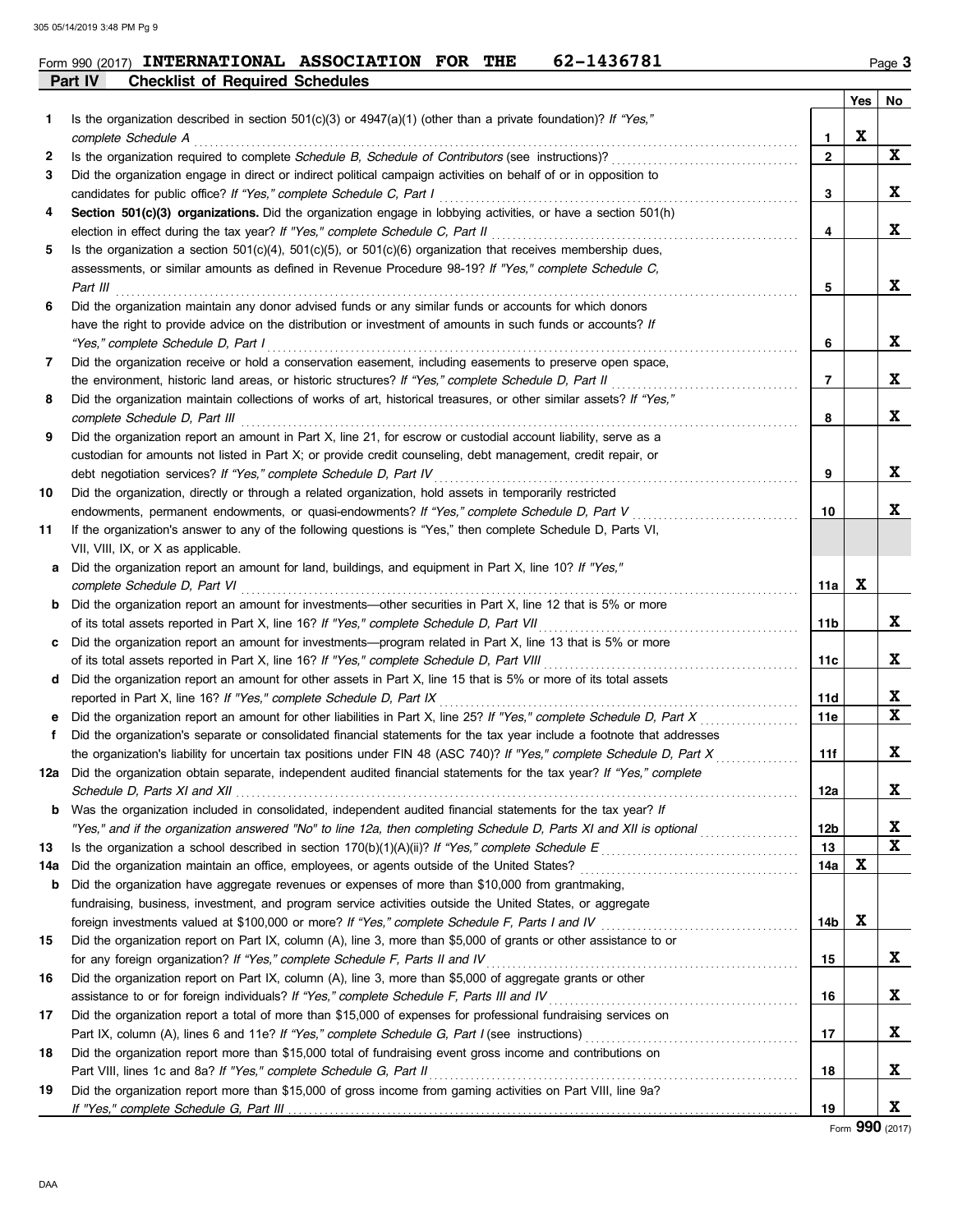|     | Part IV<br><b>Checklist of Required Schedules (continued)</b>                                                                                                                                                      |           |     |             |
|-----|--------------------------------------------------------------------------------------------------------------------------------------------------------------------------------------------------------------------|-----------|-----|-------------|
|     |                                                                                                                                                                                                                    |           | Yes | No          |
| 20a | Did the organization operate one or more hospital facilities? If "Yes," complete Schedule H                                                                                                                        | 20a       |     | X           |
| b   |                                                                                                                                                                                                                    | 20b       |     |             |
| 21  | Did the organization report more than \$5,000 of grants or other assistance to any domestic organization or                                                                                                        |           |     |             |
|     | domestic government on Part IX, column (A), line 1? If "Yes," complete Schedule I, Parts I and II                                                                                                                  | 21        |     | X           |
| 22  | Did the organization report more than \$5,000 of grants or other assistance to or for domestic individuals on                                                                                                      |           |     |             |
|     | Part IX, column (A), line 2? If "Yes," complete Schedule I, Parts I and III                                                                                                                                        | 22        |     | X           |
| 23  | Did the organization answer "Yes" to Part VII, Section A, line 3, 4, or 5 about compensation of the                                                                                                                |           |     |             |
|     | organization's current and former officers, directors, trustees, key employees, and highest compensated                                                                                                            |           |     |             |
|     | employees? If "Yes," complete Schedule J                                                                                                                                                                           | 23        |     | X           |
|     | 24a Did the organization have a tax-exempt bond issue with an outstanding principal amount of more than                                                                                                            |           |     |             |
|     | \$100,000 as of the last day of the year, that was issued after December 31, 2002? If "Yes," answer lines 24b                                                                                                      |           |     |             |
|     | through 24d and complete Schedule K. If "No," go to line 25a                                                                                                                                                       | 24a       |     | X           |
| b   | Did the organization invest any proceeds of tax-exempt bonds beyond a temporary period exception?                                                                                                                  | 24b       |     |             |
| с   | Did the organization maintain an escrow account other than a refunding escrow at any time during the year                                                                                                          |           |     |             |
|     | to defease any tax-exempt bonds?                                                                                                                                                                                   | 24c       |     |             |
| d   | Did the organization act as an "on behalf of" issuer for bonds outstanding at any time during the year?                                                                                                            | 24d       |     |             |
|     | 25a Section 501(c)(3), 501(c)(4), and 501(c)(29) organizations. Did the organization engage in an excess benefit                                                                                                   |           |     |             |
|     | transaction with a disqualified person during the year? If "Yes," complete Schedule L, Part I                                                                                                                      | 25a       |     | X           |
| b   | Is the organization aware that it engaged in an excess benefit transaction with a disqualified person in a prior                                                                                                   |           |     |             |
|     | year, and that the transaction has not been reported on any of the organization's prior Forms 990 or 990-EZ?                                                                                                       |           |     |             |
|     | If "Yes," complete Schedule L, Part I                                                                                                                                                                              | 25b       |     | X           |
| 26  | Did the organization report any amount on Part X, line 5, 6, or 22 for receivables from or payables to any                                                                                                         |           |     |             |
|     | current or former officers, directors, trustees, key employees, highest compensated employees, or                                                                                                                  |           |     |             |
|     | disqualified persons? If "Yes," complete Schedule L, Part II                                                                                                                                                       | 26        |     | X           |
| 27  | Did the organization provide a grant or other assistance to an officer, director, trustee, key employee,                                                                                                           |           |     |             |
|     | substantial contributor or employee thereof, a grant selection committee member, or to a 35% controlled                                                                                                            |           |     | X           |
|     | entity or family member of any of these persons? If "Yes," complete Schedule L, Part III                                                                                                                           | 27        |     |             |
| 28  | Was the organization a party to a business transaction with one of the following parties (see Schedule L,                                                                                                          |           |     |             |
|     | Part IV instructions for applicable filing thresholds, conditions, and exceptions):                                                                                                                                |           |     | X           |
| а   | A current or former officer, director, trustee, or key employee? If "Yes," complete Schedule L, Part IV                                                                                                            | 28a       |     |             |
| b   | A family member of a current or former officer, director, trustee, or key employee? If "Yes," complete                                                                                                             |           |     | X           |
|     | Schedule L, Part IV                                                                                                                                                                                                | 28b       |     |             |
| c   | An entity of which a current or former officer, director, trustee, or key employee (or a family member thereof)                                                                                                    |           |     | X           |
|     | was an officer, director, trustee, or direct or indirect owner? If "Yes," complete Schedule L, Part IV<br>Did the organization receive more than \$25,000 in non-cash contributions? If "Yes," complete Schedule M | 28c<br>29 |     | $\mathbf x$ |
| 29  | Did the organization receive contributions of art, historical treasures, or other similar assets, or qualified                                                                                                     |           |     |             |
| 30  | conservation contributions? If "Yes," complete Schedule M                                                                                                                                                          | 30        |     | X           |
|     | Did the organization liquidate, terminate, or dissolve and cease operations? If "Yes," complete Schedule N,                                                                                                        |           |     |             |
| 31  | Part I                                                                                                                                                                                                             | 31        |     | X           |
| 32  | Did the organization sell, exchange, dispose of, or transfer more than 25% of its net assets? If "Yes,"                                                                                                            |           |     |             |
|     | complete Schedule N, Part II                                                                                                                                                                                       | 32        |     | X           |
| 33  | Did the organization own 100% of an entity disregarded as separate from the organization under Regulations                                                                                                         |           |     |             |
|     | sections 301.7701-2 and 301.7701-3? If "Yes," complete Schedule R, Part I                                                                                                                                          | 33        |     | X           |
| 34  | Was the organization related to any tax-exempt or taxable entity? If "Yes," complete Schedule R, Part II, III,                                                                                                     |           |     |             |
|     | or IV, and Part V, line 1                                                                                                                                                                                          | 34        |     | X           |
| 35a | Did the organization have a controlled entity within the meaning of section 512(b)(13)?                                                                                                                            | 35a       |     | $\mathbf x$ |
| b   | If "Yes" to line 35a, did the organization receive any payment from or engage in any transaction with a                                                                                                            |           |     |             |
|     | controlled entity within the meaning of section 512(b)(13)? If "Yes," complete Schedule R, Part V, line 2                                                                                                          | 35b       |     |             |
| 36  | Section 501(c)(3) organizations. Did the organization make any transfers to an exempt non-charitable                                                                                                               |           |     |             |
|     | related organization? If "Yes," complete Schedule R, Part V, line 2                                                                                                                                                | 36        |     | X           |
| 37  | Did the organization conduct more than 5% of its activities through an entity that is not a related organization                                                                                                   |           |     |             |
|     | and that is treated as a partnership for federal income tax purposes? If "Yes," complete Schedule R,                                                                                                               |           |     |             |
|     | Part VI                                                                                                                                                                                                            | 37        |     | X           |
| 38  | Did the organization complete Schedule O and provide explanations in Schedule O for Part VI, lines 11b and                                                                                                         |           |     |             |
|     | 19? Note. All Form 990 filers are required to complete Schedule O.                                                                                                                                                 | 38        | X   |             |
|     |                                                                                                                                                                                                                    |           |     |             |

Form **990** (2017)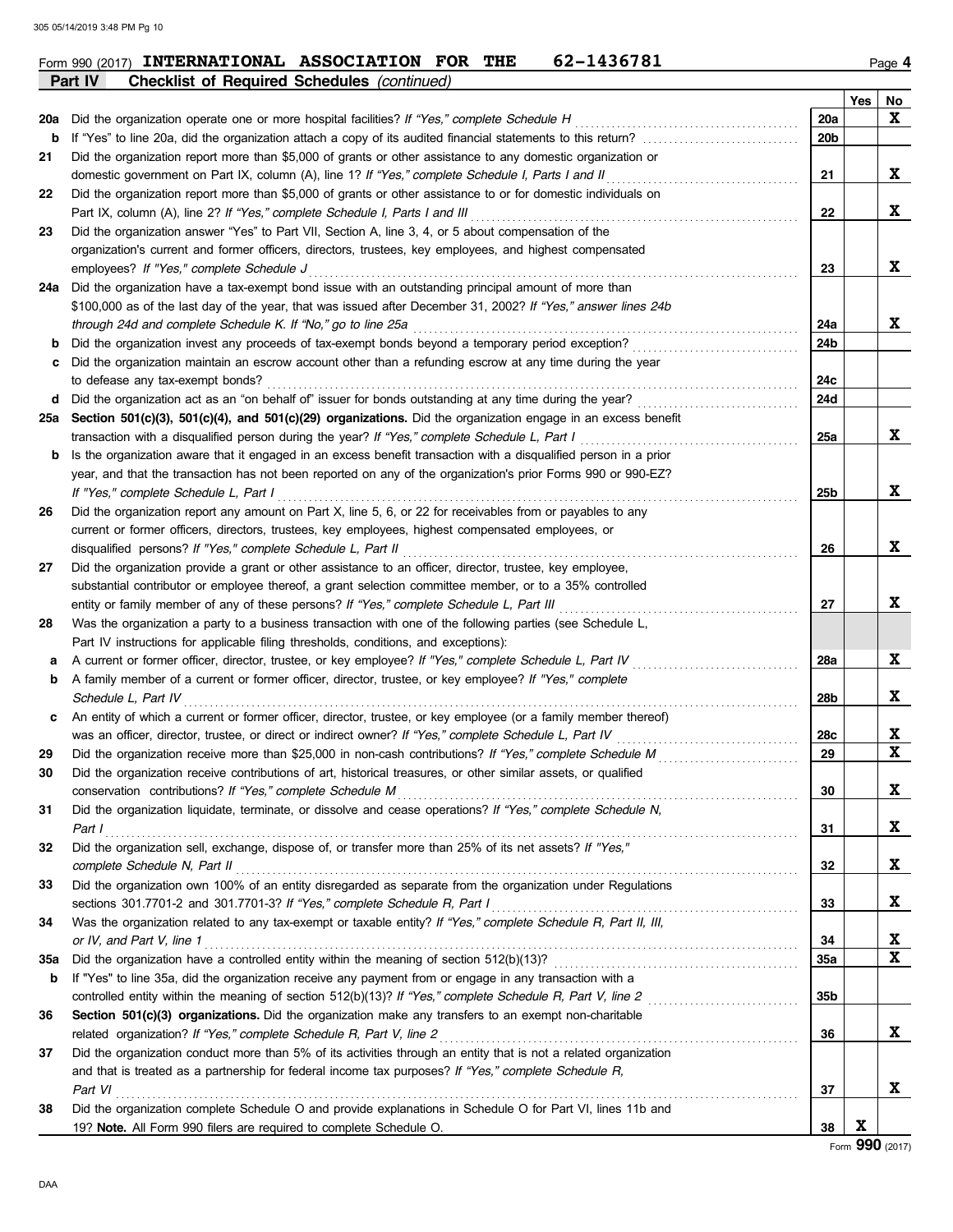|     | 62-1436781<br>Form 990 (2017) INTERNATIONAL ASSOCIATION FOR THE                                                                                                                                                    |                |     | Page 5 |
|-----|--------------------------------------------------------------------------------------------------------------------------------------------------------------------------------------------------------------------|----------------|-----|--------|
|     | Statements Regarding Other IRS Filings and Tax Compliance<br>Part V                                                                                                                                                |                |     |        |
|     | Check if Schedule O contains a response or note to any line in this Part V                                                                                                                                         |                |     |        |
|     |                                                                                                                                                                                                                    |                | Yes | No     |
| 1a  | $\mathbf 0$<br>Enter the number reported in Box 3 of Form 1096. Enter -0- if not applicable<br>1a                                                                                                                  |                |     |        |
| b   | $\mathbf 0$<br>1 <sub>b</sub><br>Enter the number of Forms W-2G included in line 1a. Enter -0- if not applicable                                                                                                   |                |     |        |
| с   | Did the organization comply with backup withholding rules for reportable payments to vendors and                                                                                                                   |                |     |        |
|     | reportable gaming (gambling) winnings to prize winners?                                                                                                                                                            | 1c             |     |        |
| 2a  | Enter the number of employees reported on Form W-3, Transmittal of Wage and Tax                                                                                                                                    |                |     |        |
|     | $\mathbf 0$<br>Statements, filed for the calendar year ending with or within the year covered by this return<br>2a                                                                                                 |                |     |        |
| b   | If at least one is reported on line 2a, did the organization file all required federal employment tax returns?                                                                                                     | 2b             |     |        |
|     | Note. If the sum of lines 1a and 2a is greater than 250, you may be required to e-file (see instructions)                                                                                                          |                |     |        |
| За  | Did the organization have unrelated business gross income of \$1,000 or more during the year?                                                                                                                      | За             |     | X      |
| b   | If "Yes," has it filed a Form 990-T for this year? If "No" to line 3b, provide an explanation in Schedule O                                                                                                        | 3b             |     |        |
| 4a  | At any time during the calendar year, did the organization have an interest in, or a signature or other authority                                                                                                  |                |     |        |
|     | over, a financial account in a foreign country (such as a bank account, securities account, or other financial                                                                                                     |                |     |        |
|     | account)?                                                                                                                                                                                                          | 4a             |     | X      |
| b   | If "Yes," enter the name of the foreign country:                                                                                                                                                                   |                |     |        |
|     | See instructions for filing requirements for FinCEN Form 114, Report of Foreign Bank and Financial Accounts                                                                                                        |                |     |        |
|     | (FBAR).                                                                                                                                                                                                            |                |     |        |
| 5а  | Was the organization a party to a prohibited tax shelter transaction at any time during the tax year?                                                                                                              | 5a             |     | X<br>X |
| b   | Did any taxable party notify the organization that it was or is a party to a prohibited tax shelter transaction?                                                                                                   | 5b             |     |        |
| с   | If "Yes" to line 5a or 5b, did the organization file Form 8886-T?                                                                                                                                                  | 5 <sub>c</sub> |     |        |
| 6а  | Does the organization have annual gross receipts that are normally greater than \$100,000, and did the                                                                                                             |                |     | X      |
|     | organization solicit any contributions that were not tax deductible as charitable contributions?<br>If "Yes," did the organization include with every solicitation an express statement that such contributions or | 6a             |     |        |
| b   | gifts were not tax deductible?                                                                                                                                                                                     | 6b             |     |        |
| 7   | Organizations that may receive deductible contributions under section 170(c).                                                                                                                                      |                |     |        |
| а   | Did the organization receive a payment in excess of \$75 made partly as a contribution and partly for goods                                                                                                        |                |     |        |
|     | and services provided to the payor?                                                                                                                                                                                | 7a             |     |        |
| b   | If "Yes," did the organization notify the donor of the value of the goods or services provided?                                                                                                                    | 7b             |     |        |
| с   | Did the organization sell, exchange, or otherwise dispose of tangible personal property for which it was                                                                                                           |                |     |        |
|     | required to file Form 8282?                                                                                                                                                                                        | 7с             |     |        |
| d   | <b>7d</b><br>If "Yes," indicate the number of Forms 8282 filed during the year<br>[[[[[[[[[[[[[[]]]]]]                                                                                                             |                |     |        |
| е   | Did the organization receive any funds, directly or indirectly, to pay premiums on a personal benefit contract?                                                                                                    | 7е             |     |        |
|     | Did the organization, during the year, pay premiums, directly or indirectly, on a personal benefit contract?                                                                                                       | 7f             |     |        |
|     | If the organization received a contribution of qualified intellectual property, did the organization file Form 8899 as required?                                                                                   | 7g             |     |        |
|     | If the organization received a contribution of cars, boats, airplanes, or other vehicles, did the organization file a Form 1098-C?                                                                                 | 7h             |     |        |
| 8   | Sponsoring organizations maintaining donor advised funds. Did a donor advised fund maintained by the                                                                                                               |                |     |        |
|     | sponsoring organization have excess business holdings at any time during the year?                                                                                                                                 | 8              |     |        |
| 9   | Sponsoring organizations maintaining donor advised funds.                                                                                                                                                          |                |     |        |
| а   | Did the sponsoring organization make any taxable distributions under section 4966?                                                                                                                                 | 9a             |     |        |
| b   | Did the sponsoring organization make a distribution to a donor, donor advisor, or related person?                                                                                                                  | 9b             |     |        |
| 10  | Section 501(c)(7) organizations. Enter:                                                                                                                                                                            |                |     |        |
| а   | 10a<br>Initiation fees and capital contributions included on Part VIII, line 12                                                                                                                                    |                |     |        |
| b   | Gross receipts, included on Form 990, Part VIII, line 12, for public use of club facilities<br>10 <sub>b</sub>                                                                                                     |                |     |        |
| 11  | Section 501(c)(12) organizations. Enter:                                                                                                                                                                           |                |     |        |
| а   | Gross income from members or shareholders<br>11a                                                                                                                                                                   |                |     |        |
| b   | Gross income from other sources (Do not net amounts due or paid to other sources                                                                                                                                   |                |     |        |
|     | 11 <sub>b</sub><br>against amounts due or received from them.)                                                                                                                                                     |                |     |        |
| 12a | Section 4947(a)(1) non-exempt charitable trusts. Is the organization filing Form 990 in lieu of Form 1041?                                                                                                         | 12a            |     |        |
| b   | If "Yes," enter the amount of tax-exempt interest received or accrued during the year<br>12b                                                                                                                       |                |     |        |
| 13  | Section 501(c)(29) qualified nonprofit health insurance issuers.                                                                                                                                                   |                |     |        |
| а   | Is the organization licensed to issue qualified health plans in more than one state?                                                                                                                               | 13а            |     |        |
|     | Note. See the instructions for additional information the organization must report on Schedule O.                                                                                                                  |                |     |        |
| b   | Enter the amount of reserves the organization is required to maintain by the states in which                                                                                                                       |                |     |        |
|     | 13b                                                                                                                                                                                                                |                |     |        |
| c   | 13с<br>Enter the amount of reserves on hand                                                                                                                                                                        |                |     |        |
| 14a | Did the organization receive any payments for indoor tanning services during the tax year?                                                                                                                         | 14a            |     | X      |
| b   |                                                                                                                                                                                                                    | 14b            |     |        |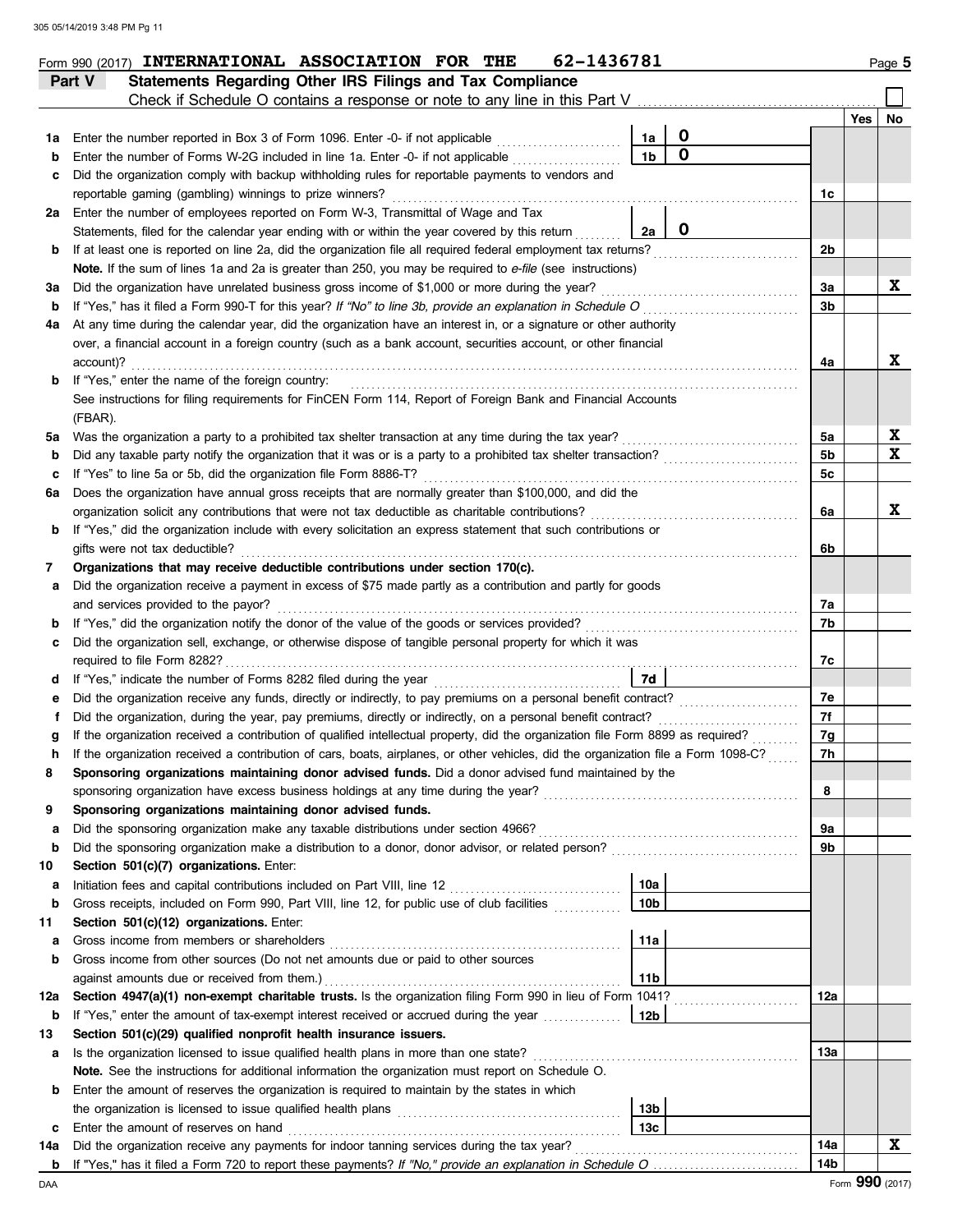|     | 62-1436781<br>Form 990 (2017) INTERNATIONAL ASSOCIATION FOR THE                                                                     |                         |     | Page 6      |
|-----|-------------------------------------------------------------------------------------------------------------------------------------|-------------------------|-----|-------------|
|     | Part VI<br>Governance, Management, and Disclosure For each "Yes" response to lines 2 through 7b below, and for a "No"               |                         |     |             |
|     | response to line 8a, 8b, or 10b below, describe the circumstances, processes, or changes in Schedule O. See instructions.           |                         |     |             |
|     |                                                                                                                                     |                         |     | ΙXΙ         |
|     | Section A. Governing Body and Management                                                                                            |                         |     |             |
|     |                                                                                                                                     |                         | Yes | No          |
| 1a  | 9<br>1a<br>Enter the number of voting members of the governing body at the end of the tax year                                      |                         |     |             |
|     | If there are material differences in voting rights among members of the governing body, or                                          |                         |     |             |
|     | if the governing body delegated broad authority to an executive committee or similar                                                |                         |     |             |
|     | committee, explain in Schedule O.                                                                                                   |                         |     |             |
| b   | 9<br>1b<br>Enter the number of voting members included in line 1a, above, who are independent                                       |                         |     |             |
|     | Did any officer, director, trustee, or key employee have a family relationship or a business relationship with                      |                         |     |             |
| 2   |                                                                                                                                     |                         |     | X           |
|     | any other officer, director, trustee, or key employee?                                                                              | 2                       |     |             |
| 3   | Did the organization delegate control over management duties customarily performed by or under the direct                           |                         |     |             |
|     | supervision of officers, directors, or trustees, or key employees to a management company or other person?                          | 3                       |     | X           |
| 4   | Did the organization make any significant changes to its governing documents since the prior Form 990 was filed?                    | $\overline{\mathbf{4}}$ |     | $\mathbf x$ |
| 5   | Did the organization become aware during the year of a significant diversion of the organization's assets?                          | 5                       |     | $\mathbf x$ |
| 6   | Did the organization have members or stockholders?                                                                                  | 6                       | X   |             |
| 7a  | Did the organization have members, stockholders, or other persons who had the power to elect or appoint                             |                         |     |             |
|     | one or more members of the governing body?                                                                                          | 7a                      | X   |             |
| b   | Are any governance decisions of the organization reserved to (or subject to approval by) members,                                   |                         |     |             |
|     | stockholders, or persons other than the governing body?                                                                             | 7b                      | X   |             |
| 8   | Did the organization contemporaneously document the meetings held or written actions undertaken during the year by the following:   |                         |     |             |
| а   | The governing body?                                                                                                                 | 8а                      | X   |             |
| b   | Each committee with authority to act on behalf of the governing body?                                                               | 8b                      | X   |             |
| 9   | Is there any officer, director, trustee, or key employee listed in Part VII, Section A, who cannot be reached at                    |                         |     |             |
|     |                                                                                                                                     | 9                       |     | x           |
|     | <b>Section B. Policies</b> (This Section B requests information about policies not required by the Internal Revenue Code.)          |                         |     |             |
|     |                                                                                                                                     |                         | Yes | No          |
| 10a | Did the organization have local chapters, branches, or affiliates?                                                                  | 10a                     |     | X           |
| b   | If "Yes," did the organization have written policies and procedures governing the activities of such chapters,                      |                         |     |             |
|     | affiliates, and branches to ensure their operations are consistent with the organization's exempt purposes?                         | 10b                     |     |             |
| 11a | Has the organization provided a complete copy of this Form 990 to all members of its governing body before filing the form?         | 11a                     |     | X           |
|     | Describe in Schedule O the process, if any, used by the organization to review this Form 990.                                       |                         |     |             |
| b   |                                                                                                                                     |                         | X   |             |
| 12a | Did the organization have a written conflict of interest policy? If "No," go to line 13                                             | 12a                     |     |             |
| b   | Were officers, directors, or trustees, and key employees required to disclose annually interests that could give rise to conflicts? | 12b                     | X   |             |
| с   | Did the organization regularly and consistently monitor and enforce compliance with the policy? If "Yes,"                           |                         |     |             |
|     | describe in Schedule O how this was done                                                                                            | 12c                     | X   |             |
| 13  | Did the organization have a written whistleblower policy?                                                                           | 13                      |     | X           |
| 14  | Did the organization have a written document retention and destruction policy?                                                      | 14                      |     | X           |
| 15  | Did the process for determining compensation of the following persons include a review and approval by                              |                         |     |             |
|     | independent persons, comparability data, and contemporaneous substantiation of the deliberation and decision?                       |                         |     |             |
| а   | The organization's CEO, Executive Director, or top management official                                                              | 15a                     |     | X           |
| b   | Other officers or key employees of the organization                                                                                 | 15b                     |     | X           |
|     | If "Yes" to line 15a or 15b, describe the process in Schedule O (see instructions).                                                 |                         |     |             |
| 16a | Did the organization invest in, contribute assets to, or participate in a joint venture or similar arrangement                      |                         |     |             |
|     | with a taxable entity during the year?                                                                                              | 16a                     |     | X           |
| b   | If "Yes," did the organization follow a written policy or procedure requiring the organization to evaluate its                      |                         |     |             |
|     | participation in joint venture arrangements under applicable federal tax law, and take steps to safeguard the                       |                         |     |             |
|     |                                                                                                                                     | 16b                     |     |             |
|     | Section C. Disclosure                                                                                                               |                         |     |             |
| 17  | IN<br>List the states with which a copy of this Form 990 is required to be filed                                                    |                         |     |             |
|     |                                                                                                                                     |                         |     |             |
| 18  | Section 6104 requires an organization to make its Forms 1023 (or 1024 if applicable), 990, and 990-T (Section 501(c)(3)s only)      |                         |     |             |
|     | available for public inspection. Indicate how you made these available. Check all that apply.                                       |                         |     |             |
|     | Another's website $ \mathbf{X} $ Upon request<br>IXI<br>Own website<br>Other (explain in Schedule O)                                |                         |     |             |
| 19  | Describe in Schedule O whether (and if so, how) the organization made its governing documents, conflict of interest policy, and     |                         |     |             |
|     | financial statements available to the public during the tax year.                                                                   |                         |     |             |
| 20  | State the name, address, and telephone number of the person who possesses the organization's books and records:                     |                         |     |             |
|     | <b>513 NORTH PARK AVENUE</b><br><b>EMILY CASTLE</b>                                                                                 |                         |     |             |
|     | IN 47408-3829 317-608-3067<br><b>BLOOMINGTON</b>                                                                                    |                         |     |             |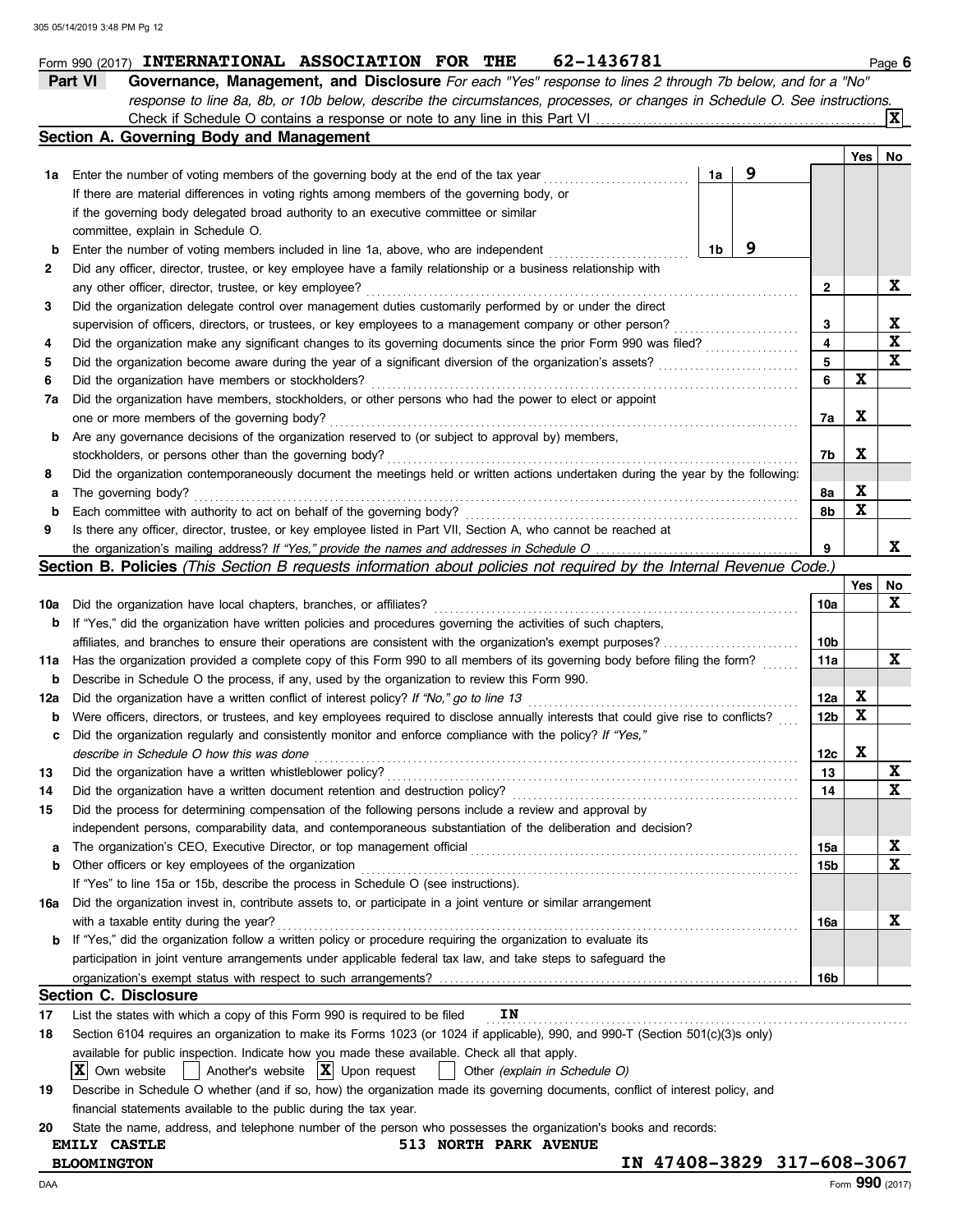|                          | 62-1436781<br>Form 990 (2017) INTERNATIONAL ASSOCIATION FOR THE                                                                                                                                                                     | Page 7 |
|--------------------------|-------------------------------------------------------------------------------------------------------------------------------------------------------------------------------------------------------------------------------------|--------|
| Part VII                 | Compensation of Officers, Directors, Trustees, Key Employees, Highest Compensated Employees, and                                                                                                                                    |        |
|                          | Independent Contractors                                                                                                                                                                                                             |        |
|                          |                                                                                                                                                                                                                                     |        |
| Section A.               | Officers, Directors, Trustees, Key Employees, and Highest Compensated Employees                                                                                                                                                     |        |
| organization's tax year. | 1a Complete this table for all persons required to be listed. Report compensation for the calendar year ending with or within the                                                                                                   |        |
|                          | • List all of the organization's current officers, directors, trustees (whether individuals or organizations), regardless of amount of<br>compensation. Enter -0- in columns $(D)$ , $(E)$ , and $(F)$ if no compensation was paid. |        |
|                          | . Liet all of the errorization's <b>current</b> key employees if any See instructions for definition of "key employee"                                                                                                              |        |

List all of the organization's **current** key employees, if any. See instructions for definition of "key employee."

who received reportable compensation (Box 5 of Form W-2 and/or Box 7 of Form 1099-MISC) of more than \$100,000 from the organization and any related organizations. • List all of the organization's **current** key employees, if any. See instructions for definition of "key employee."<br>• List the organization's five **current** highest compensated employees (other than an officer, director,

• List all of the organization's **former** officers, key employees, and highest compensated employees who received more than<br>00,000 of reportable compensation from the organization and any related organizations \$100,000 of reportable compensation from the organization and any related organizations.

• List all of the organization's **former directors or trustees** that received, in the capacity as a former director or trustee of the parazion form the organization and any related organizations organization, more than \$10,000 of reportable compensation from the organization and any related organizations. List persons in the following order: individual trustees or directors; institutional trustees; officers; key employees; highest compensated employees; and former such persons.

Check this box if neither the organization nor any related organization compensated any current officer, director, or trustee. **X**

| (A)<br>Name and Title                                  | (B)<br>Average<br>hours per<br>week<br>(list any<br>hours for |                                      |                          |             | (C)<br>Position | (do not check more than one<br>box, unless person is both an<br>officer and a director/trustee) |        | (D)<br>Reportable<br>compensation<br>from<br>the<br>organization | (E)<br>Reportable<br>compensation from<br>related<br>organizations<br>(W-2/1099-MISC) | (F)<br>Estimated<br>amount of<br>other<br>compensation<br>from the |
|--------------------------------------------------------|---------------------------------------------------------------|--------------------------------------|--------------------------|-------------|-----------------|-------------------------------------------------------------------------------------------------|--------|------------------------------------------------------------------|---------------------------------------------------------------------------------------|--------------------------------------------------------------------|
|                                                        | related<br>organizations<br>below dotted<br>line)             | Individual<br>or director<br>trustee | Institutional<br>trustee | Officer     | Key employee    | Highest compensated<br>employee                                                                 | Former | (W-2/1099-MISC)                                                  |                                                                                       | organization<br>and related<br>organizations                       |
| (1) JOHN POWELL                                        |                                                               |                                      |                          |             |                 |                                                                                                 |        |                                                                  |                                                                                       |                                                                    |
|                                                        | 0.00                                                          |                                      |                          |             |                 |                                                                                                 |        |                                                                  |                                                                                       |                                                                    |
| <b>PRESIDENT</b>                                       | 0.00                                                          | X                                    |                          | $\mathbf x$ |                 |                                                                                                 |        | 0                                                                | 0                                                                                     | 0                                                                  |
| (2) RENE ' VAN WEEREN                                  | 0.00                                                          |                                      |                          |             |                 |                                                                                                 |        |                                                                  |                                                                                       |                                                                    |
| <b>EXEC DIRECTOR</b>                                   | 0.00                                                          | $\mathbf x$                          |                          | $\mathbf x$ |                 |                                                                                                 |        | 0                                                                | 0                                                                                     | $\mathbf 0$                                                        |
| (3) EVERISTO MAPEDZA                                   |                                                               |                                      |                          |             |                 |                                                                                                 |        |                                                                  |                                                                                       |                                                                    |
|                                                        | 0.00                                                          |                                      |                          |             |                 |                                                                                                 |        |                                                                  |                                                                                       |                                                                    |
| <b>COUNCIL MEMBER</b>                                  | 0.00                                                          |                                      |                          | $\mathbf x$ |                 |                                                                                                 |        | 0                                                                | 0                                                                                     | $\mathbf 0$                                                        |
| (4) SHEILA FOSTER                                      |                                                               |                                      |                          |             |                 |                                                                                                 |        |                                                                  |                                                                                       |                                                                    |
|                                                        | 0.00<br>0.00                                                  |                                      |                          | $\mathbf x$ |                 |                                                                                                 |        | 0                                                                | 0                                                                                     | $\mathbf 0$                                                        |
| <b>COUNCIL MEMBER</b><br><b>SCHWEIK</b><br>(5) CHARLES |                                                               |                                      |                          |             |                 |                                                                                                 |        |                                                                  |                                                                                       |                                                                    |
|                                                        | 0.00                                                          |                                      |                          |             |                 |                                                                                                 |        |                                                                  |                                                                                       |                                                                    |
| COUNCIL MEMBER                                         | 0.00                                                          |                                      |                          | $\mathbf x$ |                 |                                                                                                 |        | 0                                                                | 0                                                                                     | $\mathbf 0$                                                        |
| (6) MARCO JANSSEN                                      |                                                               |                                      |                          |             |                 |                                                                                                 |        |                                                                  |                                                                                       |                                                                    |
|                                                        | 0.00                                                          |                                      |                          |             |                 |                                                                                                 |        |                                                                  |                                                                                       |                                                                    |
| PRESIDENT ELECT                                        | 0.00                                                          |                                      |                          | $\mathbf x$ |                 |                                                                                                 |        | 0                                                                | 0                                                                                     | $\mathbf 0$                                                        |
| (7) INSA THEESFELD                                     |                                                               |                                      |                          |             |                 |                                                                                                 |        |                                                                  |                                                                                       |                                                                    |
|                                                        | 0.00                                                          |                                      |                          |             |                 |                                                                                                 |        |                                                                  |                                                                                       |                                                                    |
| COUNCIL MEMBER                                         | 0.00                                                          |                                      |                          | $\mathbf x$ |                 |                                                                                                 |        | 0                                                                | 0                                                                                     | $\mathbf 0$                                                        |
| (8) SERGIO VILLAMAYOR                                  | <b>TOMAS</b>                                                  |                                      |                          |             |                 |                                                                                                 |        |                                                                  |                                                                                       |                                                                    |
|                                                        | 0.00<br>0.00                                                  |                                      |                          | $\mathbf x$ |                 |                                                                                                 |        | 0                                                                | 0                                                                                     | $\mathbf 0$                                                        |
| JOURNAL CO-EDITOR<br>(9) XAVIER BASURTO                |                                                               |                                      |                          |             |                 |                                                                                                 |        |                                                                  |                                                                                       |                                                                    |
|                                                        | 0.00                                                          |                                      |                          |             |                 |                                                                                                 |        |                                                                  |                                                                                       |                                                                    |
| <b>COUNCIL MEMBER</b>                                  | 0.00                                                          |                                      |                          | $\mathbf x$ |                 |                                                                                                 |        | 0                                                                | 0                                                                                     | $\mathbf 0$                                                        |
| (10) FRANK LAERHOVEN                                   |                                                               |                                      |                          |             |                 |                                                                                                 |        |                                                                  |                                                                                       |                                                                    |
|                                                        | 0.00                                                          |                                      |                          |             |                 |                                                                                                 |        |                                                                  |                                                                                       |                                                                    |
| JOURNAL CO-EDITOR                                      | 0.00                                                          |                                      |                          | $\mathbf x$ |                 |                                                                                                 |        | 0                                                                | 0                                                                                     | 0                                                                  |
| (11) EMILY CASTLE                                      |                                                               |                                      |                          |             |                 |                                                                                                 |        |                                                                  |                                                                                       |                                                                    |
|                                                        | 0.00                                                          |                                      |                          |             |                 |                                                                                                 |        |                                                                  |                                                                                       |                                                                    |
| INFORMATION OFFICER                                    | 0.00                                                          |                                      |                          | $\mathbf x$ |                 |                                                                                                 |        | 0                                                                | 0                                                                                     | O                                                                  |
| DAA                                                    |                                                               |                                      |                          |             |                 |                                                                                                 |        |                                                                  |                                                                                       | Form 990 (2017)                                                    |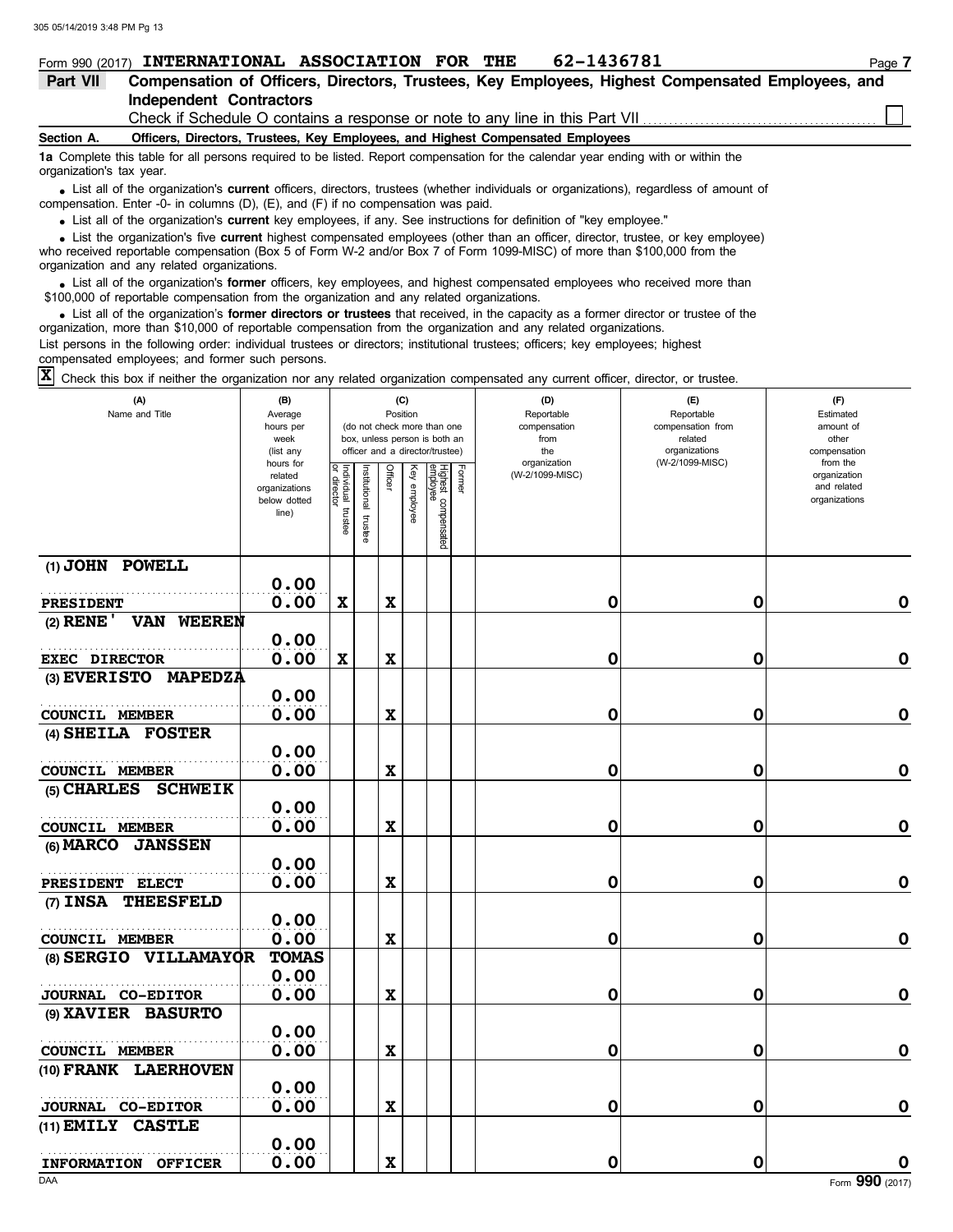| 305 05/14/2019 3:48 PM Pg 14<br>Form 990 (2017) | <b>INTERNATIONAL ASSOCIATION FOR THE</b>                                                                                                                            |                                                                                                                                                                  |                                      |                         |         |                 |                                 |        | 62-1436781                                                                                                                                                                                                                                                                |                                                                                                  | Page 8                                                             |
|-------------------------------------------------|---------------------------------------------------------------------------------------------------------------------------------------------------------------------|------------------------------------------------------------------------------------------------------------------------------------------------------------------|--------------------------------------|-------------------------|---------|-----------------|---------------------------------|--------|---------------------------------------------------------------------------------------------------------------------------------------------------------------------------------------------------------------------------------------------------------------------------|--------------------------------------------------------------------------------------------------|--------------------------------------------------------------------|
| Part VII<br>(A)<br>Name and title               |                                                                                                                                                                     | (B)<br>Average<br>(do not check more than one<br>hours per<br>box, unless person is both an<br>week<br>officer and a director/trustee)<br>(list any<br>hours for |                                      |                         |         | (C)<br>Position |                                 |        | Section A. Officers, Directors, Trustees, Key Employees, and Highest Compensated Employees (continued)<br>(D)<br>Reportable<br>compensation<br>from<br>the<br>organization                                                                                                | $(\mathsf{F})$<br>Reportable<br>compensation from<br>related<br>organizations<br>(W-2/1099-MISC) | (F)<br>Estimated<br>amount of<br>other<br>compensation<br>from the |
|                                                 |                                                                                                                                                                     | related<br>organizations<br>below dotted<br>line)                                                                                                                | Individual<br>or director<br>trustee | nstitutional<br>trustee | Officer | Key employee    | Highest compensated<br>employee | Former | (W-2/1099-MISC)                                                                                                                                                                                                                                                           |                                                                                                  | organization<br>and related<br>organizations                       |
| (12)                                            | <b>ALYNE</b><br><b>DELANEY</b>                                                                                                                                      |                                                                                                                                                                  |                                      |                         |         |                 |                                 |        |                                                                                                                                                                                                                                                                           |                                                                                                  |                                                                    |
|                                                 | COMMONSDIGEST EDITOR                                                                                                                                                | 0.00<br>0.00                                                                                                                                                     |                                      |                         | X       |                 |                                 |        | 0                                                                                                                                                                                                                                                                         | 0                                                                                                | 0                                                                  |
| (13)                                            | <b>MICHAEL</b><br><b>SCHOON</b>                                                                                                                                     |                                                                                                                                                                  |                                      |                         |         |                 |                                 |        |                                                                                                                                                                                                                                                                           |                                                                                                  |                                                                    |
|                                                 | <b>JOURNAL CO-EDITOR</b>                                                                                                                                            | 0.00<br>0.00                                                                                                                                                     |                                      |                         | X       |                 |                                 |        | 0                                                                                                                                                                                                                                                                         | 0                                                                                                | $\mathbf 0$                                                        |
| (14)                                            | <b>CATHERINE M</b>                                                                                                                                                  | <b>TUCKER</b><br>0.00                                                                                                                                            |                                      |                         |         |                 |                                 |        |                                                                                                                                                                                                                                                                           |                                                                                                  |                                                                    |
| <b>COUNCIL MEMBER</b>                           |                                                                                                                                                                     | 0.00                                                                                                                                                             |                                      |                         | X       |                 |                                 |        | 0                                                                                                                                                                                                                                                                         | 0                                                                                                | $\mathbf 0$                                                        |
| (15)                                            | TINE DE MOOR                                                                                                                                                        |                                                                                                                                                                  |                                      |                         |         |                 |                                 |        |                                                                                                                                                                                                                                                                           |                                                                                                  |                                                                    |
| <b>PAST</b>                                     | <b>PRESIDENT</b>                                                                                                                                                    | 0.00<br>0.00                                                                                                                                                     |                                      |                         | X       |                 |                                 |        | 0                                                                                                                                                                                                                                                                         | 0                                                                                                | $\mathbf 0$                                                        |
| (16)                                            | <b>GABRIELA</b>                                                                                                                                                     | LICHTENSTEIN                                                                                                                                                     |                                      |                         |         |                 |                                 |        |                                                                                                                                                                                                                                                                           |                                                                                                  |                                                                    |
|                                                 |                                                                                                                                                                     | 0.00                                                                                                                                                             |                                      |                         |         |                 |                                 |        |                                                                                                                                                                                                                                                                           |                                                                                                  |                                                                    |
| (17)                                            | COORDINATOR LATIN-AM<br>YAHUA WANG                                                                                                                                  | 0.00                                                                                                                                                             |                                      |                         | X       |                 |                                 |        | 0                                                                                                                                                                                                                                                                         | 0                                                                                                | $\mathbf 0$                                                        |
|                                                 |                                                                                                                                                                     | 0.00                                                                                                                                                             |                                      |                         |         |                 |                                 |        |                                                                                                                                                                                                                                                                           |                                                                                                  |                                                                    |
|                                                 | COORDINATOR CHINA                                                                                                                                                   | 0.00                                                                                                                                                             |                                      |                         | X       |                 |                                 |        | 0                                                                                                                                                                                                                                                                         | 0                                                                                                | $\mathbf 0$                                                        |
| (18)                                            | <b>JUAN M PULHIN</b>                                                                                                                                                | 0.00                                                                                                                                                             |                                      |                         |         |                 |                                 |        |                                                                                                                                                                                                                                                                           |                                                                                                  |                                                                    |
|                                                 | <b>COORDINATOR SE-ASIA</b>                                                                                                                                          | 0.00                                                                                                                                                             |                                      |                         | X       |                 |                                 |        | 0                                                                                                                                                                                                                                                                         | 0                                                                                                | $\mathbf 0$                                                        |
| (19)                                            | <b>CHARLOTTE</b>                                                                                                                                                    | <b>WAGENAAR</b>                                                                                                                                                  |                                      |                         |         |                 |                                 |        |                                                                                                                                                                                                                                                                           |                                                                                                  |                                                                    |
|                                                 | COMMUNICATIONS ADVIS                                                                                                                                                | 0.00<br>0.00                                                                                                                                                     |                                      |                         | X       |                 |                                 |        | 0                                                                                                                                                                                                                                                                         | 0                                                                                                | 0                                                                  |
| 1b Sub-total                                    |                                                                                                                                                                     |                                                                                                                                                                  |                                      |                         |         |                 |                                 |        |                                                                                                                                                                                                                                                                           |                                                                                                  |                                                                    |
|                                                 | c Total from continuation sheets to Part VII, Section A                                                                                                             |                                                                                                                                                                  |                                      |                         |         |                 |                                 |        |                                                                                                                                                                                                                                                                           |                                                                                                  |                                                                    |
| d<br>$\mathbf{2}$                               |                                                                                                                                                                     |                                                                                                                                                                  |                                      |                         |         |                 |                                 |        | Total number of individuals (including but not limited to those listed above) who received more than \$100,000 of                                                                                                                                                         |                                                                                                  |                                                                    |
|                                                 | reportable compensation from the organization                                                                                                                       |                                                                                                                                                                  |                                      | 0                       |         |                 |                                 |        |                                                                                                                                                                                                                                                                           |                                                                                                  |                                                                    |
| 3                                               |                                                                                                                                                                     |                                                                                                                                                                  |                                      |                         |         |                 |                                 |        | Did the organization list any former officer, director, or trustee, key employee, or highest compensated<br>employee on line 1a? If "Yes," complete Schedule J for such individual [11] [11] content content to the 1a? If "Yes," complete Schedule J for such individual |                                                                                                  | Yes<br>No<br>X<br>3                                                |
| 4                                               |                                                                                                                                                                     |                                                                                                                                                                  |                                      |                         |         |                 |                                 |        | For any individual listed on line 1a, is the sum of reportable compensation and other compensation from the<br>organization and related organizations greater than \$150,000? If "Yes," complete Schedule J for such                                                      |                                                                                                  |                                                                    |
| 5                                               |                                                                                                                                                                     |                                                                                                                                                                  |                                      |                         |         |                 |                                 |        | Did any person listed on line 1a receive or accrue compensation from any unrelated organization or individual                                                                                                                                                             |                                                                                                  | X<br>4                                                             |
|                                                 | for services rendered to the organization? If "Yes," complete Schedule J for such person                                                                            |                                                                                                                                                                  |                                      |                         |         |                 |                                 |        |                                                                                                                                                                                                                                                                           |                                                                                                  | X<br>5                                                             |
| 1                                               | Section B. Independent Contractors                                                                                                                                  |                                                                                                                                                                  |                                      |                         |         |                 |                                 |        | Complete this table for your five highest compensated independent contractors that received more than \$100,000 of                                                                                                                                                        |                                                                                                  |                                                                    |
|                                                 |                                                                                                                                                                     |                                                                                                                                                                  |                                      |                         |         |                 |                                 |        | compensation from the organization. Report compensation for the calendar year ending with or within the organization's tax year.                                                                                                                                          |                                                                                                  | (C)                                                                |
|                                                 |                                                                                                                                                                     | (A)<br>Name and business address                                                                                                                                 |                                      |                         |         |                 |                                 |        |                                                                                                                                                                                                                                                                           | (B)<br>Description of services                                                                   | Compensation                                                       |
|                                                 |                                                                                                                                                                     |                                                                                                                                                                  |                                      |                         |         |                 |                                 |        |                                                                                                                                                                                                                                                                           |                                                                                                  |                                                                    |
|                                                 |                                                                                                                                                                     |                                                                                                                                                                  |                                      |                         |         |                 |                                 |        |                                                                                                                                                                                                                                                                           |                                                                                                  |                                                                    |
|                                                 |                                                                                                                                                                     |                                                                                                                                                                  |                                      |                         |         |                 |                                 |        |                                                                                                                                                                                                                                                                           |                                                                                                  |                                                                    |
|                                                 |                                                                                                                                                                     |                                                                                                                                                                  |                                      |                         |         |                 |                                 |        |                                                                                                                                                                                                                                                                           |                                                                                                  |                                                                    |
|                                                 |                                                                                                                                                                     |                                                                                                                                                                  |                                      |                         |         |                 |                                 |        |                                                                                                                                                                                                                                                                           |                                                                                                  |                                                                    |
|                                                 |                                                                                                                                                                     |                                                                                                                                                                  |                                      |                         |         |                 |                                 |        |                                                                                                                                                                                                                                                                           |                                                                                                  |                                                                    |
|                                                 |                                                                                                                                                                     |                                                                                                                                                                  |                                      |                         |         |                 |                                 |        |                                                                                                                                                                                                                                                                           |                                                                                                  |                                                                    |
| $\overline{2}$                                  | Total number of independent contractors (including but not limited to those listed above) who<br>received more than \$100,000 of compensation from the organization |                                                                                                                                                                  |                                      |                         |         |                 |                                 |        |                                                                                                                                                                                                                                                                           | 0                                                                                                |                                                                    |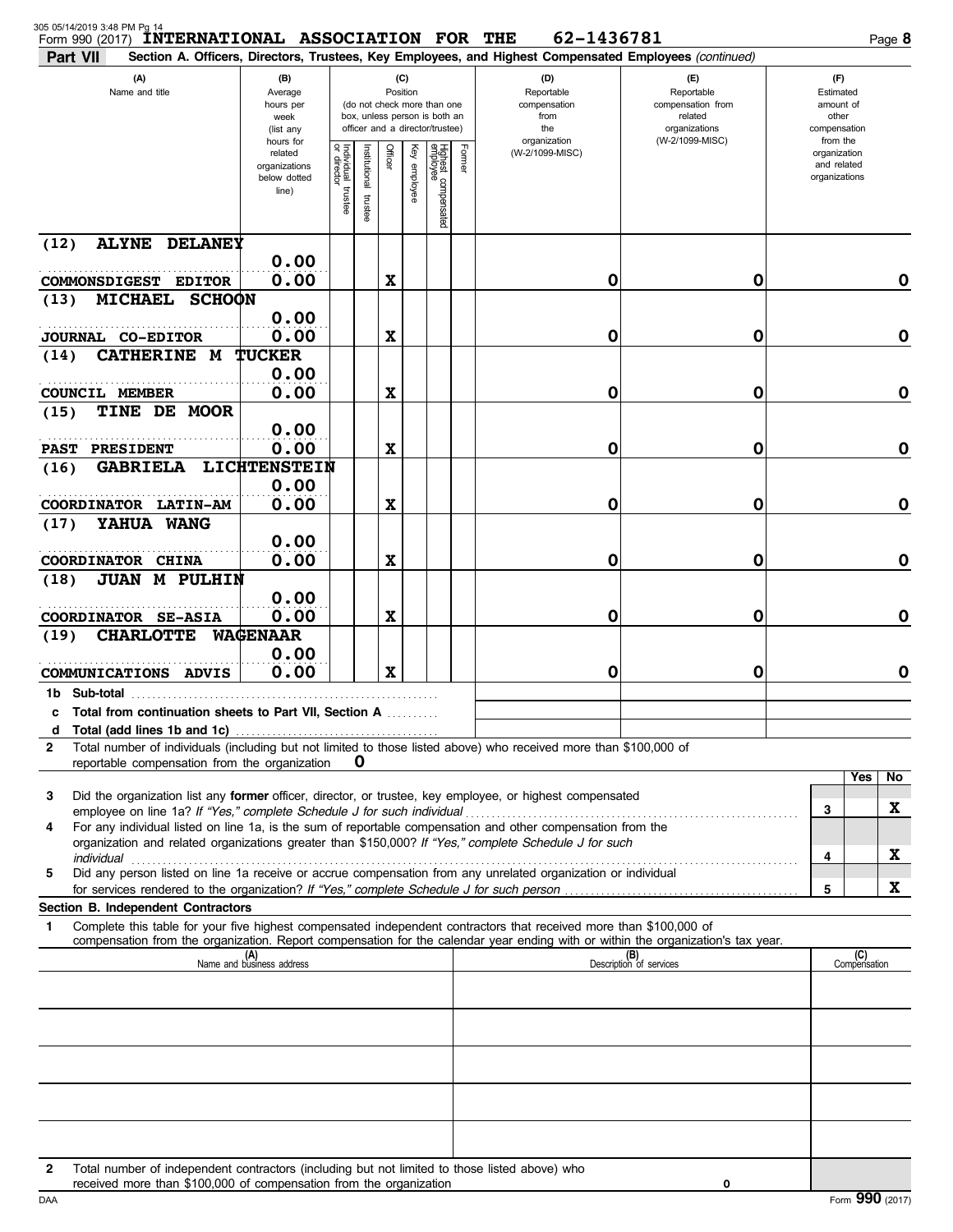## **Form 990 (2017) INTERNATIONAL ASSOCIATION FOR THE 62-1436781 Page 9**

### **Part VIII Statement of Revenue**

|                                                                                                               |                                               |                                                           |                  |    |                   | (A)<br>Total revenue | (B)<br>Related or<br>exempt<br>function<br>revenue | (C)<br>Unrelated<br>business<br>revenue | (D)<br>Revenue<br>excluded from tax<br>under sections<br>512-514 |
|---------------------------------------------------------------------------------------------------------------|-----------------------------------------------|-----------------------------------------------------------|------------------|----|-------------------|----------------------|----------------------------------------------------|-----------------------------------------|------------------------------------------------------------------|
|                                                                                                               |                                               | 1a Federated campaigns                                    | 1a               |    |                   |                      |                                                    |                                         |                                                                  |
|                                                                                                               |                                               | <b>b</b> Membership dues                                  | 1b               |    | 32,179            |                      |                                                    |                                         |                                                                  |
|                                                                                                               |                                               | c Fundraising events                                      | 1c               |    |                   |                      |                                                    |                                         |                                                                  |
| Program Service Revenue   Contributions, Gifts, Grants<br>Program Service Revenue   and Other Similar Amounts |                                               | d Related organizations                                   | 1 <sub>d</sub>   |    |                   |                      |                                                    |                                         |                                                                  |
|                                                                                                               |                                               | e Government grants (contributions)                       | 1e               |    |                   |                      |                                                    |                                         |                                                                  |
|                                                                                                               |                                               | f All other contributions, gifts, grants,                 |                  |    |                   |                      |                                                    |                                         |                                                                  |
|                                                                                                               |                                               | and similar amounts not included above                    | 1f               |    |                   |                      |                                                    |                                         |                                                                  |
|                                                                                                               |                                               | g Noncash contributions included in lines 1a-1f:          |                  | \$ |                   |                      |                                                    |                                         |                                                                  |
|                                                                                                               |                                               |                                                           |                  |    |                   | 32,179               |                                                    |                                         |                                                                  |
|                                                                                                               |                                               |                                                           |                  |    | <b>Busn. Code</b> |                      |                                                    |                                         |                                                                  |
|                                                                                                               | 2a                                            | <b>CONFERENCE FEES</b>                                    |                  |    |                   | 28,050               |                                                    |                                         | 28,050                                                           |
|                                                                                                               | b                                             |                                                           |                  | .  |                   |                      |                                                    |                                         |                                                                  |
|                                                                                                               |                                               |                                                           |                  |    |                   |                      |                                                    |                                         |                                                                  |
|                                                                                                               |                                               |                                                           |                  |    |                   |                      |                                                    |                                         |                                                                  |
|                                                                                                               |                                               |                                                           |                  |    |                   |                      |                                                    |                                         |                                                                  |
|                                                                                                               |                                               | f All other program service revenue                       |                  |    |                   |                      |                                                    |                                         |                                                                  |
|                                                                                                               |                                               |                                                           |                  |    |                   | 28,050               |                                                    |                                         |                                                                  |
|                                                                                                               | 3                                             | Investment income (including dividends, interest,         |                  |    |                   |                      |                                                    |                                         |                                                                  |
|                                                                                                               |                                               |                                                           |                  |    |                   | 2                    |                                                    |                                         | 2                                                                |
|                                                                                                               | 4                                             | Income from investment of tax-exempt bond proceeds        |                  |    |                   |                      |                                                    |                                         |                                                                  |
|                                                                                                               | 5                                             |                                                           |                  |    |                   |                      |                                                    |                                         |                                                                  |
|                                                                                                               |                                               | (i) Real                                                  |                  |    | (ii) Personal     |                      |                                                    |                                         |                                                                  |
|                                                                                                               | 6а                                            | Gross rents                                               |                  |    |                   |                      |                                                    |                                         |                                                                  |
|                                                                                                               | b                                             | Less: rental exps.                                        |                  |    |                   |                      |                                                    |                                         |                                                                  |
|                                                                                                               | с                                             | Rental inc. or (loss)                                     |                  |    |                   |                      |                                                    |                                         |                                                                  |
|                                                                                                               | d                                             |                                                           |                  |    |                   |                      |                                                    |                                         |                                                                  |
|                                                                                                               | <b>7a</b> Gross amount from<br>(i) Securities |                                                           | (ii) Other       |    |                   |                      |                                                    |                                         |                                                                  |
|                                                                                                               |                                               | sales of assets                                           |                  |    |                   |                      |                                                    |                                         |                                                                  |
|                                                                                                               | b                                             | other than inventory<br>Less: cost or other               |                  |    |                   |                      |                                                    |                                         |                                                                  |
|                                                                                                               |                                               | basis & sales exps.                                       |                  |    |                   |                      |                                                    |                                         |                                                                  |
|                                                                                                               |                                               | c Gain or (loss)                                          |                  |    |                   |                      |                                                    |                                         |                                                                  |
|                                                                                                               | d                                             |                                                           |                  |    |                   |                      |                                                    |                                         |                                                                  |
|                                                                                                               |                                               | 8a Gross income from fundraising events                   |                  |    |                   |                      |                                                    |                                         |                                                                  |
| Φ                                                                                                             |                                               | (not including \$                                         |                  |    |                   |                      |                                                    |                                         |                                                                  |
|                                                                                                               |                                               | .<br>of contributions reported on line 1c).               |                  |    |                   |                      |                                                    |                                         |                                                                  |
|                                                                                                               |                                               |                                                           | a                |    |                   |                      |                                                    |                                         |                                                                  |
| <b>Other Revenu</b>                                                                                           |                                               | See Part IV, line 18<br><b>b</b> Less: direct expenses    | b                |    |                   |                      |                                                    |                                         |                                                                  |
|                                                                                                               |                                               | c Net income or (loss) from fundraising events            |                  |    |                   |                      |                                                    |                                         |                                                                  |
|                                                                                                               |                                               | 9a Gross income from gaming activities.                   |                  |    |                   |                      |                                                    |                                         |                                                                  |
|                                                                                                               |                                               |                                                           |                  |    |                   |                      |                                                    |                                         |                                                                  |
|                                                                                                               |                                               | <b>b</b> Less: direct expenses                            | b                |    |                   |                      |                                                    |                                         |                                                                  |
|                                                                                                               |                                               | c Net income or (loss) from gaming activities             |                  |    |                   |                      |                                                    |                                         |                                                                  |
|                                                                                                               |                                               | 10a Gross sales of inventory, less                        |                  |    |                   |                      |                                                    |                                         |                                                                  |
|                                                                                                               |                                               | returns and allowances                                    |                  |    |                   |                      |                                                    |                                         |                                                                  |
|                                                                                                               |                                               | <b>b</b> Less: cost of goods sold                         | a<br>$\mathbf b$ |    |                   |                      |                                                    |                                         |                                                                  |
|                                                                                                               |                                               | c Net income or (loss) from sales of inventory            |                  |    |                   |                      |                                                    |                                         |                                                                  |
|                                                                                                               |                                               | Miscellaneous Revenue                                     |                  |    | Busn. Code        |                      |                                                    |                                         |                                                                  |
|                                                                                                               | 11a                                           |                                                           |                  |    |                   |                      |                                                    |                                         |                                                                  |
|                                                                                                               | b                                             |                                                           |                  |    |                   |                      |                                                    |                                         |                                                                  |
|                                                                                                               |                                               |                                                           |                  |    |                   |                      |                                                    |                                         |                                                                  |
|                                                                                                               | c                                             | <b>d</b> All other revenue $\ldots$ , $\ldots$ , $\ldots$ |                  |    |                   |                      |                                                    |                                         |                                                                  |
|                                                                                                               |                                               |                                                           |                  |    |                   |                      |                                                    |                                         |                                                                  |
|                                                                                                               |                                               | 12 Total revenue. See instructions.                       |                  |    |                   | 60,231               | 0                                                  | $\mathbf{0}$                            | 28,052                                                           |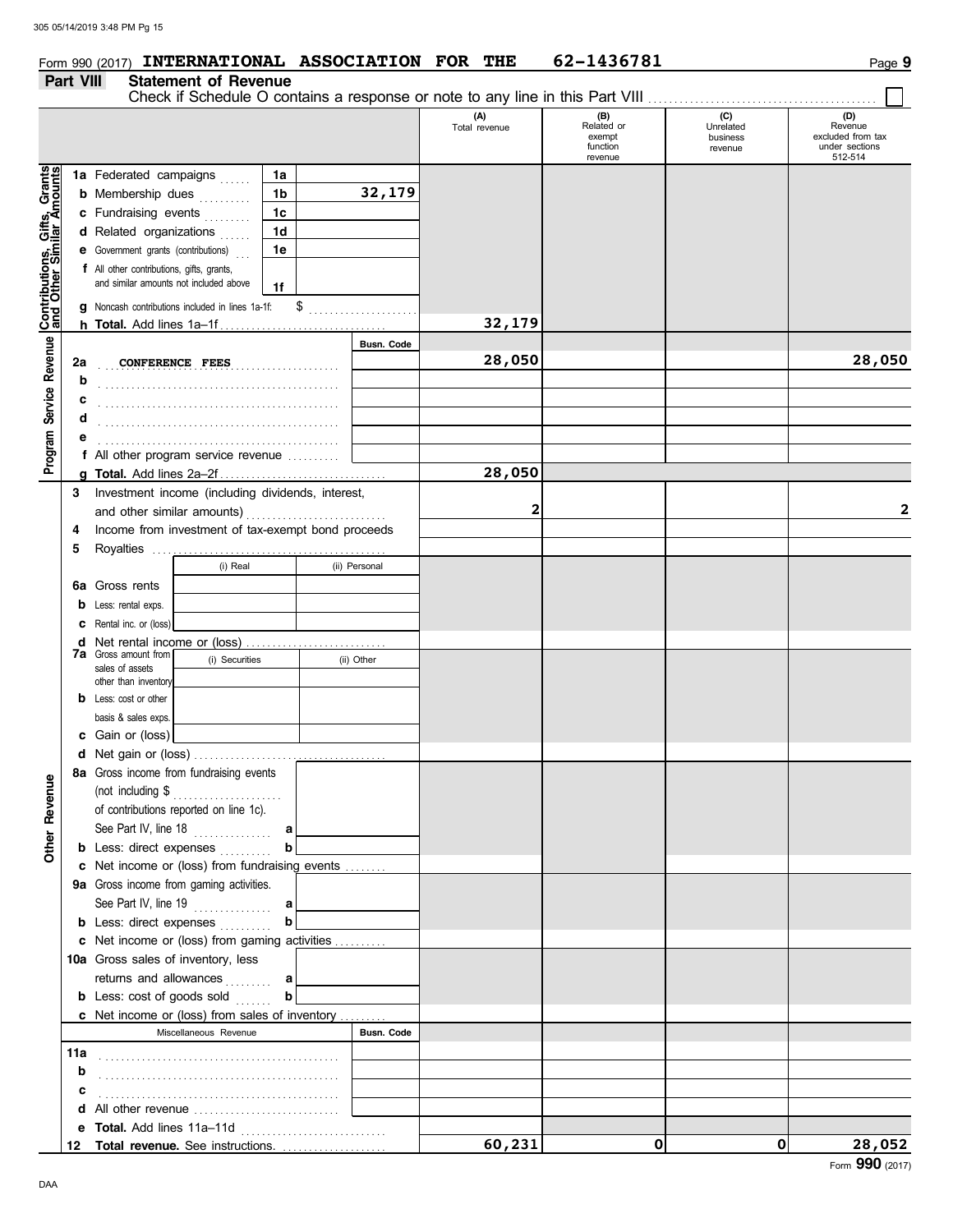### **Part IX Statement of Functional Expenses** Form 990 (2017) **INTERNATIONAL ASSOCIATION FOR THE** 62-1436781 Page 10

|     | Section 501(c)(3) and 501(c)(4) organizations must complete all columns. All other organizations must complete column (A). |                       |                                    |                                           |                                |
|-----|----------------------------------------------------------------------------------------------------------------------------|-----------------------|------------------------------------|-------------------------------------------|--------------------------------|
|     | Check if Schedule O contains a response or note to any line in this Part IX                                                |                       |                                    |                                           |                                |
|     | Do not include amounts reported on lines 6b,<br>7b, 8b, 9b, and 10b of Part VIII.                                          | (A)<br>Total expenses | (B)<br>Program service<br>expenses | (C)<br>Management and<br>general expenses | (D)<br>Fundraising<br>expenses |
| 1.  | Grants and other assistance to domestic organizations                                                                      |                       |                                    |                                           |                                |
|     | and domestic governments. See Part IV, line 21                                                                             |                       |                                    |                                           |                                |
| 2   | Grants and other assistance to domestic                                                                                    |                       |                                    |                                           |                                |
|     | individuals. See Part IV, line 22<br>.                                                                                     |                       |                                    |                                           |                                |
| 3   | Grants and other assistance to foreign                                                                                     |                       |                                    |                                           |                                |
|     | organizations, foreign governments, and foreign                                                                            |                       |                                    |                                           |                                |
|     | individuals. See Part IV, lines 15 and 16                                                                                  |                       |                                    |                                           |                                |
| 4   | Benefits paid to or for members<br>.                                                                                       |                       |                                    |                                           |                                |
| 5   | Compensation of current officers, directors,                                                                               |                       |                                    |                                           |                                |
|     | trustees, and key employees                                                                                                |                       |                                    |                                           |                                |
| 6   | Compensation not included above, to disqualified                                                                           |                       |                                    |                                           |                                |
|     | persons (as defined under section 4958(f)(1)) and                                                                          |                       |                                    |                                           |                                |
|     | persons described in section 4958(c)(3)(B)                                                                                 |                       |                                    |                                           |                                |
| 7   | Other salaries and wages<br>des seres seres seres ser                                                                      |                       |                                    |                                           |                                |
| 8   | Pension plan accruals and contributions (include                                                                           |                       |                                    |                                           |                                |
|     | section 401(k) and 403(b) employer contributions)                                                                          |                       |                                    |                                           |                                |
| 9   | Other employee benefits                                                                                                    |                       |                                    |                                           |                                |
| 10  | Payroll taxes                                                                                                              |                       |                                    |                                           |                                |
| 11  | Fees for services (non-employees):                                                                                         |                       |                                    |                                           |                                |
| а   |                                                                                                                            | 49,320                |                                    | 49,320                                    |                                |
| b   | Legal                                                                                                                      |                       |                                    |                                           |                                |
| с   |                                                                                                                            | 613                   |                                    | 613                                       |                                |
| d   | Lobbying                                                                                                                   |                       |                                    |                                           |                                |
|     | Professional fundraising services. See Part IV, line 17                                                                    |                       |                                    |                                           |                                |
| f   | Investment management fees                                                                                                 |                       |                                    |                                           |                                |
| q   | Other. (If line 11g amount exceeds 10% of line 25, column                                                                  |                       |                                    |                                           |                                |
|     | (A) amount, list line 11g expenses on Schedule O.)                                                                         |                       |                                    |                                           |                                |
| 12  |                                                                                                                            | 591                   | 591                                |                                           |                                |
| 13  |                                                                                                                            |                       |                                    |                                           |                                |
| 14  |                                                                                                                            | 2,391                 | 2,391                              |                                           |                                |
| 15  |                                                                                                                            |                       |                                    |                                           |                                |
| 16  |                                                                                                                            |                       |                                    |                                           |                                |
| 17  | Travel <b>Travel Travel Travel Travel Travel Travel Travel Travel Travel Travel Travel Travel Travel Travel </b>           | 1,165                 |                                    | 1,165                                     |                                |
| 18. | Payments of travel or entertainment expenses                                                                               |                       |                                    |                                           |                                |
|     | for any federal, state, or local public officials                                                                          |                       |                                    |                                           |                                |
| 19  | Conferences, conventions, and meetings                                                                                     |                       |                                    |                                           |                                |
| 20  | Interest                                                                                                                   |                       |                                    |                                           |                                |
| 21  | Payments to affiliates                                                                                                     |                       |                                    |                                           |                                |
| 22  | Depreciation, depletion, and amortization                                                                                  |                       |                                    |                                           |                                |
| 23  | Insurance                                                                                                                  |                       |                                    |                                           |                                |
| 24  | Other expenses. Itemize expenses not covered                                                                               |                       |                                    |                                           |                                |
|     | above (List miscellaneous expenses in line 24e. If                                                                         |                       |                                    |                                           |                                |
|     | line 24e amount exceeds 10% of line 25, column                                                                             |                       |                                    |                                           |                                |
|     | (A) amount, list line 24e expenses on Schedule O.)                                                                         |                       |                                    |                                           |                                |
| а   | <b>BANKING COSTS</b>                                                                                                       | 1,330                 |                                    | 1,330                                     |                                |
| b   | <b>SUBSCRIPTIONS</b>                                                                                                       | 210                   |                                    | 210                                       |                                |
| c   |                                                                                                                            |                       |                                    |                                           |                                |
| d   |                                                                                                                            |                       |                                    |                                           |                                |
| е   | All other expenses                                                                                                         |                       |                                    |                                           |                                |
| 25  | Total functional expenses. Add lines 1 through 24e.                                                                        | 55,620                | 2,982                              | 52,638                                    | $\mathbf 0$                    |
| 26  | Joint costs. Complete this line only if the<br>organization reported in column (B) joint costs                             |                       |                                    |                                           |                                |
|     | from a combined educational campaign and                                                                                   |                       |                                    |                                           |                                |
|     | fundraising solicitation. Check here<br>if<br>following SOP 98-2 (ASC 958-720)                                             |                       |                                    |                                           |                                |

following SOP 98-2 (ASC 958-720) . . . . . . . . . . . . .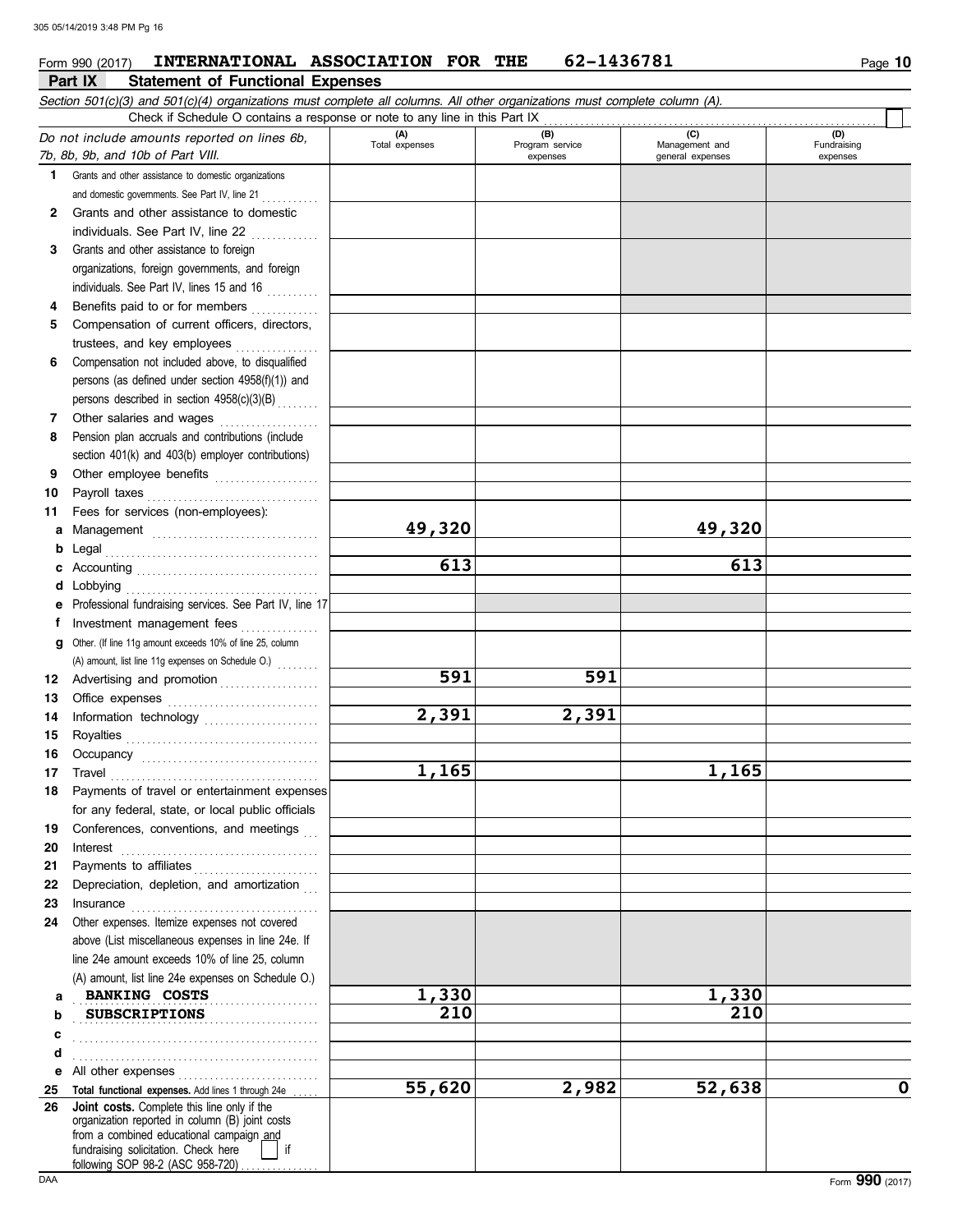### $_{\rm Form}$  990 (2017) INTERNATIONAL ASSOCIATION FOR THE 62-1436781  $_{\rm Page}$  11 **INTERNATIONAL ASSOCIATION FOR THE 62-1436781**

|               | Part X | <b>Balance Sheet</b>                                                                          |        |                               |                          |                 |                    |
|---------------|--------|-----------------------------------------------------------------------------------------------|--------|-------------------------------|--------------------------|-----------------|--------------------|
|               |        | Check if Schedule O contains a response or note to any line in this Part X                    |        |                               |                          |                 |                    |
|               |        |                                                                                               |        |                               | (A)<br>Beginning of year |                 | (B)<br>End of year |
|               | 1.     | Cash-non-interest bearing                                                                     |        |                               |                          | $\mathbf{1}$    |                    |
|               | 2      |                                                                                               |        |                               | 25,213                   | $\mathbf{2}$    | 29,824             |
|               | 3      |                                                                                               |        |                               |                          | 3               |                    |
|               | 4      | Accounts receivable, net                                                                      |        |                               |                          | 4               |                    |
|               | 5      | Loans and other receivables from current and former officers, directors,                      |        |                               |                          |                 |                    |
|               |        | trustees, key employees, and highest compensated employees.                                   |        |                               |                          |                 |                    |
|               |        | Complete Part II of Schedule L                                                                |        |                               |                          | 5               |                    |
|               | 6      | Loans and other receivables from other disqualified persons (as defined under section         |        |                               |                          |                 |                    |
|               |        | $4958(f)(1)$ ), persons described in section $4958(c)(3)(B)$ , and contributing employers and |        |                               |                          |                 |                    |
|               |        | sponsoring organizations of section 501(c)(9) voluntary employees' beneficiary                |        |                               |                          |                 |                    |
| <b>Asset</b>  |        |                                                                                               |        |                               |                          | 6               |                    |
|               | 7      |                                                                                               |        |                               | $\overline{7}$           |                 |                    |
|               | 8      | Inventories for sale or use                                                                   |        |                               |                          | 8               |                    |
|               | 9      | Prepaid expenses and deferred charges                                                         |        |                               |                          |                 |                    |
|               | 10a    | Land, buildings, and equipment: cost or                                                       |        |                               |                          |                 |                    |
|               |        |                                                                                               |        | 19,220                        |                          |                 |                    |
|               | b      | $\frac{10b}{10b}$<br>Less: accumulated depreciation                                           |        | 19,220                        |                          | 10 <sub>c</sub> |                    |
|               | 11     | Investments-publicly traded securities                                                        |        |                               |                          | 11              |                    |
|               | 12     |                                                                                               |        |                               |                          | 12              |                    |
|               | 13     |                                                                                               |        |                               |                          | 13              |                    |
|               | 14     | Intangible assets                                                                             |        | 14                            |                          |                 |                    |
|               | 15     | Other assets. See Part IV, line 11                                                            |        |                               | 15                       |                 |                    |
|               | 16     |                                                                                               | 25,213 | 16                            | 29,824                   |                 |                    |
|               | 17     |                                                                                               |        |                               | 17                       |                 |                    |
|               | 18     | Grants payable                                                                                |        |                               | 18                       |                 |                    |
|               | 19     | Deferred revenue                                                                              |        |                               | 19                       |                 |                    |
|               | 20     | Tax-exempt bond liabilities                                                                   |        |                               | 20                       |                 |                    |
|               | 21     | Escrow or custodial account liability. Complete Part IV of Schedule D                         |        |                               | 21                       |                 |                    |
|               | 22     | Loans and other payables to current and former officers, directors,                           |        |                               |                          |                 |                    |
| Liabilities   |        | trustees, key employees, highest compensated employees, and                                   |        |                               |                          |                 |                    |
|               |        | disqualified persons. Complete Part II of Schedule L                                          |        |                               |                          | 22              |                    |
|               | 23     | Secured mortgages and notes payable to unrelated third parties                                |        |                               |                          | 23              |                    |
|               | 24     | Unsecured notes and loans payable to unrelated third parties                                  |        |                               |                          | 24              |                    |
|               | 25     | Other liabilities (including federal income tax, payables to related third                    |        |                               |                          |                 |                    |
|               |        | parties, and other liabilities not included on lines 17-24). Complete Part X                  |        |                               |                          |                 |                    |
|               |        | of Schedule D                                                                                 |        |                               |                          | 25              |                    |
|               | 26     |                                                                                               |        |                               | 0                        | 26              | O                  |
|               |        | Organizations that follow SFAS 117 (ASC 958), check here                                      |        | $ \mathbf{\overline{X}} $ and |                          |                 |                    |
|               |        | complete lines 27 through 29, and lines 33 and 34.                                            |        |                               |                          |                 |                    |
|               | 27     | Unrestricted net assets                                                                       |        |                               | 25, 213                  | 27              | 29,824             |
|               | 28     | Temporarily restricted net assets                                                             |        |                               |                          | 28              |                    |
| Fund Balances | 29     | Permanently restricted net assets                                                             |        |                               |                          | 29              |                    |
|               |        | Organizations that do not follow SFAS 117 (ASC 958), check here                               |        | and                           |                          |                 |                    |
| ŏ             |        | complete lines 30 through 34.                                                                 |        |                               |                          |                 |                    |
| Assets        | 30     | Capital stock or trust principal, or current funds                                            |        |                               |                          | 30              |                    |
|               | 31     | Paid-in or capital surplus, or land, building, or equipment fund                              |        |                               |                          | 31              |                    |
| <b>Net</b>    | 32     | Retained earnings, endowment, accumulated income, or other funds                              |        |                               |                          | 32              |                    |
|               | 33     | Total net assets or fund balances                                                             |        |                               | 25,213                   | 33              | 29,824             |
|               | 34     |                                                                                               |        | 25, 213                       | 34                       | 29,824          |                    |

Form **990** (2017)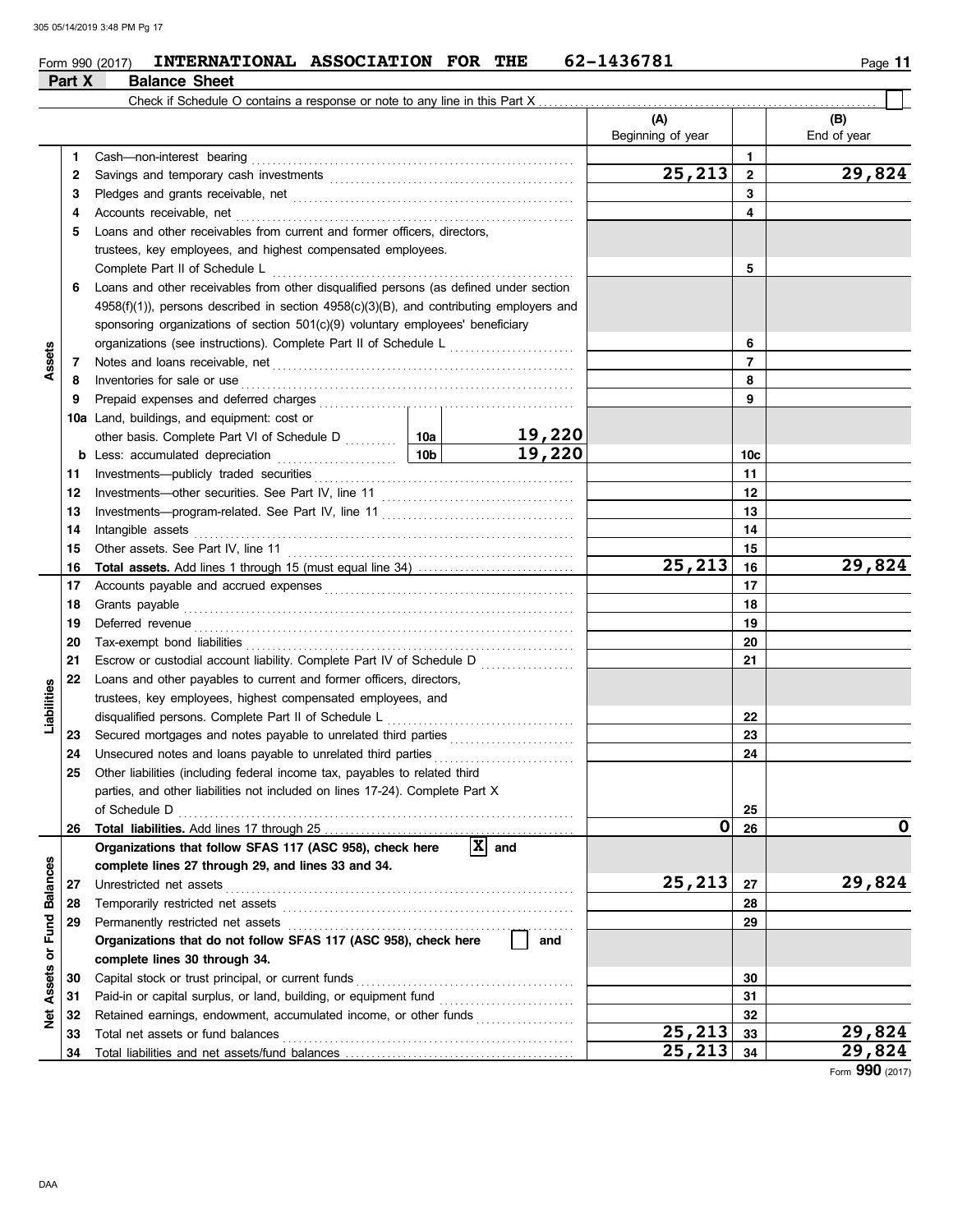|              | 62-1436781<br>Form 990 (2017) INTERNATIONAL ASSOCIATION FOR THE                                                                                                                                                                   |                |                |                 | Page 12 |
|--------------|-----------------------------------------------------------------------------------------------------------------------------------------------------------------------------------------------------------------------------------|----------------|----------------|-----------------|---------|
|              | <b>Reconciliation of Net Assets</b><br>Part XI                                                                                                                                                                                    |                |                |                 |         |
|              |                                                                                                                                                                                                                                   |                |                |                 |         |
| 1.           |                                                                                                                                                                                                                                   | $\mathbf{1}$   |                | 60, 231         |         |
| $\mathbf{2}$ |                                                                                                                                                                                                                                   | $\overline{2}$ |                | 55,620          |         |
| 3            | Revenue less expenses. Subtract line 2 from line 1                                                                                                                                                                                | 3              |                | 4,611           |         |
| 4            |                                                                                                                                                                                                                                   | 4              |                | 25,213          |         |
| 5            | Net unrealized gains (losses) on investments [11] results and the university of the unrealized gains (losses) on investments [11] $\sim$ 0.000 m/m and the unrealized gains (losses) on investments [11] $\sim$ 0.000 m/m and the | 5              |                |                 |         |
| 6            |                                                                                                                                                                                                                                   | 6              |                |                 |         |
| 7            | Investment expenses                                                                                                                                                                                                               | $\overline{7}$ |                |                 |         |
| 8            | Prior period adjustments                                                                                                                                                                                                          | 8              |                |                 |         |
| 9            | Other changes in net assets or fund balances (explain in Schedule O)                                                                                                                                                              | 9              |                |                 |         |
| 10           | Net assets or fund balances at end of year. Combine lines 3 through 9 (must equal Part X, line                                                                                                                                    |                |                |                 |         |
|              | $33$ , column $(B)$ )                                                                                                                                                                                                             | 10             |                | 29,824          |         |
|              | <b>Financial Statements and Reporting</b><br>Part XII                                                                                                                                                                             |                |                |                 |         |
|              | Check if Schedule O contains a response or note to any line in this Part XII                                                                                                                                                      |                |                |                 |         |
|              |                                                                                                                                                                                                                                   |                |                | <b>Yes</b>      | No      |
| 1.           | $ \mathbf{x} $<br>Accounting method used to prepare the Form 990:<br>Cash<br>Accrual<br>Other                                                                                                                                     |                |                |                 |         |
|              | If the organization changed its method of accounting from a prior year or checked "Other," explain in                                                                                                                             |                |                |                 |         |
|              | Schedule O.                                                                                                                                                                                                                       |                |                |                 |         |
|              | 2a Were the organization's financial statements compiled or reviewed by an independent accountant?                                                                                                                                |                | 2a             |                 | X       |
|              | If "Yes," check a box below to indicate whether the financial statements for the year were compiled or                                                                                                                            |                |                |                 |         |
|              | reviewed on a separate basis, consolidated basis, or both:                                                                                                                                                                        |                |                |                 |         |
|              | Separate basis<br>Consolidated basis<br>Both consolidated and separate basis                                                                                                                                                      |                |                |                 |         |
|              | <b>b</b> Were the organization's financial statements audited by an independent accountant?                                                                                                                                       |                | 2 <sub>b</sub> |                 | X       |
|              | If "Yes," check a box below to indicate whether the financial statements for the year were audited on a                                                                                                                           |                |                |                 |         |
|              | separate basis, consolidated basis, or both:                                                                                                                                                                                      |                |                |                 |         |
|              | Both consolidated and separate basis<br>Separate basis<br>Consolidated basis                                                                                                                                                      |                |                |                 |         |
|              | c If "Yes" to line 2a or 2b, does the organization have a committee that assumes responsibility for oversight                                                                                                                     |                |                |                 |         |
|              | of the audit, review, or compilation of its financial statements and selection of an independent accountant?                                                                                                                      |                | 2c             |                 |         |
|              | If the organization changed either its oversight process or selection process during the tax year, explain in                                                                                                                     |                |                |                 |         |
|              | Schedule O.                                                                                                                                                                                                                       |                |                |                 |         |
|              | 3a As a result of a federal award, was the organization required to undergo an audit or audits as set forth in                                                                                                                    |                |                |                 |         |
|              | the Single Audit Act and OMB Circular A-133?                                                                                                                                                                                      |                | За             |                 | X       |
|              | <b>b</b> If "Yes," did the organization undergo the required audit or audits? If the organization did not undergo the                                                                                                             |                |                |                 |         |
|              | required audit or audits, explain why in Schedule O and describe any steps taken to undergo such audits.                                                                                                                          |                | 3b             |                 |         |
|              |                                                                                                                                                                                                                                   |                |                | Form 990 (2017) |         |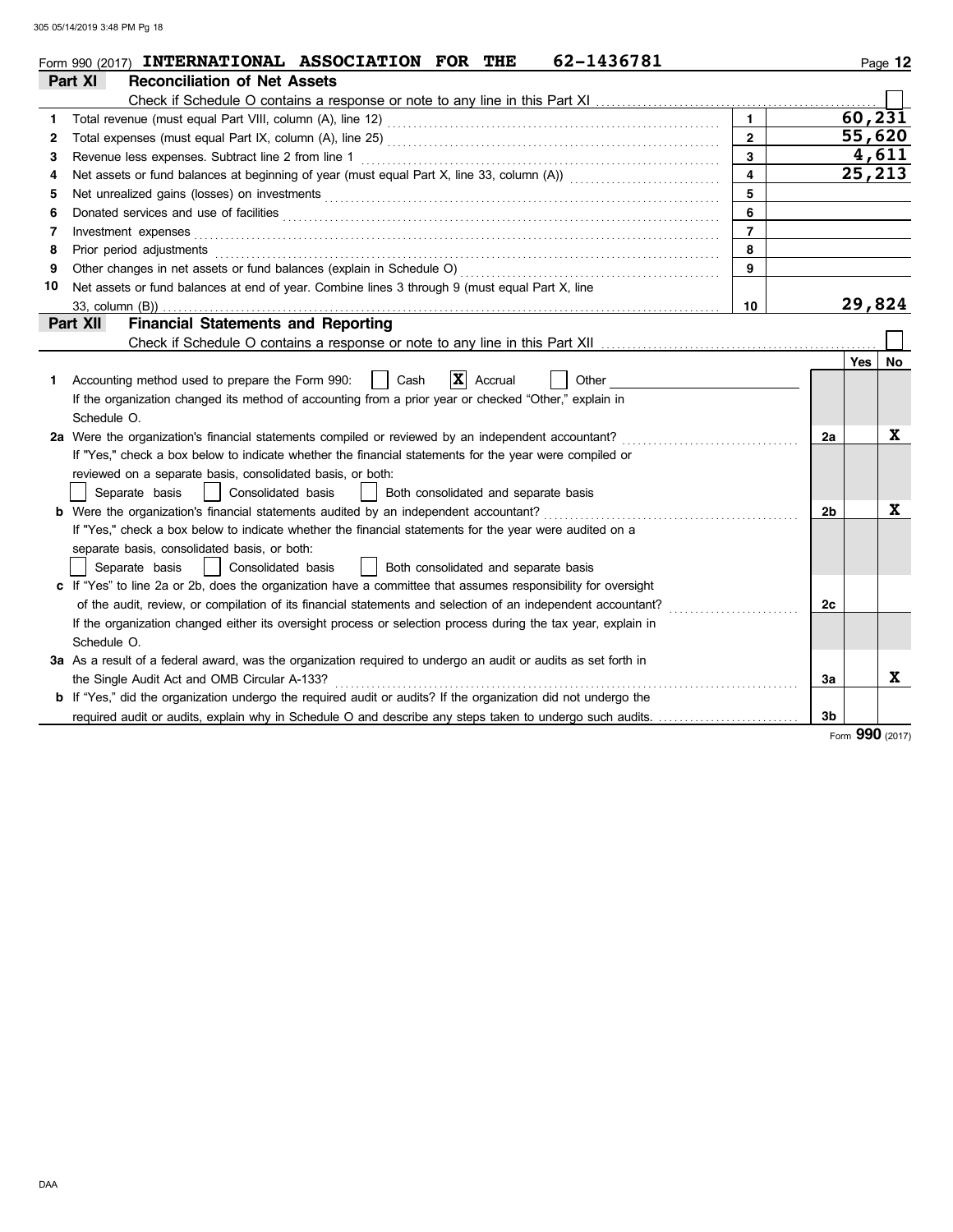| 305 05/14/2019 3:48 PM Pg 19<br>Form 990 (2017)<br>Part VII | <b>INTERNATIONAL ASSOCIATION FOR THE</b>                                                                                                                            |                                                                |                                      |                          |                                                                                                                    |              |                                 |        | 62-1436781                                                                                                                                                                                                                                             |                                                                                       | Page 8                                                   |
|-------------------------------------------------------------|---------------------------------------------------------------------------------------------------------------------------------------------------------------------|----------------------------------------------------------------|--------------------------------------|--------------------------|--------------------------------------------------------------------------------------------------------------------|--------------|---------------------------------|--------|--------------------------------------------------------------------------------------------------------------------------------------------------------------------------------------------------------------------------------------------------------|---------------------------------------------------------------------------------------|----------------------------------------------------------|
| (A)<br>Name and title                                       |                                                                                                                                                                     | (B)<br>Average<br>hours per<br>week<br>(list any               |                                      |                          | (C)<br>Position<br>(do not check more than one<br>box, unless person is both an<br>officer and a director/trustee) |              |                                 |        | Section A. Officers, Directors, Trustees, Key Employees, and Highest Compensated Employees (continued)<br>(D)<br>Reportable<br>compensation<br>from<br>the                                                                                             | (E)<br>Reportable<br>compensation from<br>related<br>organizations<br>(W-2/1099-MISC) | (F)<br>Estimated<br>amount of<br>other<br>compensation   |
|                                                             |                                                                                                                                                                     | hours for<br>related<br>organizations<br>below dotted<br>line) | Individual<br>or director<br>trustee | Institutional<br>trustee | Officer                                                                                                            | Key employee | Highest compensated<br>employee | Former | organization<br>(W-2/1099-MISC)                                                                                                                                                                                                                        |                                                                                       | from the<br>organization<br>and related<br>organizations |
| (20)                                                        | <b>SKAIDRA</b>                                                                                                                                                      | SMITH-HEISTERS                                                 |                                      |                          |                                                                                                                    |              |                                 |        |                                                                                                                                                                                                                                                        |                                                                                       |                                                          |
|                                                             | COMM FELLOW N-AMERIC                                                                                                                                                | 0.00<br>0.00                                                   |                                      |                          | $\boldsymbol{\mathrm{X}}$                                                                                          |              |                                 |        | 0                                                                                                                                                                                                                                                      | 0                                                                                     | 0                                                        |
| (21)                                                        | <b>SOLIEV</b><br><b>ILKHOM</b><br><b>COMM OFFICER EUROPE</b>                                                                                                        | 0.00<br>0.00                                                   |                                      |                          | $\boldsymbol{\mathrm{X}}$                                                                                          |              |                                 |        | 0                                                                                                                                                                                                                                                      | 0                                                                                     | $\mathbf 0$                                              |
| (22)                                                        | <b>GANESH</b><br><b>SHIVAKOTI</b>                                                                                                                                   | 0.00                                                           |                                      |                          |                                                                                                                    |              |                                 |        |                                                                                                                                                                                                                                                        |                                                                                       |                                                          |
| <b>AMBASSADOR ASIA</b><br>(23)                              | <b>TOBIAS</b><br><b>HALLER</b>                                                                                                                                      | 0.00                                                           |                                      |                          | $\boldsymbol{\mathrm{X}}$                                                                                          |              |                                 |        | 0                                                                                                                                                                                                                                                      | 0                                                                                     | $\mathbf 0$                                              |
|                                                             | <b>AMBASSADOR EUROPE</b>                                                                                                                                            | 0.00<br>0.00                                                   |                                      |                          | $\boldsymbol{\mathrm{X}}$                                                                                          |              |                                 |        | 0                                                                                                                                                                                                                                                      | 0                                                                                     | $\mathbf 0$                                              |
| (24)                                                        | <b>MACKINNON</b><br><b>ANNE</b>                                                                                                                                     | 0.00                                                           |                                      |                          |                                                                                                                    |              |                                 |        |                                                                                                                                                                                                                                                        |                                                                                       |                                                          |
|                                                             | <b>AMBASSADOR N-AMERICA</b>                                                                                                                                         | 0.00                                                           |                                      |                          | $\boldsymbol{\mathrm{X}}$                                                                                          |              |                                 |        | 0                                                                                                                                                                                                                                                      | 0                                                                                     | $\mathbf 0$                                              |
|                                                             |                                                                                                                                                                     |                                                                |                                      |                          |                                                                                                                    |              |                                 |        |                                                                                                                                                                                                                                                        |                                                                                       |                                                          |
|                                                             |                                                                                                                                                                     |                                                                |                                      |                          |                                                                                                                    |              |                                 |        |                                                                                                                                                                                                                                                        |                                                                                       |                                                          |
|                                                             |                                                                                                                                                                     |                                                                |                                      |                          |                                                                                                                    |              |                                 |        |                                                                                                                                                                                                                                                        |                                                                                       |                                                          |
|                                                             |                                                                                                                                                                     |                                                                |                                      |                          |                                                                                                                    |              |                                 |        |                                                                                                                                                                                                                                                        |                                                                                       |                                                          |
| d                                                           | c Total from continuation sheets to Part VII, Section A                                                                                                             |                                                                |                                      |                          |                                                                                                                    |              |                                 |        |                                                                                                                                                                                                                                                        |                                                                                       |                                                          |
| $\mathbf{2}$                                                | reportable compensation from the organization                                                                                                                       |                                                                |                                      |                          |                                                                                                                    |              |                                 |        | Total number of individuals (including but not limited to those listed above) who received more than \$100,000 of                                                                                                                                      |                                                                                       |                                                          |
| 3                                                           | employee on line 1a? If "Yes," complete Schedule J for such individual                                                                                              |                                                                |                                      |                          |                                                                                                                    |              |                                 |        | Did the organization list any former officer, director, or trustee, key employee, or highest compensated                                                                                                                                               |                                                                                       | Yes<br>No<br>3                                           |
| 4                                                           |                                                                                                                                                                     |                                                                |                                      |                          |                                                                                                                    |              |                                 |        | For any individual listed on line 1a, is the sum of reportable compensation and other compensation from the<br>organization and related organizations greater than \$150,000? If "Yes," complete Schedule J for such                                   |                                                                                       |                                                          |
| 5                                                           | for services rendered to the organization? If "Yes," complete Schedule J for such person                                                                            |                                                                |                                      |                          |                                                                                                                    |              |                                 |        | Did any person listed on line 1a receive or accrue compensation from any unrelated organization or individual                                                                                                                                          |                                                                                       | 4<br>5                                                   |
|                                                             | Section B. Independent Contractors                                                                                                                                  |                                                                |                                      |                          |                                                                                                                    |              |                                 |        |                                                                                                                                                                                                                                                        |                                                                                       |                                                          |
| 1                                                           |                                                                                                                                                                     |                                                                |                                      |                          |                                                                                                                    |              |                                 |        | Complete this table for your five highest compensated independent contractors that received more than \$100,000 of<br>compensation from the organization. Report compensation for the calendar year ending with or within the organization's tax year. |                                                                                       | (C)                                                      |
|                                                             |                                                                                                                                                                     | (A)<br>Name and business address                               |                                      |                          |                                                                                                                    |              |                                 |        |                                                                                                                                                                                                                                                        | (B)<br>Description of services                                                        | Compensation                                             |
|                                                             |                                                                                                                                                                     |                                                                |                                      |                          |                                                                                                                    |              |                                 |        |                                                                                                                                                                                                                                                        |                                                                                       |                                                          |
|                                                             |                                                                                                                                                                     |                                                                |                                      |                          |                                                                                                                    |              |                                 |        |                                                                                                                                                                                                                                                        |                                                                                       |                                                          |
|                                                             |                                                                                                                                                                     |                                                                |                                      |                          |                                                                                                                    |              |                                 |        |                                                                                                                                                                                                                                                        |                                                                                       |                                                          |
|                                                             |                                                                                                                                                                     |                                                                |                                      |                          |                                                                                                                    |              |                                 |        |                                                                                                                                                                                                                                                        |                                                                                       |                                                          |
| $\mathbf{2}$                                                | Total number of independent contractors (including but not limited to those listed above) who<br>received more than \$100,000 of compensation from the organization |                                                                |                                      |                          |                                                                                                                    |              |                                 |        |                                                                                                                                                                                                                                                        |                                                                                       |                                                          |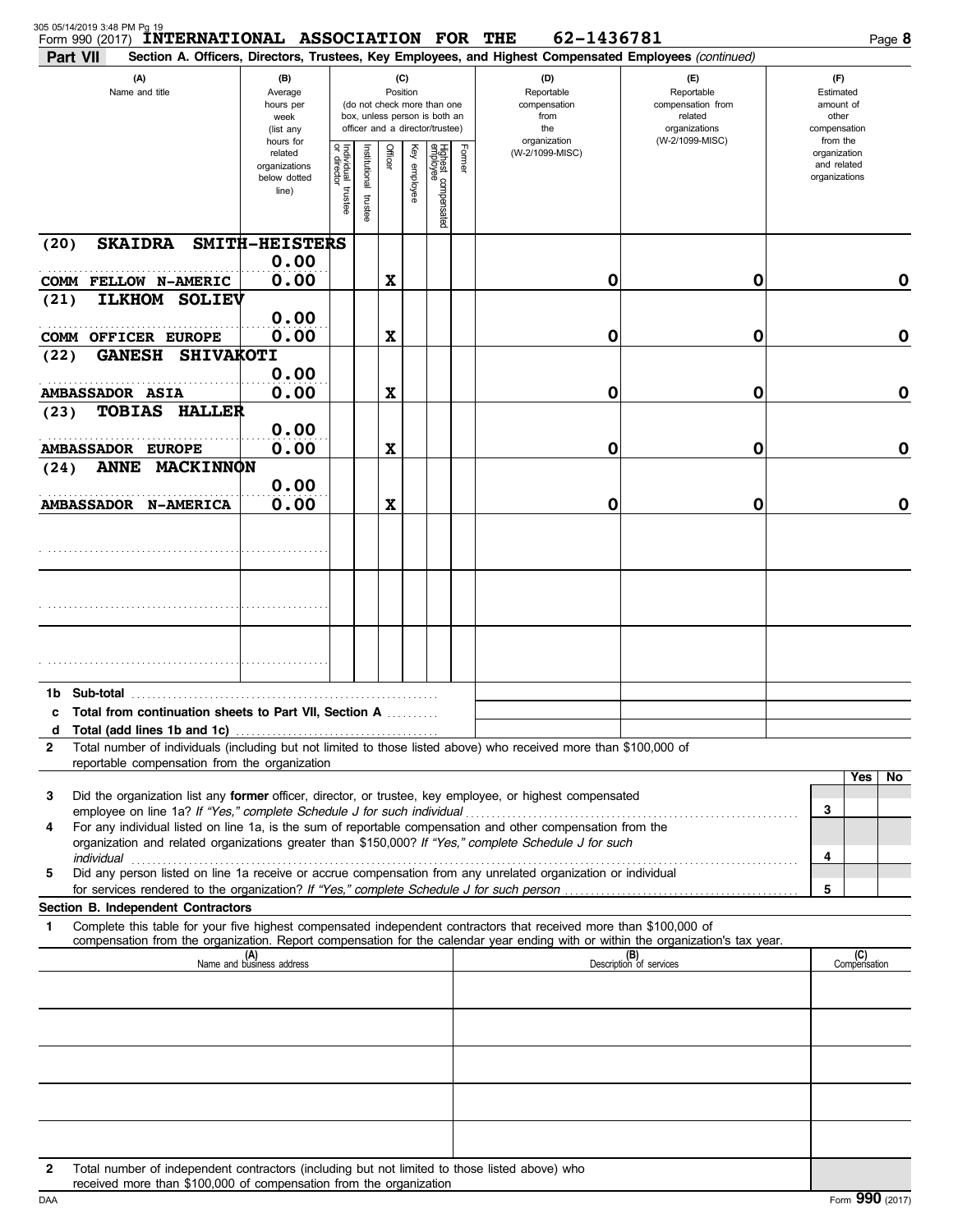|        | <b>SCHEDULE A</b>                     |                                                            | <b>Public Charity Status and Public Support</b>                                                                                                                                                                                                                                                                              |     |                                                      |                                        | OMB No. 1545-0047                    |
|--------|---------------------------------------|------------------------------------------------------------|------------------------------------------------------------------------------------------------------------------------------------------------------------------------------------------------------------------------------------------------------------------------------------------------------------------------------|-----|------------------------------------------------------|----------------------------------------|--------------------------------------|
|        | (Form 990 or 990-EZ)                  |                                                            | Complete if the organization is a section $501(c)(3)$ organization or a section $4947(a)(1)$ nonexempt charitable trust.                                                                                                                                                                                                     |     |                                                      |                                        | 2017                                 |
|        | Department of the Treasury            |                                                            | Attach to Form 990 or Form 990-EZ.                                                                                                                                                                                                                                                                                           |     |                                                      |                                        | Open to Public                       |
|        | Internal Revenue Service              |                                                            | Go to www.irs.gov/Form990 for instructions and the latest information.                                                                                                                                                                                                                                                       |     |                                                      |                                        | Inspection                           |
|        | Name of the organization              |                                                            | INTERNATIONAL ASSOCIATION FOR THE                                                                                                                                                                                                                                                                                            |     |                                                      | Employer identification number         |                                      |
|        |                                       | STUDY OF THE COMMONS                                       |                                                                                                                                                                                                                                                                                                                              |     |                                                      | 62-1436781                             |                                      |
|        | Part I                                |                                                            | <b>Reason for Public Charity Status (All organizations must complete this part.) See instructions.</b>                                                                                                                                                                                                                       |     |                                                      |                                        |                                      |
|        |                                       |                                                            | The organization is not a private foundation because it is: (For lines 1 through 12, check only one box.)                                                                                                                                                                                                                    |     |                                                      |                                        |                                      |
| 1      |                                       |                                                            | A church, convention of churches, or association of churches described in section 170(b)(1)(A)(i).<br>A school described in section 170(b)(1)(A)(ii). (Attach Schedule E (Form 990 or 990-EZ).)                                                                                                                              |     |                                                      |                                        |                                      |
| 2<br>3 |                                       |                                                            | A hospital or a cooperative hospital service organization described in section $170(b)(1)(A)(iii)$ .                                                                                                                                                                                                                         |     |                                                      |                                        |                                      |
| 4      |                                       |                                                            | A medical research organization operated in conjunction with a hospital described in section 170(b)(1)(A)(iii). Enter the hospital's name,                                                                                                                                                                                   |     |                                                      |                                        |                                      |
|        | city, and state:                      |                                                            |                                                                                                                                                                                                                                                                                                                              |     |                                                      |                                        |                                      |
| 5      |                                       |                                                            | An organization operated for the benefit of a college or university owned or operated by a governmental unit described in                                                                                                                                                                                                    |     |                                                      |                                        |                                      |
|        |                                       | section 170(b)(1)(A)(iv). (Complete Part II.)              |                                                                                                                                                                                                                                                                                                                              |     |                                                      |                                        |                                      |
| 6      |                                       |                                                            | A federal, state, or local government or governmental unit described in section 170(b)(1)(A)(v).                                                                                                                                                                                                                             |     |                                                      |                                        |                                      |
| 7      |                                       | described in section 170(b)(1)(A)(vi). (Complete Part II.) | An organization that normally receives a substantial part of its support from a governmental unit or from the general public                                                                                                                                                                                                 |     |                                                      |                                        |                                      |
| 8      |                                       |                                                            | A community trust described in section 170(b)(1)(A)(vi). (Complete Part II.)                                                                                                                                                                                                                                                 |     |                                                      |                                        |                                      |
| 9      | university:                           |                                                            | An agricultural research organization described in section 170(b)(1)(A)(ix) operated in conjunction with a land-grant college<br>or university or a non-land grant college of agriculture (see instructions). Enter the name, city, and state of the college or                                                              |     |                                                      |                                        |                                      |
| 10     | $ {\bf x} $                           |                                                            | An organization that normally receives: (1) more than 33 1/3% of its support from contributions, membership fees, and gross                                                                                                                                                                                                  |     |                                                      |                                        |                                      |
|        |                                       |                                                            | receipts from activities related to its exempt functions—subject to certain exceptions, and (2) no more than 33 1/3% of its                                                                                                                                                                                                  |     |                                                      |                                        |                                      |
|        |                                       |                                                            | support from gross investment income and unrelated business taxable income (less section 511 tax) from businesses                                                                                                                                                                                                            |     |                                                      |                                        |                                      |
| 11     |                                       |                                                            | acquired by the organization after June 30, 1975. See section 509(a)(2). (Complete Part III.)<br>An organization organized and operated exclusively to test for public safety. See section 509(a)(4).                                                                                                                        |     |                                                      |                                        |                                      |
| 12     |                                       |                                                            | An organization organized and operated exclusively for the benefit of, to perform the functions of, or to carry out the purposes                                                                                                                                                                                             |     |                                                      |                                        |                                      |
|        |                                       |                                                            | of one or more publicly supported organizations described in section 509(a)(1) or section 509(a)(2). See section 509(a)(3).                                                                                                                                                                                                  |     |                                                      |                                        |                                      |
|        |                                       |                                                            | Check the box in lines 12a through 12d that describes the type of supporting organization and complete lines 12e, 12f, and 12g.                                                                                                                                                                                              |     |                                                      |                                        |                                      |
|        | a                                     |                                                            | Type I. A supporting organization operated, supervised, or controlled by its supported organization(s), typically by giving<br>the supported organization(s) the power to regularly appoint or elect a majority of the directors or trustees of the<br>supporting organization. You must complete Part IV, Sections A and B. |     |                                                      |                                        |                                      |
|        | b                                     |                                                            | Type II. A supporting organization supervised or controlled in connection with its supported organization(s), by having                                                                                                                                                                                                      |     |                                                      |                                        |                                      |
|        |                                       |                                                            | control or management of the supporting organization vested in the same persons that control or manage the supported                                                                                                                                                                                                         |     |                                                      |                                        |                                      |
|        |                                       |                                                            | organization(s). You must complete Part IV, Sections A and C.                                                                                                                                                                                                                                                                |     |                                                      |                                        |                                      |
|        | c                                     |                                                            | Type III functionally integrated. A supporting organization operated in connection with, and functionally integrated with,<br>its supported organization(s) (see instructions). You must complete Part IV, Sections A, D, and E.                                                                                             |     |                                                      |                                        |                                      |
|        | d                                     |                                                            | Type III non-functionally integrated. A supporting organization operated in connection with its supported organization(s)                                                                                                                                                                                                    |     |                                                      |                                        |                                      |
|        |                                       |                                                            | that is not functionally integrated. The organization generally must satisfy a distribution requirement and an attentiveness                                                                                                                                                                                                 |     |                                                      |                                        |                                      |
|        |                                       |                                                            | requirement (see instructions). You must complete Part IV, Sections A and D, and Part V.<br>Check this box if the organization received a written determination from the IRS that it is a Type I, Type II, Type III                                                                                                          |     |                                                      |                                        |                                      |
|        | e                                     |                                                            | functionally integrated, or Type III non-functionally integrated supporting organization.                                                                                                                                                                                                                                    |     |                                                      |                                        |                                      |
|        | f                                     | Enter the number of supported organizations                |                                                                                                                                                                                                                                                                                                                              |     |                                                      |                                        |                                      |
|        | g                                     |                                                            | Provide the following information about the supported organization(s).                                                                                                                                                                                                                                                       |     |                                                      |                                        |                                      |
|        | (i) Name of supported<br>organization | (ii) EIN                                                   | (iii) Type of organization<br>(described on lines 1-10                                                                                                                                                                                                                                                                       |     | (iv) Is the organization<br>listed in your governing | (v) Amount of monetary<br>support (see | (vi) Amount of<br>other support (see |
|        |                                       |                                                            | above (see instructions))                                                                                                                                                                                                                                                                                                    |     | document?                                            | instructions)                          | instructions)                        |
|        |                                       |                                                            |                                                                                                                                                                                                                                                                                                                              | Yes | No                                                   |                                        |                                      |
| (A)    |                                       |                                                            |                                                                                                                                                                                                                                                                                                                              |     |                                                      |                                        |                                      |
| (B)    |                                       |                                                            |                                                                                                                                                                                                                                                                                                                              |     |                                                      |                                        |                                      |
| (C)    |                                       |                                                            |                                                                                                                                                                                                                                                                                                                              |     |                                                      |                                        |                                      |
| (D)    |                                       |                                                            |                                                                                                                                                                                                                                                                                                                              |     |                                                      |                                        |                                      |
| (E)    |                                       |                                                            |                                                                                                                                                                                                                                                                                                                              |     |                                                      |                                        |                                      |
|        |                                       |                                                            |                                                                                                                                                                                                                                                                                                                              |     |                                                      |                                        |                                      |
| Total  |                                       |                                                            |                                                                                                                                                                                                                                                                                                                              |     |                                                      |                                        |                                      |

**For Paperwork Reduction Act Notice, see the Instructions for Form 990 or 990-EZ.**

**Schedule A (Form 990 or 990-EZ) 2017**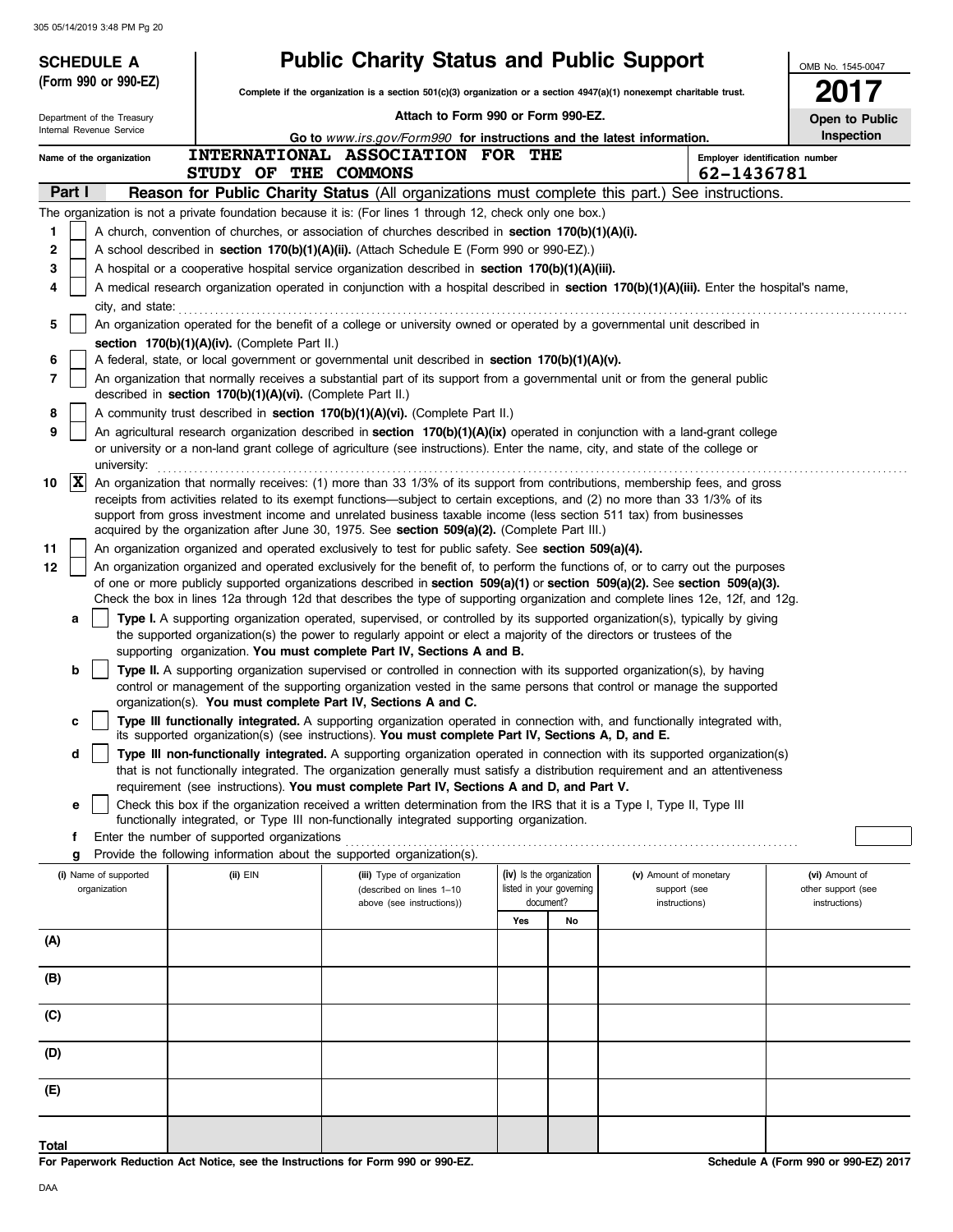|              | 305 05/14/2019 3:48 PM Pg 21                                                                                                                                                                                                        |          | INTERNATIONAL ASSOCIATION FOR THE |            |            | 62-1436781      |           |
|--------------|-------------------------------------------------------------------------------------------------------------------------------------------------------------------------------------------------------------------------------------|----------|-----------------------------------|------------|------------|-----------------|-----------|
| Part II      | Schedule A (Form 990 or 990-EZ) 2017<br>Support Schedule for Organizations Described in Sections 170(b)(1)(A)(iv) and 170(b)(1)(A)(vi)                                                                                              |          |                                   |            |            |                 | Page 2    |
|              | (Complete only if you checked the box on line 5, 7, or 8 of Part I or if the organization failed to qualify under                                                                                                                   |          |                                   |            |            |                 |           |
|              | Part III. If the organization fails to qualify under the tests listed below, please complete Part III.)                                                                                                                             |          |                                   |            |            |                 |           |
|              | Section A. Public Support                                                                                                                                                                                                           |          |                                   |            |            |                 |           |
|              | Calendar year (or fiscal year beginning in)                                                                                                                                                                                         | (a) 2013 | (b) $2014$                        | $(c)$ 2015 | $(d)$ 2016 | (e) $2017$      | (f) Total |
|              |                                                                                                                                                                                                                                     |          |                                   |            |            |                 |           |
| 1            | Gifts, grants, contributions, and<br>membership fees received. (Do not<br>include any "unusual grants.")                                                                                                                            |          |                                   |            |            |                 |           |
| $\mathbf{2}$ | Tax revenues levied for the<br>organization's benefit and either paid<br>to or expended on its behalf                                                                                                                               |          |                                   |            |            |                 |           |
| 3            | The value of services or facilities<br>furnished by a governmental unit to the<br>organization without charge                                                                                                                       |          |                                   |            |            |                 |           |
| 4            | Total. Add lines 1 through 3                                                                                                                                                                                                        |          |                                   |            |            |                 |           |
| 5            | The portion of total contributions by<br>each person (other than a<br>governmental unit or publicly<br>supported organization) included on<br>line 1 that exceeds 2% of the amount<br>shown on line 11, column (f)                  |          |                                   |            |            |                 |           |
| 6.           | Public support. Subtract line 5 from line 4.                                                                                                                                                                                        |          |                                   |            |            |                 |           |
|              | <b>Section B. Total Support</b>                                                                                                                                                                                                     |          |                                   |            |            |                 |           |
|              | Calendar year (or fiscal year beginning in)                                                                                                                                                                                         | (a) 2013 | (b) 2014                          | $(c)$ 2015 | $(d)$ 2016 | (e) $2017$      | (f) Total |
| 7            | Amounts from line 4                                                                                                                                                                                                                 |          |                                   |            |            |                 |           |
| 8            | Gross income from interest, dividends,<br>payments received on securities loans,<br>rents, royalties, and income from<br>similar sources                                                                                            |          |                                   |            |            |                 |           |
| 9            | Net income from unrelated business<br>activities, whether or not the business<br>is regularly carried on $\ldots$ , $\ldots$ , $\ldots$                                                                                             |          |                                   |            |            |                 |           |
| 10           | Other income. Do not include gain or<br>loss from the sale of capital assets<br>(Explain in Part VI.)                                                                                                                               |          |                                   |            |            |                 |           |
| 11           | Total support. Add lines 7 through 10                                                                                                                                                                                               |          |                                   |            |            |                 |           |
| 12           | Gross receipts from related activities, etc. (see instructions)                                                                                                                                                                     |          |                                   |            |            | $\frac{12}{12}$ |           |
| 13           | First five years. If the Form 990 is for the organization's first, second, third, fourth, or fifth tax year as a section 501(c)(3)                                                                                                  |          |                                   |            |            |                 |           |
|              | organization, check this box and stop here <b>construction</b> and construction of the state of the state of the state of the state of the state of the state of the state of the state of the state of the state of the state of t |          |                                   |            |            |                 |           |
|              | Section C. Computation of Public Support Percentage                                                                                                                                                                                 |          |                                   |            |            |                 |           |
| 14           | Public support percentage for 2017 (line 6, column (f) divided by line 11, column (f)) [[[[[[[[[[[[[[[[[[[[[[                                                                                                                       |          |                                   |            |            | 14              | %         |
| 15           |                                                                                                                                                                                                                                     |          |                                   |            |            | 15              | %         |
| 16a          | 33 1/3% support test-2017. If the organization did not check the box on line 13, and line 14 is 33 1/3% or more, check this                                                                                                         |          |                                   |            |            |                 |           |
|              | box and stop here. The organization qualifies as a publicly supported organization                                                                                                                                                  |          |                                   |            |            |                 |           |
| b            | 33 1/3% support test-2016. If the organization did not check a box on line 13 or 16a, and line 15 is 33 1/3% or more, check                                                                                                         |          |                                   |            |            |                 |           |
|              | this box and stop here. The organization qualifies as a publicly supported organization                                                                                                                                             |          |                                   |            |            |                 |           |
| 17a          | 10%-facts-and-circumstances test-2017. If the organization did not check a box on line 13, 16a, or 16b, and line 14 is                                                                                                              |          |                                   |            |            |                 |           |
|              | 10% or more, and if the organization meets the "facts-and-circumstances" test, check this box and stop here. Explain in                                                                                                             |          |                                   |            |            |                 |           |

|    | Part VI how the organization meets the "facts-and-circumstances" test. The organization qualifies as a publicly supported<br>organization |  |
|----|-------------------------------------------------------------------------------------------------------------------------------------------|--|
| b  | 10%-facts-and-circumstances test-2016. If the organization did not check a box on line 13, 16a, 16b, or 17a, and line                     |  |
|    | 15 is 10% or more, and if the organization meets the "facts-and-circumstances" test, check this box and stop here.                        |  |
|    | Explain in Part VI how the organization meets the "facts-and-circumstances" test. The organization qualifies as a publicly                |  |
|    | supported organization                                                                                                                    |  |
| 18 | <b>Private foundation.</b> If the organization did not check a box on line 13, 16a, 16b, 17a, or 17b, check this box and see              |  |
|    | instructions                                                                                                                              |  |

**Schedule A (Form 990 or 990-EZ) 2017**

DAA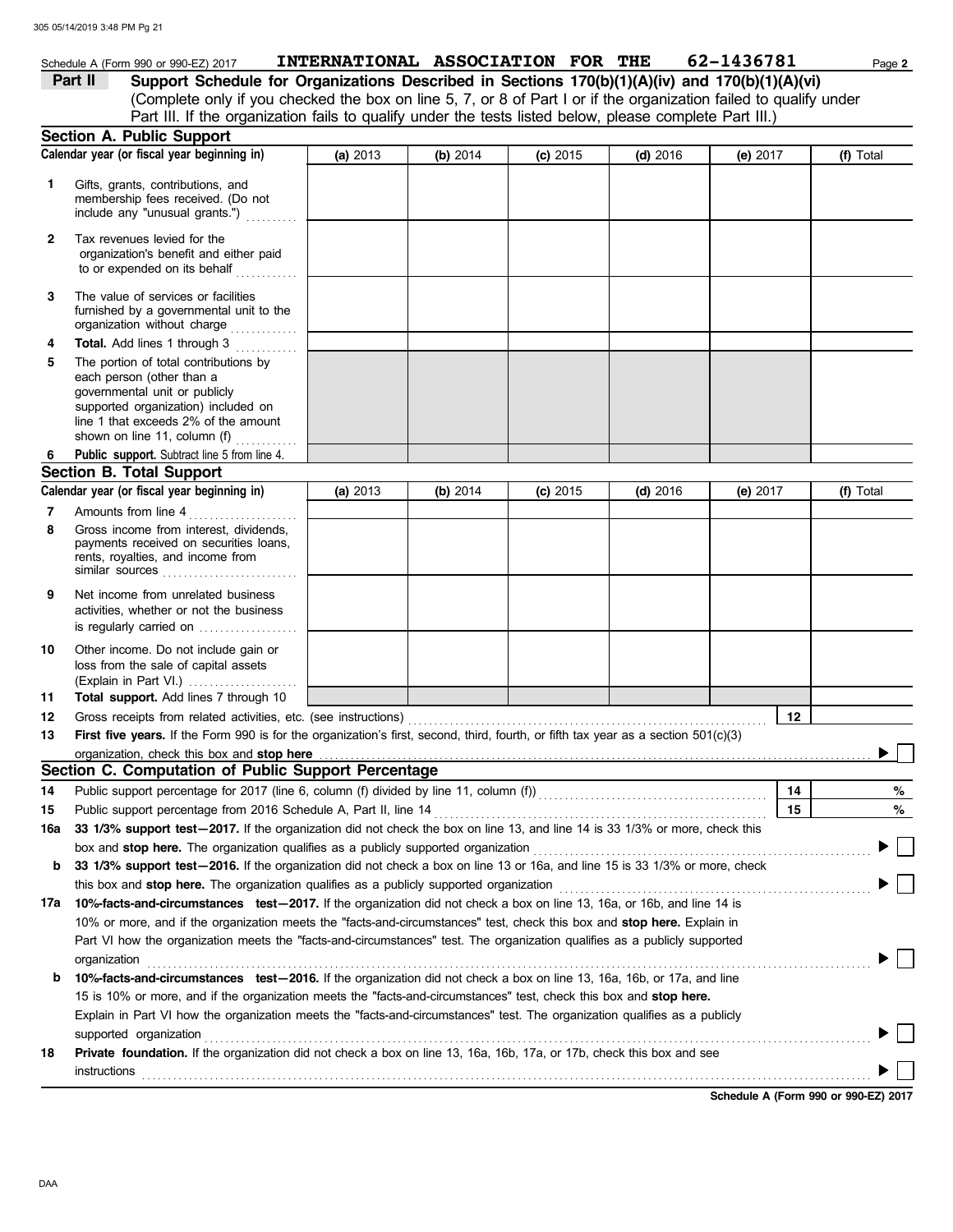## Schedule A (Form 990 or 990-EZ) 2017 **INTERNATIONAL ASSOCIATION FOR THE** 62-1436781 Page 3

| Part III | Support Schedule for Organizations Described in Section 509(a)(2)                                                  |
|----------|--------------------------------------------------------------------------------------------------------------------|
|          | (Complete only if you checked the box on line 10 of Part I or if the organization failed to qualify under Part II. |
|          | If the organization fails to qualify under the tests listed below, please complete Part II.)                       |

|              | <b>Section A. Public Support</b>                                                                                                                                                                                                     |          |                  |          |            |          |                                          |
|--------------|--------------------------------------------------------------------------------------------------------------------------------------------------------------------------------------------------------------------------------------|----------|------------------|----------|------------|----------|------------------------------------------|
|              | Calendar year (or fiscal year beginning in)                                                                                                                                                                                          | (a) 2013 | (b) 2014         | (c) 2015 | $(d)$ 2016 | (e) 2017 | (f) Total                                |
| 1.           | Gifts, grants, contributions, and membership<br>fees received. (Do not include any "unusual grants.")                                                                                                                                | 25,405   | 43,240           | 27,348   | 17,426     | 32,179   | 145,598                                  |
| $\mathbf{2}$ | Gross receipts from admissions, merchandise<br>sold or services performed, or facilities<br>furnished in any activity that is related to the<br>organization's tax-exempt purpose                                                    | 22,697   | 2,578            | 38,595   | 43,011     | 28,052   | 134,933                                  |
| 3            | Gross receipts from activities that are not an<br>unrelated trade or business under section 513                                                                                                                                      |          |                  |          |            |          |                                          |
| 4            | Tax revenues levied for the<br>organization's benefit and either paid<br>to or expended on its behalf                                                                                                                                |          |                  |          |            |          |                                          |
| 5            | The value of services or facilities<br>furnished by a governmental unit to the<br>organization without charge                                                                                                                        |          |                  |          |            |          |                                          |
| 6            | <b>Total.</b> Add lines 1 through 5                                                                                                                                                                                                  | 48,102   | 45,818           | 65,943   | 60,437     | 60,231   | 280,531                                  |
|              | 7a Amounts included on lines 1, 2, and 3<br>received from disqualified persons                                                                                                                                                       |          |                  |          |            |          |                                          |
| b            | Amounts included on lines 2 and 3<br>received from other than disqualified<br>persons that exceed the greater of \$5,000<br>or 1% of the amount on line 13 for the year $\frac{1}{100}$                                              |          |                  |          |            |          |                                          |
| c            | Add lines 7a and 7b<br>.                                                                                                                                                                                                             |          |                  |          |            |          |                                          |
| 8            | Public support. (Subtract line 7c from                                                                                                                                                                                               |          |                  |          |            |          |                                          |
|              | line $6.$ )<br><b>Section B. Total Support</b>                                                                                                                                                                                       |          |                  |          |            |          | 280,531                                  |
|              | Calendar year (or fiscal year beginning in)                                                                                                                                                                                          | (a) 2013 | (b) 2014         | (c) 2015 | $(d)$ 2016 | (e) 2017 | (f) Total                                |
| 9            | Amounts from line 6                                                                                                                                                                                                                  | 48,102   | 65,943<br>45,818 |          | 60,437     | 60,231   | 280,531                                  |
|              | <u> 1986 - Johann Stoff, Amerikaansk kanton om de Stoff en de Stoff en de Stoff en de Stoff en de Stoff en de Stoff en de Stoff en de Stoff en de Stoff en de Stoff en de Stoff en de Stoff en de Stoff en de Stoff en de Stoff </u> |          |                  |          |            |          |                                          |
| 10a          | Gross income from interest, dividends,<br>payments received on securities loans, rents,<br>royalties, and income from similar sources                                                                                                |          |                  |          |            |          |                                          |
| b            | Unrelated business taxable income (less<br>section 511 taxes) from businesses<br>acquired after June 30, 1975                                                                                                                        |          |                  |          |            |          |                                          |
| c            | Add lines 10a and 10b                                                                                                                                                                                                                |          |                  |          |            |          |                                          |
| 11           | Net income from unrelated business<br>activities not included in line 10b, whether<br>or not the business is regularly carried on                                                                                                    |          |                  |          |            |          |                                          |
|              | 12 Other income. Do not include gain or<br>loss from the sale of capital assets<br>(Explain in Part VI.)                                                                                                                             |          |                  |          |            |          |                                          |
| 13           | Total support. (Add lines 9, 10c, 11,<br>and $12.$ )                                                                                                                                                                                 | 48,102   | 45,818           | 65,943   | 60,437     | 60,231   | 280,531                                  |
| 14           | First five years. If the Form 990 is for the organization's first, second, third, fourth, or fifth tax year as a section 501(c)(3)                                                                                                   |          |                  |          |            |          |                                          |
|              | organization, check this box and stop here                                                                                                                                                                                           |          |                  |          |            |          |                                          |
|              | Section C. Computation of Public Support Percentage                                                                                                                                                                                  |          |                  |          |            |          |                                          |
| 15           | Public support percentage for 2017 (line 8, column (f) divided by line 13, column (f) [[[[[[[[[[[[[[[[[[[[[[[                                                                                                                        |          |                  |          |            | 15       | 100.00 $%$                               |
| 16           |                                                                                                                                                                                                                                      |          |                  |          |            | 16       | 100.00 $%$                               |
|              | Section D. Computation of Investment Income Percentage                                                                                                                                                                               |          |                  |          |            |          |                                          |
| 17           |                                                                                                                                                                                                                                      |          |                  |          |            | 17       | %                                        |
| 18           | Investment income percentage from 2016 Schedule A, Part III, line 17                                                                                                                                                                 |          |                  |          |            | 18       | %                                        |
| 19a          | 33 1/3% support tests - 2017. If the organization did not check the box on line 14, and line 15 is more than 33 1/3%, and line                                                                                                       |          |                  |          |            |          |                                          |
|              | 17 is not more than 33 1/3%, check this box and stop here. The organization qualifies as a publicly supported organization                                                                                                           |          |                  |          |            |          | $\blacktriangleright$ $\boxed{\text{X}}$ |
| b            | 33 1/3% support tests-2016. If the organization did not check a box on line 14 or line 19a, and line 16 is more than 33 1/3%, and                                                                                                    |          |                  |          |            |          |                                          |
|              |                                                                                                                                                                                                                                      |          |                  |          |            |          |                                          |
| 20           |                                                                                                                                                                                                                                      |          |                  |          |            |          |                                          |

**Schedule A (Form 990 or 990-EZ) 2017**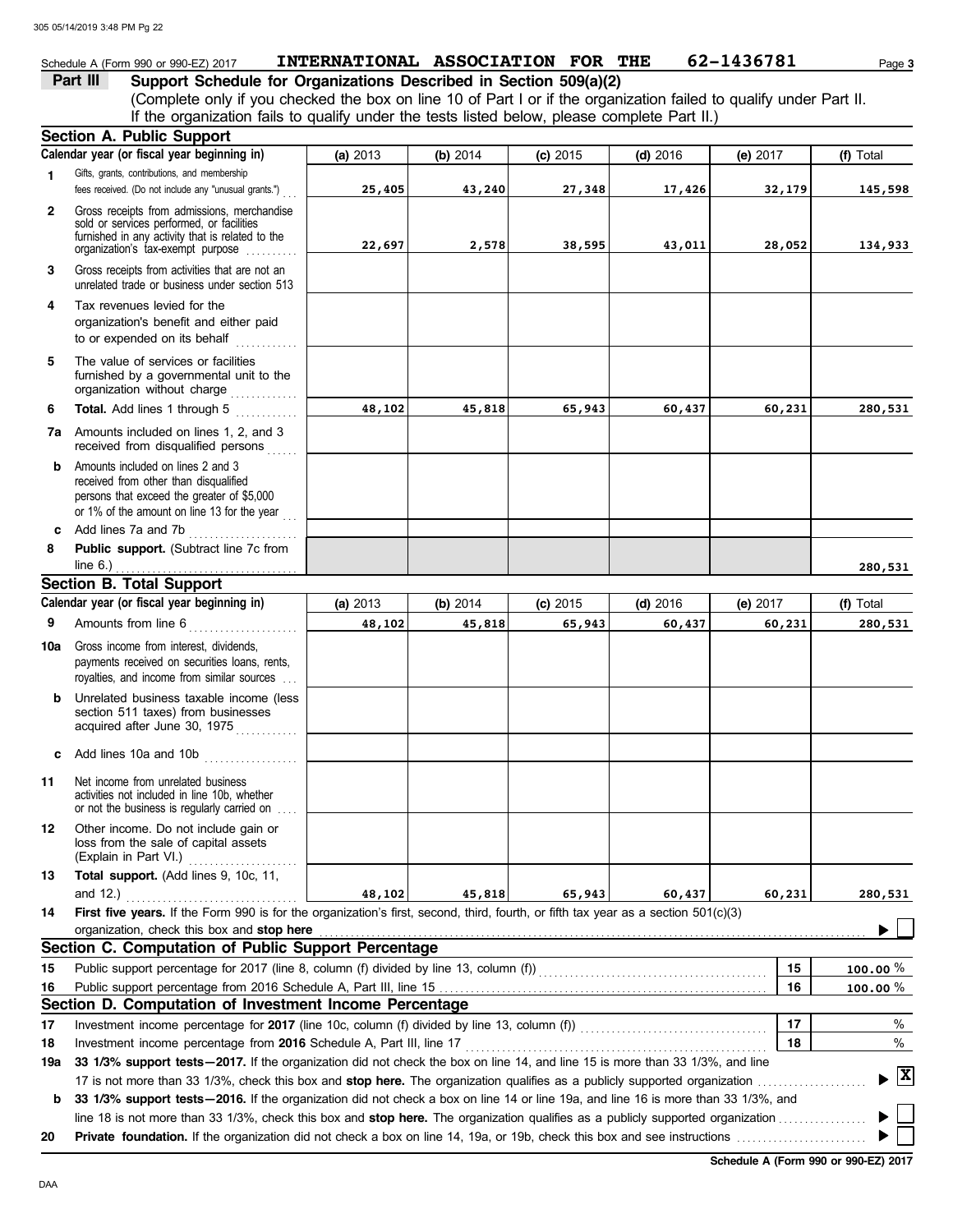|     | INTERNATIONAL ASSOCIATION FOR THE<br>Schedule A (Form 990 or 990-EZ) 2017                                                                                                                                             | 62-1436781                                              | Page 4 |
|-----|-----------------------------------------------------------------------------------------------------------------------------------------------------------------------------------------------------------------------|---------------------------------------------------------|--------|
|     | Part IV<br><b>Supporting Organizations</b>                                                                                                                                                                            |                                                         |        |
|     | (Complete only if you checked a box in line 12 on Part I. If you checked 12a of Part I, complete Sections A                                                                                                           |                                                         |        |
|     | and B. If you checked 12b of Part I, complete Sections A and C. If you checked 12c of Part I, complete                                                                                                                |                                                         |        |
|     | Sections A, D, and E. If you checked 12d of Part I, complete Sections A and D, and complete Part V.)<br>Section A. All Supporting Organizations                                                                       |                                                         |        |
|     |                                                                                                                                                                                                                       | Yes                                                     | No     |
| 1   | Are all of the organization's supported organizations listed by name in the organization's governing                                                                                                                  |                                                         |        |
|     | documents? If "No," describe in Part VI how the supported organizations are designated. If designated by                                                                                                              |                                                         |        |
|     | class or purpose, describe the designation. If historic and continuing relationship, explain.                                                                                                                         | 1                                                       |        |
| 2   | Did the organization have any supported organization that does not have an IRS determination of status                                                                                                                |                                                         |        |
|     | under section $509(a)(1)$ or (2)? If "Yes," explain in Part VI how the organization determined that the supported                                                                                                     |                                                         |        |
|     | organization was described in section 509(a)(1) or (2).                                                                                                                                                               | $\mathbf{2}$                                            |        |
| За  | Did the organization have a supported organization described in section $501(c)(4)$ , (5), or (6)? If "Yes," answer                                                                                                   |                                                         |        |
|     | $(b)$ and $(c)$ below.                                                                                                                                                                                                | За                                                      |        |
| b   | Did the organization confirm that each supported organization qualified under section $501(c)(4)$ , $(5)$ , or $(6)$ and                                                                                              |                                                         |        |
|     | satisfied the public support tests under section 509(a)(2)? If "Yes," describe in Part VI when and how the                                                                                                            |                                                         |        |
|     | organization made the determination.                                                                                                                                                                                  | 3b                                                      |        |
| с   | Did the organization ensure that all support to such organizations was used exclusively for section $170(c)(2)(B)$                                                                                                    |                                                         |        |
|     | purposes? If "Yes," explain in Part VI what controls the organization put in place to ensure such use.                                                                                                                | 3c                                                      |        |
| 4a  | Was any supported organization not organized in the United States ("foreign supported organization")? If                                                                                                              |                                                         |        |
|     | "Yes," and if you checked 12a or 12b in Part I, answer (b) and (c) below.                                                                                                                                             | 4a                                                      |        |
| b   | Did the organization have ultimate control and discretion in deciding whether to make grants to the foreign                                                                                                           |                                                         |        |
|     | supported organization? If "Yes," describe in Part VI how the organization had such control and discretion                                                                                                            |                                                         |        |
|     | despite being controlled or supervised by or in connection with its supported organizations.<br>Did the organization support any foreign supported organization that does not have an IRS determination               | 4b                                                      |        |
| c   | under sections $501(c)(3)$ and $509(a)(1)$ or (2)? If "Yes," explain in Part VI what controls the organization used                                                                                                   |                                                         |        |
|     | to ensure that all support to the foreign supported organization was used exclusively for section $170(c)(2)(B)$                                                                                                      |                                                         |        |
|     | purposes.                                                                                                                                                                                                             | 4c                                                      |        |
| 5a  | Did the organization add, substitute, or remove any supported organizations during the tax year? If "Yes,"                                                                                                            |                                                         |        |
|     | answer (b) and (c) below (if applicable). Also, provide detail in Part VI, including (i) the names and EIN                                                                                                            |                                                         |        |
|     | numbers of the supported organizations added, substituted, or removed; (ii) the reasons for each such action;                                                                                                         |                                                         |        |
|     | (iii) the authority under the organization's organizing document authorizing such action; and (iv) how the action                                                                                                     |                                                         |        |
|     | was accomplished (such as by amendment to the organizing document).                                                                                                                                                   | 5a                                                      |        |
| b   | Type I or Type II only. Was any added or substituted supported organization part of a class already                                                                                                                   |                                                         |        |
|     | designated in the organization's organizing document?                                                                                                                                                                 | 5b                                                      |        |
| с   | Substitutions only. Was the substitution the result of an event beyond the organization's control?                                                                                                                    | 5c                                                      |        |
| 6   | Did the organization provide support (whether in the form of grants or the provision of services or facilities) to                                                                                                    |                                                         |        |
|     | anyone other than (i) its supported organizations, (ii) individuals that are part of the charitable class benefited                                                                                                   |                                                         |        |
|     | by one or more of its supported organizations, or (iii) other supporting organizations that also support or                                                                                                           |                                                         |        |
|     | benefit one or more of the filing organization's supported organizations? If "Yes," provide detail in Part VI.                                                                                                        | 6                                                       |        |
| 7   | Did the organization provide a grant, loan, compensation, or other similar payment to a substantial contributor                                                                                                       |                                                         |        |
|     | (defined in section $4958(c)(3)(C)$ ), a family member of a substantial contributor, or a 35% controlled entity with                                                                                                  |                                                         |        |
| 8   | regard to a substantial contributor? If "Yes," complete Part I of Schedule L (Form 990 or 990-EZ).<br>Did the organization make a loan to a disqualified person (as defined in section 4958) not described in line 7? | 7                                                       |        |
|     | If "Yes," complete Part I of Schedule L (Form 990 or 990-EZ).                                                                                                                                                         | 8                                                       |        |
| 9а  | Was the organization controlled directly or indirectly at any time during the tax year by one or more                                                                                                                 |                                                         |        |
|     | disqualified persons as defined in section 4946 (other than foundation managers and organizations described                                                                                                           |                                                         |        |
|     | in section 509(a)(1) or (2))? If "Yes," provide detail in Part VI.                                                                                                                                                    | 9a                                                      |        |
| b   | Did one or more disqualified persons (as defined in line 9a) hold a controlling interest in any entity in which                                                                                                       |                                                         |        |
|     | the supporting organization had an interest? If "Yes," provide detail in Part VI.                                                                                                                                     | 9b                                                      |        |
| c   | Did a disqualified person (as defined in line 9a) have an ownership interest in, or derive any personal benefit                                                                                                       |                                                         |        |
|     | from, assets in which the supporting organization also had an interest? If "Yes," provide detail in Part VI.                                                                                                          | 9с                                                      |        |
| 10a | Was the organization subject to the excess business holdings rules of section 4943 because of section                                                                                                                 |                                                         |        |
|     | 4943(f) (regarding certain Type II supporting organizations, and all Type III non-functionally integrated                                                                                                             |                                                         |        |
|     | supporting organizations)? If "Yes," answer 10b below.                                                                                                                                                                | 10a                                                     |        |
| b   | Did the organization have any excess business holdings in the tax year? (Use Schedule C, Form 4720, to                                                                                                                |                                                         |        |
|     | determine whether the organization had excess business holdings.)                                                                                                                                                     | 10 <sub>b</sub><br>Schodule A (Form 000 or 000-F7) 2017 |        |

**Schedule A (Form 990 or 990-EZ) 2017**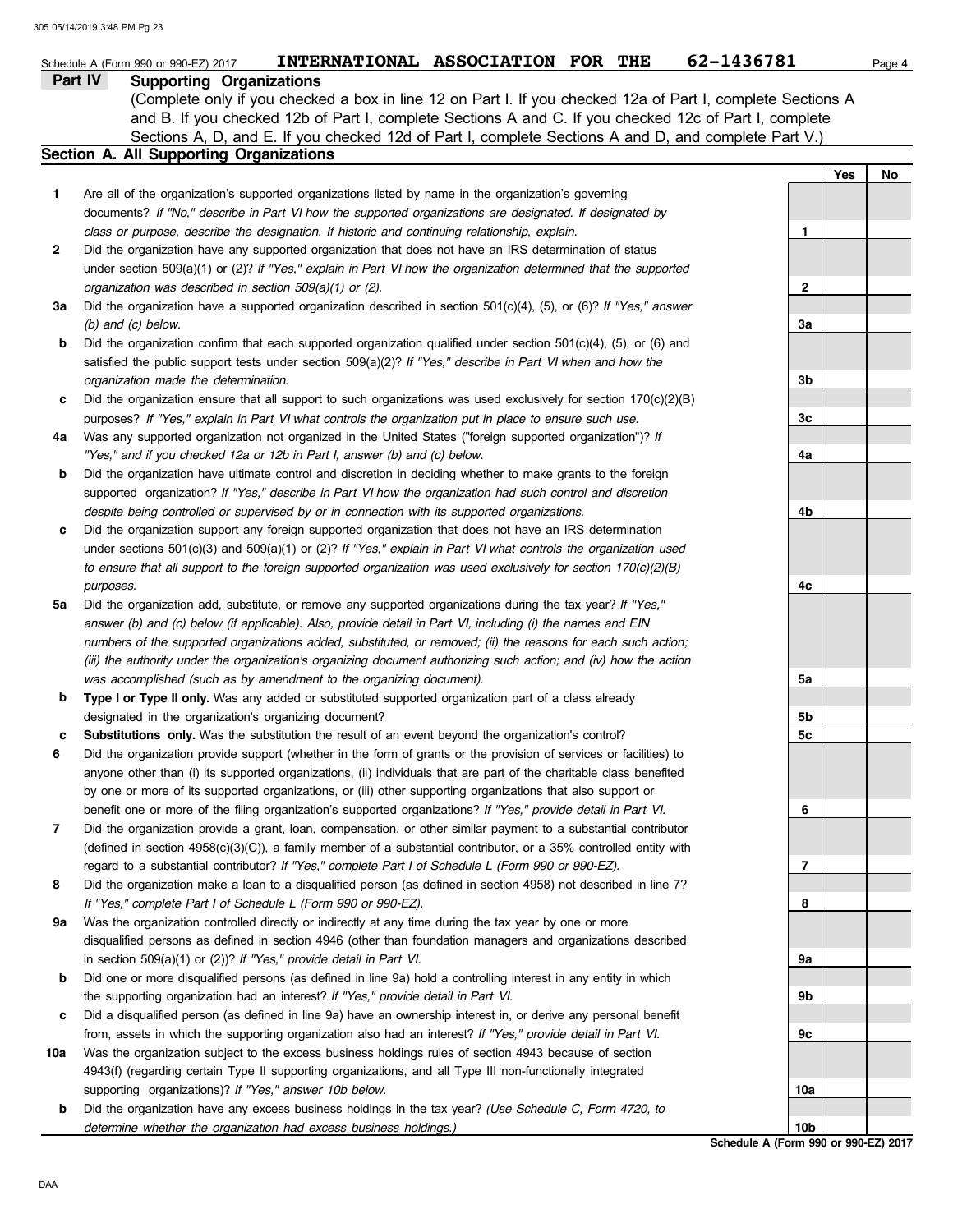|    | 62-1436781<br>INTERNATIONAL ASSOCIATION FOR THE<br>Schedule A (Form 990 or 990-EZ) 2017                                                                                                 |                        |     | Page 5 |
|----|-----------------------------------------------------------------------------------------------------------------------------------------------------------------------------------------|------------------------|-----|--------|
|    | <b>Part IV</b><br><b>Supporting Organizations (continued)</b>                                                                                                                           |                        |     |        |
|    |                                                                                                                                                                                         |                        | Yes | No     |
| 11 | Has the organization accepted a gift or contribution from any of the following persons?                                                                                                 |                        |     |        |
| а  | A person who directly or indirectly controls, either alone or together with persons described in (b) and (c)                                                                            |                        |     |        |
|    | below, the governing body of a supported organization?                                                                                                                                  | 11a<br>11 <sub>b</sub> |     |        |
|    | <b>b</b> A family member of a person described in (a) above?<br>c A 35% controlled entity of a person described in (a) or (b) above? If "Yes" to a, b, or c, provide detail in Part VI. | 11c                    |     |        |
|    | Section B. Type I Supporting Organizations                                                                                                                                              |                        |     |        |
|    |                                                                                                                                                                                         |                        | Yes | No     |
| 1  | Did the directors, trustees, or membership of one or more supported organizations have the power to                                                                                     |                        |     |        |
|    | regularly appoint or elect at least a majority of the organization's directors or trustees at all times during the                                                                      |                        |     |        |
|    | tax year? If "No," describe in Part VI how the supported organization(s) effectively operated, supervised, or                                                                           |                        |     |        |
|    | controlled the organization's activities. If the organization had more than one supported organization,                                                                                 |                        |     |        |
|    | describe how the powers to appoint and/or remove directors or trustees were allocated among the supported                                                                               |                        |     |        |
|    | organizations and what conditions or restrictions, if any, applied to such powers during the tax year.                                                                                  | 1                      |     |        |
| 2  | Did the organization operate for the benefit of any supported organization other than the supported                                                                                     |                        |     |        |
|    | organization(s) that operated, supervised, or controlled the supporting organization? If "Yes," explain in Part                                                                         |                        |     |        |
|    | VI how providing such benefit carried out the purposes of the supported organization(s) that operated,                                                                                  |                        |     |        |
|    | supervised, or controlled the supporting organization.                                                                                                                                  | $\mathbf{2}$           |     |        |
|    | Section C. Type II Supporting Organizations                                                                                                                                             |                        |     |        |
|    |                                                                                                                                                                                         |                        | Yes | No     |
| 1  | Were a majority of the organization's directors or trustees during the tax year also a majority of the directors                                                                        |                        |     |        |
|    | or trustees of each of the organization's supported organization(s)? If "No," describe in Part VI how control                                                                           |                        |     |        |
|    | or management of the supporting organization was vested in the same persons that controlled or managed                                                                                  |                        |     |        |
|    | the supported organization(s).<br>Section D. All Type III Supporting Organizations                                                                                                      | 1                      |     |        |
|    |                                                                                                                                                                                         |                        | Yes | No     |
| 1  | Did the organization provide to each of its supported organizations, by the last day of the fifth month of the                                                                          |                        |     |        |
|    | organization's tax year, (i) a written notice describing the type and amount of support provided during the prior tax                                                                   |                        |     |        |
|    | year, (ii) a copy of the Form 990 that was most recently filed as of the date of notification, and (iii) copies of the                                                                  |                        |     |        |
|    | organization's governing documents in effect on the date of notification, to the extent not previously provided?                                                                        | 1                      |     |        |
| 2  | Were any of the organization's officers, directors, or trustees either (i) appointed or elected by the supported                                                                        |                        |     |        |
|    | organization(s) or (ii) serving on the governing body of a supported organization? If "No," explain in Part VI how                                                                      |                        |     |        |
|    | the organization maintained a close and continuous working relationship with the supported organization(s).                                                                             | 2                      |     |        |
| 3  | By reason of the relationship described in (2), did the organization's supported organizations have a                                                                                   |                        |     |        |
|    | significant voice in the organization's investment policies and in directing the use of the organization's                                                                              |                        |     |        |
|    | income or assets at all times during the tax year? If "Yes," describe in Part VI the role the organization's                                                                            |                        |     |        |
|    | supported organizations played in this regard.                                                                                                                                          | 3                      |     |        |
|    | Section E. Type III Functionally-Integrated Supporting Organizations                                                                                                                    |                        |     |        |
| 1. | Check the box next to the method that the organization used to satisfy the Integral Part Test during the year (see instructions).                                                       |                        |     |        |
| а  | The organization satisfied the Activities Test. Complete line 2 below.                                                                                                                  |                        |     |        |
| b  | The organization is the parent of each of its supported organizations. Complete line 3 below.                                                                                           |                        |     |        |
| c  | The organization supported a governmental entity. Describe in Part VI how you supported a government entity (see instructions).                                                         |                        |     |        |
|    |                                                                                                                                                                                         |                        |     |        |
|    | 2 Activities Test. Answer (a) and (b) below.                                                                                                                                            |                        | Yes | No     |
| а  | Did substantially all of the organization's activities during the tax year directly further the exempt purposes of                                                                      |                        |     |        |
|    | the supported organization(s) to which the organization was responsive? If "Yes," then in Part VI identify                                                                              |                        |     |        |
|    | those supported organizations and explain how these activities directly furthered their exempt purposes,                                                                                |                        |     |        |
|    | how the organization was responsive to those supported organizations, and how the organization determined                                                                               |                        |     |        |
|    | that these activities constituted substantially all of its activities.                                                                                                                  | 2a                     |     |        |
| b  | Did the activities described in (a) constitute activities that, but for the organization's involvement, one or more                                                                     |                        |     |        |
|    | of the organization's supported organization(s) would have been engaged in? If "Yes," explain in Part VI the                                                                            |                        |     |        |
|    | reasons for the organization's position that its supported organization(s) would have engaged in these                                                                                  |                        |     |        |
|    | activities but for the organization's involvement.                                                                                                                                      | 2b                     |     |        |
| 3  | Parent of Supported Organizations. Answer (a) and (b) below.                                                                                                                            |                        |     |        |
| а  | Did the organization have the power to regularly appoint or elect a majority of the officers, directors, or                                                                             |                        |     |        |
|    | trustees of each of the supported organizations? Provide details in Part VI.                                                                                                            | 3a                     |     |        |

**b** Did the organization exercise a substantial degree of direction over the policies, programs, and activities of each

of its supported organizations? *If "Yes," describe in Part VI the role played by the organization in this regard.*

DAA **Schedule A (Form 990 or 990-EZ) 2017 3b**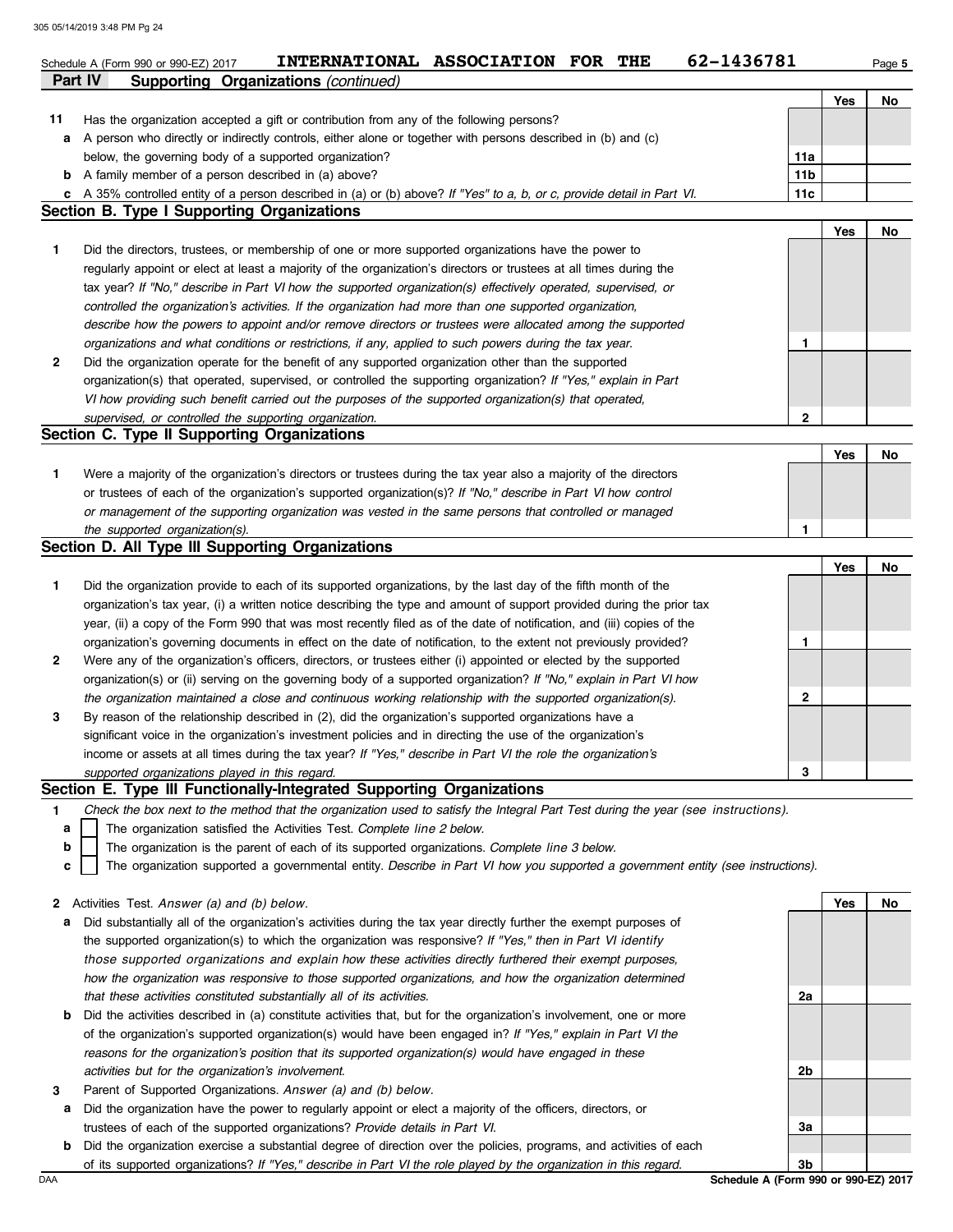| INTERNATIONAL ASSOCIATION FOR THE<br>Schedule A (Form 990 or 990-EZ) 2017                                                             |                | 62-1436781     | Page 6                         |
|---------------------------------------------------------------------------------------------------------------------------------------|----------------|----------------|--------------------------------|
| Type III Non-Functionally Integrated 509(a)(3) Supporting Organizations<br>Part V                                                     |                |                |                                |
| Check here if the organization satisfied the Integral Part Test as a qualifying trust on Nov. 20, 1970 (explain in Part VI). See<br>1 |                |                |                                |
| <b>instructions.</b> All other Type III non-functionally integrated supporting organizations must complete Sections A through E.      |                |                |                                |
| Section A - Adjusted Net Income                                                                                                       |                | (A) Prior Year | (B) Current Year               |
|                                                                                                                                       |                |                | (optional)                     |
| $\mathbf{1}$<br>Net short-term capital gain                                                                                           | 1              |                |                                |
| 2<br>Recoveries of prior-year distributions                                                                                           | $\mathbf{2}$   |                |                                |
| 3<br>Other gross income (see instructions)                                                                                            | 3              |                |                                |
| Add lines 1 through 3.<br>4                                                                                                           | 4              |                |                                |
| 5<br>Depreciation and depletion                                                                                                       | 5              |                |                                |
| Portion of operating expenses paid or incurred for production or<br>6                                                                 |                |                |                                |
| collection of gross income or for management, conservation, or                                                                        |                |                |                                |
| maintenance of property held for production of income (see instructions)                                                              | 6              |                |                                |
| $\overline{\mathbf{r}}$<br>Other expenses (see instructions)                                                                          | $\overline{7}$ |                |                                |
| 8<br><b>Adjusted Net Income</b> (subtract lines 5, 6 and 7 from line 4).                                                              | 8              |                |                                |
| <b>Section B - Minimum Asset Amount</b>                                                                                               |                | (A) Prior Year | (B) Current Year<br>(optional) |
| Aggregate fair market value of all non-exempt-use assets (see<br>1.                                                                   |                |                |                                |
| instructions for short tax year or assets held for part of year):                                                                     |                |                |                                |
| <b>a</b> Average monthly value of securities                                                                                          | 1a             |                |                                |
| <b>b</b> Average monthly cash balances                                                                                                | 1b             |                |                                |
| Fair market value of other non-exempt-use assets<br>c                                                                                 | 1c             |                |                                |
| <b>Total</b> (add lines 1a, 1b, and 1c)<br>d                                                                                          | 1d             |                |                                |
| <b>Discount</b> claimed for blockage or other<br>e                                                                                    |                |                |                                |
| factors (explain in detail in Part VI):                                                                                               |                |                |                                |
| $\mathbf{2}$<br>Acquisition indebtedness applicable to non-exempt-use assets                                                          | $\overline{2}$ |                |                                |
| 3<br>Subtract line 2 from line 1d.                                                                                                    | 3              |                |                                |
| Cash deemed held for exempt use. Enter 1-1/2% of line 3 (for greater amount,<br>4                                                     |                |                |                                |
| see instructions).                                                                                                                    | 4              |                |                                |
| Net value of non-exempt-use assets (subtract line 4 from line 3)<br>5                                                                 | 5              |                |                                |
| Multiply line 5 by 035.<br>6                                                                                                          | 6              |                |                                |
| 7<br>Recoveries of prior-year distributions                                                                                           | $\overline{7}$ |                |                                |
| 8<br>Minimum Asset Amount (add line 7 to line 6)                                                                                      | 8              |                |                                |
| Section C - Distributable Amount                                                                                                      |                |                | <b>Current Year</b>            |
| Adjusted net income for prior year (from Section A, line 8, Column A)<br>1                                                            | 1              |                |                                |
| $\mathbf{2}$<br>Enter 85% of line 1.                                                                                                  | 2              |                |                                |
| 3<br>Minimum asset amount for prior year (from Section B, line 8, Column A)                                                           | 3              |                |                                |
| Enter greater of line 2 or line 3.<br>4                                                                                               | 4              |                |                                |
| 5<br>Income tax imposed in prior year                                                                                                 | 5              |                |                                |
| Distributable Amount. Subtract line 5 from line 4, unless subject to<br>6                                                             |                |                |                                |
| emergency temporary reduction (see instructions).                                                                                     | 6              |                |                                |

**7** Check here if the current year is the organization's first as a non-functionally integrated Type III supporting organization (see instructions).

**Schedule A (Form 990 or 990-EZ) 2017**

DAA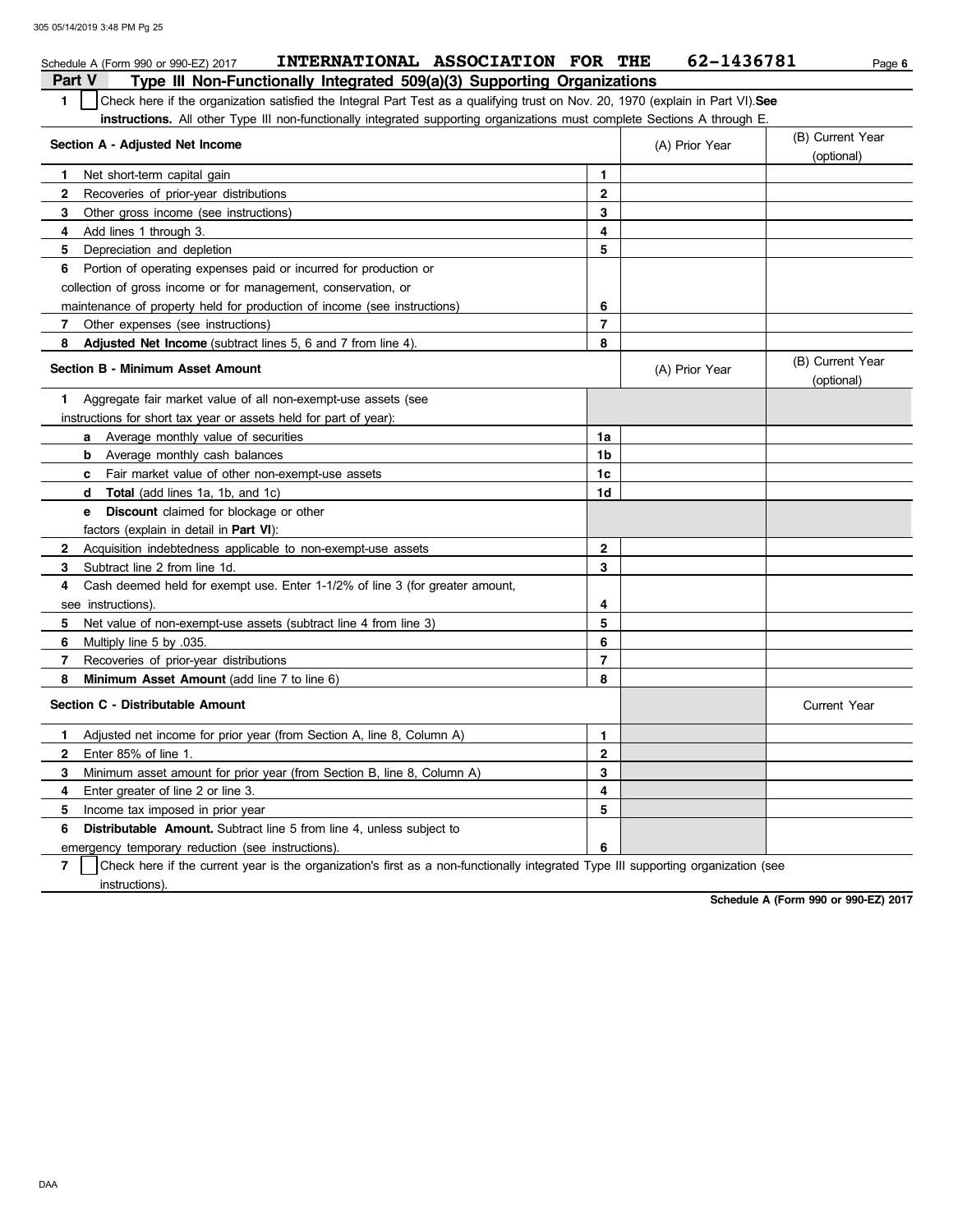|              | INTERNATIONAL ASSOCIATION FOR THE<br>Schedule A (Form 990 or 990-EZ) 2017                  |                                    | 62-1436781                                    | Page 7                                                  |
|--------------|--------------------------------------------------------------------------------------------|------------------------------------|-----------------------------------------------|---------------------------------------------------------|
| Part V       | Type III Non-Functionally Integrated 509(a)(3) Supporting Organizations (continued)        |                                    |                                               |                                                         |
|              | Section D - Distributions                                                                  |                                    |                                               | <b>Current Year</b>                                     |
| 1            | Amounts paid to supported organizations to accomplish exempt purposes                      |                                    |                                               |                                                         |
| $\mathbf{2}$ | Amounts paid to perform activity that directly furthers exempt purposes of supported       |                                    |                                               |                                                         |
|              | organizations, in excess of income from activity                                           |                                    |                                               |                                                         |
| 3            | Administrative expenses paid to accomplish exempt purposes of supported organizations      |                                    |                                               |                                                         |
| 4            | Amounts paid to acquire exempt-use assets                                                  |                                    |                                               |                                                         |
| 5            | Qualified set-aside amounts (prior IRS approval required)                                  |                                    |                                               |                                                         |
| 6            | Other distributions (describe in <b>Part VI</b> ). See instructions.                       |                                    |                                               |                                                         |
| 7            | Total annual distributions. Add lines 1 through 6.                                         |                                    |                                               |                                                         |
| 8            | Distributions to attentive supported organizations to which the organization is responsive |                                    |                                               |                                                         |
|              | (provide details in <b>Part VI</b> ). See instructions.                                    |                                    |                                               |                                                         |
| 9            | Distributable amount for 2017 from Section C, line 6                                       |                                    |                                               |                                                         |
| 10           | Line 8 amount divided by line 9 amount                                                     |                                    |                                               |                                                         |
|              | Section E - Distribution Allocations (see instructions)                                    | (i)<br><b>Excess Distributions</b> | (ii)<br><b>Underdistributions</b><br>Pre-2017 | (iii)<br><b>Distributable</b><br><b>Amount for 2017</b> |
| 1.           | Distributable amount for 2017 from Section C, line 6                                       |                                    |                                               |                                                         |
| $\mathbf{2}$ | Underdistributions, if any, for years prior to 2017                                        |                                    |                                               |                                                         |
|              | (reasonable cause required-explain in Part VI). See                                        |                                    |                                               |                                                         |
|              | instructions.                                                                              |                                    |                                               |                                                         |
| 3            | Excess distributions carryover, if any, to 2017:                                           |                                    |                                               |                                                         |
| a            |                                                                                            |                                    |                                               |                                                         |
|              | <b>b</b> From 2013                                                                         |                                    |                                               |                                                         |
|              |                                                                                            |                                    |                                               |                                                         |
|              |                                                                                            |                                    |                                               |                                                         |
|              |                                                                                            |                                    |                                               |                                                         |
|              | f Total of lines 3a through e                                                              |                                    |                                               |                                                         |
|              | g Applied to underdistributions of prior years                                             |                                    |                                               |                                                         |
|              | h Applied to 2017 distributable amount                                                     |                                    |                                               |                                                         |
|              | <i>i</i> Carryover from 2012 not applied (see instructions)                                |                                    |                                               |                                                         |
|              | Remainder. Subtract lines 3g, 3h, and 3i from 3f.                                          |                                    |                                               |                                                         |
| 4            | Distributions for 2017 from                                                                |                                    |                                               |                                                         |
|              | Section D, line 7:<br>\$                                                                   |                                    |                                               |                                                         |
|              | <b>a</b> Applied to underdistributions of prior years                                      |                                    |                                               |                                                         |
|              | <b>b</b> Applied to 2017 distributable amount                                              |                                    |                                               |                                                         |
|              | <b>c</b> Remainder. Subtract lines 4a and 4b from 4.                                       |                                    |                                               |                                                         |
| 5            | Remaining underdistributions for years prior to 2017, if                                   |                                    |                                               |                                                         |
|              | any. Subtract lines 3q and 4a from line 2. For result                                      |                                    |                                               |                                                         |
|              | greater than zero, explain in Part VI. See instructions.                                   |                                    |                                               |                                                         |
| 6            | Remaining underdistributions for 2017. Subtract lines 3h                                   |                                    |                                               |                                                         |
|              | and 4b from line 1. For result greater than zero, explain in                               |                                    |                                               |                                                         |
|              | Part VI. See instructions.                                                                 |                                    |                                               |                                                         |
| 7            | Excess distributions carryover to 2018. Add lines 3j                                       |                                    |                                               |                                                         |
|              | and 4c.                                                                                    |                                    |                                               |                                                         |
| 8            | Breakdown of line 7:                                                                       |                                    |                                               |                                                         |
|              | a Excess from 2013                                                                         |                                    |                                               |                                                         |
|              |                                                                                            |                                    |                                               |                                                         |
|              | <b>c</b> Excess from 2015                                                                  |                                    |                                               |                                                         |
|              | d Excess from 2016                                                                         |                                    |                                               |                                                         |
|              |                                                                                            |                                    |                                               |                                                         |

**Schedule A (Form 990 or 990-EZ) 2017**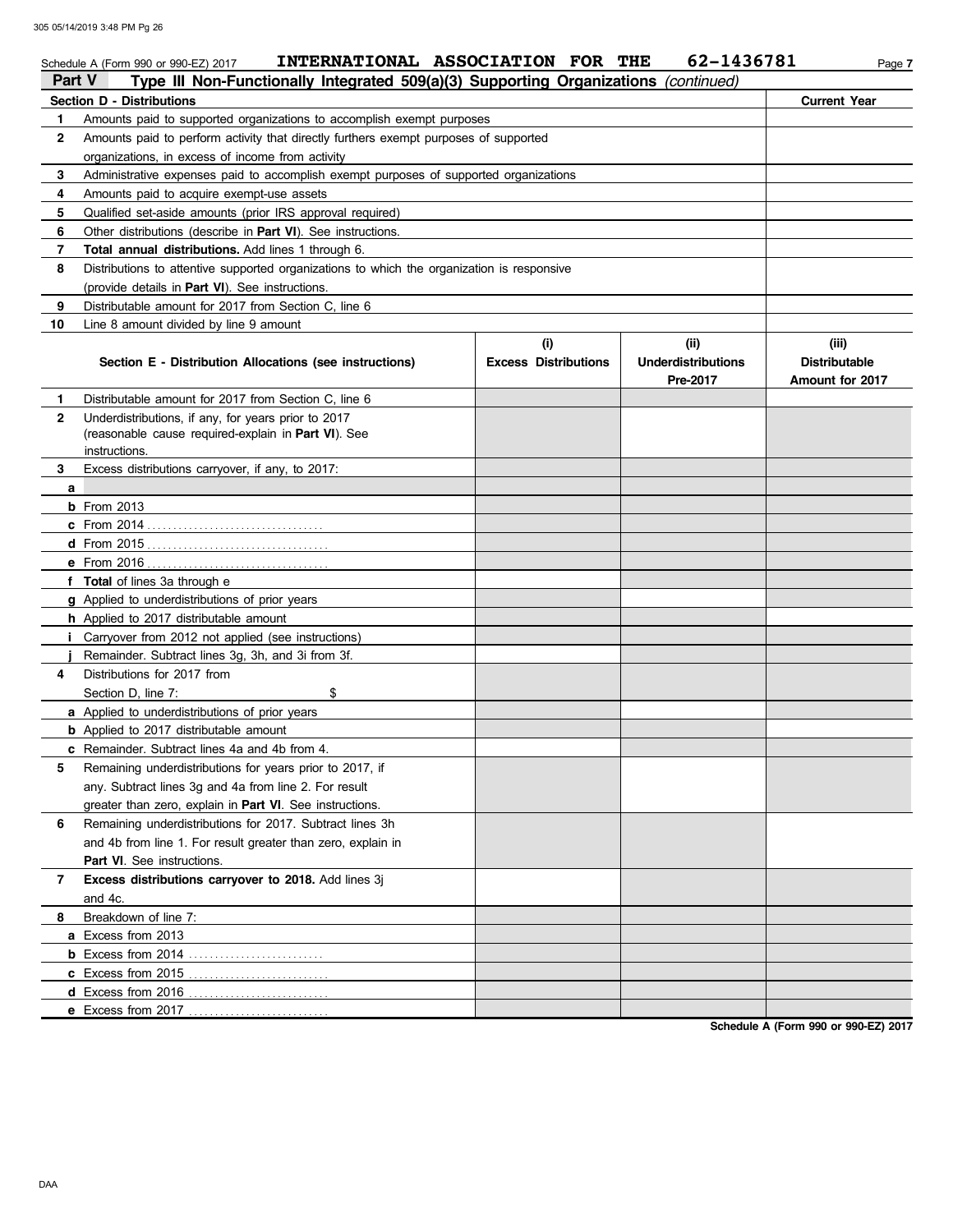|         | Schedule A (Form 990 or 990-EZ) 2017 | INTERNATIONAL ASSOCIATION FOR THE                                                                                                                                                                                                                                                                                                                                                                                                                                                        |  |  | 62-1436781 | Page 8 |
|---------|--------------------------------------|------------------------------------------------------------------------------------------------------------------------------------------------------------------------------------------------------------------------------------------------------------------------------------------------------------------------------------------------------------------------------------------------------------------------------------------------------------------------------------------|--|--|------------|--------|
| Part VI |                                      | Supplemental Information. Provide the explanations required by Part II, line 10; Part II, line 17a or 17b; Part<br>III, line 12; Part IV, Section A, lines 1, 2, 3b, 3c, 4b, 4c, 5a, 6, 9a, 9b, 9c, 11a, 11b, and 11c; Part IV, Section<br>B, lines 1 and 2; Part IV, Section C, line 1; Part IV, Section D, lines 2 and 3; Part IV, Section E, lines 1c, 2a, 2b,<br>3a and 3b; Part V, line 1; Part V, Section B, line 1e; Part V, Section D, lines 5, 6, and 8; and Part V, Section E, |  |  |            |        |
|         |                                      | lines 2, 5, and 6. Also complete this part for any additional information. (See instructions.)                                                                                                                                                                                                                                                                                                                                                                                           |  |  |            |        |
|         |                                      |                                                                                                                                                                                                                                                                                                                                                                                                                                                                                          |  |  |            |        |
|         |                                      |                                                                                                                                                                                                                                                                                                                                                                                                                                                                                          |  |  |            |        |
|         |                                      |                                                                                                                                                                                                                                                                                                                                                                                                                                                                                          |  |  |            |        |
|         |                                      |                                                                                                                                                                                                                                                                                                                                                                                                                                                                                          |  |  |            |        |
|         |                                      |                                                                                                                                                                                                                                                                                                                                                                                                                                                                                          |  |  |            |        |
|         |                                      |                                                                                                                                                                                                                                                                                                                                                                                                                                                                                          |  |  |            |        |
|         |                                      |                                                                                                                                                                                                                                                                                                                                                                                                                                                                                          |  |  |            |        |
|         |                                      |                                                                                                                                                                                                                                                                                                                                                                                                                                                                                          |  |  |            |        |
|         |                                      |                                                                                                                                                                                                                                                                                                                                                                                                                                                                                          |  |  |            |        |
|         |                                      |                                                                                                                                                                                                                                                                                                                                                                                                                                                                                          |  |  |            |        |
|         |                                      |                                                                                                                                                                                                                                                                                                                                                                                                                                                                                          |  |  |            |        |
|         |                                      |                                                                                                                                                                                                                                                                                                                                                                                                                                                                                          |  |  |            |        |
|         |                                      |                                                                                                                                                                                                                                                                                                                                                                                                                                                                                          |  |  |            |        |
|         |                                      |                                                                                                                                                                                                                                                                                                                                                                                                                                                                                          |  |  |            |        |
|         |                                      |                                                                                                                                                                                                                                                                                                                                                                                                                                                                                          |  |  |            |        |
|         |                                      |                                                                                                                                                                                                                                                                                                                                                                                                                                                                                          |  |  |            |        |
|         |                                      |                                                                                                                                                                                                                                                                                                                                                                                                                                                                                          |  |  |            |        |
|         |                                      |                                                                                                                                                                                                                                                                                                                                                                                                                                                                                          |  |  |            |        |
|         |                                      |                                                                                                                                                                                                                                                                                                                                                                                                                                                                                          |  |  |            |        |
|         |                                      |                                                                                                                                                                                                                                                                                                                                                                                                                                                                                          |  |  |            |        |
|         |                                      |                                                                                                                                                                                                                                                                                                                                                                                                                                                                                          |  |  |            |        |
|         |                                      |                                                                                                                                                                                                                                                                                                                                                                                                                                                                                          |  |  |            |        |
|         |                                      |                                                                                                                                                                                                                                                                                                                                                                                                                                                                                          |  |  |            |        |
|         |                                      |                                                                                                                                                                                                                                                                                                                                                                                                                                                                                          |  |  |            |        |
|         |                                      |                                                                                                                                                                                                                                                                                                                                                                                                                                                                                          |  |  |            |        |
|         |                                      |                                                                                                                                                                                                                                                                                                                                                                                                                                                                                          |  |  |            |        |
|         |                                      |                                                                                                                                                                                                                                                                                                                                                                                                                                                                                          |  |  |            |        |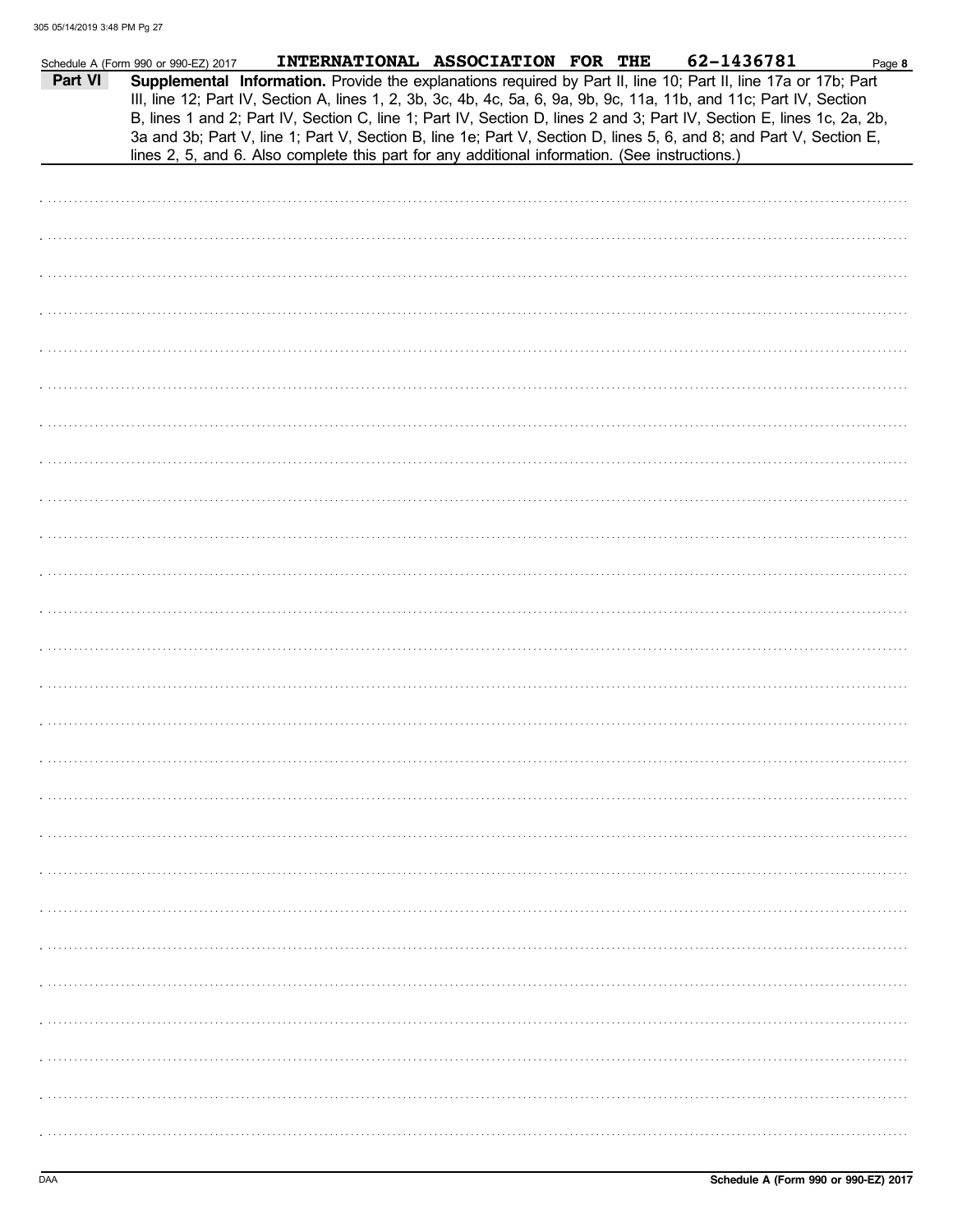|   | <b>SCHEDULE D</b><br>(Form 990)                        |                                                                                                                                                                                                                                                                       | Supplemental Financial Statements<br>Complete if the organization answered "Yes" on Form 990, |          | OMB No. 1545-0047               |
|---|--------------------------------------------------------|-----------------------------------------------------------------------------------------------------------------------------------------------------------------------------------------------------------------------------------------------------------------------|-----------------------------------------------------------------------------------------------|----------|---------------------------------|
|   |                                                        |                                                                                                                                                                                                                                                                       | Part IV, line 6, 7, 8, 9, 10, 11a, 11b, 11c, 11d, 11e, 11f, 12a, or 12b.                      |          |                                 |
|   | Department of the Treasury<br>Internal Revenue Service |                                                                                                                                                                                                                                                                       | Attach to Form 990.<br>Go to www.irs.gov/Form990 for instructions and the latest information. |          | Open to Public<br>Inspection    |
|   | Name of the organization                               |                                                                                                                                                                                                                                                                       |                                                                                               |          | Employer identification number  |
|   |                                                        | INTERNATIONAL ASSOCIATION FOR THE                                                                                                                                                                                                                                     |                                                                                               |          |                                 |
|   | STUDY OF THE COMMONS                                   |                                                                                                                                                                                                                                                                       |                                                                                               |          | 62-1436781                      |
|   | Part I                                                 | Organizations Maintaining Donor Advised Funds or Other Similar Funds or Accounts.                                                                                                                                                                                     |                                                                                               |          |                                 |
|   |                                                        | Complete if the organization answered "Yes" on Form 990, Part IV, line 6.                                                                                                                                                                                             |                                                                                               |          |                                 |
|   |                                                        |                                                                                                                                                                                                                                                                       | (a) Donor advised funds                                                                       |          | (b) Funds and other accounts    |
| 1 |                                                        |                                                                                                                                                                                                                                                                       |                                                                                               |          |                                 |
| 2 |                                                        |                                                                                                                                                                                                                                                                       |                                                                                               |          |                                 |
| з |                                                        |                                                                                                                                                                                                                                                                       |                                                                                               |          |                                 |
| 4 |                                                        | Did the organization inform all donors and donor advisors in writing that the assets held in donor advised                                                                                                                                                            |                                                                                               |          |                                 |
| 5 |                                                        |                                                                                                                                                                                                                                                                       |                                                                                               |          | Yes<br>No                       |
| 6 |                                                        | Did the organization inform all grantees, donors, and donor advisors in writing that grant funds can be used                                                                                                                                                          |                                                                                               |          |                                 |
|   |                                                        | only for charitable purposes and not for the benefit of the donor or donor advisor, or for any other purpose                                                                                                                                                          |                                                                                               |          |                                 |
|   | conferring impermissible private benefit?              |                                                                                                                                                                                                                                                                       |                                                                                               |          | <b>Yes</b><br>No                |
|   | Part II                                                | <b>Conservation Easements.</b>                                                                                                                                                                                                                                        |                                                                                               |          |                                 |
|   |                                                        | Complete if the organization answered "Yes" on Form 990, Part IV, line 7.                                                                                                                                                                                             |                                                                                               |          |                                 |
|   |                                                        | Purpose(s) of conservation easements held by the organization (check all that apply).                                                                                                                                                                                 |                                                                                               |          |                                 |
|   |                                                        | Preservation of land for public use (e.g., recreation or education)                                                                                                                                                                                                   | Preservation of a historically important land area                                            |          |                                 |
|   | Protection of natural habitat                          |                                                                                                                                                                                                                                                                       | Preservation of a certified historic structure                                                |          |                                 |
|   | Preservation of open space                             |                                                                                                                                                                                                                                                                       |                                                                                               |          |                                 |
| 2 |                                                        | Complete lines 2a through 2d if the organization held a qualified conservation contribution in the form of a conservation                                                                                                                                             |                                                                                               |          |                                 |
|   | easement on the last day of the tax year.              |                                                                                                                                                                                                                                                                       |                                                                                               |          | Held at the End of the Tax Year |
|   |                                                        |                                                                                                                                                                                                                                                                       |                                                                                               | 2a       |                                 |
|   |                                                        |                                                                                                                                                                                                                                                                       |                                                                                               | 2b<br>2c |                                 |
|   |                                                        | Number of conservation easements on a certified historic structure included in (a) [11] Number of conservation easements on a certified historic structure included in (a)<br>d Number of conservation easements included in (c) acquired after 7/25/06, and not on a |                                                                                               |          |                                 |
|   |                                                        | historic structure listed in the National Register                                                                                                                                                                                                                    |                                                                                               | 2d       |                                 |
| 3 |                                                        | Number of conservation easements modified, transferred, released, extinguished, or terminated by the organization during the                                                                                                                                          |                                                                                               |          |                                 |
|   | tax year                                               |                                                                                                                                                                                                                                                                       |                                                                                               |          |                                 |
|   |                                                        | Number of states where property subject to conservation easement is located                                                                                                                                                                                           |                                                                                               |          |                                 |
| 5 |                                                        | Does the organization have a written policy regarding the periodic monitoring, inspection, handling of                                                                                                                                                                |                                                                                               |          |                                 |
|   |                                                        | violations, and enforcement of the conservation easements it holds?                                                                                                                                                                                                   |                                                                                               |          | Yes<br>No                       |
| 6 |                                                        | Staff and volunteer hours devoted to monitoring, inspecting, handling of violations, and enforcing conservation easements during the year                                                                                                                             |                                                                                               |          |                                 |
|   |                                                        |                                                                                                                                                                                                                                                                       |                                                                                               |          |                                 |
| 7 |                                                        | Amount of expenses incurred in monitoring, inspecting, handling of violations, and enforcing conservation easements during the year                                                                                                                                   |                                                                                               |          |                                 |
|   | \$                                                     |                                                                                                                                                                                                                                                                       |                                                                                               |          |                                 |
| 8 |                                                        | Does each conservation easement reported on line 2(d) above satisfy the requirements of section 170(h)(4)(B)(i)                                                                                                                                                       |                                                                                               |          |                                 |
|   |                                                        | In Part XIII, describe how the organization reports conservation easements in its revenue and expense statement, and                                                                                                                                                  |                                                                                               |          | Yes<br>No                       |
| 9 |                                                        | balance sheet, and include, if applicable, the text of the footnote to the organization's financial statements that describes the                                                                                                                                     |                                                                                               |          |                                 |
|   |                                                        | organization's accounting for conservation easements.                                                                                                                                                                                                                 |                                                                                               |          |                                 |
|   | Part III                                               | Organizations Maintaining Collections of Art, Historical Treasures, or Other Similar Assets.<br>Complete if the organization answered "Yes" on Form 990, Part IV, line 8.                                                                                             |                                                                                               |          |                                 |
|   |                                                        | 1a If the organization elected, as permitted under SFAS 116 (ASC 958), not to report in its revenue statement and balance sheet                                                                                                                                       |                                                                                               |          |                                 |
|   |                                                        | works of art, historical treasures, or other similar assets held for public exhibition, education, or research in furtherance of                                                                                                                                      |                                                                                               |          |                                 |
|   |                                                        | public service, provide, in Part XIII, the text of the footnote to its financial statements that describes these items.                                                                                                                                               |                                                                                               |          |                                 |
|   |                                                        | <b>b</b> If the organization elected, as permitted under SFAS 116 (ASC 958), to report in its revenue statement and balance sheet                                                                                                                                     |                                                                                               |          |                                 |
|   |                                                        | works of art, historical treasures, or other similar assets held for public exhibition, education, or research in furtherance of                                                                                                                                      |                                                                                               |          |                                 |
|   |                                                        | public service, provide the following amounts relating to these items:                                                                                                                                                                                                |                                                                                               |          |                                 |
|   |                                                        |                                                                                                                                                                                                                                                                       |                                                                                               |          |                                 |
|   | (ii) Assets included in Form 990, Part X               |                                                                                                                                                                                                                                                                       |                                                                                               |          | $\frac{1}{2}$                   |
| 2 |                                                        | If the organization received or held works of art, historical treasures, or other similar assets for financial gain, provide the                                                                                                                                      |                                                                                               |          |                                 |
|   |                                                        | following amounts required to be reported under SFAS 116 (ASC 958) relating to these items:                                                                                                                                                                           |                                                                                               |          |                                 |
| а |                                                        |                                                                                                                                                                                                                                                                       |                                                                                               |          |                                 |
|   |                                                        |                                                                                                                                                                                                                                                                       |                                                                                               |          |                                 |

| For Paperwork Reduction Act Notice, see the Instructions for Form 990. |  |  |  |
|------------------------------------------------------------------------|--|--|--|
| DAA                                                                    |  |  |  |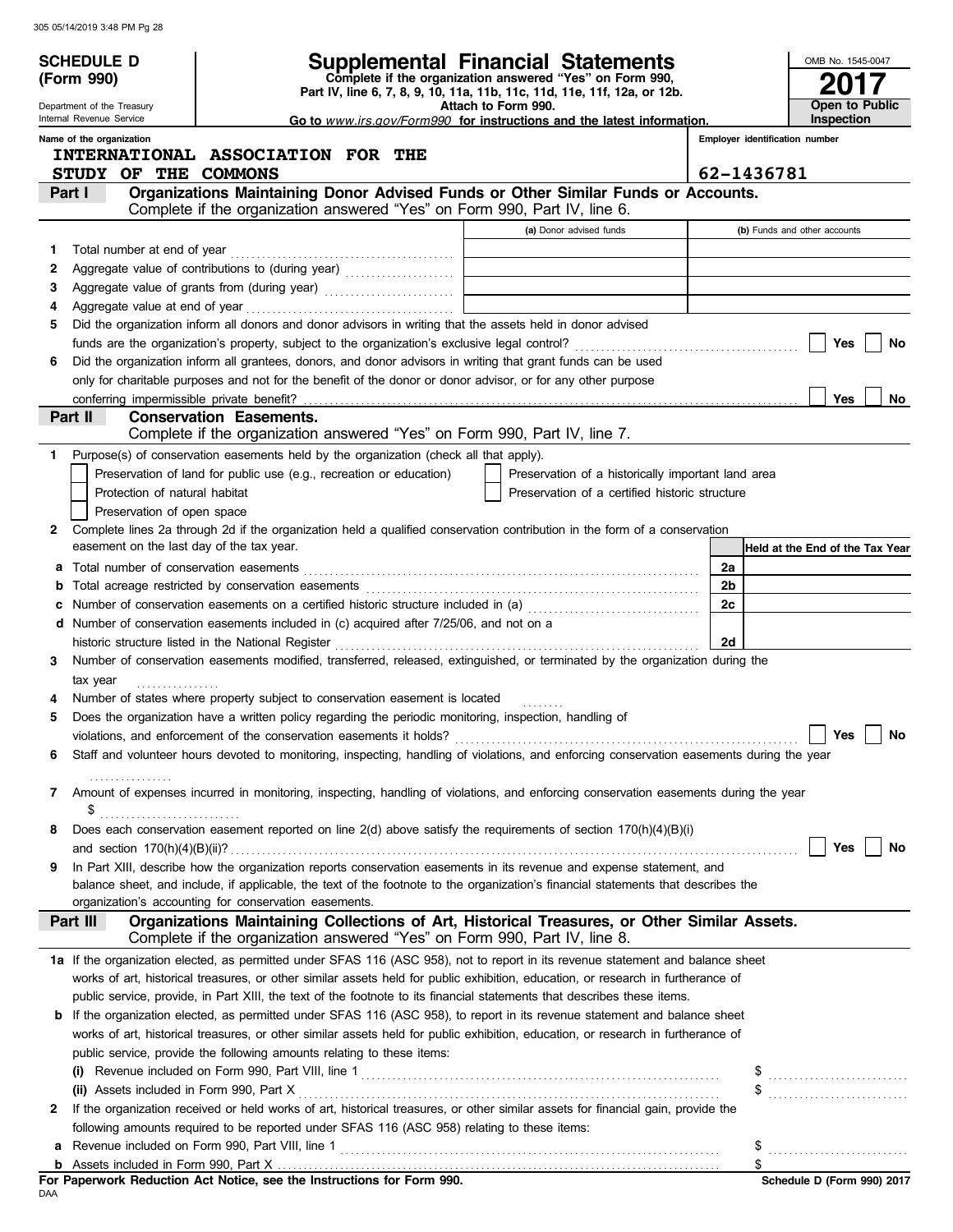|   | Schedule D (Form 990) 2017                                                                                                                                                                                                                                                                           | INTERNATIONAL ASSOCIATION FOR THE |                           |                         | 62-1436781      |                      |                | Page 2              |
|---|------------------------------------------------------------------------------------------------------------------------------------------------------------------------------------------------------------------------------------------------------------------------------------------------------|-----------------------------------|---------------------------|-------------------------|-----------------|----------------------|----------------|---------------------|
|   | Organizations Maintaining Collections of Art, Historical Treasures, or Other Similar Assets (continued)<br>Part III                                                                                                                                                                                  |                                   |                           |                         |                 |                      |                |                     |
| 3 | Using the organization's acquisition, accession, and other records, check any of the following that are a significant use of its<br>collection items (check all that apply):                                                                                                                         |                                   |                           |                         |                 |                      |                |                     |
| a | Public exhibition                                                                                                                                                                                                                                                                                    | d                                 | Loan or exchange programs |                         |                 |                      |                |                     |
| b | Scholarly research                                                                                                                                                                                                                                                                                   | e                                 |                           |                         |                 |                      |                |                     |
| c | Preservation for future generations                                                                                                                                                                                                                                                                  |                                   |                           |                         |                 |                      |                |                     |
|   | Provide a description of the organization's collections and explain how they further the organization's exempt purpose in Part                                                                                                                                                                       |                                   |                           |                         |                 |                      |                |                     |
|   | XIII.                                                                                                                                                                                                                                                                                                |                                   |                           |                         |                 |                      |                |                     |
| 5 | During the year, did the organization solicit or receive donations of art, historical treasures, or other similar                                                                                                                                                                                    |                                   |                           |                         |                 |                      |                |                     |
|   |                                                                                                                                                                                                                                                                                                      |                                   |                           |                         |                 |                      | Yes            | No                  |
|   | <b>Escrow and Custodial Arrangements.</b><br><b>Part IV</b>                                                                                                                                                                                                                                          |                                   |                           |                         |                 |                      |                |                     |
|   | Complete if the organization answered "Yes" on Form 990, Part IV, line 9, or reported an amount on Form                                                                                                                                                                                              |                                   |                           |                         |                 |                      |                |                     |
|   | 990, Part X, line 21.                                                                                                                                                                                                                                                                                |                                   |                           |                         |                 |                      |                |                     |
|   | 1a Is the organization an agent, trustee, custodian or other intermediary for contributions or other assets not                                                                                                                                                                                      |                                   |                           |                         |                 |                      |                |                     |
|   |                                                                                                                                                                                                                                                                                                      |                                   |                           |                         |                 |                      | Yes            | No                  |
|   | <b>b</b> If "Yes," explain the arrangement in Part XIII and complete the following table:                                                                                                                                                                                                            |                                   |                           |                         |                 |                      |                |                     |
|   |                                                                                                                                                                                                                                                                                                      |                                   |                           |                         |                 |                      | Amount         |                     |
|   | c Beginning balance <b>contract the contract of the contract of the contract of the contract of the contract of the contract of the contract of the contract of the contract of the contract of the contract of the contract of </b>                                                                 |                                   |                           |                         |                 | 1c                   |                |                     |
|   |                                                                                                                                                                                                                                                                                                      |                                   |                           |                         |                 | 1d                   |                |                     |
|   |                                                                                                                                                                                                                                                                                                      |                                   |                           |                         |                 | 1е                   |                |                     |
|   | f Ending balance <b>construction and the construction of the construction</b> of the construction of the construction of the construction of the construction of the construction of the construction of the construction of the co                                                                  |                                   |                           |                         |                 | 1f                   |                |                     |
|   |                                                                                                                                                                                                                                                                                                      |                                   |                           |                         |                 |                      | Yes            | <b>No</b>           |
|   |                                                                                                                                                                                                                                                                                                      |                                   |                           |                         |                 |                      |                |                     |
|   | Part V<br><b>Endowment Funds.</b>                                                                                                                                                                                                                                                                    |                                   |                           |                         |                 |                      |                |                     |
|   | Complete if the organization answered "Yes" on Form 990, Part IV, line 10.                                                                                                                                                                                                                           |                                   |                           |                         |                 |                      |                |                     |
|   |                                                                                                                                                                                                                                                                                                      | (a) Current year                  | (b) Prior year            | (c) Two years back      |                 | (d) Three years back |                | (e) Four years back |
|   | 1a Beginning of year balance                                                                                                                                                                                                                                                                         |                                   |                           |                         |                 |                      |                |                     |
|   | <b>b</b> Contributions                                                                                                                                                                                                                                                                               |                                   |                           |                         |                 |                      |                |                     |
|   | c Net investment earnings, gains, and                                                                                                                                                                                                                                                                |                                   |                           |                         |                 |                      |                |                     |
|   |                                                                                                                                                                                                                                                                                                      |                                   |                           |                         |                 |                      |                |                     |
|   | d Grants or scholarships                                                                                                                                                                                                                                                                             |                                   |                           |                         |                 |                      |                |                     |
|   | e Other expenditures for facilities and                                                                                                                                                                                                                                                              |                                   |                           |                         |                 |                      |                |                     |
|   | $\mathsf{programs}$ [[1] $\mathsf{m}$ [[1] $\mathsf{m}$ [[1] $\mathsf{m}$ [[1] $\mathsf{m}$ [[1] $\mathsf{m}$ [[1] $\mathsf{m}$ [[1] $\mathsf{m}$ [[1] $\mathsf{m}$ [[1] $\mathsf{m}$ [[1] $\mathsf{m}$ [[1] $\mathsf{m}$ [[1] $\mathsf{m}$ [[1] $\mathsf{m}$ [[1] $\mathsf{m}$ [[1] $\mathsf{m}$ [[ |                                   |                           |                         |                 |                      |                |                     |
|   | f Administrative expenses                                                                                                                                                                                                                                                                            |                                   |                           |                         |                 |                      |                |                     |
|   |                                                                                                                                                                                                                                                                                                      |                                   |                           |                         |                 |                      |                |                     |
|   | 2 Provide the estimated percentage of the current year end balance (line 1g, column (a)) held as:                                                                                                                                                                                                    |                                   |                           |                         |                 |                      |                |                     |
|   | a Board designated or quasi-endowment                                                                                                                                                                                                                                                                |                                   |                           |                         |                 |                      |                |                     |
|   | <b>b</b> Permanent endowment<br>$\%$                                                                                                                                                                                                                                                                 |                                   |                           |                         |                 |                      |                |                     |
|   | c Temporarily restricted endowment                                                                                                                                                                                                                                                                   | %<br><u>.</u><br>.                |                           |                         |                 |                      |                |                     |
|   | The percentages on lines 2a, 2b, and 2c should equal 100%.                                                                                                                                                                                                                                           |                                   |                           |                         |                 |                      |                |                     |
|   | 3a Are there endowment funds not in the possession of the organization that are held and administered for the                                                                                                                                                                                        |                                   |                           |                         |                 |                      |                |                     |
|   | organization by:                                                                                                                                                                                                                                                                                     |                                   |                           |                         |                 |                      |                | Yes<br>No           |
|   |                                                                                                                                                                                                                                                                                                      |                                   |                           |                         |                 |                      | 3a(i)          |                     |
|   |                                                                                                                                                                                                                                                                                                      |                                   |                           |                         |                 |                      | 3a(ii)         |                     |
|   |                                                                                                                                                                                                                                                                                                      |                                   |                           |                         |                 |                      | 3b             |                     |
|   | Describe in Part XIII the intended uses of the organization's endowment funds.                                                                                                                                                                                                                       |                                   |                           |                         |                 |                      |                |                     |
|   | Land, Buildings, and Equipment.<br>Part VI                                                                                                                                                                                                                                                           |                                   |                           |                         |                 |                      |                |                     |
|   | Complete if the organization answered "Yes" on Form 990, Part IV, line 11a. See Form 990, Part X, line 10.                                                                                                                                                                                           |                                   |                           |                         |                 |                      |                |                     |
|   | Description of property                                                                                                                                                                                                                                                                              | (a) Cost or other basis           |                           | (b) Cost or other basis | (c) Accumulated |                      | (d) Book value |                     |
|   |                                                                                                                                                                                                                                                                                                      | (investment)                      |                           | (other)                 | depreciation    |                      |                |                     |
|   |                                                                                                                                                                                                                                                                                                      |                                   |                           |                         |                 |                      |                |                     |
|   |                                                                                                                                                                                                                                                                                                      |                                   |                           |                         |                 |                      |                |                     |
|   | c Leasehold improvements                                                                                                                                                                                                                                                                             |                                   |                           |                         |                 |                      |                |                     |
|   |                                                                                                                                                                                                                                                                                                      |                                   |                           |                         |                 |                      |                |                     |
|   | e Other                                                                                                                                                                                                                                                                                              |                                   |                           | 19,220                  |                 | 19,220               |                |                     |
|   | Total. Add lines 1a through 1e. (Column (d) must equal Form 990, Part X, column (B), line 10c.)                                                                                                                                                                                                      |                                   |                           |                         |                 |                      |                |                     |

**Schedule D (Form 990) 2017**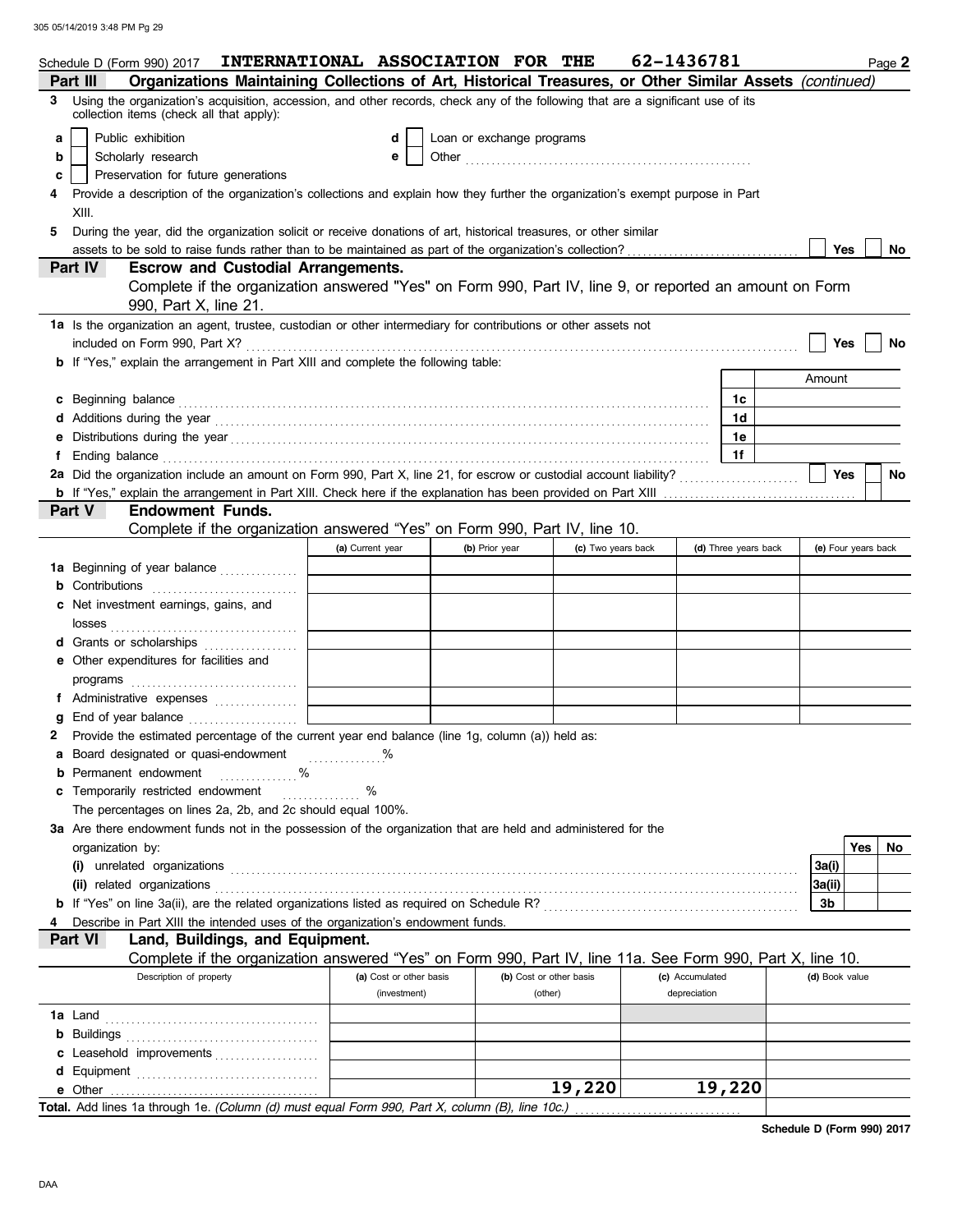|                           | Schedule D (Form 990) 2017 | INTERNATIONAL ASSOCIATION FOR THE                                                                                                                                                                                                   |                 |                | 62-1436781                                                                                                 | Page 3         |
|---------------------------|----------------------------|-------------------------------------------------------------------------------------------------------------------------------------------------------------------------------------------------------------------------------------|-----------------|----------------|------------------------------------------------------------------------------------------------------------|----------------|
| <b>Part VII</b>           |                            | Investments-Other Securities.                                                                                                                                                                                                       |                 |                |                                                                                                            |                |
|                           |                            |                                                                                                                                                                                                                                     |                 |                | Complete if the organization answered "Yes" on Form 990, Part IV, line 11b. See Form 990, Part X, line 12. |                |
|                           |                            | (a) Description of security or category                                                                                                                                                                                             |                 | (b) Book value | (c) Method of valuation:                                                                                   |                |
|                           |                            | (including name of security)                                                                                                                                                                                                        |                 |                | Cost or end-of-year market value                                                                           |                |
| (1) Financial derivatives |                            |                                                                                                                                                                                                                                     |                 |                |                                                                                                            |                |
|                           |                            |                                                                                                                                                                                                                                     |                 |                |                                                                                                            |                |
| $(3)$ Other               |                            |                                                                                                                                                                                                                                     |                 |                |                                                                                                            |                |
|                           |                            |                                                                                                                                                                                                                                     |                 |                |                                                                                                            |                |
|                           |                            |                                                                                                                                                                                                                                     |                 |                |                                                                                                            |                |
|                           |                            | $(\mathsf{C})$ . The contract of the contract of the contract of the contract of the contract of the contract of the contract of the contract of the contract of the contract of the contract of the contract of the contract of th |                 |                |                                                                                                            |                |
|                           |                            |                                                                                                                                                                                                                                     |                 |                |                                                                                                            |                |
|                           |                            |                                                                                                                                                                                                                                     |                 |                |                                                                                                            |                |
|                           |                            |                                                                                                                                                                                                                                     |                 |                |                                                                                                            |                |
| (G)                       |                            |                                                                                                                                                                                                                                     |                 |                |                                                                                                            |                |
| (H)                       |                            |                                                                                                                                                                                                                                     |                 |                |                                                                                                            |                |
|                           |                            | Total. (Column (b) must equal Form 990, Part X, col. (B) line 12.)                                                                                                                                                                  |                 |                |                                                                                                            |                |
| Part VIII                 |                            | Investments-Program Related.                                                                                                                                                                                                        |                 |                |                                                                                                            |                |
|                           |                            |                                                                                                                                                                                                                                     |                 |                | Complete if the organization answered "Yes" on Form 990, Part IV, line 11c. See Form 990, Part X, line 13. |                |
|                           |                            | (a) Description of investment                                                                                                                                                                                                       |                 | (b) Book value | (c) Method of valuation:<br>Cost or end-of-year market value                                               |                |
|                           |                            |                                                                                                                                                                                                                                     |                 |                |                                                                                                            |                |
| (1)<br>(2)                |                            |                                                                                                                                                                                                                                     |                 |                |                                                                                                            |                |
| (3)                       |                            |                                                                                                                                                                                                                                     |                 |                |                                                                                                            |                |
| (4)                       |                            |                                                                                                                                                                                                                                     |                 |                |                                                                                                            |                |
| (5)                       |                            |                                                                                                                                                                                                                                     |                 |                |                                                                                                            |                |
| (6)                       |                            |                                                                                                                                                                                                                                     |                 |                |                                                                                                            |                |
| (7)                       |                            |                                                                                                                                                                                                                                     |                 |                |                                                                                                            |                |
| (8)                       |                            |                                                                                                                                                                                                                                     |                 |                |                                                                                                            |                |
| (9)                       |                            |                                                                                                                                                                                                                                     |                 |                |                                                                                                            |                |
|                           |                            | Total. (Column (b) must equal Form 990, Part X, col. (B) line 13.)                                                                                                                                                                  |                 |                |                                                                                                            |                |
| Part IX                   | <b>Other Assets.</b>       |                                                                                                                                                                                                                                     |                 |                |                                                                                                            |                |
|                           |                            |                                                                                                                                                                                                                                     |                 |                | Complete if the organization answered "Yes" on Form 990, Part IV, line 11d. See Form 990, Part X, line 15. |                |
|                           |                            |                                                                                                                                                                                                                                     | (a) Description |                |                                                                                                            | (b) Book value |
| (1)                       |                            |                                                                                                                                                                                                                                     |                 |                |                                                                                                            |                |
| (2)                       |                            |                                                                                                                                                                                                                                     |                 |                |                                                                                                            |                |
| (3)                       |                            |                                                                                                                                                                                                                                     |                 |                |                                                                                                            |                |
| (4)                       |                            |                                                                                                                                                                                                                                     |                 |                |                                                                                                            |                |
| (5)                       |                            |                                                                                                                                                                                                                                     |                 |                |                                                                                                            |                |
| (6)                       |                            |                                                                                                                                                                                                                                     |                 |                |                                                                                                            |                |
| (7)                       |                            |                                                                                                                                                                                                                                     |                 |                |                                                                                                            |                |
| (8)                       |                            |                                                                                                                                                                                                                                     |                 |                |                                                                                                            |                |
| (9)                       |                            |                                                                                                                                                                                                                                     |                 |                |                                                                                                            |                |
|                           |                            | Total. (Column (b) must equal Form 990, Part X, col. (B) line 15.)                                                                                                                                                                  |                 |                |                                                                                                            |                |
| Part X                    | Other Liabilities.         |                                                                                                                                                                                                                                     |                 |                |                                                                                                            |                |
|                           | line 25.                   |                                                                                                                                                                                                                                     |                 |                | Complete if the organization answered "Yes" on Form 990, Part IV, line 11e or 11f. See Form 990, Part X,   |                |
| 1.                        |                            | (a) Description of liability                                                                                                                                                                                                        |                 | (b) Book value |                                                                                                            |                |
| (1)                       | Federal income taxes       |                                                                                                                                                                                                                                     |                 |                |                                                                                                            |                |
| (2)                       |                            |                                                                                                                                                                                                                                     |                 |                |                                                                                                            |                |
| (3)                       |                            |                                                                                                                                                                                                                                     |                 |                |                                                                                                            |                |
| (4)                       |                            |                                                                                                                                                                                                                                     |                 |                |                                                                                                            |                |
| (5)                       |                            |                                                                                                                                                                                                                                     |                 |                |                                                                                                            |                |
| (6)                       |                            |                                                                                                                                                                                                                                     |                 |                |                                                                                                            |                |
| (7)                       |                            |                                                                                                                                                                                                                                     |                 |                |                                                                                                            |                |

**Total.** *(Column (b) must equal Form 990, Part X, col. (B) line 25.)*   $(9)$ 

Liability for uncertain tax positions. In Part XIII, provide the text of the footnote to the organization's financial statements that reports the **2.** organization's liability for uncertain tax positions under FIN 48 (ASC 740). Check here if the text of the footnote has been provided in Part XIII

(8)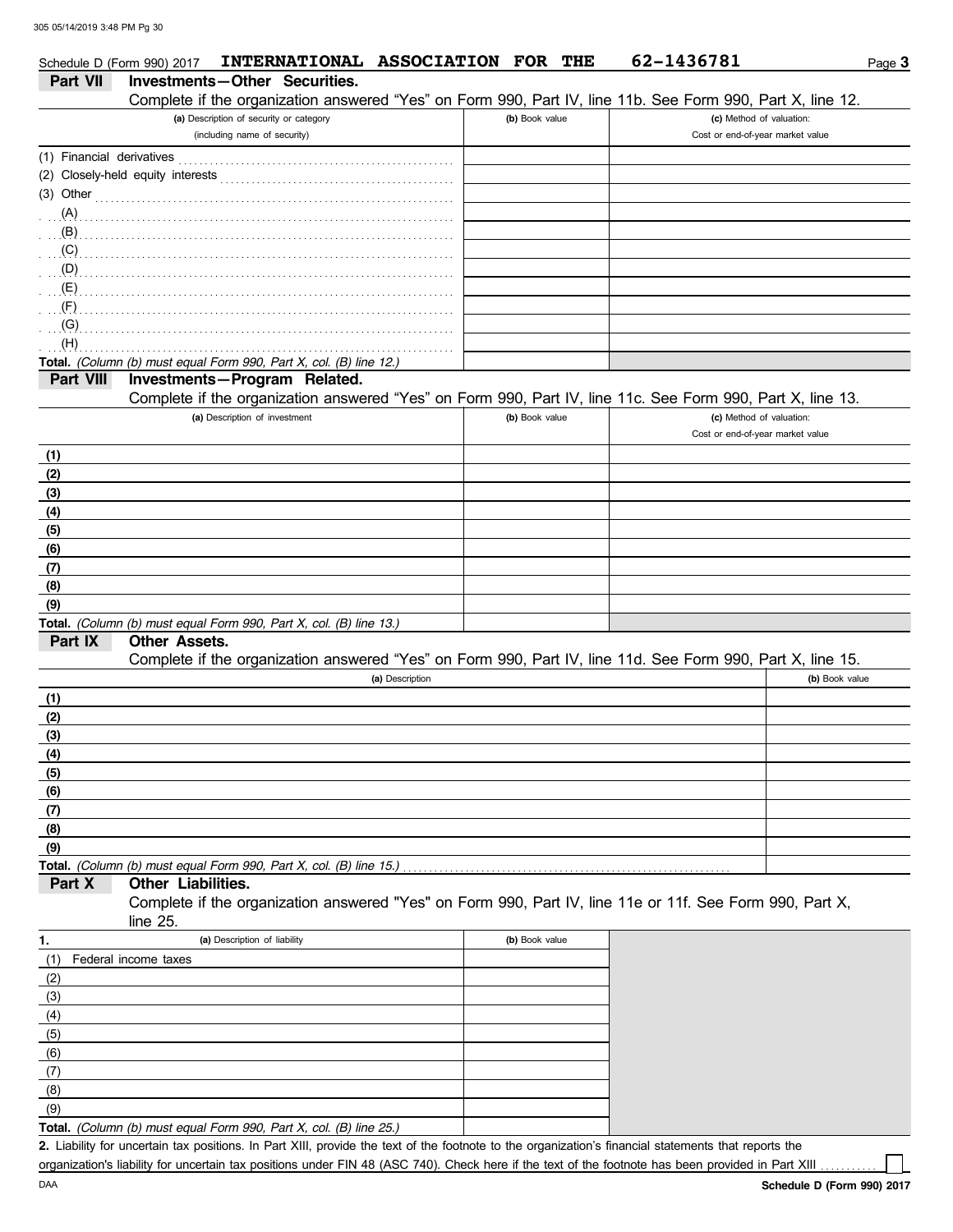|    | Schedule D (Form 990) 2017 INTERNATIONAL ASSOCIATION FOR THE                                                                                                                                                                   |                | 62-1436781 |              | Page 4 |
|----|--------------------------------------------------------------------------------------------------------------------------------------------------------------------------------------------------------------------------------|----------------|------------|--------------|--------|
|    | Reconciliation of Revenue per Audited Financial Statements With Revenue per Return.<br>Part XI                                                                                                                                 |                |            |              |        |
|    | Complete if the organization answered "Yes" on Form 990, Part IV, line 12a.                                                                                                                                                    |                |            |              |        |
| 1. | Total revenue, gains, and other support per audited financial statements                                                                                                                                                       |                |            | $\mathbf{1}$ |        |
| 2  | Amounts included on line 1 but not on Form 990, Part VIII, line 12:                                                                                                                                                            |                |            |              |        |
| а  | Net unrealized gains (losses) on investments [11] contains the unrealized state of the state of the state of the state of the state of the state of the state of the state of the state of the state of the state of the state | 2a             |            |              |        |
| b  |                                                                                                                                                                                                                                | 2 <sub>b</sub> |            |              |        |
| c  |                                                                                                                                                                                                                                | 2c             |            |              |        |
| d  |                                                                                                                                                                                                                                | 2d             |            |              |        |
| е  | Add lines 2a through 2d [11] Additional Property and Property and Property and Property and Property and Property and Property and Property and Property and Property and Property and Property and Property and Property and  |                |            | 2e           |        |
| 3  |                                                                                                                                                                                                                                |                |            | 3            |        |
|    | Amounts included on Form 990, Part VIII, line 12, but not on line 1:                                                                                                                                                           |                |            |              |        |
| а  |                                                                                                                                                                                                                                | 4a             |            |              |        |
| b  |                                                                                                                                                                                                                                | 4b             |            |              |        |
|    | Add lines 4a and 4b                                                                                                                                                                                                            |                |            | 4с           |        |
| 5. |                                                                                                                                                                                                                                |                |            | 5            |        |
|    | Reconciliation of Expenses per Audited Financial Statements With Expenses per Return.<br>Part XII                                                                                                                              |                |            |              |        |
|    | Complete if the organization answered "Yes" on Form 990, Part IV, line 12a.                                                                                                                                                    |                |            |              |        |
| 1. | Total expenses and losses per audited financial statements                                                                                                                                                                     |                |            | 1.           |        |
| 2  | Amounts included on line 1 but not on Form 990, Part IX, line 25:                                                                                                                                                              |                |            |              |        |
| а  |                                                                                                                                                                                                                                | 2a             |            |              |        |
| b  | Prior year adjustments communications and contain a state of the contact of the contact of the contact of the contact of the contact of the contact of the contact of the contact of the contact of the contact of the contact | 2 <sub>b</sub> |            |              |        |
| c  | Other losses                                                                                                                                                                                                                   | 2c             |            |              |        |
| d  |                                                                                                                                                                                                                                | 2d             |            |              |        |
| е  | Add lines 2a through 2d [11] Additional Additional Additional Additional Additional Additional Additional Additional Additional Additional Additional Additional Additional Additional Additional Additional Additional Additi |                |            | <b>2e</b>    |        |
| 3  |                                                                                                                                                                                                                                |                |            | 3            |        |
| 4  | Amounts included on Form 990, Part IX, line 25, but not on line 1:                                                                                                                                                             |                |            |              |        |
| а  |                                                                                                                                                                                                                                | 4a             |            |              |        |
| b  |                                                                                                                                                                                                                                | 4b             |            |              |        |
|    | c Add lines 4a and 4b                                                                                                                                                                                                          |                |            | 4c           |        |
|    |                                                                                                                                                                                                                                |                |            | 5            |        |
|    | Part XIII Supplemental Information.                                                                                                                                                                                            |                |            |              |        |
|    | Provide the descriptions required for Part II, lines 3, 5, and 9; Part III, lines 1a and 4; Part IV, lines 1b and 2b; Part V, line 4; Part X, line                                                                             |                |            |              |        |
|    | 2; Part XI, lines 2d and 4b; and Part XII, lines 2d and 4b. Also complete this part to provide any additional information.                                                                                                     |                |            |              |        |
|    |                                                                                                                                                                                                                                |                |            |              |        |
|    |                                                                                                                                                                                                                                |                |            |              |        |
|    |                                                                                                                                                                                                                                |                |            |              |        |
|    |                                                                                                                                                                                                                                |                |            |              |        |
|    |                                                                                                                                                                                                                                |                |            |              |        |
|    |                                                                                                                                                                                                                                |                |            |              |        |
|    |                                                                                                                                                                                                                                |                |            |              |        |
|    |                                                                                                                                                                                                                                |                |            |              |        |
|    |                                                                                                                                                                                                                                |                |            |              |        |
|    |                                                                                                                                                                                                                                |                |            |              |        |
|    |                                                                                                                                                                                                                                |                |            |              |        |
|    |                                                                                                                                                                                                                                |                |            |              |        |
|    |                                                                                                                                                                                                                                |                |            |              |        |
|    |                                                                                                                                                                                                                                |                |            |              |        |
|    |                                                                                                                                                                                                                                |                |            |              |        |
|    |                                                                                                                                                                                                                                |                |            |              |        |
|    |                                                                                                                                                                                                                                |                |            |              |        |
|    |                                                                                                                                                                                                                                |                |            |              |        |
|    |                                                                                                                                                                                                                                |                |            |              |        |
|    |                                                                                                                                                                                                                                |                |            |              |        |
|    |                                                                                                                                                                                                                                |                |            |              |        |
|    |                                                                                                                                                                                                                                |                |            |              |        |
|    |                                                                                                                                                                                                                                |                |            |              |        |
|    |                                                                                                                                                                                                                                |                |            |              |        |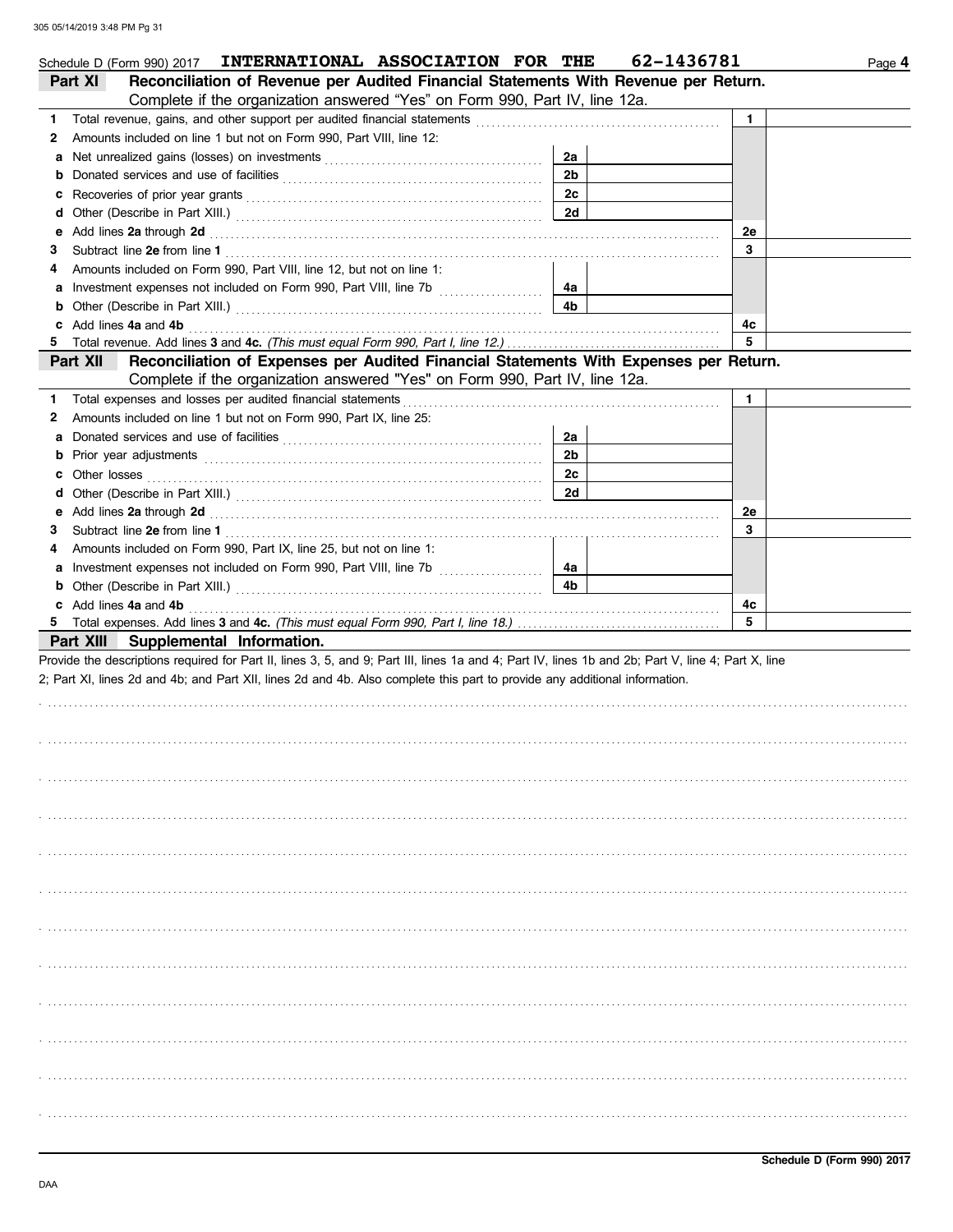|           |                                      |  | Schedule D (Form 990) 2017 INTERNATIONAL ASSOCIATION FOR THE |  | 62-1436781 | Page 5 |
|-----------|--------------------------------------|--|--------------------------------------------------------------|--|------------|--------|
| Part XIII | Supplemental Information (continued) |  |                                                              |  |            |        |
|           |                                      |  |                                                              |  |            |        |
|           |                                      |  |                                                              |  |            |        |
|           |                                      |  |                                                              |  |            |        |
|           |                                      |  |                                                              |  |            |        |
|           |                                      |  |                                                              |  |            |        |
|           |                                      |  |                                                              |  |            |        |
|           |                                      |  |                                                              |  |            |        |
|           |                                      |  |                                                              |  |            |        |
|           |                                      |  |                                                              |  |            |        |
|           |                                      |  |                                                              |  |            |        |
|           |                                      |  |                                                              |  |            |        |
|           |                                      |  |                                                              |  |            |        |
|           |                                      |  |                                                              |  |            |        |
|           |                                      |  |                                                              |  |            |        |
|           |                                      |  |                                                              |  |            |        |
|           |                                      |  |                                                              |  |            |        |
|           |                                      |  |                                                              |  |            |        |
|           |                                      |  |                                                              |  |            |        |
|           |                                      |  |                                                              |  |            |        |
|           |                                      |  |                                                              |  |            |        |
|           |                                      |  |                                                              |  |            |        |
|           |                                      |  |                                                              |  |            |        |
|           |                                      |  |                                                              |  |            |        |
|           |                                      |  |                                                              |  |            |        |
|           |                                      |  |                                                              |  |            |        |
|           |                                      |  |                                                              |  |            |        |
|           |                                      |  |                                                              |  |            |        |
|           |                                      |  |                                                              |  |            |        |
|           |                                      |  |                                                              |  |            |        |
|           |                                      |  |                                                              |  |            |        |
|           |                                      |  |                                                              |  |            |        |
|           |                                      |  |                                                              |  |            |        |
|           |                                      |  |                                                              |  |            |        |
|           |                                      |  |                                                              |  |            |        |
|           |                                      |  |                                                              |  |            |        |
|           |                                      |  |                                                              |  |            |        |
|           |                                      |  |                                                              |  |            |        |
|           |                                      |  |                                                              |  |            |        |
|           |                                      |  |                                                              |  |            |        |
|           |                                      |  |                                                              |  |            |        |
|           |                                      |  |                                                              |  |            |        |
|           |                                      |  |                                                              |  |            |        |
|           |                                      |  |                                                              |  |            |        |
|           |                                      |  |                                                              |  |            |        |
|           |                                      |  |                                                              |  |            |        |
|           |                                      |  |                                                              |  |            |        |
|           |                                      |  |                                                              |  |            |        |
|           |                                      |  |                                                              |  |            |        |
|           |                                      |  |                                                              |  |            |        |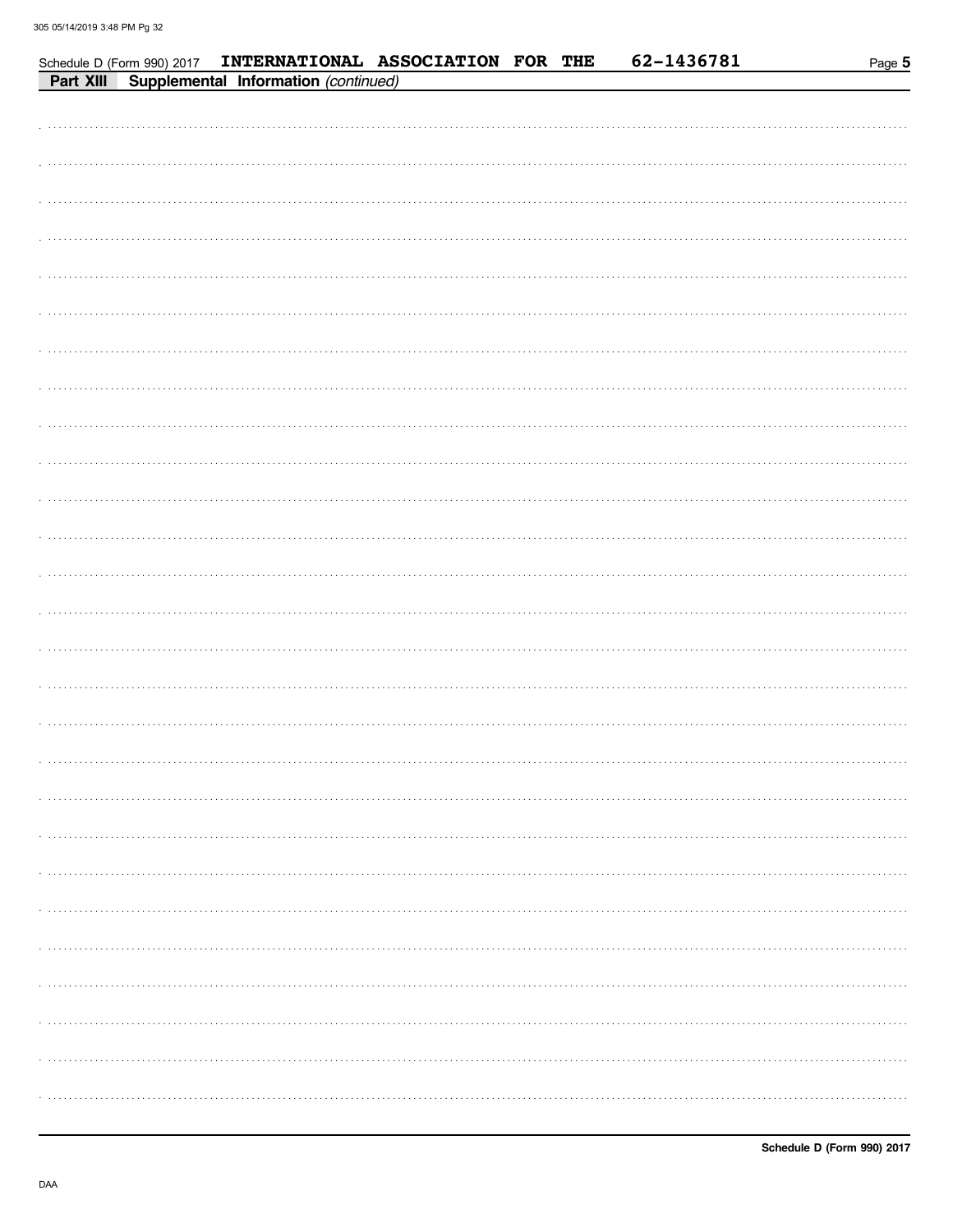| <b>SCHEDULE F</b>                                                                                                  |  |                                       |                                                                                               |    |                                                                                                                  |                                                                     |  | <b>Statement of Activities Outside the United States</b>                                                    |                           | OMB No. 1545-0047                |  |
|--------------------------------------------------------------------------------------------------------------------|--|---------------------------------------|-----------------------------------------------------------------------------------------------|----|------------------------------------------------------------------------------------------------------------------|---------------------------------------------------------------------|--|-------------------------------------------------------------------------------------------------------------|---------------------------|----------------------------------|--|
| (Form 990)<br>Complete if the organization answered "Yes" on Form 990, Part IV, line 14b, 15, or 16.               |  |                                       |                                                                                               |    |                                                                                                                  |                                                                     |  | 2017                                                                                                        |                           |                                  |  |
| Department of the Treasury                                                                                         |  |                                       | Attach to Form 990.<br>Go to www.irs.gov/Form990 for instructions and the latest information. |    |                                                                                                                  |                                                                     |  |                                                                                                             |                           |                                  |  |
| Internal Revenue Service<br>Name of the organization                                                               |  | INTERNATIONAL ASSOCIATION FOR THE     | Inspection<br>Employer identification number                                                  |    |                                                                                                                  |                                                                     |  |                                                                                                             |                           |                                  |  |
|                                                                                                                    |  | STUDY OF THE COMMONS                  |                                                                                               |    |                                                                                                                  |                                                                     |  |                                                                                                             | 62-1436781                |                                  |  |
| Part I                                                                                                             |  |                                       |                                                                                               |    |                                                                                                                  |                                                                     |  | General Information on Activities Outside the United States. Complete if the organization answered "Yes" on |                           |                                  |  |
|                                                                                                                    |  | Form 990, Part IV, line 14b.          |                                                                                               |    |                                                                                                                  |                                                                     |  |                                                                                                             |                           |                                  |  |
| 1 For grantmakers. Does the organization maintain records to substantiate the amount of its grants and other       |  |                                       |                                                                                               |    | assistance, the grantees' eligibility for the grants or assistance, and the selection criteria used to award the |                                                                     |  |                                                                                                             |                           |                                  |  |
| grants or assistance?                                                                                              |  |                                       |                                                                                               |    |                                                                                                                  |                                                                     |  |                                                                                                             |                           | Yes $ X $ No                     |  |
| 2 For grantmakers. Describe in Part V the organization's procedures for monitoring the use of its grants and other |  |                                       |                                                                                               |    |                                                                                                                  |                                                                     |  |                                                                                                             |                           |                                  |  |
|                                                                                                                    |  | assistance outside the United States. |                                                                                               |    |                                                                                                                  |                                                                     |  |                                                                                                             |                           |                                  |  |
| 3 Activities per Region. (The following Part I, line 3 table can be duplicated if additional space is needed.)     |  |                                       |                                                                                               |    |                                                                                                                  |                                                                     |  |                                                                                                             |                           |                                  |  |
| (a) Region                                                                                                         |  | (b) Number of<br>offices in the       | (c) Number of<br>employees,                                                                   |    |                                                                                                                  | (d) Activities conducted in the<br>region (by type) (such as,       |  | (e) If activity listed in (d) is<br>a program service,                                                      |                           | (f) Total<br>expenditures for    |  |
|                                                                                                                    |  | region                                | agents, and<br>independent                                                                    |    |                                                                                                                  | fundraising, program services,<br>investments, grants to recipients |  | service(s) in the region                                                                                    | describe specific type of | and investments<br>in the region |  |
|                                                                                                                    |  |                                       | contractors<br>in the region                                                                  |    |                                                                                                                  | located in the region)                                              |  |                                                                                                             |                           |                                  |  |
| <b>EUROPE</b>                                                                                                      |  |                                       |                                                                                               |    |                                                                                                                  |                                                                     |  |                                                                                                             |                           |                                  |  |
| (1)                                                                                                                |  | 1                                     |                                                                                               |    | 10 PROGRAM SERVICES                                                                                              |                                                                     |  | <b>CONFERENCE</b>                                                                                           |                           | 3,556                            |  |
| (2)                                                                                                                |  |                                       |                                                                                               |    |                                                                                                                  |                                                                     |  |                                                                                                             |                           |                                  |  |
| (3)                                                                                                                |  |                                       |                                                                                               |    |                                                                                                                  |                                                                     |  |                                                                                                             |                           |                                  |  |
| (4)                                                                                                                |  |                                       |                                                                                               |    |                                                                                                                  |                                                                     |  |                                                                                                             |                           |                                  |  |
| (5)                                                                                                                |  |                                       |                                                                                               |    |                                                                                                                  |                                                                     |  |                                                                                                             |                           |                                  |  |
| (6)                                                                                                                |  |                                       |                                                                                               |    |                                                                                                                  |                                                                     |  |                                                                                                             |                           |                                  |  |
| (7)                                                                                                                |  |                                       |                                                                                               |    |                                                                                                                  |                                                                     |  |                                                                                                             |                           |                                  |  |
| (8)                                                                                                                |  |                                       |                                                                                               |    |                                                                                                                  |                                                                     |  |                                                                                                             |                           |                                  |  |
| (9)                                                                                                                |  |                                       |                                                                                               |    |                                                                                                                  |                                                                     |  |                                                                                                             |                           |                                  |  |
| (10)                                                                                                               |  |                                       |                                                                                               |    |                                                                                                                  |                                                                     |  |                                                                                                             |                           |                                  |  |
| (11)                                                                                                               |  |                                       |                                                                                               |    |                                                                                                                  |                                                                     |  |                                                                                                             |                           |                                  |  |
| (12)                                                                                                               |  |                                       |                                                                                               |    |                                                                                                                  |                                                                     |  |                                                                                                             |                           |                                  |  |
| (13)                                                                                                               |  |                                       |                                                                                               |    |                                                                                                                  |                                                                     |  |                                                                                                             |                           |                                  |  |
| (14)                                                                                                               |  |                                       |                                                                                               |    |                                                                                                                  |                                                                     |  |                                                                                                             |                           |                                  |  |
| (15)                                                                                                               |  |                                       |                                                                                               |    |                                                                                                                  |                                                                     |  |                                                                                                             |                           |                                  |  |
| (16)                                                                                                               |  |                                       |                                                                                               |    |                                                                                                                  |                                                                     |  |                                                                                                             |                           |                                  |  |
| (17)                                                                                                               |  |                                       |                                                                                               |    |                                                                                                                  |                                                                     |  |                                                                                                             |                           |                                  |  |
| 3a Sub-total                                                                                                       |  | $\mathbf{1}$                          |                                                                                               | 10 |                                                                                                                  |                                                                     |  |                                                                                                             |                           | 3,556                            |  |
| <b>b</b> Total from continuation<br>sheets to Part I                                                               |  |                                       |                                                                                               |    |                                                                                                                  |                                                                     |  |                                                                                                             |                           |                                  |  |
| c Totals (add<br>lines 3a and 3b)                                                                                  |  | 1                                     |                                                                                               | 10 |                                                                                                                  |                                                                     |  |                                                                                                             |                           | 3,556                            |  |

**For Paperwork Reduction Act Notice, see the Instructions for Form 990.** Schedule F (Form 990) 2017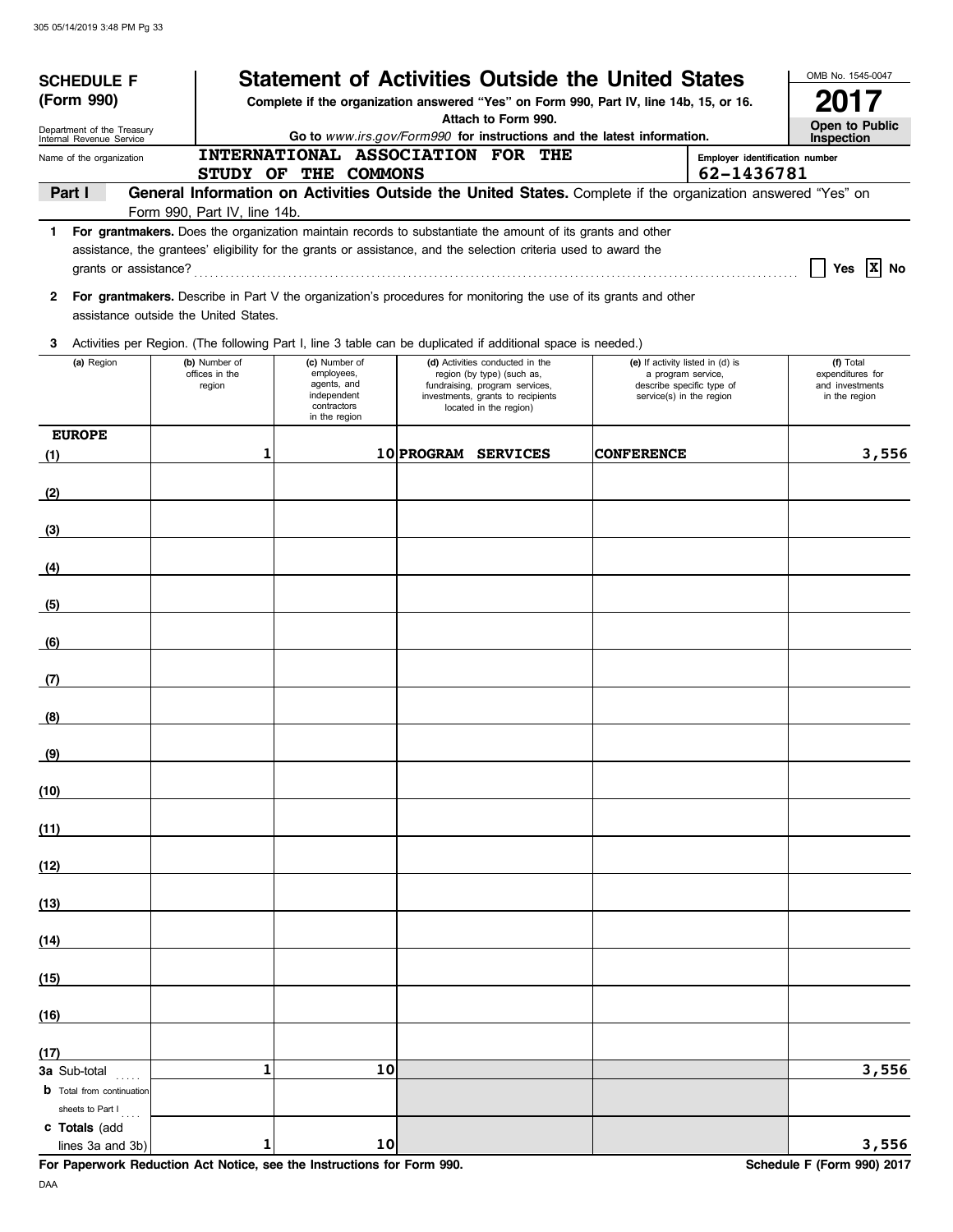### Schedule F (Form 990) 2017 **INTERNATIONAL ASSOCIATION FOR THE** 62-1436781 **Page 2** Page 2

### Part II Grants and Other Assistance to Organizations or Entities Outside the United States. Complete if the organization answered "Yes" on Form 990, Part IV, line 15, for any recipient who received more than \$5,000. Part II can be duplicated if additional space is needed.

| $\mathbf{1}$ | (a) Name of<br>organization | (b) IRS code<br>section and EIN<br>(if applicable) | (c) Region | (d) Purpose of<br>grant | (e) Amount of<br>cash grant | (f) Manner of<br>cash<br>disbursement | (g) Amount of<br>noncash<br>assistance | (h) Description<br>of noncash assistance | (i) Method of<br>valuation<br>(book, FMV,<br>appraisal, other) |
|--------------|-----------------------------|----------------------------------------------------|------------|-------------------------|-----------------------------|---------------------------------------|----------------------------------------|------------------------------------------|----------------------------------------------------------------|
| (1)          |                             |                                                    |            |                         |                             |                                       |                                        |                                          |                                                                |
| (2)          |                             |                                                    |            |                         |                             |                                       |                                        |                                          |                                                                |
| (3)          |                             |                                                    |            |                         |                             |                                       |                                        |                                          |                                                                |
| (4)          |                             |                                                    |            |                         |                             |                                       |                                        |                                          |                                                                |
| (5)          |                             |                                                    |            |                         |                             |                                       |                                        |                                          |                                                                |
| (6)          |                             |                                                    |            |                         |                             |                                       |                                        |                                          |                                                                |
| (7)          |                             |                                                    |            |                         |                             |                                       |                                        |                                          |                                                                |
| (8)          |                             |                                                    |            |                         |                             |                                       |                                        |                                          |                                                                |
| (9)          |                             |                                                    |            |                         |                             |                                       |                                        |                                          |                                                                |
| (10)         |                             |                                                    |            |                         |                             |                                       |                                        |                                          |                                                                |
| (11)         |                             |                                                    |            |                         |                             |                                       |                                        |                                          |                                                                |
| (12)         |                             |                                                    |            |                         |                             |                                       |                                        |                                          |                                                                |
| (13)         |                             |                                                    |            |                         |                             |                                       |                                        |                                          |                                                                |
| (14)         |                             |                                                    |            |                         |                             |                                       |                                        |                                          |                                                                |
| (15)         |                             |                                                    |            |                         |                             |                                       |                                        |                                          |                                                                |
| (16)         |                             |                                                    |            |                         |                             |                                       |                                        |                                          |                                                                |

**2** Enter total number of recipient organizations listed above that are recognized as charities by the foreign country, recognized as tax-exempt

by the IRS, or for which the grantee or counsel has provided a section 501(c)(3) equivalency letter [[[[[[ ]]]

**3** Enter total number of other organizations or entities . . . . . . . . . . . . . . . . . . . . . . . . . . . . . . . . . . . . . . . . . . . . . . . . . . . . . . . . . . . . . . . . . . . . . . . . . . . . . . . . . . . . . . . . . . . . . . . . . . . . . . . . . . . . . . . . . . . . . . . . . .

**Schedule F (Form 990) 2017**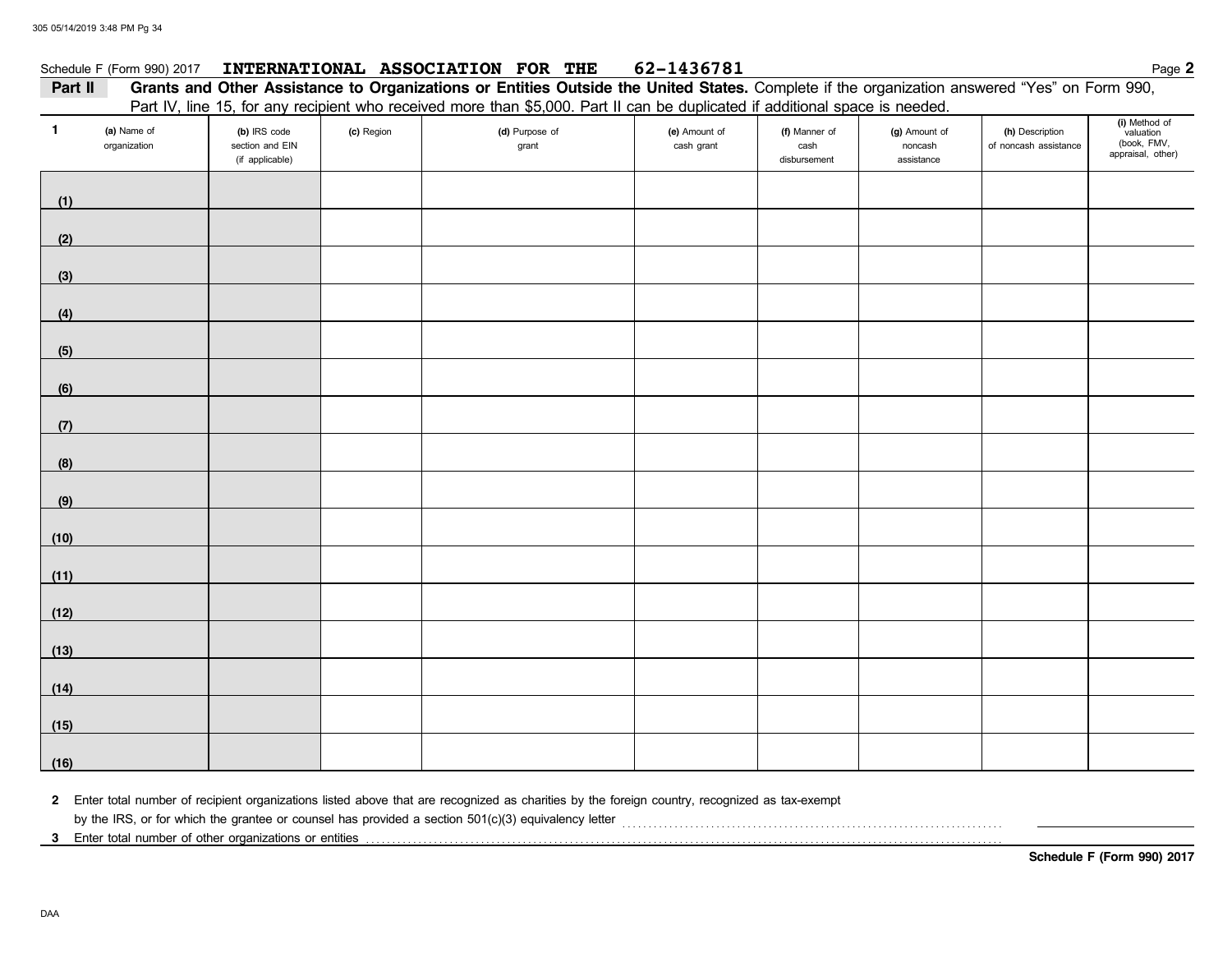### Schedule F (Form 990) 2017 **INTERNATIONAL ASSOCIATION FOR THE 62-1436781** Page 3 **INTERNATIONAL ASSOCIATION FOR THE 62-1436781**

| Part III                        |                                                           |                             |                             | Grants and Other Assistance to Individuals Outside the United States. Complete if the organization answered "Yes" on Form 990, Part IV, line 16. |                                        |                                          |                                                                |
|---------------------------------|-----------------------------------------------------------|-----------------------------|-----------------------------|--------------------------------------------------------------------------------------------------------------------------------------------------|----------------------------------------|------------------------------------------|----------------------------------------------------------------|
|                                 | Part III can be duplicated if additional space is needed. |                             |                             |                                                                                                                                                  |                                        |                                          |                                                                |
| (a) Type of grant or assistance | (b) Region                                                | (c) Number of<br>recipients | (d) Amount of<br>cash grant | (e) Manner of<br>cash<br>disbursement                                                                                                            | (f) Amount of<br>noncash<br>assistance | (g) Description<br>of noncash assistance | (h) Method of<br>valuation<br>(book, FMV,<br>appraisal, other) |
| (1)                             |                                                           |                             |                             |                                                                                                                                                  |                                        |                                          |                                                                |
| (2)                             |                                                           |                             |                             |                                                                                                                                                  |                                        |                                          |                                                                |
| (3)                             |                                                           |                             |                             |                                                                                                                                                  |                                        |                                          |                                                                |
| (4)                             |                                                           |                             |                             |                                                                                                                                                  |                                        |                                          |                                                                |
| (5)                             |                                                           |                             |                             |                                                                                                                                                  |                                        |                                          |                                                                |
| (6)                             |                                                           |                             |                             |                                                                                                                                                  |                                        |                                          |                                                                |
| (7)                             |                                                           |                             |                             |                                                                                                                                                  |                                        |                                          |                                                                |
| (8)                             |                                                           |                             |                             |                                                                                                                                                  |                                        |                                          |                                                                |
| (9)                             |                                                           |                             |                             |                                                                                                                                                  |                                        |                                          |                                                                |
| (10)                            |                                                           |                             |                             |                                                                                                                                                  |                                        |                                          |                                                                |
| (11)                            |                                                           |                             |                             |                                                                                                                                                  |                                        |                                          |                                                                |
| (12)                            |                                                           |                             |                             |                                                                                                                                                  |                                        |                                          |                                                                |
| (13)                            |                                                           |                             |                             |                                                                                                                                                  |                                        |                                          |                                                                |
| (14)                            |                                                           |                             |                             |                                                                                                                                                  |                                        |                                          |                                                                |
| (15)                            |                                                           |                             |                             |                                                                                                                                                  |                                        |                                          |                                                                |
| (16)                            |                                                           |                             |                             |                                                                                                                                                  |                                        |                                          |                                                                |
| (17)                            |                                                           |                             |                             |                                                                                                                                                  |                                        |                                          |                                                                |
| (18)                            |                                                           |                             |                             |                                                                                                                                                  |                                        |                                          |                                                                |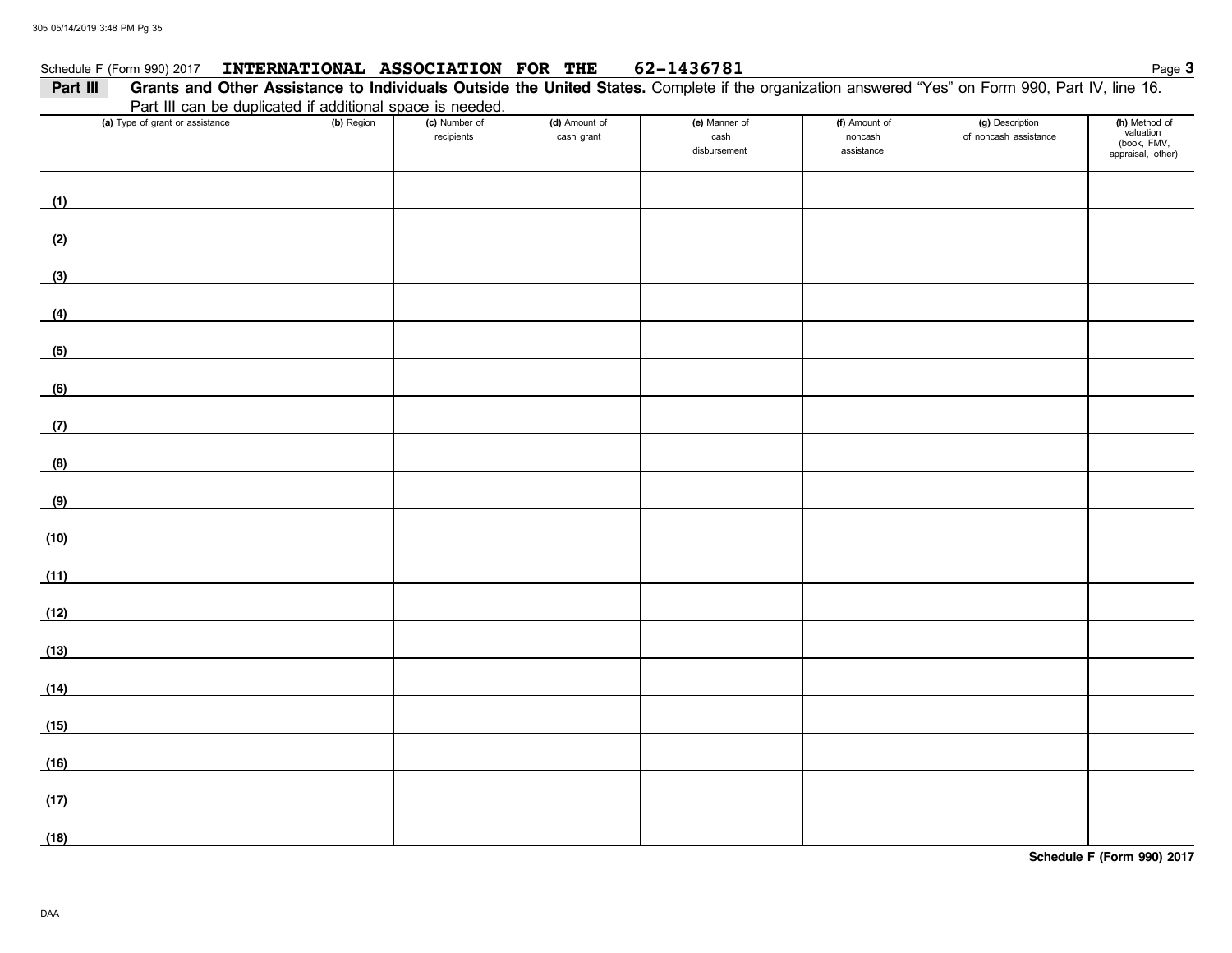|    | 62-1436781<br>INTERNATIONAL ASSOCIATION FOR THE<br>Schedule F (Form 990) 2017                                                                                                                                                                                                                                                                                                                                                                          | Page 4                        |
|----|--------------------------------------------------------------------------------------------------------------------------------------------------------------------------------------------------------------------------------------------------------------------------------------------------------------------------------------------------------------------------------------------------------------------------------------------------------|-------------------------------|
|    | Part IV<br><b>Foreign Forms</b>                                                                                                                                                                                                                                                                                                                                                                                                                        |                               |
| 1. | Was the organization a U.S. transferor of property to a foreign corporation during the tax year? If "Yes,"<br>the organization may be required to file Form 926, Return by a U.S. Transferor of Property to a Foreign<br>Corporation (see Instructions for Form 926)<br>Yes                                                                                                                                                                            | $\mathbf{x}$<br>No            |
| 2  | Did the organization have an interest in a foreign trust during the tax year? If "Yes," the organization<br>may be required to separately file Form 3520, Annual Return To Report Transactions With Foreign<br>Trusts and Receipt of Certain Foreign Gifts, and/or Form 3520-A, Annual Information Return of Foreign<br>Trust With a U.S. Owner (see Instructions for Forms 3520 and 3520-A; don't file with Form 990)<br>Yes                          | $\mathbf{x}$<br>No            |
| 3  | Did the organization have an ownership interest in a foreign corporation during the tax year? If "Yes,"<br>the organization may be required to file Form 5471, Information Return of U.S. Persons With Respect To<br>Certain Foreign Corporations (see Instructions for Form 5471) [2010] [2010] [2010] [2010] [2010] [2010] [2010<br>Yes                                                                                                              | $X$ No                        |
|    | Was the organization a direct or indirect shareholder of a passive foreign investment company or a<br>qualified electing fund during the tax year? If "Yes," the organization may be required to file Form 8621,<br>Information Return by a Shareholder of a Passive Foreign Investment Company or Qualified Electing<br>Yes                                                                                                                           | $\overline{\mathbf{x}}$<br>No |
| 5  | Did the organization have an ownership interest in a foreign partnership during the tax year? If "Yes,"<br>the organization may be required to file Form 8865, Return of U.S. Persons With Respect to Certain<br>Yes<br>Foreign Partnerships (see Instructions for Form 8865) Materian Construction Construction Construction Construction Construction Construction Construction Construction Construction Construction Construction Construction Con | $\mathbf{x}$<br>No            |
| 6  | Did the organization have any operations in or related to any boycotting countries during the tax year? If<br>"Yes," the organization may be required to separately file Form 5713, International Boycott Report (see<br>Instructions for Form 5713; don't file with Form 990)<br>Yes                                                                                                                                                                  | $\overline{\mathbf{x}}$<br>No |

**Schedule F (Form 990) 2017**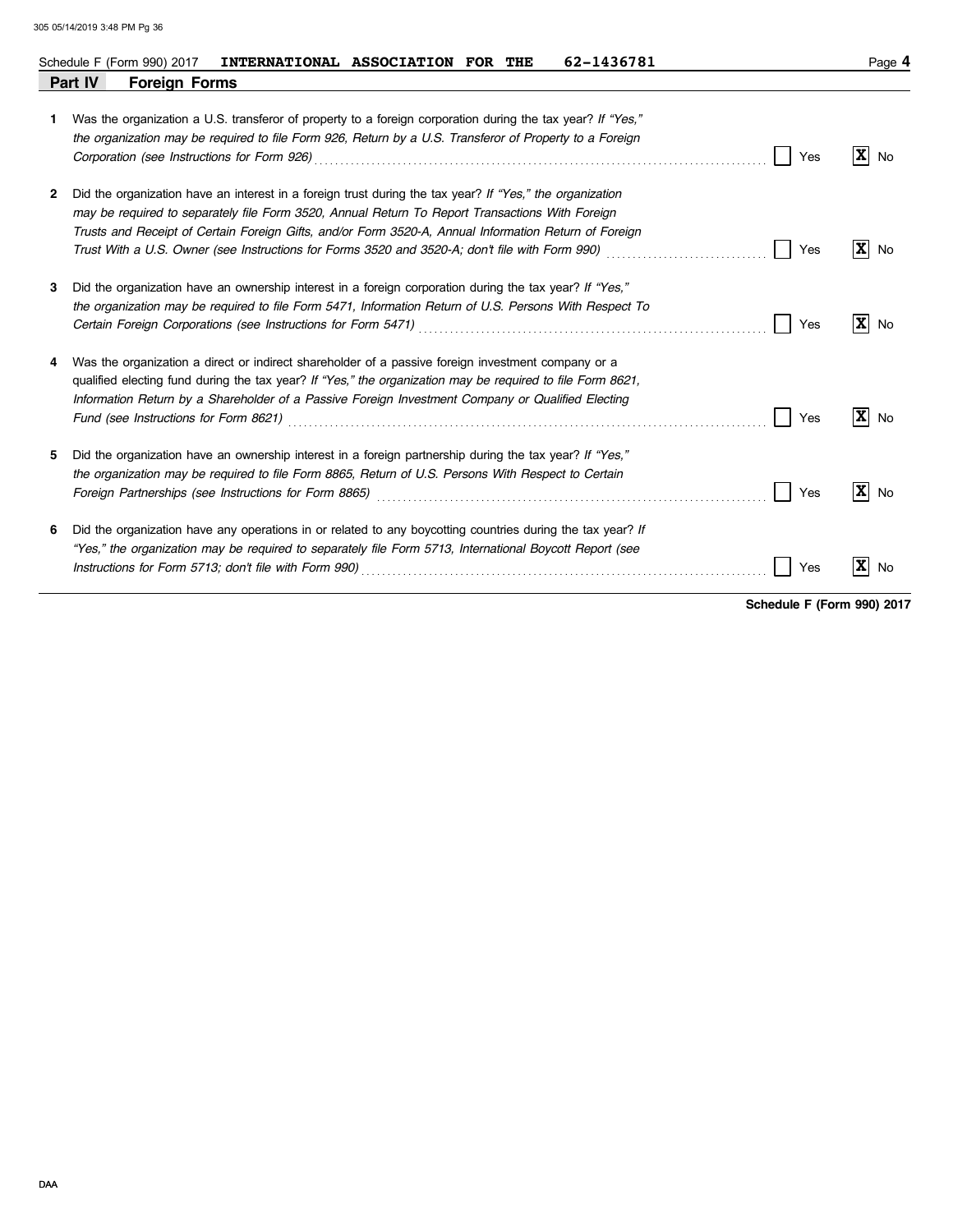|                                        | 62-1436781<br>INTERNATIONAL ASSOCIATION FOR THE<br>Schedule F (Form 990) 2017                                                                                                                                                                                                                                                                                                                                                                    | Page 5 |  |  |  |
|----------------------------------------|--------------------------------------------------------------------------------------------------------------------------------------------------------------------------------------------------------------------------------------------------------------------------------------------------------------------------------------------------------------------------------------------------------------------------------------------------|--------|--|--|--|
| Part V                                 | Supplemental Information<br>Provide the information required by Part I, line 2 (monitoring of funds); Part I, line 3, column (f) (accounting method;<br>amounts of investments vs. expenditures per region); Part II, line 1 (accounting method); Part III (accounting method); and<br>Part III, column (c) (estimated number of recipients), as applicable. Also complete this part to provide any additional<br>information. See instructions. |        |  |  |  |
| PART I, LINE 3 - ACTIVITIES PER REGION |                                                                                                                                                                                                                                                                                                                                                                                                                                                  |        |  |  |  |
| <b>REGION</b>                          | <b>EXPENDITURES</b><br><b>INVESTMENTS</b>                                                                                                                                                                                                                                                                                                                                                                                                        |        |  |  |  |
| <b>EUROPE</b>                          | \$<br>$3,556$ \$<br>$\mathbf 0$                                                                                                                                                                                                                                                                                                                                                                                                                  |        |  |  |  |
| <b>PART</b>                            | ADDITIONAL INFORMATION<br>$V -$                                                                                                                                                                                                                                                                                                                                                                                                                  |        |  |  |  |
|                                        | ALL COSTS ARE DIRECTLY RELATED TO CONFERENCES HELD IN EUROPE                                                                                                                                                                                                                                                                                                                                                                                     |        |  |  |  |
|                                        |                                                                                                                                                                                                                                                                                                                                                                                                                                                  |        |  |  |  |
|                                        |                                                                                                                                                                                                                                                                                                                                                                                                                                                  |        |  |  |  |
|                                        |                                                                                                                                                                                                                                                                                                                                                                                                                                                  |        |  |  |  |
|                                        |                                                                                                                                                                                                                                                                                                                                                                                                                                                  |        |  |  |  |
|                                        |                                                                                                                                                                                                                                                                                                                                                                                                                                                  |        |  |  |  |
|                                        |                                                                                                                                                                                                                                                                                                                                                                                                                                                  |        |  |  |  |
|                                        |                                                                                                                                                                                                                                                                                                                                                                                                                                                  |        |  |  |  |
|                                        |                                                                                                                                                                                                                                                                                                                                                                                                                                                  |        |  |  |  |
|                                        |                                                                                                                                                                                                                                                                                                                                                                                                                                                  |        |  |  |  |
|                                        |                                                                                                                                                                                                                                                                                                                                                                                                                                                  |        |  |  |  |
|                                        |                                                                                                                                                                                                                                                                                                                                                                                                                                                  |        |  |  |  |
|                                        |                                                                                                                                                                                                                                                                                                                                                                                                                                                  |        |  |  |  |
|                                        |                                                                                                                                                                                                                                                                                                                                                                                                                                                  |        |  |  |  |
|                                        |                                                                                                                                                                                                                                                                                                                                                                                                                                                  |        |  |  |  |
|                                        |                                                                                                                                                                                                                                                                                                                                                                                                                                                  |        |  |  |  |
|                                        |                                                                                                                                                                                                                                                                                                                                                                                                                                                  |        |  |  |  |
|                                        |                                                                                                                                                                                                                                                                                                                                                                                                                                                  |        |  |  |  |
|                                        |                                                                                                                                                                                                                                                                                                                                                                                                                                                  |        |  |  |  |
|                                        |                                                                                                                                                                                                                                                                                                                                                                                                                                                  |        |  |  |  |
|                                        |                                                                                                                                                                                                                                                                                                                                                                                                                                                  |        |  |  |  |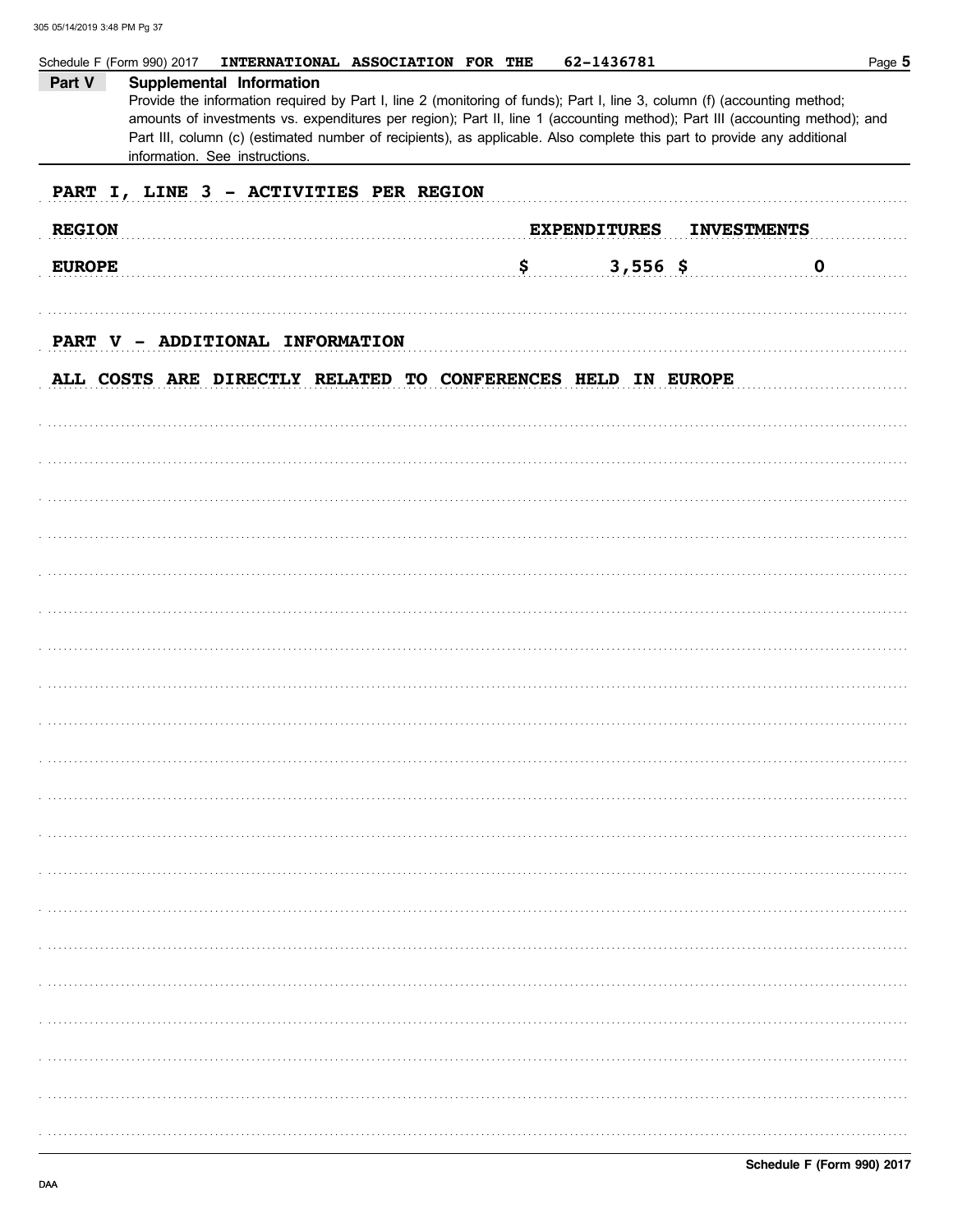| <b>SCHEDULE O</b>                                      | Supplemental Information to Form 990 or 990-EZ                                                |                                | OMB No. 1545-0047 |
|--------------------------------------------------------|-----------------------------------------------------------------------------------------------|--------------------------------|-------------------|
| (Form 990 or 990-EZ)                                   | Complete to provide information for responses to specific questions on                        |                                | 2017              |
|                                                        | Form 990 or 990-EZ or to provide any additional information.<br>Attach to Form 990 or 990-EZ. |                                | Open to Public    |
| Department of the Treasury<br>Internal Revenue Service | Go to www.irs.gov/Form990 for the latest information.                                         |                                | Inspection        |
| Name of the organization                               | INTERNATIONAL ASSOCIATION FOR THE                                                             | Employer identification number |                   |
|                                                        | STUDY OF THE<br><b>COMMONS</b>                                                                | 62-1436781                     |                   |
|                                                        | FORM 990 - ORGANIZATION'S MISSION                                                             |                                |                   |
| THE                                                    | <b>ASSOCIATION IS DEVOTED</b><br>TO BRINGING TOGETHER MULTI-DISCIPLINARY                      |                                |                   |
| <b>RESEARCHERS,</b>                                    | PRACTITIONERS AND POLICYMAKERS FOR THE                                                        | <b>PURPOSE OF</b>              | <b>IMPROVING</b>  |
|                                                        | GOVERNANCE AND MANAGEMENT,<br>ADVANCING UNDERSTANDING,                                        | AND CREATING                   |                   |
|                                                        | SUSTAINABLE SOLUTIONS FOR COMMONS, COMMON-POOL RESOURCES, OR ANY OTHER FORM                   |                                |                   |
| <b>SHARED</b><br>OF                                    | THE GOAL OF THE<br><b>IASC IS TO ENCOURAGE</b><br><b>RESOURCE.</b>                            | <b>EXCHANGE OF</b>             |                   |
|                                                        | KNOWLEDGE AMONG DIVERSE DISCIPLINES,<br>SHARED RESOURCES AND APPROPRIATE                      |                                |                   |
| <b>INSTITUTIONAL</b>                                   | <b>DESIGN.</b>                                                                                |                                |                   |
|                                                        |                                                                                               |                                |                   |
|                                                        | FORM 990 - ADDITIONAL INFORMATION                                                             |                                |                   |
|                                                        |                                                                                               |                                |                   |
| PART III, LINE 1                                       |                                                                                               |                                |                   |
| THE                                                    | INTERNATIONAL ASSOCIATION FOR THE STUDY OF                                                    | THE COMMONS AIMS TO BRING      |                   |
|                                                        | TOGETHER MULTIDICIPLINARY RESEARCHERS,<br>PRACTITIONERS, AND                                  |                                | POLICY MAKERS,    |
| FOR THE                                                | <b>PURPOSE</b><br>IMPROVING GOVERNANCE AND MANAGEMENT,<br>OF                                  | <b>ADVANCING</b>               |                   |
|                                                        | UNDERSTANDING, AND CREATING SUSTAINABLE SOLUTIONS FOR COMMONS, COMMON-POOL                    |                                |                   |
|                                                        | RESOURCES, AND ANY OTHER FORM OF SHARED RESOURCES. THE GOAL OF THE IASC IS                    |                                |                   |
|                                                        | TO ENCOURAGE EXCHANGE OF KNOWLEDGE AMONG DIVERSE DISCIPLINES, AREAS, AND                      |                                |                   |
|                                                        | RESOURCE TYPES, TO FOSTER MUTUAL EXCHANGE OF SCHOLARSHIP AND PRACTICAL                        |                                |                   |
|                                                        | EXPERIENCE AND TO PROMOTE APPROPRIATE INSTITUTIONAL DESIGN.                                   |                                |                   |
|                                                        |                                                                                               |                                |                   |
|                                                        | FORM 990, PART III - ADDITIONAL INFORMATION                                                   |                                |                   |
| PART III, LINE 4D                                      |                                                                                               |                                |                   |
|                                                        | REVENUES: CONFERENCE FEES                                                                     |                                |                   |
|                                                        |                                                                                               |                                |                   |
|                                                        |                                                                                               |                                |                   |
|                                                        | FORM 990, PART III, LINE 4D - ALL OTHER ACCOMPLISHMENT                                        |                                |                   |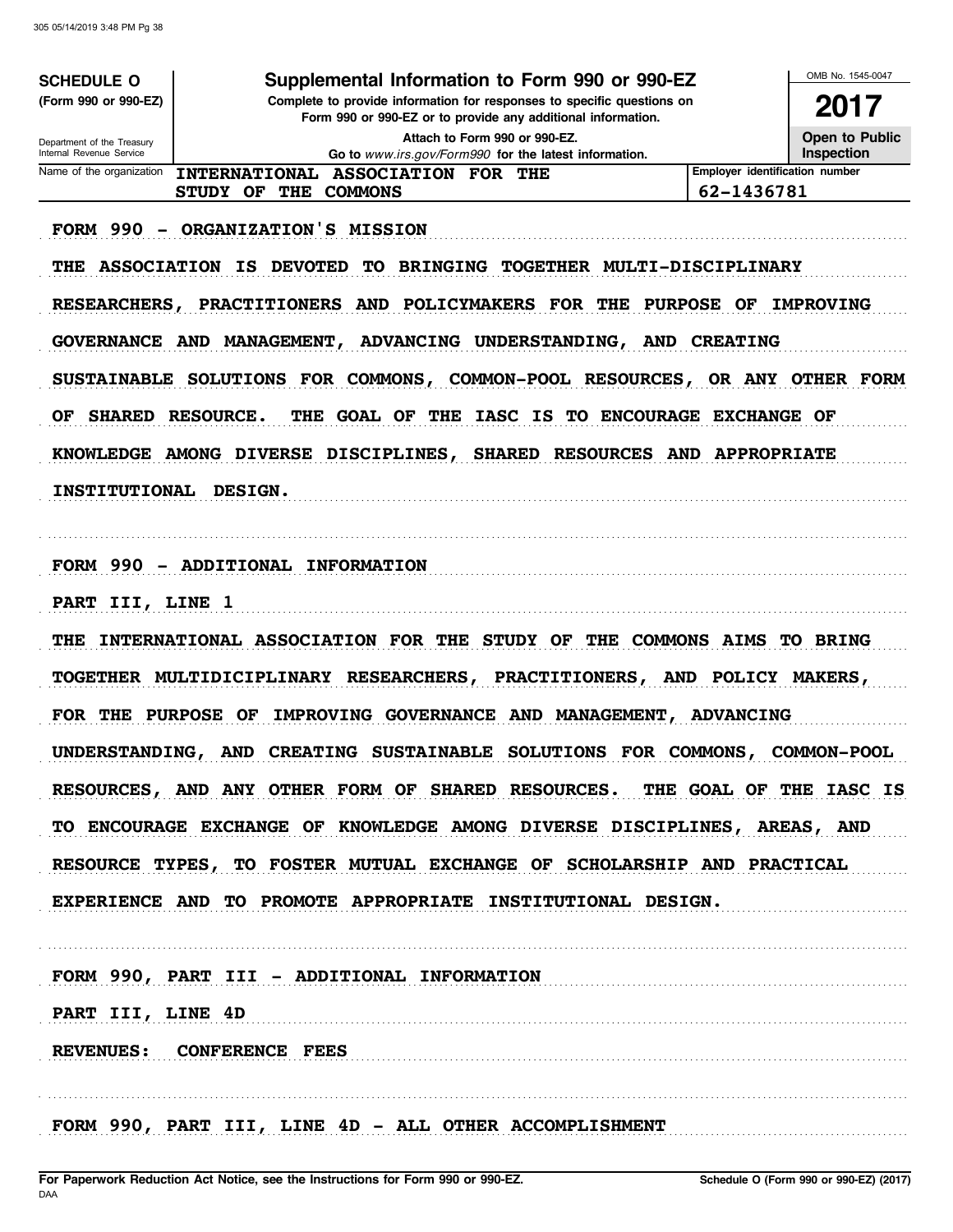| Name of the organization | Schedule O (Form 990 or 990-EZ) (2017)                                      | Page 2<br>Employer identification number |
|--------------------------|-----------------------------------------------------------------------------|------------------------------------------|
|                          | INTERNATIONAL ASSOCIATION FOR THE                                           | 62-1436781                               |
| <b>EXPENSES:</b>         | ADMINISTRATIVE COSTS, BANKING COSTS, OFFICE SUPPLIES, ICT                   |                                          |
|                          | SERVICES; REVENUES; DONATIONS                                               |                                          |
|                          |                                                                             |                                          |
|                          | FORM 990, PART VI - ADDITIONAL INFORMATION                                  |                                          |
| PART VI, LINE 6          |                                                                             |                                          |
|                          | DURING THE FISCAL YEAR 2017-2018, THE IASC HAD INDIVIDUAL, SUPPORTING, AND  |                                          |
|                          | ORGANIZATIONAL MEMBERS; THE PART VI, LINE 6 MEMBERSHIPS ARE INSTITUTIONAL   |                                          |
|                          | MEMBERSHIPS, GRANTING INDIVIDUAL MEMBERSHIP RIGHTS TO A PRE-DEFINED NUMBER  |                                          |
|                          | OF INDIVIDUALS AFFILIATED WITH THAT INSTITUTION AND REGISTERED AS SUCH IN   |                                          |
|                          | THE MEMBERSHIP REGISTRATION.                                                |                                          |
| PART VI, LINE 7A         |                                                                             |                                          |
|                          | ALL COUNCIL OFFICERS ARE ELECTED BY MEMBERS ENTITLED TO VOTE, DEFINED AS    |                                          |
|                          | ANY INDIVIDUAL MEMBER IN GOOD STANDING. THE TOTAL NUMBER OF MEMBERS DEFINED |                                          |
|                          | AS INDEPENDENT VOTING MEMBERS BY IRS STANDARDS WAS 340 OVER THE FISCAL YEAR |                                          |
| 2017-2018.               |                                                                             |                                          |
| PART VI, LINE 7B         |                                                                             |                                          |
|                          | AMENDMENTS TO THE BYLAWS OF THE INTERNATIONAL ASSOCIATION FOR THE STUDY OF  |                                          |
|                          | THE COMMONS REQUIRE RATIFICATION BY THE MAJORITY OF MEMBERS ENTITLED TO     |                                          |
| VOTE.                    |                                                                             |                                          |
| PARTI VI, LINE 11B       |                                                                             |                                          |
|                          | THE 990-FORM IS COMPOSED BY THE EXECUTIVE DIRECTOR AND CHECKED BY EXTERNAL  |                                          |
|                          | AUDITORS. THE APPROVED AND FILED FILE ARE DISPLAYED VIA A LINK ON THE       |                                          |
| ORGANIZATION'S WEBSITE   |                                                                             |                                          |
| PART VI, LINE 12C        |                                                                             |                                          |
|                          | AFTER EACH COUNCIL ELECTION, ALL STANDING AND NEWLY ELECTED COUNCIL MEMBERS |                                          |
|                          | ARE REQUESTED TO SUBSCRIBE AND FILE A DECLARATION OF NO CONFLICT OF         |                                          |
|                          |                                                                             |                                          |

PAGE 1 OF 3

Schedule O (Form 990 or 990-EZ) (2017)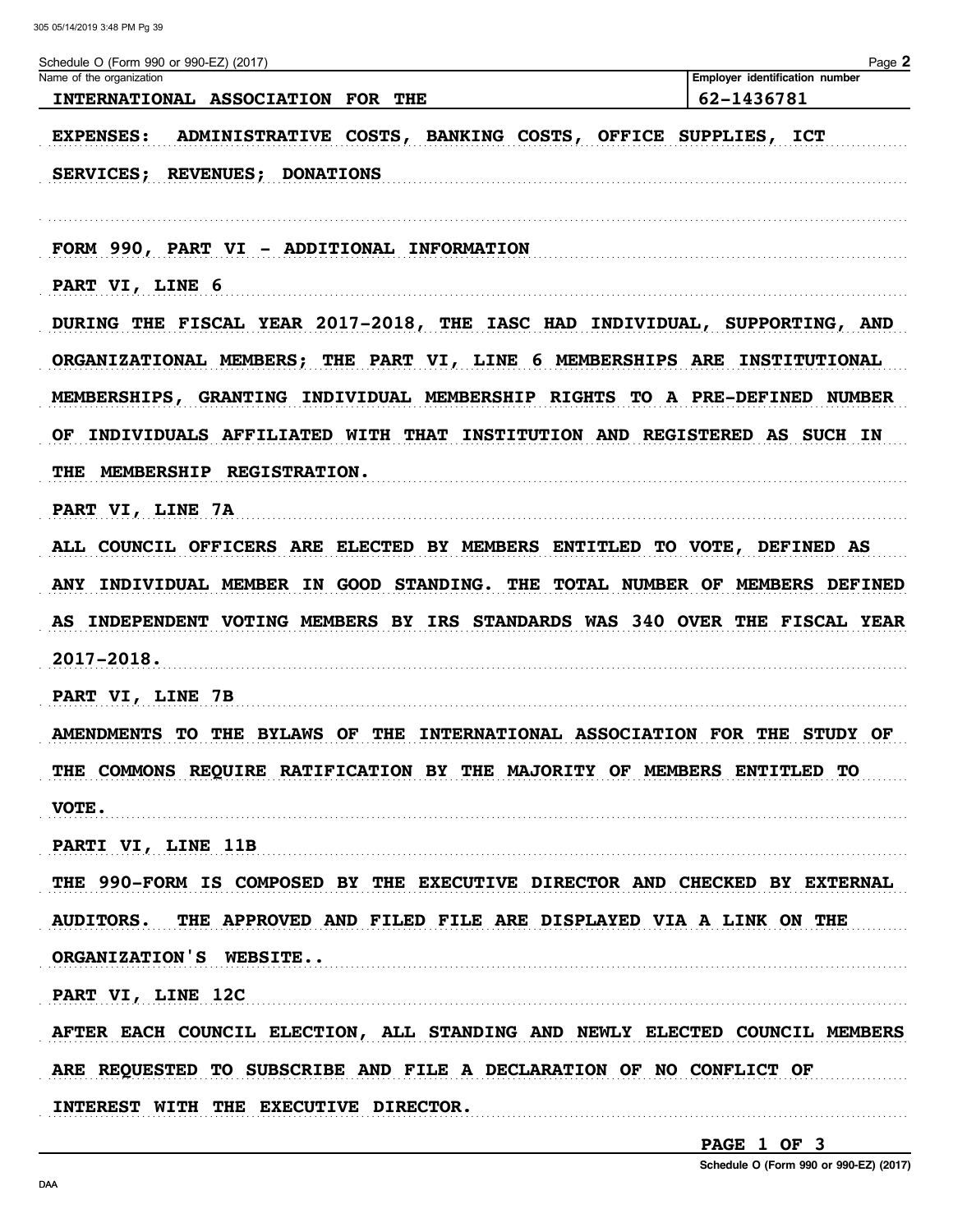Cabadule O (Farm 000 or 000 F7) (2017)

 $D<sub>0</sub>$ 

| SCIEGULE O (LOIIII 990 OI 990-EZ) (ZUTI)                        | raye .                                |
|-----------------------------------------------------------------|---------------------------------------|
| Name of the organization                                        | r identification number<br>. Emplover |
| <b>FOR</b><br><b>INTERNATIONAL</b><br><b>ASSOCIATION</b><br>THE | 62-1436781                            |

PART VI, LINE 19 MOST RECENT FILED IRS TAX FORM IS ACCESSIBLE VIA ORGANIZATION'S WEBSITE. BYLAWS ARE DISPLAYED ON SPECIFIC WEBPAGE ON ORGANIZATION'S WEBSITE. SUBMISSION OF DECLARATIONS OF NO CONFLICTING INTERESTS IS MENTIONED IN GENERAL ON WEBPAGE WITH PROFILES OF OFFICERS: INDIVIDUAL DECLARATIONS CAN BE VIEWED AT REQUEST VIA EXECUTIVE DIRECTOR.

FORM 990, PART VI, LINE 6 - CLASSES OF MEMBERS OR STOCKHOLDERS DURING THE FISCAL YEAR 2016-2017, THE IASC HAD INDIVIDUAL, SUPPORTING, AND ORGANIZATION MEMBERS; THE LATTER TWO MEMBERSHIPS ARE INSTITUTIONAL MEMBERSHIPS, GRANTING INDIVIDUAL MEMBERSHIP RIGHTS TO A PRE-DEFINED NUMBER OF INDIVIDUALS AFFILIATED WITH THAT INSTITUTION AND REGISTERED AS SUCH IN THE MEMBERSHIP REGISTRATION.

FORM 990, PART VI, LINE 7A - ELECTION OF MEMBERS AND THEIR RIGHTS ALL COUNCIL OFFICERS ARE ELECTED BY MEMBERS ENTITLED TO VOTE, DEFINED AS ANY INDIVIDUAL MEMBER IN GOOD STANDING. THE TOTAL NUMBER OF MEMBERS DEFINTED AS INDEPENDENT VOTING MEMBERS BY IRS STANDARDS WAS 339 OVER THE **FISCAL YEAR 2016-2017.** 

FORM 990, PART VI, LINE 7B - DECISIONS SUBJECT TO APPROVAL OF MEMBERS PART VI, LINE 7B AMENDMENTS TO THE BYLAWS OF THE INTERNATIONAL ASSOCIATION FOR THE STUDY OF THE COMMONS REQUIRE RATIFICATION BY THE MAJORITY OF MEMBERS ENTITLED TO **VOTE.** 

FORM 990, PART VI, LINE 11B - ORGANIZATION'S PROCESS TO REVIEW FORM 990

PAGE 2 OF 3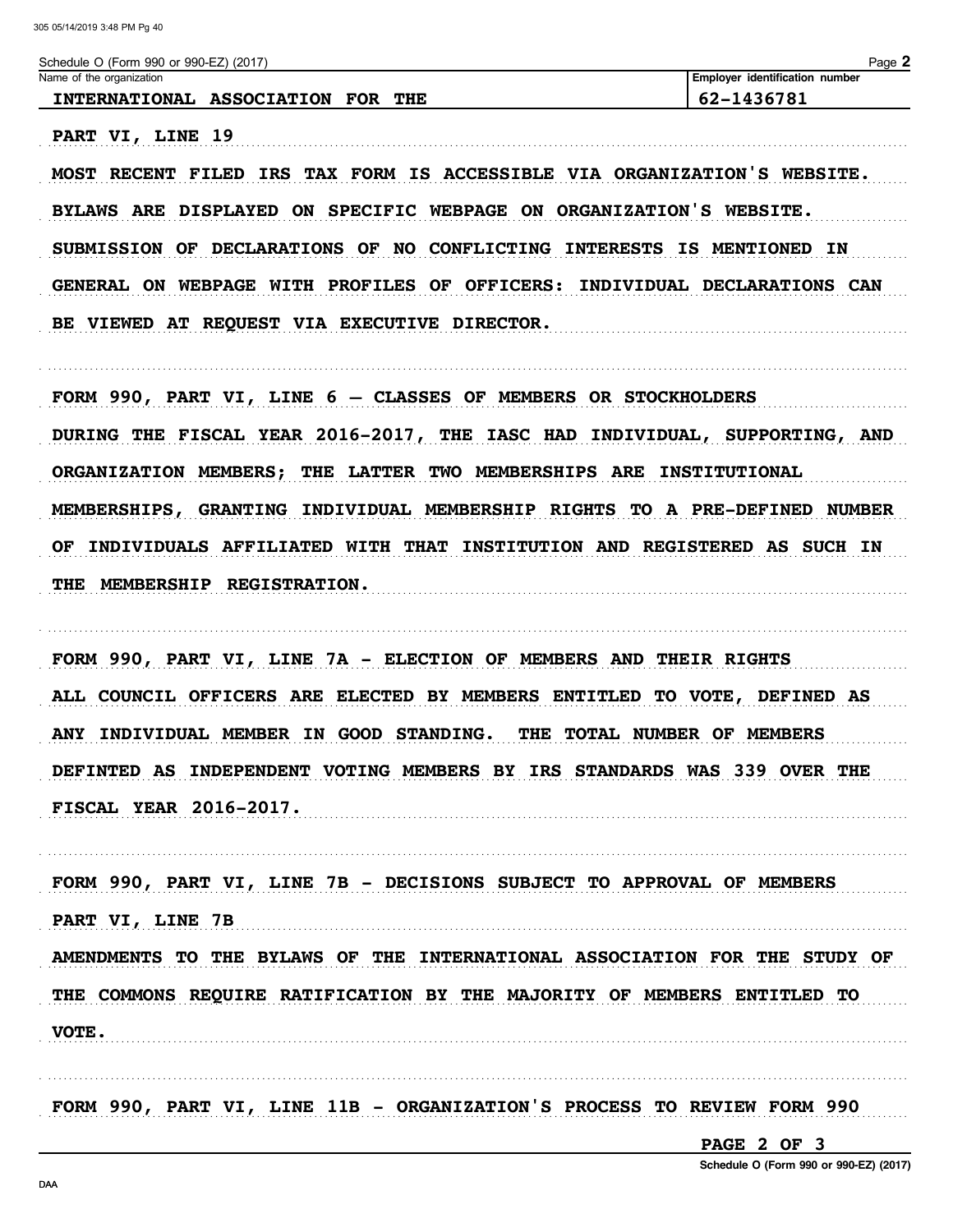|                                                                                 | Page 2<br>Employer identification number |  |
|---------------------------------------------------------------------------------|------------------------------------------|--|
| INTERNATIONAL ASSOCIATION FOR THE                                               | 62-1436781                               |  |
| PART VI, LINE 11B                                                               |                                          |  |
| THE 990 FORM IS COMPOSED BY THE EXECUTIVE DIRECTOR AND CHECKED BY EXTERNAL      |                                          |  |
| THE APPROVED AND FILED FILE ARE DISPLAYED VIA A LINK ON THE<br><b>AUDITORS.</b> |                                          |  |
| ORGANIZATION'S WEBSITE.                                                         |                                          |  |
|                                                                                 |                                          |  |
| FORM 990, PART VI, LINE 12C - ENFORCEMENT OF CONFLICTS POLICY                   |                                          |  |
| PART VI, LINE 12C                                                               |                                          |  |
|                                                                                 |                                          |  |
| AFTER EACH COUNCIL ELECTION, ALL STANDING AND NEWLY ELECTED COUNCIL MEMBERS     |                                          |  |
| ARE REQUESTED TO SUBSCRIBE AND FILE A DECLARATION OF NO CONFLICT OF             |                                          |  |
| INTEREST WITH THE EXECUTIVE DIRECTOR.                                           |                                          |  |
|                                                                                 |                                          |  |
| FORM 990, PART VI, LINE 19 - GOVERNING DOCUMENTS DISCLOSURE EXPLANATION         |                                          |  |
| PART VI, LINE 19                                                                |                                          |  |
| MOST RECENT FILED IRS TAX FORM IS ACCESSIBLE VIA ORGANIZATION'S WEBSITE.        |                                          |  |
| BYLAWS ARE DISPLAYED ON SPECIFIC WEBPAGE ON ORGANIZATION'S WEBSITE.             |                                          |  |
| SUBMISSION OF DECLARATIONS OF NO CONFLICTING INTTEREST IS MENTIONED IN          |                                          |  |
|                                                                                 |                                          |  |
| GENERAL ON WEBPAGE WITH PROFILES OF OFFICERS; INDIVIDUAL DECLARATIONS CAN       |                                          |  |
| BE VIEWED AT REQUEST VIA EXECUTIVE DIRECTOR.                                    |                                          |  |
|                                                                                 |                                          |  |
|                                                                                 |                                          |  |
|                                                                                 |                                          |  |
|                                                                                 |                                          |  |
|                                                                                 |                                          |  |
|                                                                                 |                                          |  |
|                                                                                 |                                          |  |
|                                                                                 |                                          |  |
|                                                                                 |                                          |  |
|                                                                                 |                                          |  |

Schedule O (Form 990 or 990-EZ) (2017)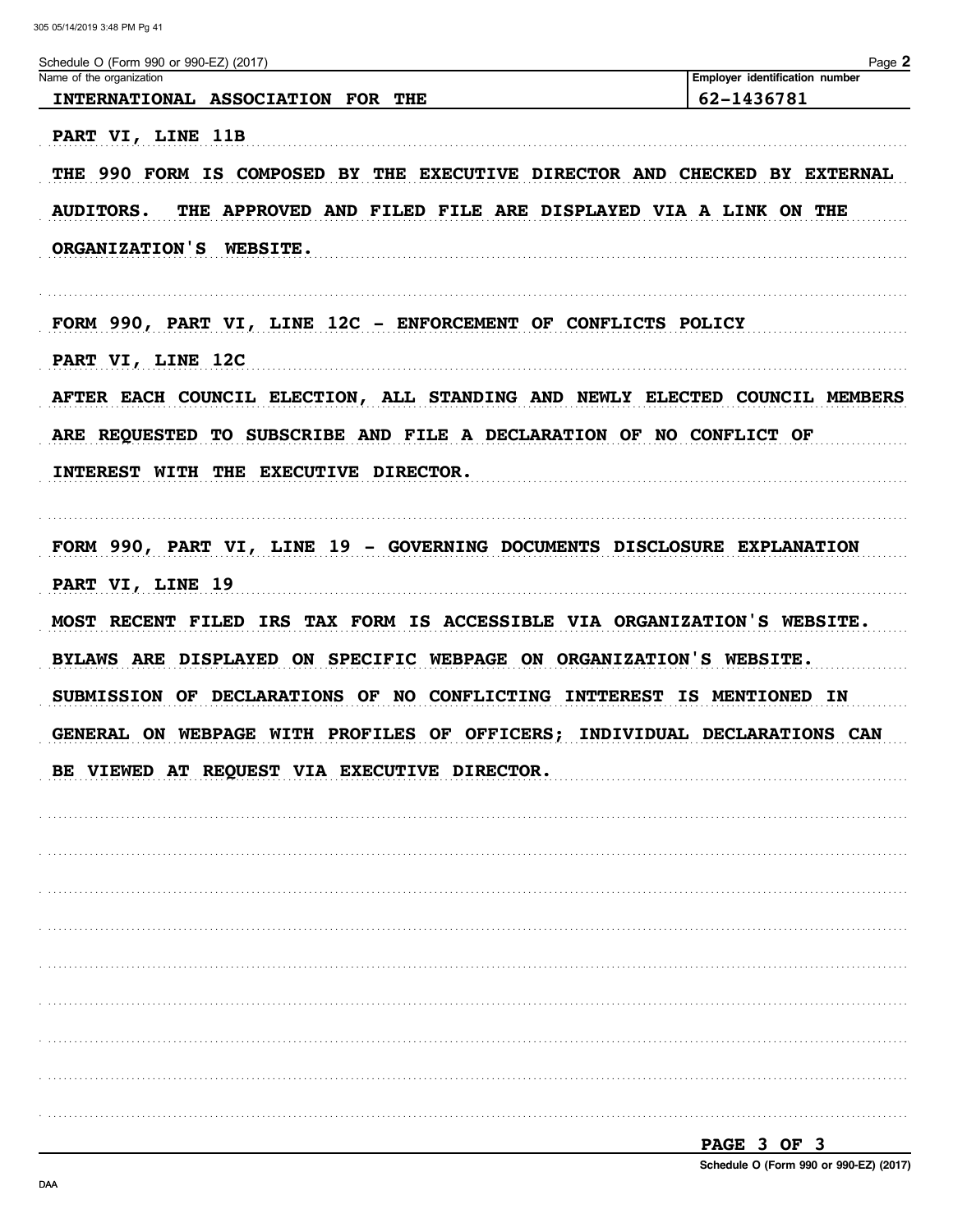## 305 INTERNATIONAL ASSOCIATION FOR THE 05/14/2019 3:48 PM 62-1436781 **Federal Asset Report** Page 1

# FYE: 6/30/2018 **Form 990, Page 1**

| Asset               | Description                                                                                                             | Date<br>In Service | Cost             | Bus Sec<br>%<br>179 Bonus | <b>Basis</b><br>for Depr | PerConv Meth    | Prior            | Current  |
|---------------------|-------------------------------------------------------------------------------------------------------------------------|--------------------|------------------|---------------------------|--------------------------|-----------------|------------------|----------|
| <b>Prior MACRS:</b> | Office equipment                                                                                                        | 4/02/10            | 19,220<br>19.220 | X                         | 9,610<br>9,610           | <b>HY 200DB</b> | 19.220<br>19.220 | $\Omega$ |
|                     | <b>Grand Totals</b><br><b>Less: Dispositions and Transfers</b><br>Less: Start-up/Org Expense<br><b>Net Grand Totals</b> |                    | 19.220<br>19,220 |                           | 9,610<br>9,610           |                 | 19.220<br>19,220 |          |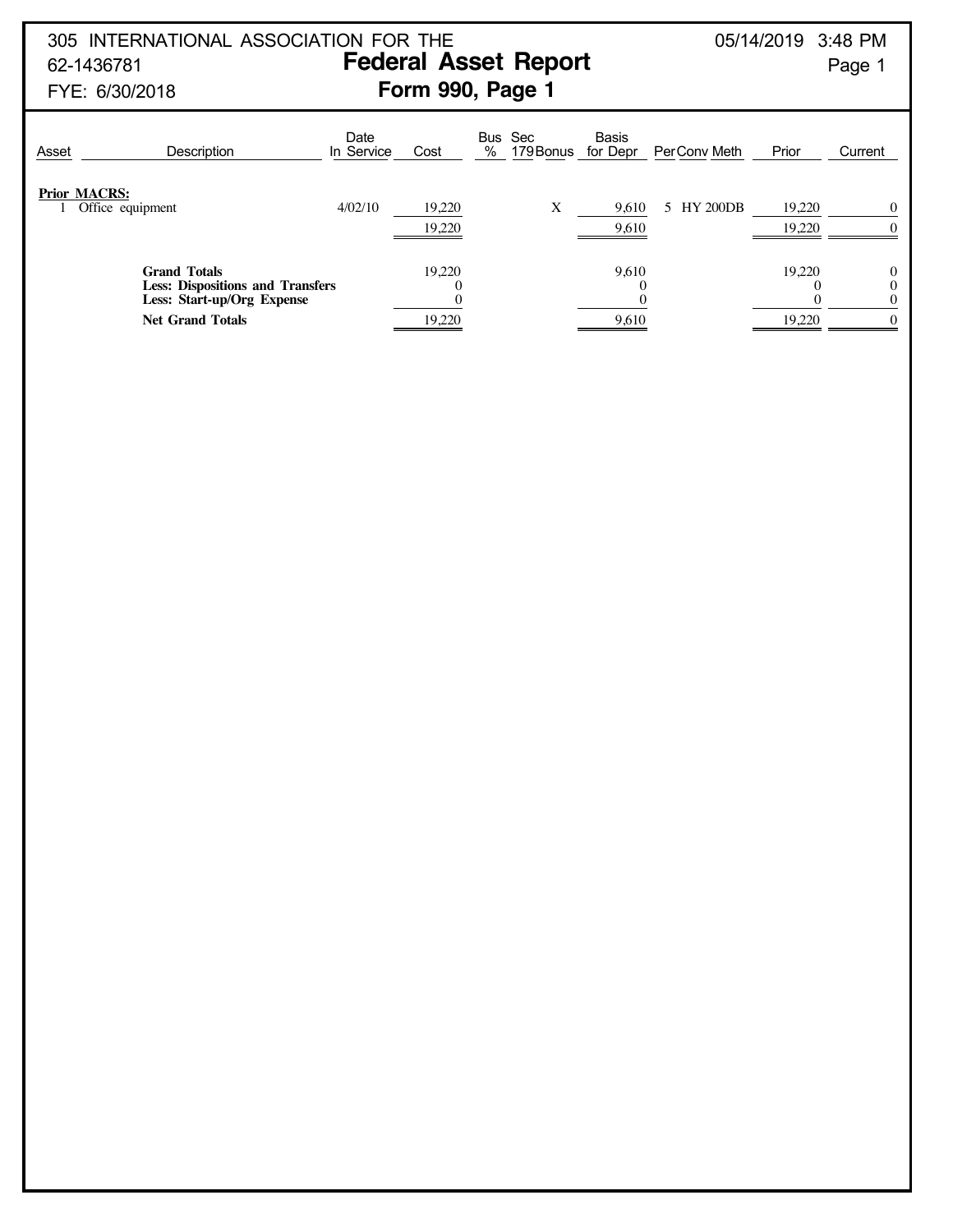305 INTERNATIONAL ASSOCIATION FOR THE 05/14/2019 3:48 PM 62-1436781 **IN Asset Report** Page 1

# FYE: 6/30/2018 **Form 990, Page 1**

# Date Basis IN IN Federal Difference<br>In Service Cost for Depr Prior Current Current Fed IN Asset Description In Service Cost for Depr Prior Current Current Fed - IN **Prior MACRS:** 1 Office equipment 4/02/10 19,220 19,220 19,220 0 0 0 19,220 19,220 0 0 0 **Grand Totals** 19,220 19,220 19,220 0 0 0 0 **Less: Dispositions** 0 0 0 0 0 0 Less: Start-up/Org Expense

**Net Grand Totals** 19,220 19,220 19,220 0 0 0 0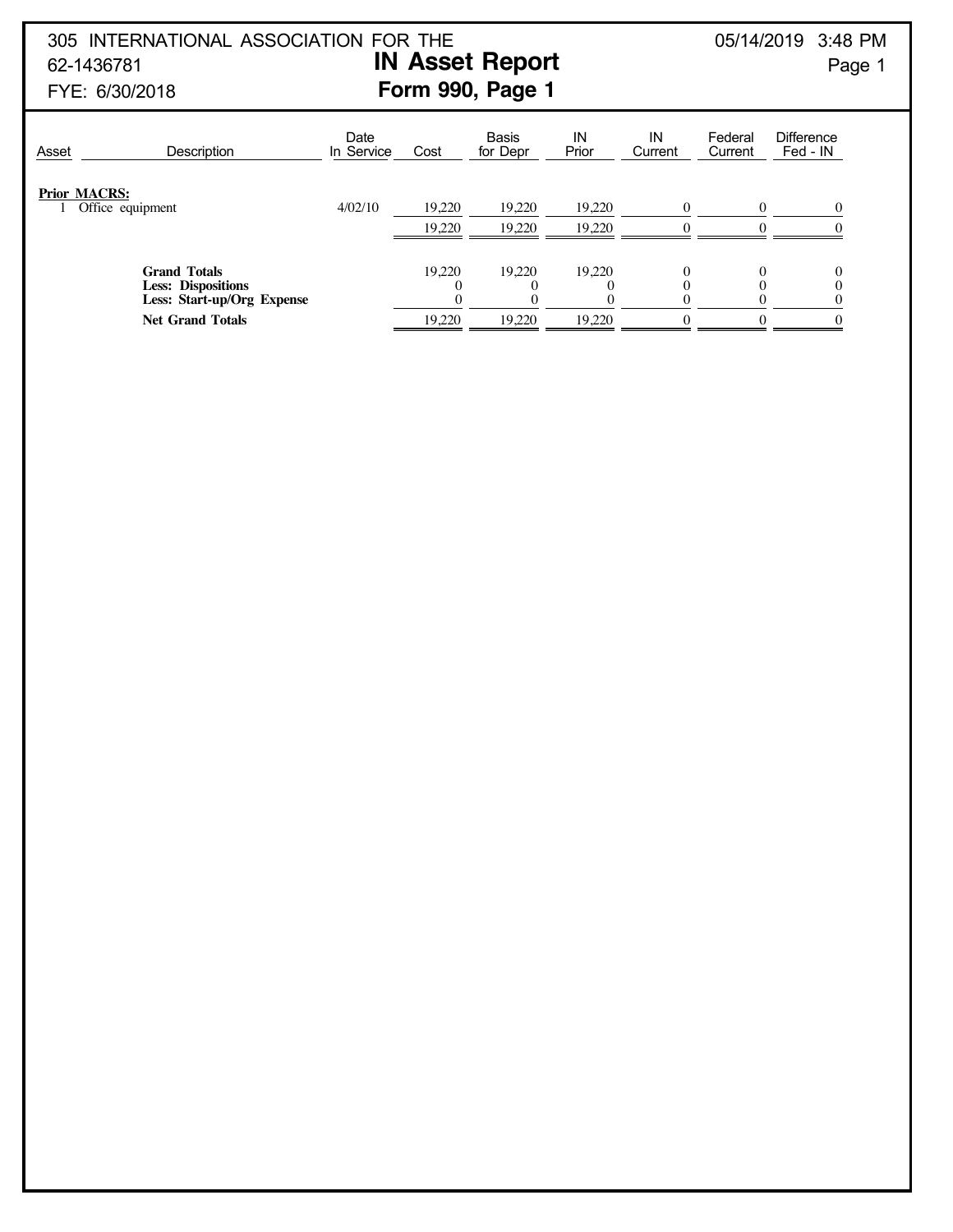305 INTERNATIONAL ASSOCIATION FOR THE 05/14/2019 3:48 PM 62-1436781 **AMT Asset Report** Page 1

# FYE: 6/30/2018 **Form 990, Page 1**

| Asset | Description                                                                               | Date<br>In Service | Cost             | Bus<br>% | Sec<br>179 Bonus for Depr | <b>Basis</b>   | Per Conv Meth | Prior            | Current              |
|-------|-------------------------------------------------------------------------------------------|--------------------|------------------|----------|---------------------------|----------------|---------------|------------------|----------------------|
|       | <b>Prior MACRS:</b><br>Office equipment                                                   | 4/02/10            | 19,220<br>19,220 |          | Х                         | 9,610<br>9,610 | 5 HY 200DB    | 19,220<br>19.220 |                      |
|       | <b>Grand Totals</b><br><b>Less: Dispositions and Transfers</b><br><b>Net Grand Totals</b> |                    | 19.220<br>19,220 |          |                           | 9.610<br>9,610 |               | 19.220<br>19,220 | $\Omega$<br>$\Omega$ |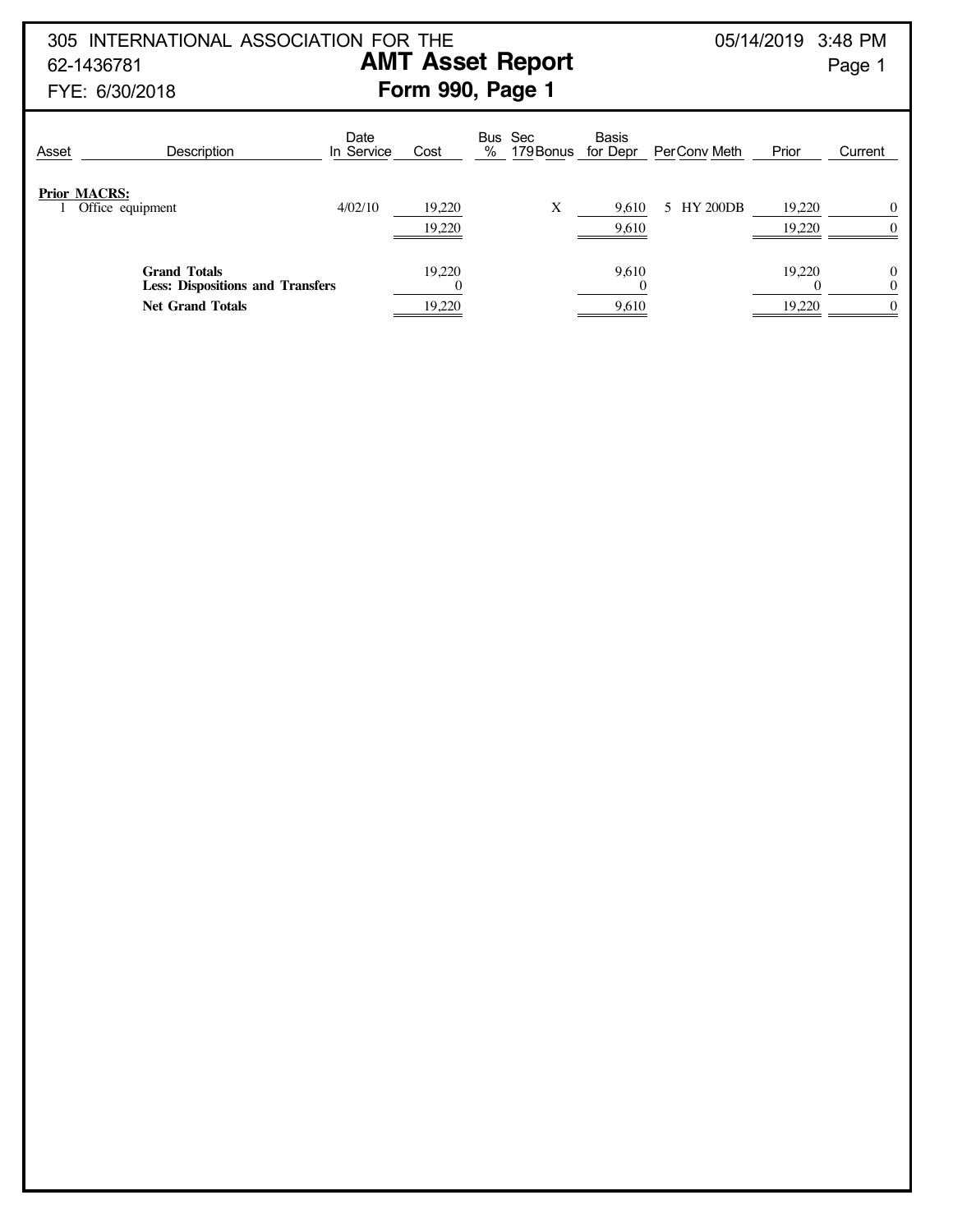# 305 INTERNATIONAL ASSOCIATION FOR THE 05/14/2019 3:48 PM 62-1436781 **Bonus Depreciation Report** Page 1

FYE: 6/30/2018

| Asset<br>Description<br>Property<br>Activity: Form 990, Page 1 | Date In<br>Service      | Тах<br>Cost | <b>Bus</b><br>Pct | Tax Sec<br>179 Exp | Current<br><b>Bonus</b> | Prior<br><b>Bonus</b> | Tax - Basis<br>for Depr |
|----------------------------------------------------------------|-------------------------|-------------|-------------------|--------------------|-------------------------|-----------------------|-------------------------|
| Office equipment                                               | 4/02/10                 | 19,220      |                   | $\Omega$           |                         | 9,610                 | 9,610                   |
|                                                                | <b>Form 990, Page 1</b> | 19,220      |                   | $\Omega$           |                         | 9.610                 | 9,610                   |
|                                                                |                         |             |                   |                    |                         |                       |                         |
|                                                                | <b>Grand Total</b>      | 19,220      |                   | $\Omega$           |                         | 9.610                 | 9,610                   |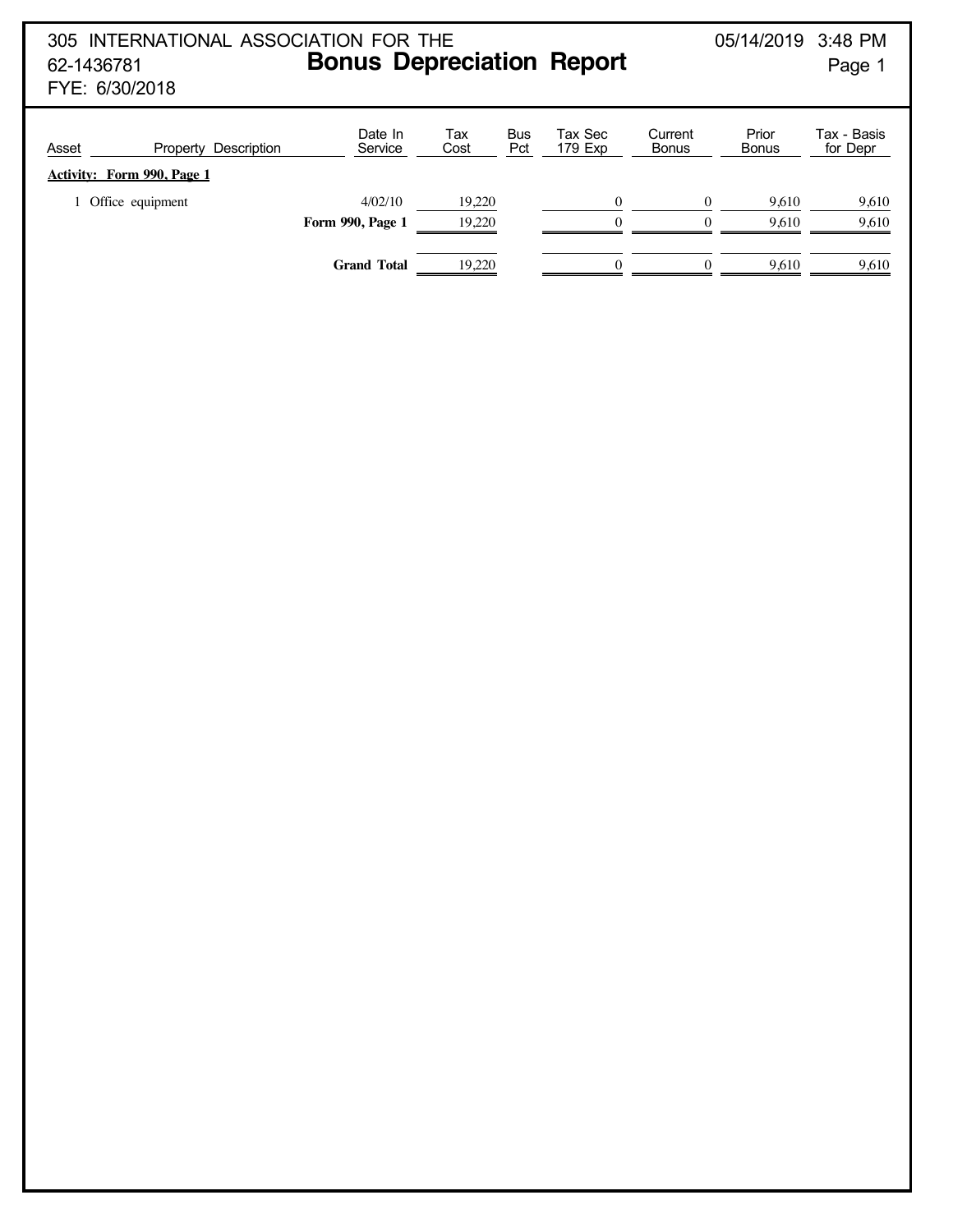| 305 INTERNATIONAL ASSOCIATION FOR THE<br>05/14/2019 3:48 PM |                                       |                                                |                                    |  |  |  |
|-------------------------------------------------------------|---------------------------------------|------------------------------------------------|------------------------------------|--|--|--|
| 62-1436781                                                  | <b>Depreciation Adjustment Report</b> |                                                | Page 1                             |  |  |  |
| FYE: 6/30/2018                                              | <b>All Business Activities</b>        |                                                |                                    |  |  |  |
| Form Unit Asset                                             | Description                           | Tax<br>AMT                                     | AMT<br>Adjustments/<br>Preferences |  |  |  |
| <b>MACRS</b> Adjustments:                                   |                                       |                                                |                                    |  |  |  |
| Page 1<br>$\overline{1}$<br>$\mathbf{1}$                    | Office equipment                      | $\frac{0}{0}$<br>$\overline{0}$<br>$\mathbf 0$ | 0<br>$\boldsymbol{0}$              |  |  |  |
|                                                             |                                       |                                                |                                    |  |  |  |
|                                                             |                                       |                                                |                                    |  |  |  |
|                                                             |                                       |                                                |                                    |  |  |  |
|                                                             |                                       |                                                |                                    |  |  |  |
|                                                             |                                       |                                                |                                    |  |  |  |
|                                                             |                                       |                                                |                                    |  |  |  |
|                                                             |                                       |                                                |                                    |  |  |  |
|                                                             |                                       |                                                |                                    |  |  |  |
|                                                             |                                       |                                                |                                    |  |  |  |
|                                                             |                                       |                                                |                                    |  |  |  |
|                                                             |                                       |                                                |                                    |  |  |  |
|                                                             |                                       |                                                |                                    |  |  |  |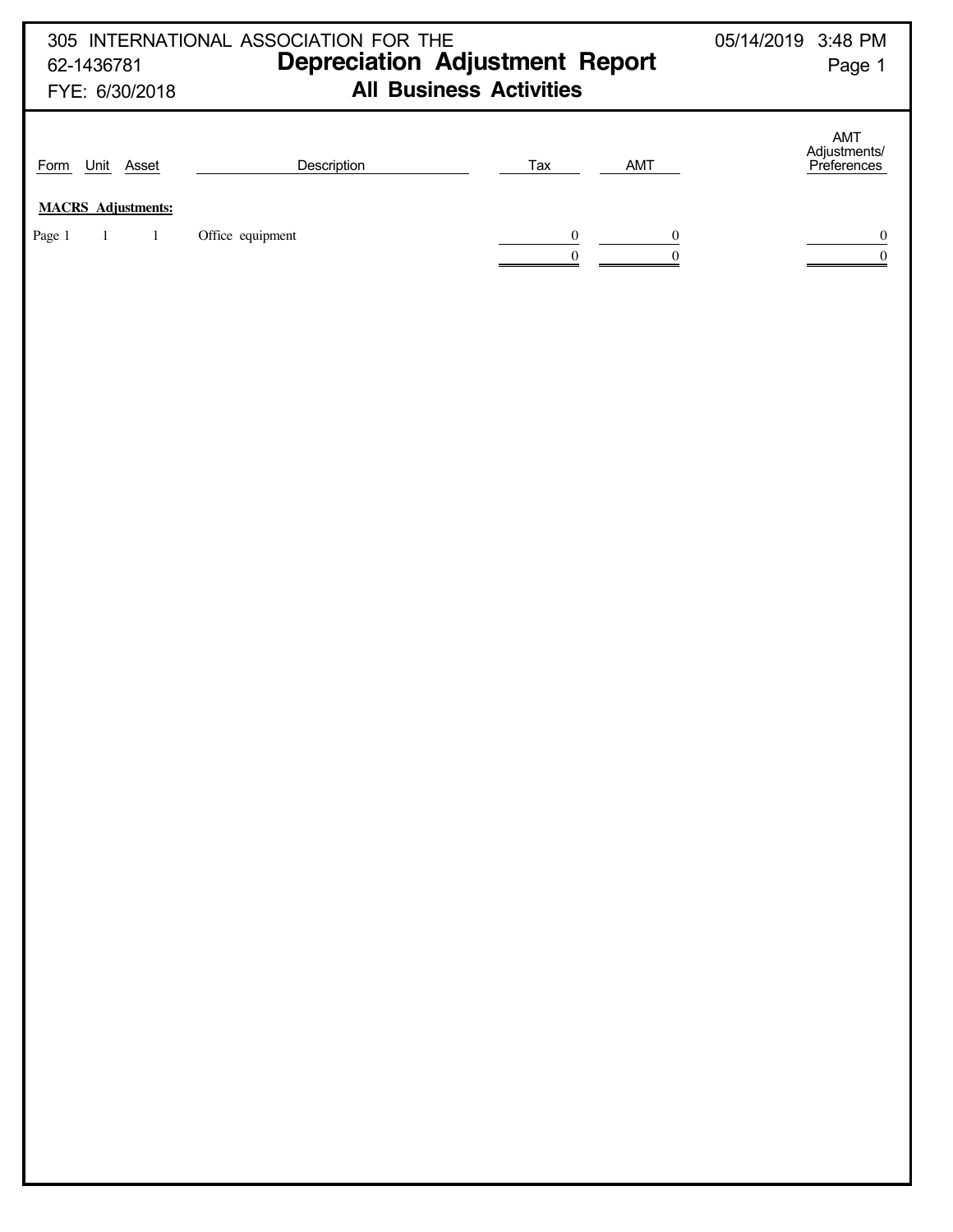|                              | 305 INTERNATIONAL ASSOCIATION FOR THE<br>62-1436781<br>FYE: 6/30/2018 | <b>Future Depreciation Report</b> | Form 990, Page 1 |          | FYE: 6/30/19 | 05/14/2019<br>3:48 PM<br>Page 1 |
|------------------------------|-----------------------------------------------------------------------|-----------------------------------|------------------|----------|--------------|---------------------------------|
| Asset<br><b>Prior MACRS:</b> | Description                                                           | Date In<br>Service                | Cost             | Tax      | <b>AMT</b>   |                                 |
|                              | Office equipment                                                      | 4/02/10                           | 19.220<br>19.220 | $\Omega$ | 0            |                                 |
|                              | <b>Grand Totals</b>                                                   |                                   | 19,220           |          |              |                                 |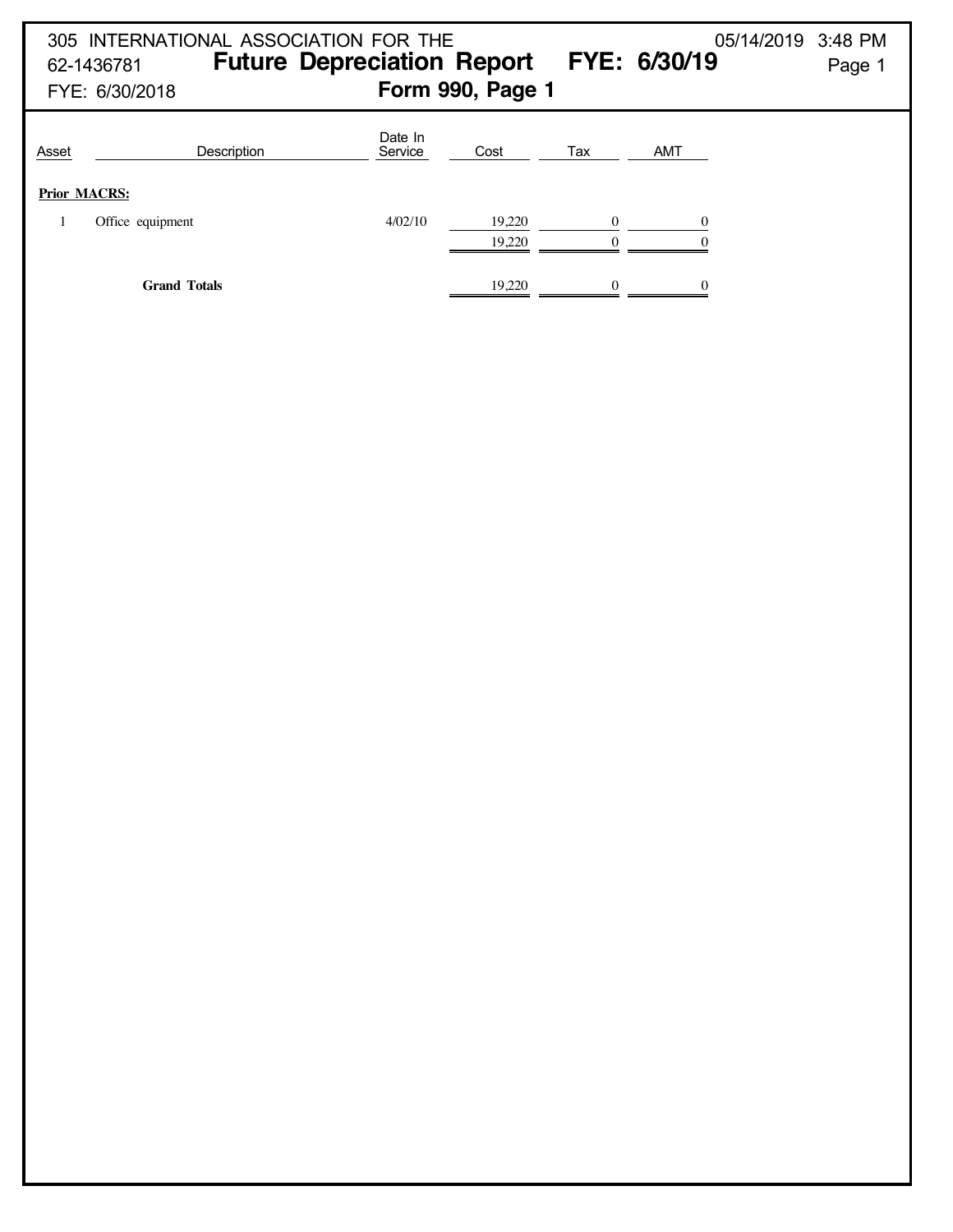|                     | 62-1436781<br>FYE: 6/30/2018 | 305 INTERNATIONAL ASSOCIATION FOR THE<br><b>IN Future Depreciation Report</b> |                    | Form 990, Page 1 |          | 05/14/2019 3:48 PM<br>FYE: 6/30/19 | Page 1 |
|---------------------|------------------------------|-------------------------------------------------------------------------------|--------------------|------------------|----------|------------------------------------|--------|
| Asset               |                              | Description                                                                   | Date In<br>Service | Cost             | IN       |                                    |        |
| <b>Prior MACRS:</b> |                              |                                                                               |                    |                  |          |                                    |        |
|                     | Office equipment             |                                                                               | 4/02/10            | 19,220           | $\Omega$ |                                    |        |
|                     |                              |                                                                               |                    | 19,220           |          |                                    |        |
|                     | <b>Grand Totals</b>          |                                                                               |                    | 19,220           |          |                                    |        |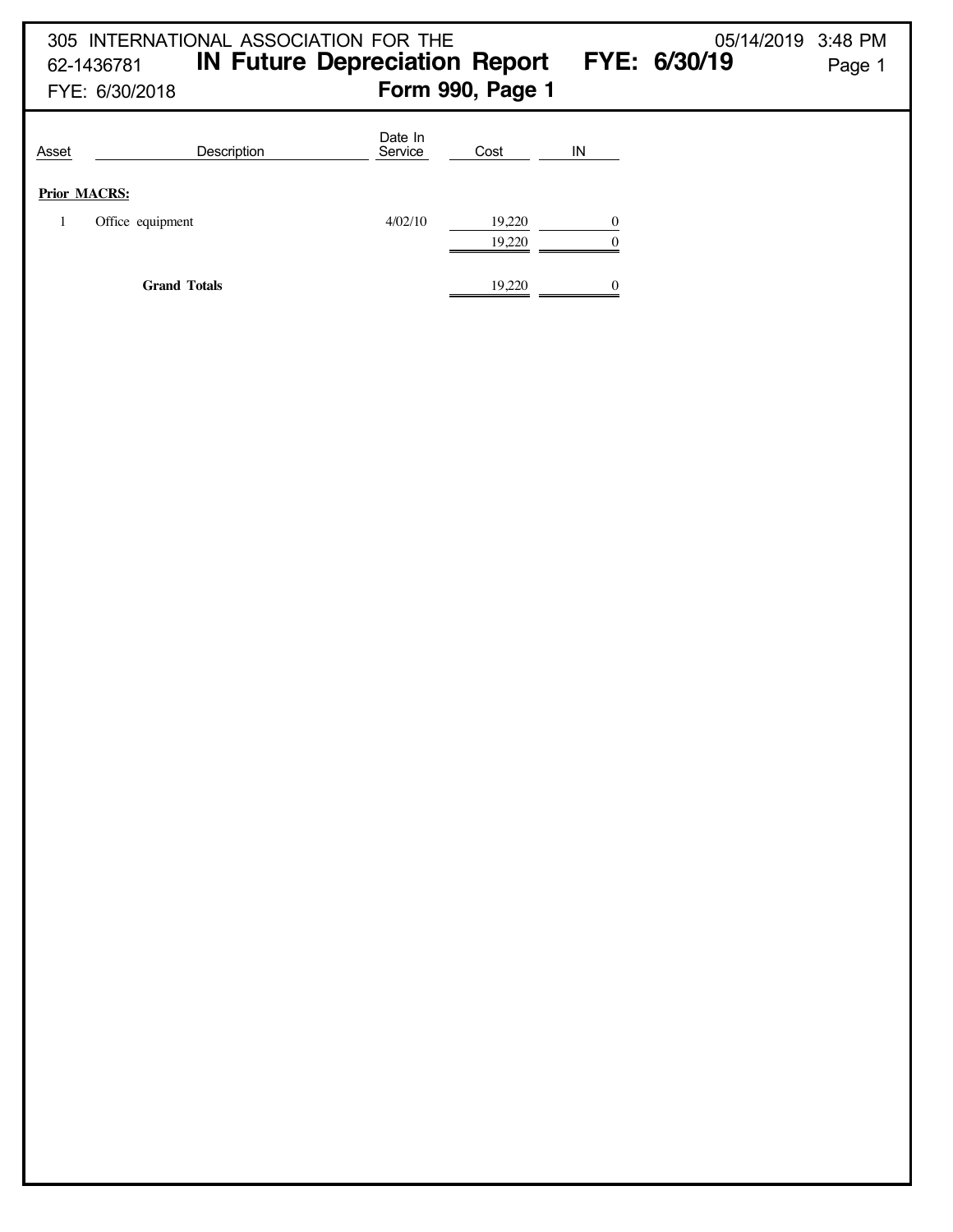|                               | Form 990                            |                                                                                                                                                                                                                                      |            | <b>Two Year Comparison Report</b> |                      | 2016 & 2017                    |
|-------------------------------|-------------------------------------|--------------------------------------------------------------------------------------------------------------------------------------------------------------------------------------------------------------------------------------|------------|-----------------------------------|----------------------|--------------------------------|
|                               |                                     | For calendar year 2017, or tax year beginning                                                                                                                                                                                        |            | 07/01/17                          | 06/30/18<br>, ending |                                |
| Name                          |                                     |                                                                                                                                                                                                                                      |            |                                   |                      | Taxpayer Identification Number |
|                               |                                     | INTERNATIONAL ASSOCIATION FOR THE                                                                                                                                                                                                    |            |                                   |                      |                                |
|                               | <b>STUDY OF</b>                     | THE COMMONS                                                                                                                                                                                                                          |            |                                   |                      | 62-1436781                     |
|                               |                                     |                                                                                                                                                                                                                                      |            | 2016                              | 2017                 | <b>Differences</b>             |
|                               | 1. Contributions, gifts, grants     |                                                                                                                                                                                                                                      | 1.         | q                                 |                      |                                |
|                               |                                     | 2. Membership dues and assessments [11] Martin Martin Martin Martin Martin Martin Martin Martin Martin Martin Martin Martin Martin Martin Martin Martin Martin Martin Martin Martin Martin Martin Martin Martin Martin Martin        | 2.         | 17,417                            | 32,179               | 14,762                         |
|                               |                                     |                                                                                                                                                                                                                                      | 3.         |                                   |                      |                                |
| Ξ                             |                                     |                                                                                                                                                                                                                                      | 4.         | 43,008                            | 28,050               | $\frac{-14,958}{-1}$           |
| c<br>Φ                        | 5. Investment income                |                                                                                                                                                                                                                                      | 5.         | 3                                 |                      |                                |
| ><br>Φ                        |                                     | 6. Proceeds from tax exempt bonds                                                                                                                                                                                                    | 6.         |                                   |                      |                                |
| $\mathbf{r}$                  |                                     | 7. Net gain or (loss) from sale of assets other than inventory                                                                                                                                                                       | 7.         |                                   |                      |                                |
|                               |                                     | 8. Net income or (loss) from fundraising events                                                                                                                                                                                      | 8.         |                                   |                      |                                |
|                               |                                     |                                                                                                                                                                                                                                      | 9.         |                                   |                      |                                |
|                               |                                     | 10. Net gain or (loss) on sales of inventory $\ldots$                                                                                                                                                                                | 10.        |                                   |                      |                                |
|                               |                                     |                                                                                                                                                                                                                                      | 11.        |                                   |                      |                                |
|                               |                                     | 12. Total revenue. Add lines 1 through 11                                                                                                                                                                                            | 12.        | 60,437                            | 60, 231              | $-206$                         |
|                               | 13. Grants and similar amounts paid |                                                                                                                                                                                                                                      | 13.        |                                   |                      |                                |
|                               | 14. Benefits paid to or for members |                                                                                                                                                                                                                                      | 14.        |                                   |                      |                                |
|                               |                                     | 15. Compensation of officers, directors, trustees, etc.                                                                                                                                                                              | 15.        |                                   |                      |                                |
| S)                            |                                     | 16. Salaries, other compensation, and employee benefits                                                                                                                                                                              | 16.        |                                   |                      |                                |
| $\mathbf{\omega}$<br>$\Omega$ |                                     |                                                                                                                                                                                                                                      | 17.        |                                   |                      |                                |
| ×                             | 18. Other professional fees         |                                                                                                                                                                                                                                      | 18.        | 32,081                            | 49,933               | 17,852                         |
| ш                             |                                     | 19. Occupancy, rent, utilities, and maintenance                                                                                                                                                                                      | 19.        |                                   |                      |                                |
|                               |                                     |                                                                                                                                                                                                                                      | 20.        |                                   |                      |                                |
|                               | 21. Other expenses                  |                                                                                                                                                                                                                                      | 21.        | 51,853                            | 5,687                | $-46, 166$<br>$-28, 314$       |
|                               |                                     | 22. Total expenses. Add lines 13 through 21                                                                                                                                                                                          | 22.        | 83,934                            | 55,620               |                                |
|                               |                                     | 23. Excess or (Deficit). Subtract line 22 from line 12                                                                                                                                                                               | 23.        | $-23,497$<br>60,437               | 4,611<br>60,231      | 28,108<br>$-206$               |
|                               |                                     |                                                                                                                                                                                                                                      | 24.        |                                   |                      |                                |
|                               |                                     |                                                                                                                                                                                                                                      | 25.<br>26. | 43,011                            | 28,052               | $-14,959$                      |
|                               |                                     |                                                                                                                                                                                                                                      | 27.        | 25,212                            | 29,824               | 4,612                          |
| Information                   |                                     |                                                                                                                                                                                                                                      | 28.        |                                   |                      |                                |
|                               |                                     | 28. Total liabilities <b>constant in the set of the set of the set of the set of the set of the set of the set of the set of the set of the set of the set of the set of the set of the set of the set of the set of the set of </b> | 29.        | 25,212                            | 29,824               | 4,612                          |
|                               |                                     |                                                                                                                                                                                                                                      | 30.        | 9                                 | 9                    |                                |
|                               |                                     |                                                                                                                                                                                                                                      | 31.        | 9                                 | 9                    |                                |
|                               |                                     | $\frac{1}{6}$ 30. Number of voting members or governing $\frac{1}{6}$ 31. Number of independent voting members of governing body                                                                                                     | 32.        | $\overline{\mathbf{o}}$           | $\mathbf 0$          |                                |
|                               | 33. Number of volunteers            |                                                                                                                                                                                                                                      | 33.        | 15                                | $\overline{22}$      |                                |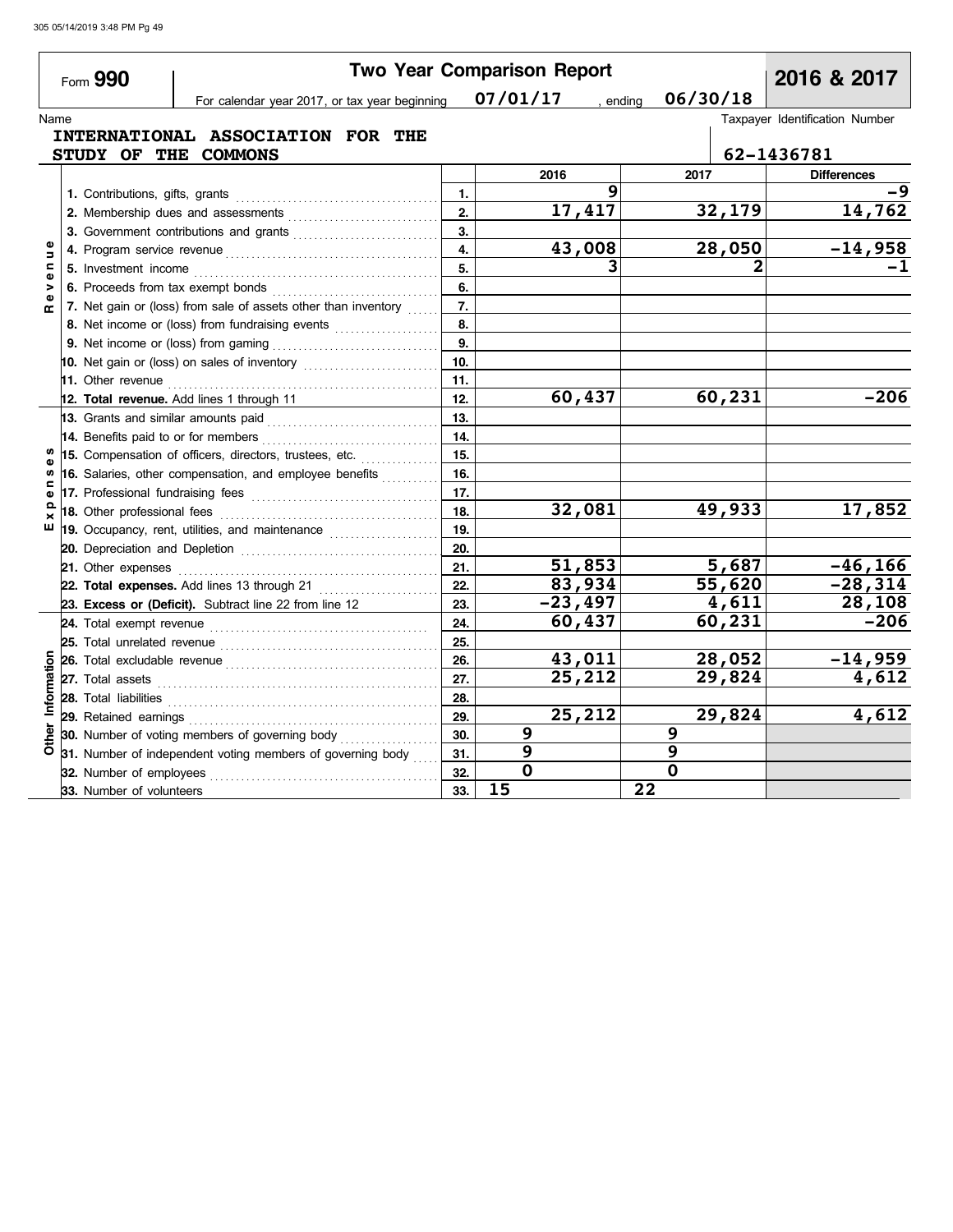| Form 990                                                                                                                                                                                                                       |                                                  |        | <b>Tax Return History</b> |           |              | 2017                                         |
|--------------------------------------------------------------------------------------------------------------------------------------------------------------------------------------------------------------------------------|--------------------------------------------------|--------|---------------------------|-----------|--------------|----------------------------------------------|
| Name<br><b>STUDY OF</b>                                                                                                                                                                                                        | INTERNATIONAL ASSOCIATION FOR THE<br>THE COMMONS |        |                           |           |              | Employer Identification Number<br>62-1436781 |
|                                                                                                                                                                                                                                | 2013                                             | 2014   | 2015                      | 2016      | 2017         | 2018                                         |
|                                                                                                                                                                                                                                | 12,453                                           | 13,370 |                           | 9         |              |                                              |
|                                                                                                                                                                                                                                | $\overline{12}$ , 952                            | 29,870 |                           | 17,417    | 32,179       |                                              |
| Program service revenue                                                                                                                                                                                                        | 22,695                                           | 2,575  |                           | 43,008    | 28,050       |                                              |
|                                                                                                                                                                                                                                |                                                  |        |                           |           |              |                                              |
|                                                                                                                                                                                                                                |                                                  | 3      |                           | 3         | $\mathbf{2}$ |                                              |
|                                                                                                                                                                                                                                |                                                  |        |                           |           |              |                                              |
|                                                                                                                                                                                                                                |                                                  |        |                           |           |              |                                              |
|                                                                                                                                                                                                                                |                                                  |        |                           |           |              |                                              |
|                                                                                                                                                                                                                                | $\boxed{48,102}$                                 | 45,818 |                           | 60,437    | 60,231       |                                              |
|                                                                                                                                                                                                                                |                                                  |        |                           |           |              |                                              |
| Benefits paid to or for members [11, 11, 12] [10] Denetits paid to or for members                                                                                                                                              |                                                  |        |                           |           |              |                                              |
|                                                                                                                                                                                                                                |                                                  |        |                           |           |              |                                              |
| Other compensation [1] contained a set of the compensation and set of the contact of the contact of the contact of the contact of the contact of the contact of the contact of the contact of the contact of the contact of th |                                                  |        |                           |           |              |                                              |
|                                                                                                                                                                                                                                | $\overline{21,195}$                              | 25,041 |                           | 32,081    | 49,933       |                                              |
|                                                                                                                                                                                                                                |                                                  |        |                           |           |              |                                              |
|                                                                                                                                                                                                                                | 2,469                                            | 1,235  |                           |           |              |                                              |
|                                                                                                                                                                                                                                | 15,823                                           | 6,687  |                           | 51,853    | 5,687        |                                              |
| Total expenses <b>Manual</b>                                                                                                                                                                                                   | 39,487                                           | 32,963 |                           | 83,934    | 55,620       |                                              |
| Excess or (Deficit) <b>Excess</b>                                                                                                                                                                                              | 8,615                                            | 12,855 |                           | $-23,497$ | 4,611        |                                              |
|                                                                                                                                                                                                                                | 48,102                                           | 45,818 |                           | 60,437    | 60,231       |                                              |
|                                                                                                                                                                                                                                |                                                  |        |                           |           |              |                                              |
|                                                                                                                                                                                                                                | 22,697                                           | 2,578  |                           | 43,011    | 28,052       |                                              |
|                                                                                                                                                                                                                                | 23,568                                           | 36,423 |                           | 25,212    | 29,824       |                                              |
| Total Liabilities                                                                                                                                                                                                              |                                                  |        |                           |           |              |                                              |
| Net Fund Balances                                                                                                                                                                                                              | $\overline{23,568}$                              | 36,423 | 36,423                    | 25,212    | 29,824       |                                              |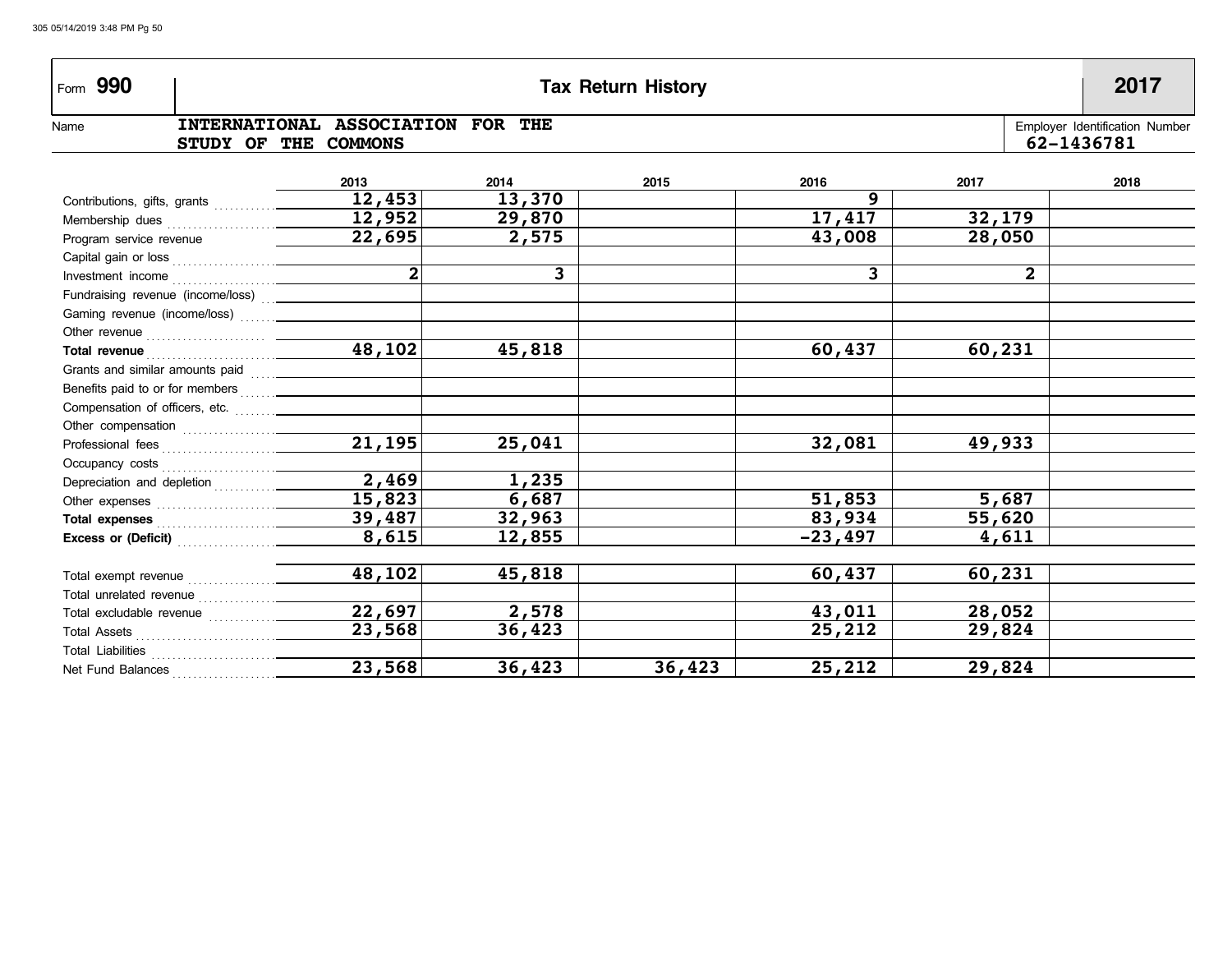| Form 990T                                                                                                                                                                                                                                                                  | <b>Tax Return History</b>                        |      |      |      |      |                                              |
|----------------------------------------------------------------------------------------------------------------------------------------------------------------------------------------------------------------------------------------------------------------------------|--------------------------------------------------|------|------|------|------|----------------------------------------------|
| Name<br><b>STUDY OF</b>                                                                                                                                                                                                                                                    | INTERNATIONAL ASSOCIATION FOR THE<br>THE COMMONS |      |      |      |      | Employer Identification Number<br>62-1436781 |
|                                                                                                                                                                                                                                                                            | 2013                                             | 2014 | 2015 | 2016 | 2017 | 2018                                         |
|                                                                                                                                                                                                                                                                            |                                                  |      |      |      |      |                                              |
|                                                                                                                                                                                                                                                                            |                                                  |      |      |      |      |                                              |
|                                                                                                                                                                                                                                                                            |                                                  |      |      |      |      |                                              |
|                                                                                                                                                                                                                                                                            |                                                  |      |      |      |      |                                              |
|                                                                                                                                                                                                                                                                            |                                                  |      |      |      |      |                                              |
|                                                                                                                                                                                                                                                                            |                                                  |      |      |      |      |                                              |
|                                                                                                                                                                                                                                                                            |                                                  |      |      |      |      |                                              |
|                                                                                                                                                                                                                                                                            |                                                  |      |      |      |      |                                              |
|                                                                                                                                                                                                                                                                            |                                                  |      |      |      |      |                                              |
| Total trade or business income.                                                                                                                                                                                                                                            |                                                  |      |      |      |      |                                              |
| Compensation of officers, ect.                                                                                                                                                                                                                                             |                                                  |      |      |      |      |                                              |
|                                                                                                                                                                                                                                                                            |                                                  |      |      |      |      |                                              |
| Repairs and maintenance contains and maintenance and maintenance and maintenance and maintenance and maintenance                                                                                                                                                           |                                                  |      |      |      |      |                                              |
| Bad debts <u>with a series of the series of the series of the series of the series of the series of the series of the series of the series of the series of the series of the series of the series of the series of the series o</u>                                       |                                                  |      |      |      |      |                                              |
| Interest<br>interest<br>interest<br>interest<br>interest<br>interest<br>interest<br>interest<br>interest<br>interest<br>interest<br>interest<br>interest<br>interest<br>interest<br>interest<br>interest<br>interest<br>interest<br>interest<br>interest<br>interest<br>in |                                                  |      |      |      |      |                                              |
|                                                                                                                                                                                                                                                                            |                                                  |      |      |      |      |                                              |
|                                                                                                                                                                                                                                                                            |                                                  |      |      |      |      |                                              |
| Depreciation and Depletion <b>Constantine Construction</b>                                                                                                                                                                                                                 |                                                  |      |      |      |      |                                              |
|                                                                                                                                                                                                                                                                            |                                                  |      |      |      |      |                                              |
| Employee benefit programs<br>. <u>.</u>                                                                                                                                                                                                                                    |                                                  |      |      |      |      |                                              |

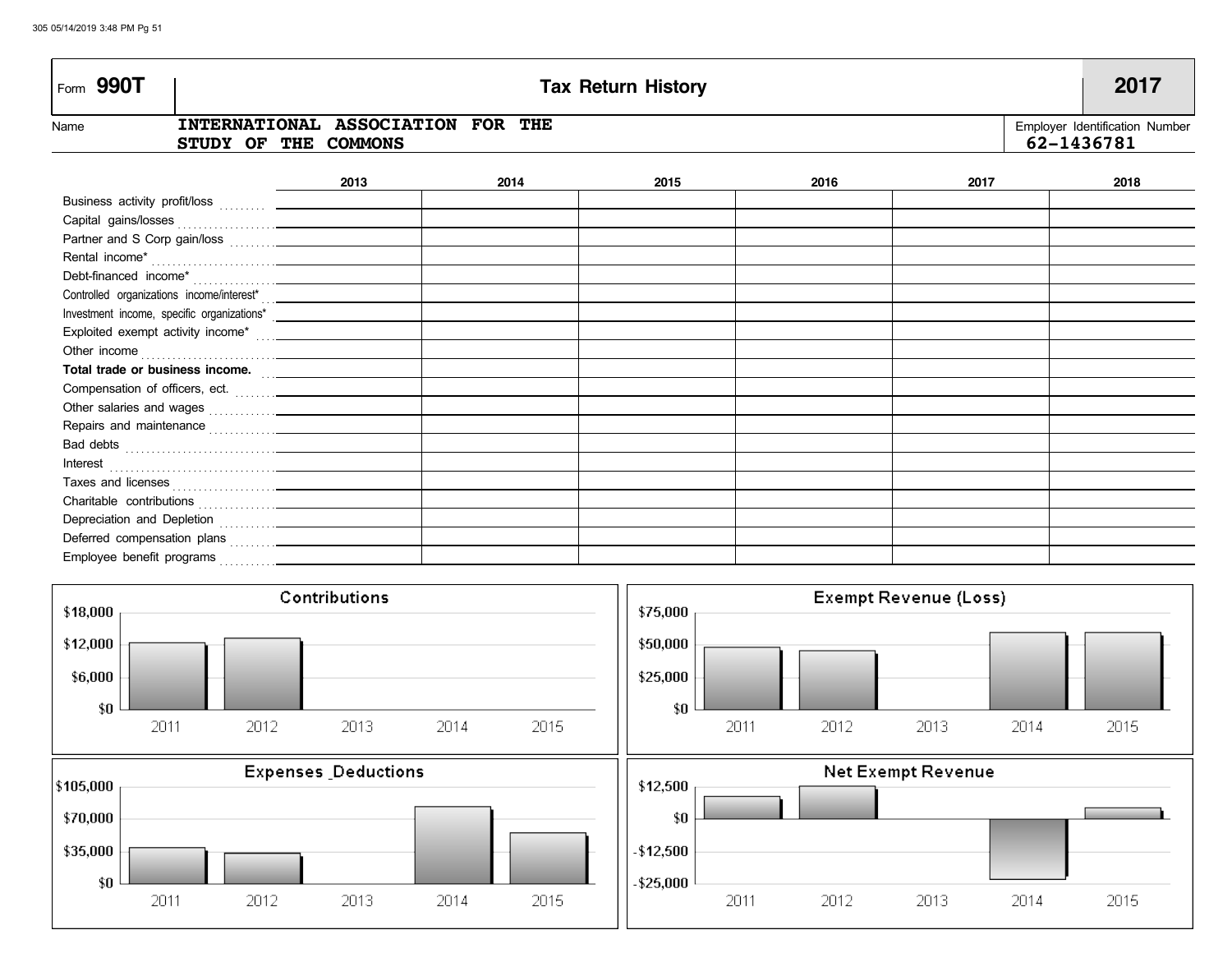| Form 990T                                                                                                                                                                                                                      | <b>Tax Return History</b>                                                                                 |      |      |      |      |      |
|--------------------------------------------------------------------------------------------------------------------------------------------------------------------------------------------------------------------------------|-----------------------------------------------------------------------------------------------------------|------|------|------|------|------|
| Name                                                                                                                                                                                                                           | INTERNATIONAL ASSOCIATION FOR THE<br>Employer Identification Number<br>62-1436781<br>STUDY OF THE COMMONS |      |      |      |      |      |
|                                                                                                                                                                                                                                | 2013                                                                                                      | 2014 | 2015 | 2016 | 2017 | 2018 |
|                                                                                                                                                                                                                                |                                                                                                           |      |      |      |      |      |
| Net operating loss deduction [1] [1] Net operating loss deduction                                                                                                                                                              |                                                                                                           |      |      |      |      |      |
|                                                                                                                                                                                                                                | 1,000                                                                                                     |      |      |      |      |      |
| Income after expense and deductions __________                                                                                                                                                                                 | $-1,000$                                                                                                  |      |      |      |      |      |
|                                                                                                                                                                                                                                |                                                                                                           |      |      |      |      |      |
|                                                                                                                                                                                                                                |                                                                                                           |      |      |      |      |      |
| Total taxes                                                                                                                                                                                                                    |                                                                                                           |      |      |      |      |      |
| General business credit [111] [11] Contract Dental District Product District District District District District District District District District District District District District District District District District D |                                                                                                           |      |      |      |      |      |
|                                                                                                                                                                                                                                |                                                                                                           |      |      |      |      |      |
|                                                                                                                                                                                                                                |                                                                                                           |      |      |      |      |      |
|                                                                                                                                                                                                                                |                                                                                                           |      |      |      |      |      |
|                                                                                                                                                                                                                                |                                                                                                           |      |      |      |      |      |
|                                                                                                                                                                                                                                |                                                                                                           |      |      |      |      |      |

\* Income shown net of expenses

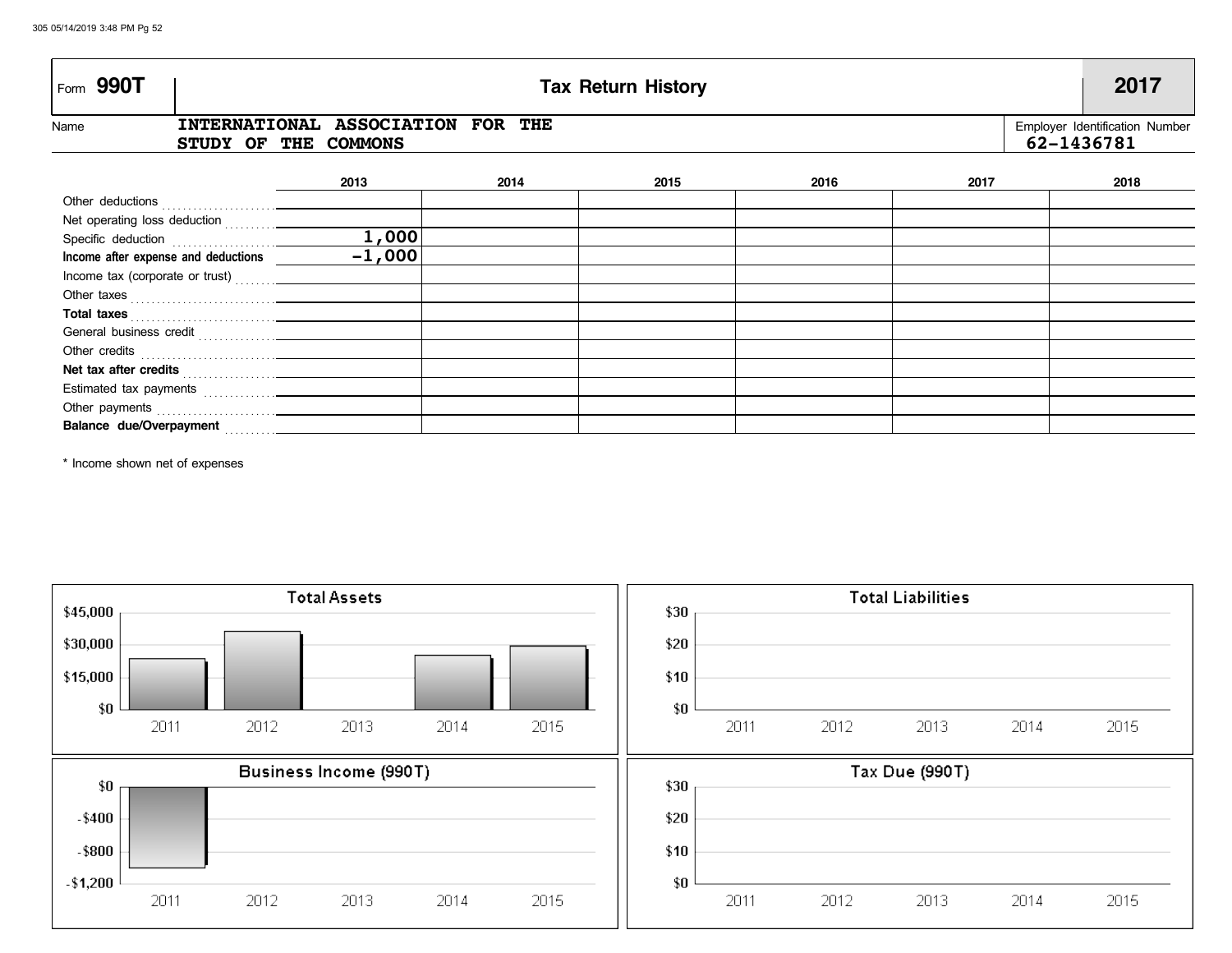|                              | 305 INTERNATIONAL ASSOCIATION FOR THE<br>5/14/2019 3:48 PM |                                                                                |  |  |  |  |  |  |  |
|------------------------------|------------------------------------------------------------|--------------------------------------------------------------------------------|--|--|--|--|--|--|--|
| 62-1436781                   | <b>Federal Statements</b>                                  | Page 1                                                                         |  |  |  |  |  |  |  |
| FYE: 6/30/2018               |                                                            |                                                                                |  |  |  |  |  |  |  |
|                              |                                                            |                                                                                |  |  |  |  |  |  |  |
|                              | <b>Taxable Interest on Investments</b>                     |                                                                                |  |  |  |  |  |  |  |
| <b>Description</b>           |                                                            |                                                                                |  |  |  |  |  |  |  |
| Amount                       | Unrelated<br>Business Code Code                            | US<br>Exclusion Postal Acquired after<br>Code<br>6/30/75<br>Obs $(\$$ or $%$ ) |  |  |  |  |  |  |  |
| INTEREST<br>DIVIDENDS<br>AND |                                                            |                                                                                |  |  |  |  |  |  |  |
| \$                           | 2<br>32                                                    |                                                                                |  |  |  |  |  |  |  |
| \$<br>TOTAL                  | 2                                                          |                                                                                |  |  |  |  |  |  |  |
|                              |                                                            |                                                                                |  |  |  |  |  |  |  |
|                              |                                                            |                                                                                |  |  |  |  |  |  |  |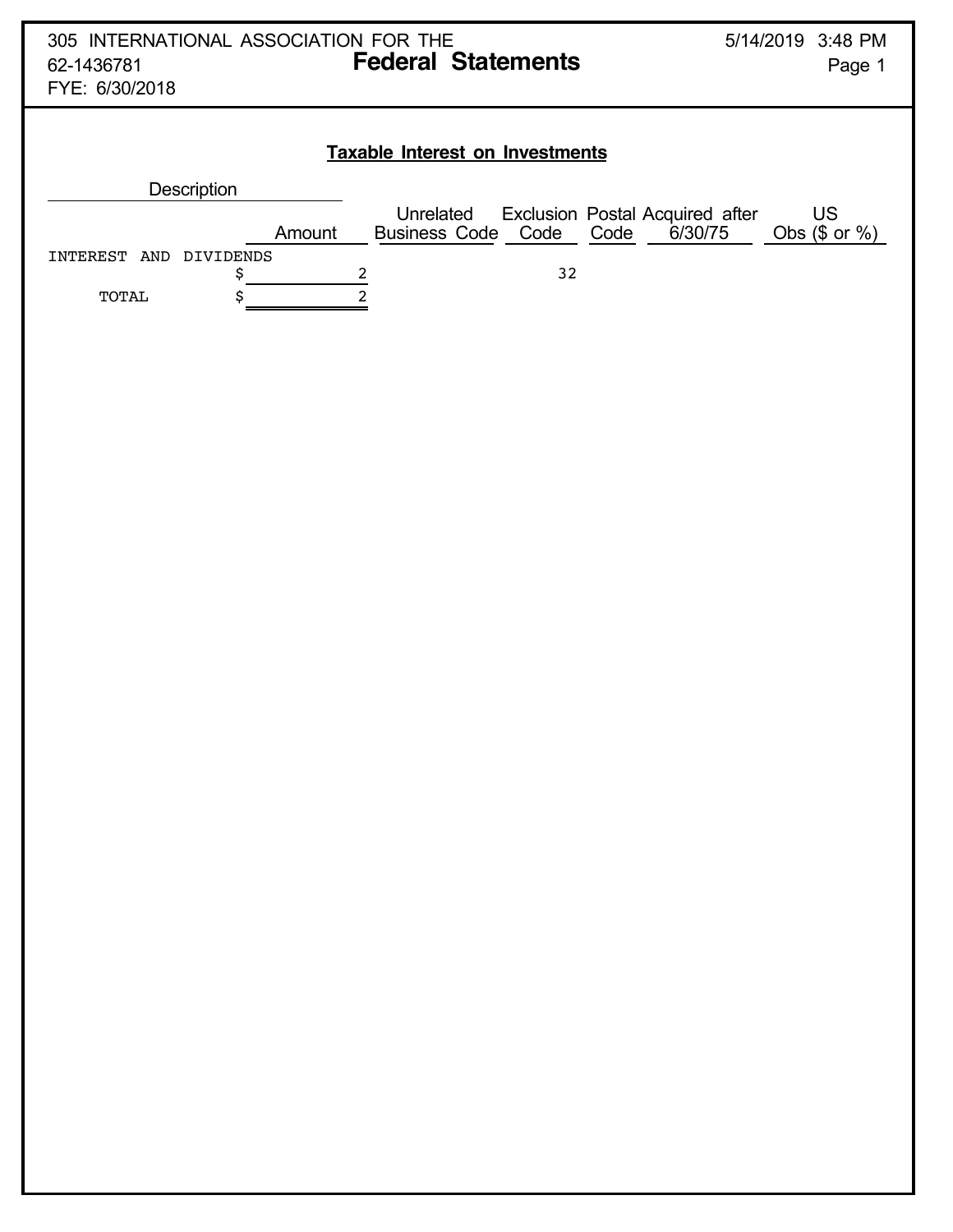| 305 INTERNATIONAL ASSOCIATION FOR THE<br>62-1436781<br>FYE: 6/30/2018 | 5/14/2019 3:48 PM<br><b>Federal Statements</b><br>Page 2 |
|-----------------------------------------------------------------------|----------------------------------------------------------|
|                                                                       | Schedule A, Part III, Line 1(e)                          |
| Description                                                           | Amount                                                   |
| MEMBERSHIP<br>FEES<br>CONTRIBUTIONS<br>DONOR                          | 32,179<br>\$                                             |
| TOTAL                                                                 | 32,179                                                   |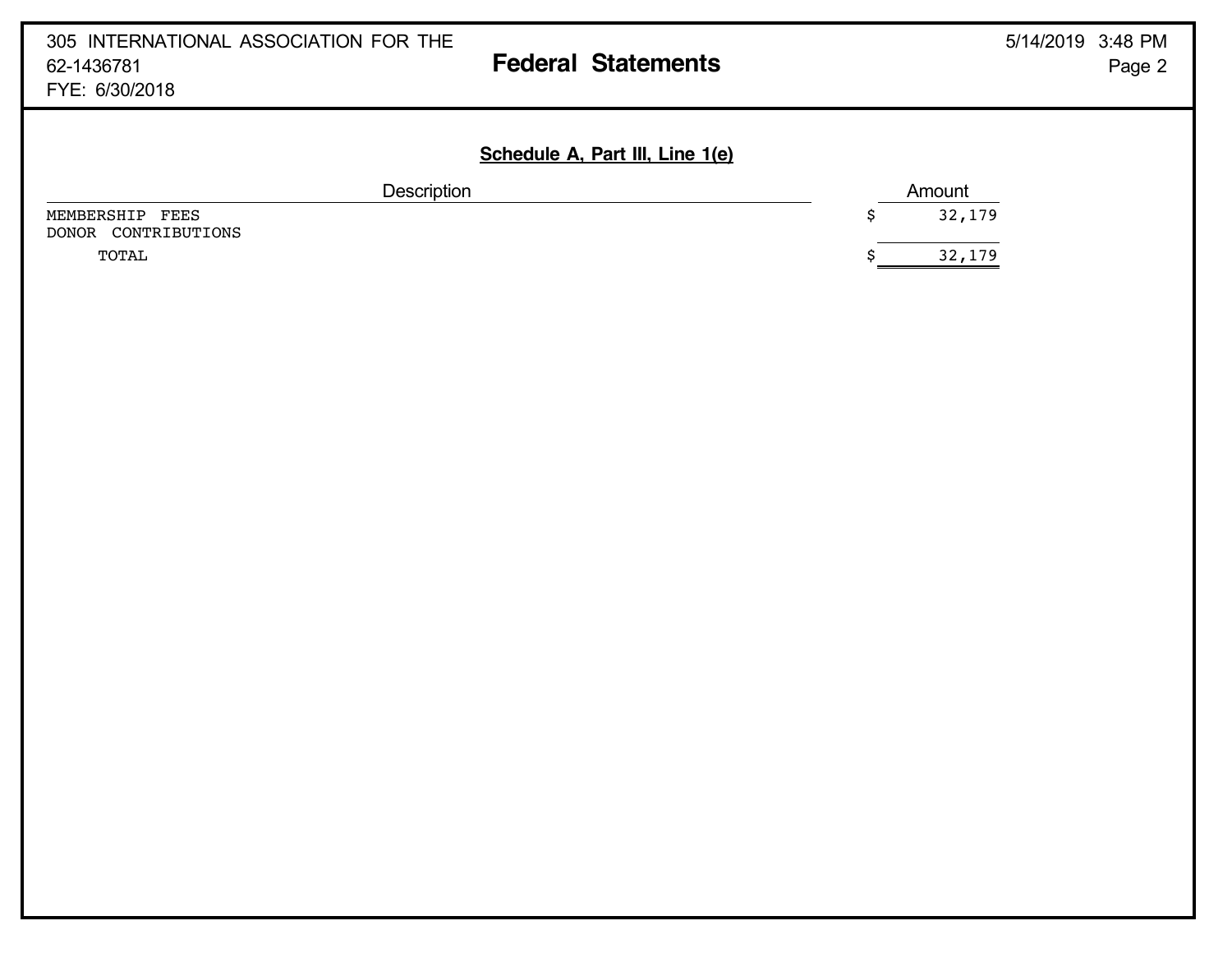**NP-20**

State Form 51062 (R8 / 8-17)

#### **Indiana Department of Revenue Indiana Nonprofit Organization's Annual Report For the Calendar Year or Fiscal Year Beginning and Ending 07 01 2017 06 30 2018**

Check if:  $\Box$  Change of Address

Amended Report

**□ Final Report: Indicate** 

Date Closed

**MM/DD/YYYY**

**MM/DD/YYYY**

.

**Due on the 15th day of the 5th month following the end of the tax year. NO FEE REQUIRED.**

| Name of Organization                 |                           |                           |                            | Telephone Number                       |  |
|--------------------------------------|---------------------------|---------------------------|----------------------------|----------------------------------------|--|
| <b>INTERNATIONAL ASSOCIATION FOR</b> | THE<br>OF<br><b>STUDY</b> | THE                       | <b>COMMONS</b>             | 317 608 3067                           |  |
| <b>Address</b>                       |                           | Enter 2-Digit County Code |                            | Indiana Taxpayer Identification Number |  |
| <b>NORTH PARK AVENUE</b><br>513      |                           | 53                        |                            | 2006040500621                          |  |
| City                                 | State                     | Zip Code                  |                            | Federal Identification Number          |  |
| <b>BLOOMINGTON</b>                   | IN                        | 47408 3829                |                            | 62 1436781                             |  |
| Printed Name of Person to Contact    |                           |                           | Contact's Telephone Number |                                        |  |
| SIMONE BURATTI                       |                           |                           | 608 3067<br>317            |                                        |  |

If you are filing a federal return, attach a completed copy of Form 990, 990EZ, or 990PF.

**Note:** If your organization has unrelated business income of more than \$1,000 as defined under **Section 513** of the Internal Revenue Code, **you must also file Form IT- 20NP.**

**Current Information**

- 1. Have any changes not previously reported to the Department been made in your governing instruments, (e.g.) articles of incorporation, bylaws, or other instruments of similar importance? If yes, attach a detailed description of changes.
- 2. Indicate number of years your organization has been in continuous existence. **29**
- 3. Attach a schedule, listing the names, titles and addresses of your current officers. **SEE STATEMENT 1**
- 4. Briefly describe the purpose or mission of your organization below.

#### **SEE STATEMENT 2**

#### Email Address: **IASC@IASC-COMMONS.ORG**

I declare under the penalties of perjury that I have examined this return, including all attachments, and to the best of my knowledge and belief, it *is true, complete, and correct.*

|                                 | <b>EXECUTIVE DIRECTOR</b> |      |  |
|---------------------------------|---------------------------|------|--|
| Signature of Officer or Trustee | Title                     | Date |  |
| <b>SIMONE BURATTI</b>           | 317 608 3067              |      |  |
| Name of Person(s) to Contact    | Daytime Telephone Number  |      |  |

**Important:** Please submit this completed form and/or extension to: Indiana Department of Revenue, Tax Administration P.O. Box 6481 Indianapolis, IN 46206-6481

Telephone: (317) 232-0129

#### **Extensions of Time to File**

The Department recognizes the Internal Revenue Service application for automatic extension of time to file, Form 8868. **Please forward a copy of** your federal extension, identified with your Nonprofit Taxpayer Identification Number (TID), to the Indiana Department of Revenue, Tax **Administration by the original due date to prevent cancellation of your sales tax exemption.** Always indicate your Indiana Taxpayer Identification number on your request for an extension of time to file.

Reports post marked within thirty (30) days after the federal extension due date, as requested on Federal Form 8868, will be considered as timely filed. A copy of the federal extension must also be attached to the Indiana report. In the event that a federal extension is not needed, a taxpayer may request in writing an Indiana extension of time to file from the: Indiana Department of Revenue, Tax Administration, P.O. Box 6481, Indianapolis, IN 46206-6481, (317) 232-0129.

within sixty (60) days after receiving such notice the taxpayer does not file Form NP-20, the taxpayer's exemption from sales tax will be canceled. If Form NP-20 or extension is not timely filed, the taxpayer will be notified by the Department pursuant to I.C. 6-2.5-5-21(d), to file Form NP-20. If



25417111022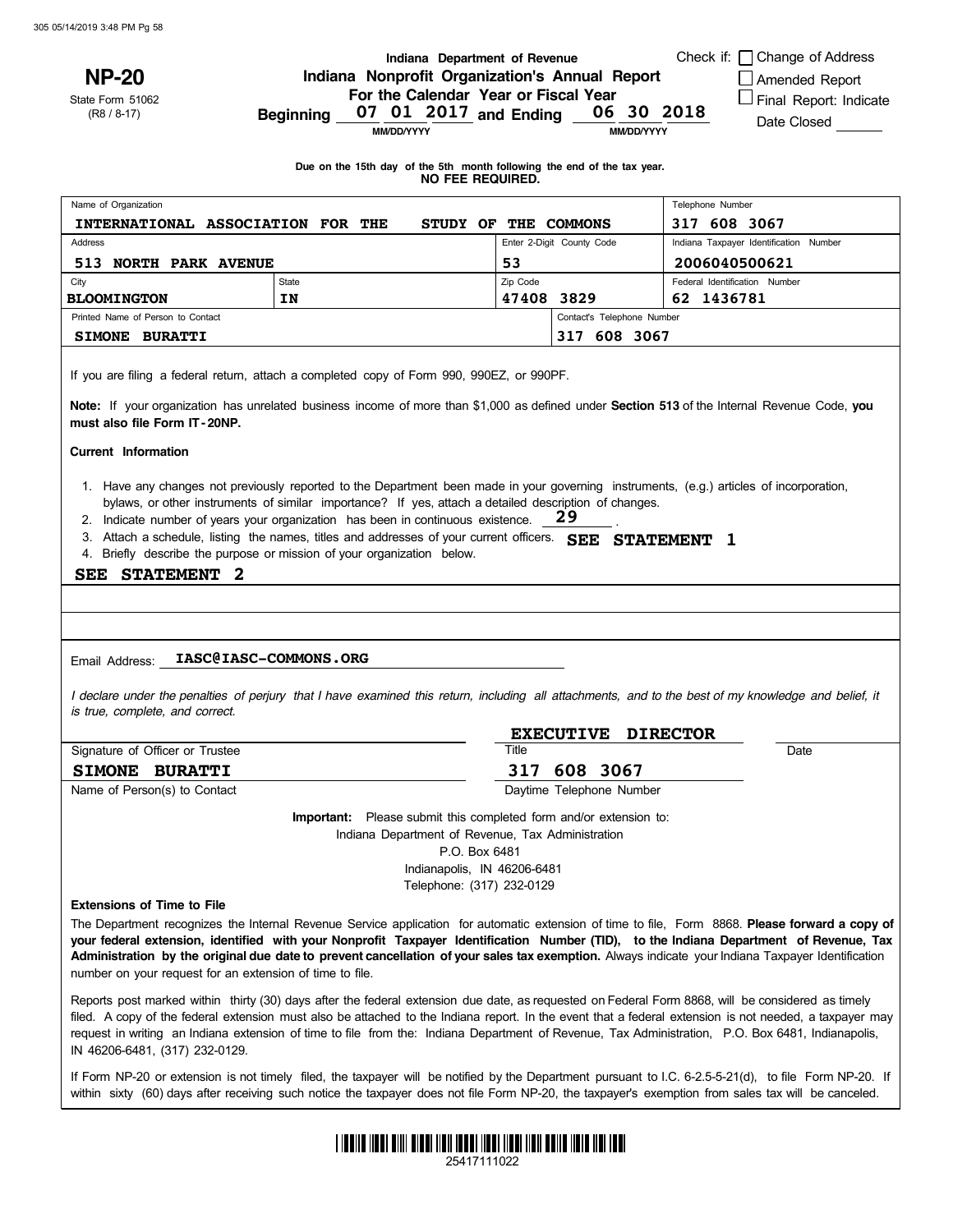Department of the Treasury

Form

**Do not enter social security numbers on this form as it may be made public. Open to Public 990 2017 Deturn of Organization Exempt From Income Tax 2017**<br>
Under section 501(c), 527, or 4947(a)(1) of the Internal Revenue Code (except private foundations)

OMB No. 1545-0047

|                                                                                                                              |                 | Internal Revenue Service                       |                                          |                                                                                   |                      | Go to www.irs.gov/Form990 for instructions and the latest information.                                                                                                                                                                                                                                                   |     |                                               |                          |                     |                                            | Inspection                                      |
|------------------------------------------------------------------------------------------------------------------------------|-----------------|------------------------------------------------|------------------------------------------|-----------------------------------------------------------------------------------|----------------------|--------------------------------------------------------------------------------------------------------------------------------------------------------------------------------------------------------------------------------------------------------------------------------------------------------------------------|-----|-----------------------------------------------|--------------------------|---------------------|--------------------------------------------|-------------------------------------------------|
| For the 2017 calendar year, or tax year beginning 07/01/17<br>and ending $06/30/18$                                          |                 |                                                |                                          |                                                                                   |                      |                                                                                                                                                                                                                                                                                                                          |     |                                               |                          |                     |                                            |                                                 |
| C Name of organization<br>INTERNATIONAL ASSOCIATION FOR THE<br>D Employer identification number<br>в<br>Check if applicable: |                 |                                                |                                          |                                                                                   |                      |                                                                                                                                                                                                                                                                                                                          |     |                                               |                          |                     |                                            |                                                 |
|                                                                                                                              | Address change  |                                                |                                          | STUDY OF THE COMMONS                                                              |                      |                                                                                                                                                                                                                                                                                                                          |     |                                               |                          |                     |                                            |                                                 |
|                                                                                                                              |                 |                                                | Doing business as                        |                                                                                   |                      |                                                                                                                                                                                                                                                                                                                          |     |                                               |                          |                     | 62-1436781                                 |                                                 |
|                                                                                                                              | Name change     |                                                |                                          | Number and street (or P.O. box if mail is not delivered to street address)        |                      |                                                                                                                                                                                                                                                                                                                          |     | Room/suite                                    |                          |                     | E Telephone number                         |                                                 |
|                                                                                                                              | Initial return  |                                                |                                          | 513 NORTH PARK AVENUE                                                             |                      |                                                                                                                                                                                                                                                                                                                          |     |                                               |                          |                     | 317-608-3067                               |                                                 |
|                                                                                                                              | Final return/   |                                                |                                          | City or town, state or province, country, and ZIP or foreign postal code          |                      |                                                                                                                                                                                                                                                                                                                          |     |                                               |                          |                     |                                            |                                                 |
|                                                                                                                              | terminated      |                                                | <b>BLOOMINGTON</b>                       |                                                                                   |                      | IN 47408-3829                                                                                                                                                                                                                                                                                                            |     |                                               |                          | G Gross receipts \$ |                                            | 60,231                                          |
|                                                                                                                              | Amended return  |                                                | F Name and address of principal officer: |                                                                                   |                      |                                                                                                                                                                                                                                                                                                                          |     |                                               |                          |                     |                                            |                                                 |
|                                                                                                                              |                 | Application pending                            | <b>JOHN POWELL</b>                       |                                                                                   |                      |                                                                                                                                                                                                                                                                                                                          |     | H(a) Is this a group return for subordinates? |                          |                     |                                            | $ \mathbf{X} $ No<br>Yes                        |
|                                                                                                                              |                 |                                                |                                          | <b>513 NORTH PARK AVENUE</b>                                                      |                      |                                                                                                                                                                                                                                                                                                                          |     | H(b) Are all subordinates included?           |                          |                     |                                            | No<br>Yes                                       |
|                                                                                                                              |                 |                                                | <b>BLOOMINGTON</b>                       |                                                                                   |                      | IN 47408-3829                                                                                                                                                                                                                                                                                                            |     |                                               |                          |                     | If "No," attach a list. (see instructions) |                                                 |
|                                                                                                                              |                 |                                                |                                          |                                                                                   |                      |                                                                                                                                                                                                                                                                                                                          |     |                                               |                          |                     |                                            |                                                 |
|                                                                                                                              |                 | Tax-exempt status:                             | $ \mathbf{X} $ 501(c)(3)                 | $501(c)$ (<br>$\rightarrow$                                                       | (insert no.)         | 4947(a)(1) or                                                                                                                                                                                                                                                                                                            | 527 |                                               |                          |                     |                                            |                                                 |
|                                                                                                                              | Website:        |                                                |                                          | WWW.IASC-COMMONS.ORG                                                              |                      |                                                                                                                                                                                                                                                                                                                          |     | H(c) Group exemption number                   |                          |                     |                                            |                                                 |
|                                                                                                                              |                 | K Form of organization:                        | Corporation                              | Trust<br>Association                                                              | $ \mathbf{X} $ Other | NON-PROFIT                                                                                                                                                                                                                                                                                                               |     | L Year of formation: 1989                     |                          |                     |                                            | <b>M</b> State of legal domicile: $\mathbf{IN}$ |
|                                                                                                                              | Part I          | <b>Summary</b>                                 |                                          |                                                                                   |                      |                                                                                                                                                                                                                                                                                                                          |     |                                               |                          |                     |                                            |                                                 |
|                                                                                                                              |                 |                                                |                                          |                                                                                   |                      |                                                                                                                                                                                                                                                                                                                          |     |                                               |                          |                     |                                            |                                                 |
|                                                                                                                              |                 | SEE SCHEDULE O                                 |                                          |                                                                                   |                      |                                                                                                                                                                                                                                                                                                                          |     |                                               |                          |                     |                                            |                                                 |
|                                                                                                                              |                 |                                                |                                          |                                                                                   |                      |                                                                                                                                                                                                                                                                                                                          |     |                                               |                          |                     |                                            |                                                 |
| Governance                                                                                                                   |                 |                                                |                                          |                                                                                   |                      |                                                                                                                                                                                                                                                                                                                          |     |                                               |                          |                     |                                            |                                                 |
|                                                                                                                              |                 | 2 Check this box                               |                                          |                                                                                   |                      | if the organization discontinued its operations or disposed of more than 25% of its net assets.                                                                                                                                                                                                                          |     |                                               |                          |                     |                                            |                                                 |
|                                                                                                                              |                 |                                                |                                          | 3 Number of voting members of the governing body (Part VI, line 1a)               |                      |                                                                                                                                                                                                                                                                                                                          |     |                                               |                          | 3                   | 9                                          |                                                 |
| න්                                                                                                                           |                 |                                                |                                          |                                                                                   |                      |                                                                                                                                                                                                                                                                                                                          |     |                                               |                          |                     | 9                                          |                                                 |
| Activities                                                                                                                   |                 |                                                |                                          |                                                                                   |                      |                                                                                                                                                                                                                                                                                                                          |     |                                               |                          |                     | $\mathbf 0$                                |                                                 |
|                                                                                                                              |                 |                                                |                                          |                                                                                   |                      |                                                                                                                                                                                                                                                                                                                          |     |                                               |                          |                     | 22                                         |                                                 |
|                                                                                                                              |                 |                                                |                                          | 6 Total number of volunteers (estimate if necessary)                              |                      |                                                                                                                                                                                                                                                                                                                          |     | 6<br>7a                                       |                          |                     |                                            |                                                 |
|                                                                                                                              |                 |                                                |                                          |                                                                                   |                      |                                                                                                                                                                                                                                                                                                                          |     |                                               |                          |                     |                                            | O                                               |
|                                                                                                                              |                 |                                                |                                          |                                                                                   |                      |                                                                                                                                                                                                                                                                                                                          |     |                                               |                          | 7b                  |                                            | 0                                               |
|                                                                                                                              |                 |                                                |                                          |                                                                                   |                      |                                                                                                                                                                                                                                                                                                                          |     | Prior Year                                    | 17,426                   |                     |                                            | <b>Current Year</b>                             |
|                                                                                                                              |                 |                                                |                                          |                                                                                   |                      |                                                                                                                                                                                                                                                                                                                          |     |                                               |                          | 32,179              |                                            |                                                 |
| Revenue                                                                                                                      |                 | 9 Program service revenue (Part VIII, line 2g) |                                          |                                                                                   |                      | 43,008                                                                                                                                                                                                                                                                                                                   |     |                                               | 28,050                   |                     |                                            |                                                 |
|                                                                                                                              |                 |                                                |                                          |                                                                                   |                      |                                                                                                                                                                                                                                                                                                                          |     |                                               |                          |                     |                                            |                                                 |
|                                                                                                                              |                 |                                                |                                          |                                                                                   |                      | 11 Other revenue (Part VIII, column (A), lines 5, 6d, 8c, 9c, 10c, and 11e)                                                                                                                                                                                                                                              |     |                                               |                          |                     |                                            | O                                               |
|                                                                                                                              |                 |                                                |                                          |                                                                                   |                      | 12 Total revenue - add lines 8 through 11 (must equal Part VIII, column (A), line 12)                                                                                                                                                                                                                                    |     |                                               | 60,437                   |                     |                                            | 60,231                                          |
|                                                                                                                              |                 |                                                |                                          | 13 Grants and similar amounts paid (Part IX, column (A), lines 1-3)               |                      |                                                                                                                                                                                                                                                                                                                          |     |                                               |                          |                     |                                            | O                                               |
|                                                                                                                              |                 |                                                |                                          | 14 Benefits paid to or for members (Part IX, column (A), line 4)                  |                      |                                                                                                                                                                                                                                                                                                                          |     |                                               |                          |                     |                                            | 0                                               |
|                                                                                                                              |                 |                                                |                                          |                                                                                   |                      | 15 Salaries, other compensation, employee benefits (Part IX, column (A), lines 5-10)                                                                                                                                                                                                                                     |     |                                               |                          |                     |                                            | 0                                               |
| enses                                                                                                                        |                 |                                                |                                          |                                                                                   |                      |                                                                                                                                                                                                                                                                                                                          |     |                                               |                          |                     |                                            | $\mathbf 0$                                     |
|                                                                                                                              |                 |                                                |                                          | <b>b</b> Total fundraising expenses (Part IX, column (D), line 25)                |                      |                                                                                                                                                                                                                                                                                                                          |     |                                               |                          |                     |                                            |                                                 |
| Exp                                                                                                                          |                 |                                                |                                          | 17 Other expenses (Part IX, column (A), lines 11a-11d, 11f-24e)                   |                      |                                                                                                                                                                                                                                                                                                                          |     |                                               | 83,934                   |                     |                                            | 55,620                                          |
|                                                                                                                              |                 |                                                |                                          |                                                                                   |                      | 18 Total expenses. Add lines 13-17 (must equal Part IX, column (A), line 25)                                                                                                                                                                                                                                             |     |                                               | 83,934                   |                     |                                            | 55,620                                          |
|                                                                                                                              |                 |                                                |                                          | 19 Revenue less expenses. Subtract line 18 from line 12                           |                      |                                                                                                                                                                                                                                                                                                                          |     |                                               | $-23,497$                |                     |                                            | 4,611                                           |
|                                                                                                                              |                 |                                                |                                          |                                                                                   |                      |                                                                                                                                                                                                                                                                                                                          |     | <b>Beginning of Current Year</b>              |                          |                     |                                            | End of Year                                     |
| Net Assets or<br>Fund Balances                                                                                               |                 | 20 Total assets (Part X, line 16)              |                                          |                                                                                   |                      |                                                                                                                                                                                                                                                                                                                          |     |                                               | 25,213                   |                     |                                            | 29,824                                          |
|                                                                                                                              |                 | 21 Total liabilities (Part X, line 26)         |                                          |                                                                                   |                      |                                                                                                                                                                                                                                                                                                                          |     |                                               |                          | O                   |                                            |                                                 |
|                                                                                                                              |                 |                                                |                                          | 22 Net assets or fund balances. Subtract line 21 from line 20                     |                      |                                                                                                                                                                                                                                                                                                                          |     |                                               | 25,213                   |                     |                                            | 29,824                                          |
|                                                                                                                              | Part II         | <b>Signature Block</b>                         |                                          |                                                                                   |                      |                                                                                                                                                                                                                                                                                                                          |     |                                               |                          |                     |                                            |                                                 |
|                                                                                                                              |                 |                                                |                                          |                                                                                   |                      |                                                                                                                                                                                                                                                                                                                          |     |                                               |                          |                     |                                            |                                                 |
|                                                                                                                              |                 |                                                |                                          |                                                                                   |                      | Under penalties of perjury, I declare that I have examined this return, including accompanying schedules and statements, and to the best of my knowledge and belief, it is<br>true, correct, and complete. Declaration of preparer (other than officer) is based on all information of which preparer has any knowledge. |     |                                               |                          |                     |                                            |                                                 |
|                                                                                                                              |                 |                                                |                                          |                                                                                   |                      |                                                                                                                                                                                                                                                                                                                          |     |                                               |                          |                     |                                            |                                                 |
|                                                                                                                              |                 |                                                |                                          |                                                                                   |                      |                                                                                                                                                                                                                                                                                                                          |     |                                               |                          |                     |                                            |                                                 |
| Signature of officer<br>Date<br>Sign                                                                                         |                 |                                                |                                          |                                                                                   |                      |                                                                                                                                                                                                                                                                                                                          |     |                                               |                          |                     |                                            |                                                 |
| <b>EMILY CASTLE</b><br><b>INFORMATION</b><br><b>OFFICER</b><br>Here                                                          |                 |                                                |                                          |                                                                                   |                      |                                                                                                                                                                                                                                                                                                                          |     |                                               |                          |                     |                                            |                                                 |
|                                                                                                                              |                 |                                                | Type or print name and title             |                                                                                   |                      |                                                                                                                                                                                                                                                                                                                          |     |                                               |                          |                     |                                            |                                                 |
|                                                                                                                              |                 | Print/Type preparer's name                     |                                          |                                                                                   | Preparer's signature |                                                                                                                                                                                                                                                                                                                          |     | Date                                          |                          | Check               | <b>PTIN</b>                                |                                                 |
| Paid                                                                                                                         |                 | ROSEMARY R IRELAND, CPA                        |                                          |                                                                                   |                      | ROSEMARY R IRELAND, CPA                                                                                                                                                                                                                                                                                                  |     |                                               | $05/14/19$ self-employed |                     |                                            | P00025509                                       |
|                                                                                                                              | Preparer        | Firm's name                                    |                                          | <b>ROSEMARY R.</b>                                                                |                      | IRELAND, CPA, PLLC                                                                                                                                                                                                                                                                                                       |     |                                               | Firm's EIN               |                     |                                            | 81-4941376                                      |
|                                                                                                                              | <b>Use Only</b> |                                                |                                          |                                                                                   |                      | 1515 W CORNWALLIS DR STE 207                                                                                                                                                                                                                                                                                             |     |                                               |                          |                     |                                            |                                                 |
|                                                                                                                              |                 | Firm's address                                 |                                          | GREENSBORO, NC                                                                    | 27408                |                                                                                                                                                                                                                                                                                                                          |     |                                               | Phone no.                |                     |                                            | 336-510-8480                                    |
|                                                                                                                              |                 |                                                |                                          | May the IRS discuss this return with the preparer shown above? (see instructions) |                      |                                                                                                                                                                                                                                                                                                                          |     |                                               |                          |                     |                                            | Yes<br><b>No</b>                                |
|                                                                                                                              |                 |                                                |                                          |                                                                                   |                      |                                                                                                                                                                                                                                                                                                                          |     |                                               |                          |                     |                                            |                                                 |

| Sign     | Signature of officer                                                                  |                                                                                   |                                 |                    |                | Date                     |              |      |  |  |  |
|----------|---------------------------------------------------------------------------------------|-----------------------------------------------------------------------------------|---------------------------------|--------------------|----------------|--------------------------|--------------|------|--|--|--|
| Here     | <b>EMILY</b>                                                                          | <b>CASTLE</b>                                                                     |                                 | <b>INFORMATION</b> | <b>OFFICER</b> |                          |              |      |  |  |  |
|          | Type or print name and title                                                          |                                                                                   |                                 |                    |                |                          |              |      |  |  |  |
|          | Print/Type preparer's name                                                            |                                                                                   | Preparer's signature            | Date               |                | <b>Check</b>             | <b>PTIN</b>  |      |  |  |  |
| Paid     | ROSEMARY R IRELAND, CPA                                                               |                                                                                   | ROSEMARY R IRELAND, CPA         |                    |                | $05/14/19$ self-employed | P00025509    |      |  |  |  |
| Preparer | Firm's name                                                                           | <b>ROSEMARY</b><br>R.                                                             | IRELAND,<br>CPA,<br><b>PLLC</b> |                    | Firm's EIN     |                          | 81-4941376   |      |  |  |  |
| Use Only |                                                                                       | 1515<br>W                                                                         | <b>CORNWALLIS DR STE 207</b>    |                    |                |                          |              |      |  |  |  |
|          | Firm's address                                                                        | <b>GREENSBORO,</b><br>NC.                                                         | 27408                           |                    | Phone no.      |                          | 336-510-8480 |      |  |  |  |
|          |                                                                                       | May the IRS discuss this return with the preparer shown above? (see instructions) |                                 |                    |                |                          | Yes          | l No |  |  |  |
|          | Form 990 (2017)<br>For Paperwork Reduction Act Notice, see the separate instructions. |                                                                                   |                                 |                    |                |                          |              |      |  |  |  |

DAA **For Paperwork Reduction Act Notice, see the separate instructions.**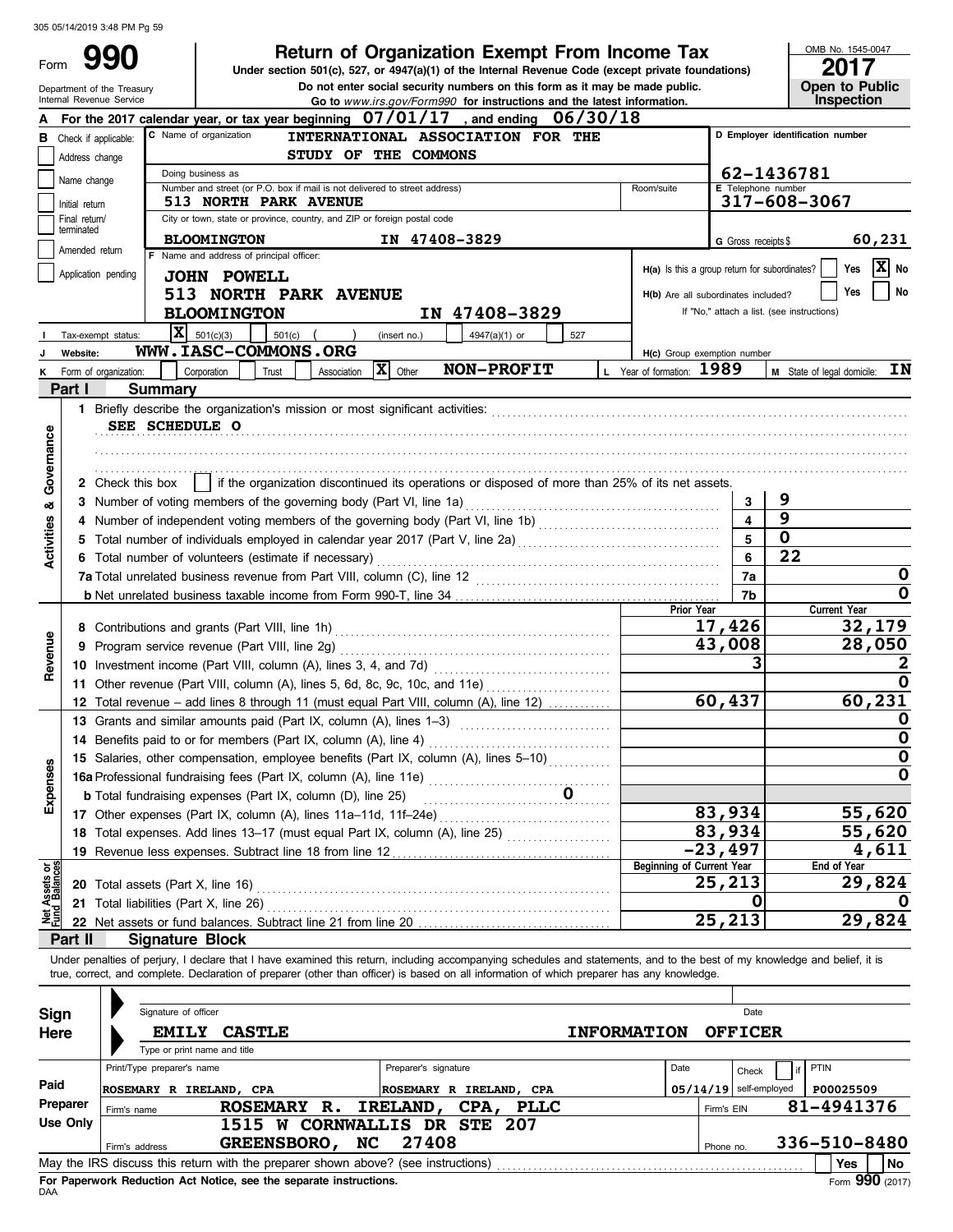| Part III                                          |                                                                          | Form 990 (2017) INTERNATIONAL ASSOCIATION FOR THE<br><b>Statement of Program Service Accomplishments</b><br>Check if Schedule O contains a response or note to any line in this Part III                                                                                                                                                           | 62-1436781                                                                       | Page 2<br>$ \mathbf{x} $ |
|---------------------------------------------------|--------------------------------------------------------------------------|----------------------------------------------------------------------------------------------------------------------------------------------------------------------------------------------------------------------------------------------------------------------------------------------------------------------------------------------------|----------------------------------------------------------------------------------|--------------------------|
| $\mathbf{1}$                                      | Briefly describe the organization's mission:                             |                                                                                                                                                                                                                                                                                                                                                    |                                                                                  |                          |
| SEE SCHEDULE O                                    |                                                                          |                                                                                                                                                                                                                                                                                                                                                    |                                                                                  |                          |
|                                                   |                                                                          |                                                                                                                                                                                                                                                                                                                                                    |                                                                                  |                          |
|                                                   |                                                                          |                                                                                                                                                                                                                                                                                                                                                    |                                                                                  |                          |
| prior Form 990 or 990-EZ?                         |                                                                          | 2 Did the organization undertake any significant program services during the year which were not listed on the                                                                                                                                                                                                                                     |                                                                                  | Yes $ X $ No             |
|                                                   | If "Yes," describe these new services on Schedule O.                     |                                                                                                                                                                                                                                                                                                                                                    |                                                                                  |                          |
| 3<br>services?                                    |                                                                          | Did the organization cease conducting, or make significant changes in how it conducts, any program                                                                                                                                                                                                                                                 |                                                                                  | Yes $ \overline{X} $ No  |
|                                                   | If "Yes," describe these changes on Schedule O.                          |                                                                                                                                                                                                                                                                                                                                                    |                                                                                  |                          |
|                                                   |                                                                          | Describe the organization's program service accomplishments for each of its three largest program services, as measured by                                                                                                                                                                                                                         |                                                                                  |                          |
|                                                   |                                                                          | expenses. Section 501(c)(3) and 501(c)(4) organizations are required to report the amount of grants and allocations to others,                                                                                                                                                                                                                     |                                                                                  |                          |
|                                                   |                                                                          | the total expenses, and revenue, if any, for each program service reported.                                                                                                                                                                                                                                                                        |                                                                                  |                          |
|                                                   |                                                                          | THE ASSOCIATION SPONSORS PUBLICATIONS, HOLDS GLOBAL, REGIONAL AND<br>THEMATIC MEETINGS OF MEMBERS TO SHARE THE RESULTS FROM PRACTICAL<br>EXPERIENCE, RESEARCH AND THEORETICAL DEVELOPMENTS, AND FOSTERS A RANGE OF<br>MECHANISMS FOR DISSEMINATION OF FINDINGS, SUCH AS SPONSORSHIP<br>OF PUBLICATIONS, WORKSHOPS AND SYMPOSIA ON SPECIFIC TOPICS. |                                                                                  |                          |
|                                                   |                                                                          |                                                                                                                                                                                                                                                                                                                                                    |                                                                                  |                          |
|                                                   |                                                                          |                                                                                                                                                                                                                                                                                                                                                    |                                                                                  |                          |
|                                                   |                                                                          |                                                                                                                                                                                                                                                                                                                                                    |                                                                                  |                          |
|                                                   |                                                                          |                                                                                                                                                                                                                                                                                                                                                    |                                                                                  |                          |
| 4b (Code:                                         | ) (Expenses \$<br>KNOWLEDGE OF COMMONS                                   | including grants of \$<br>THE ASSOCIATION SUPPORTS EDUCATIONAL RESOURCES FOR DISSEMINATION OF<br><b>TOPICS.</b>                                                                                                                                                                                                                                    | ) (Revenue \$                                                                    |                          |
|                                                   |                                                                          |                                                                                                                                                                                                                                                                                                                                                    |                                                                                  |                          |
|                                                   |                                                                          |                                                                                                                                                                                                                                                                                                                                                    |                                                                                  |                          |
|                                                   |                                                                          |                                                                                                                                                                                                                                                                                                                                                    |                                                                                  |                          |
|                                                   |                                                                          |                                                                                                                                                                                                                                                                                                                                                    |                                                                                  |                          |
|                                                   |                                                                          |                                                                                                                                                                                                                                                                                                                                                    |                                                                                  |                          |
| 4c (Code:<br>AND                                  | ) (Expenses \$<br><b>ASSOCIATION</b><br><b>INFORMS</b><br>TOPICS VIA ITS | 591<br>including grants of \$<br><b>ITS MEMBERS ABOUT</b><br>NEWLETTERS AND<br>WEBSITE.                                                                                                                                                                                                                                                            | ) (Revenue \$<br><b>DEVELOPMENTS,</b><br><b>RELEVANT</b><br><b>SOCIAL MEDIA.</b> | EVENTS                   |
|                                                   |                                                                          |                                                                                                                                                                                                                                                                                                                                                    |                                                                                  |                          |
|                                                   |                                                                          |                                                                                                                                                                                                                                                                                                                                                    |                                                                                  |                          |
|                                                   |                                                                          |                                                                                                                                                                                                                                                                                                                                                    |                                                                                  |                          |
|                                                   |                                                                          |                                                                                                                                                                                                                                                                                                                                                    |                                                                                  |                          |
|                                                   |                                                                          |                                                                                                                                                                                                                                                                                                                                                    |                                                                                  |                          |
|                                                   |                                                                          |                                                                                                                                                                                                                                                                                                                                                    |                                                                                  |                          |
|                                                   |                                                                          |                                                                                                                                                                                                                                                                                                                                                    |                                                                                  |                          |
|                                                   |                                                                          |                                                                                                                                                                                                                                                                                                                                                    |                                                                                  |                          |
|                                                   | 4d Other program services (Describe in Schedule O.)                      |                                                                                                                                                                                                                                                                                                                                                    |                                                                                  |                          |
| (Expenses \$<br>4e Total program service expenses |                                                                          | including grants of \$<br>2,982                                                                                                                                                                                                                                                                                                                    | (Revenue \$                                                                      |                          |
|                                                   |                                                                          |                                                                                                                                                                                                                                                                                                                                                    |                                                                                  |                          |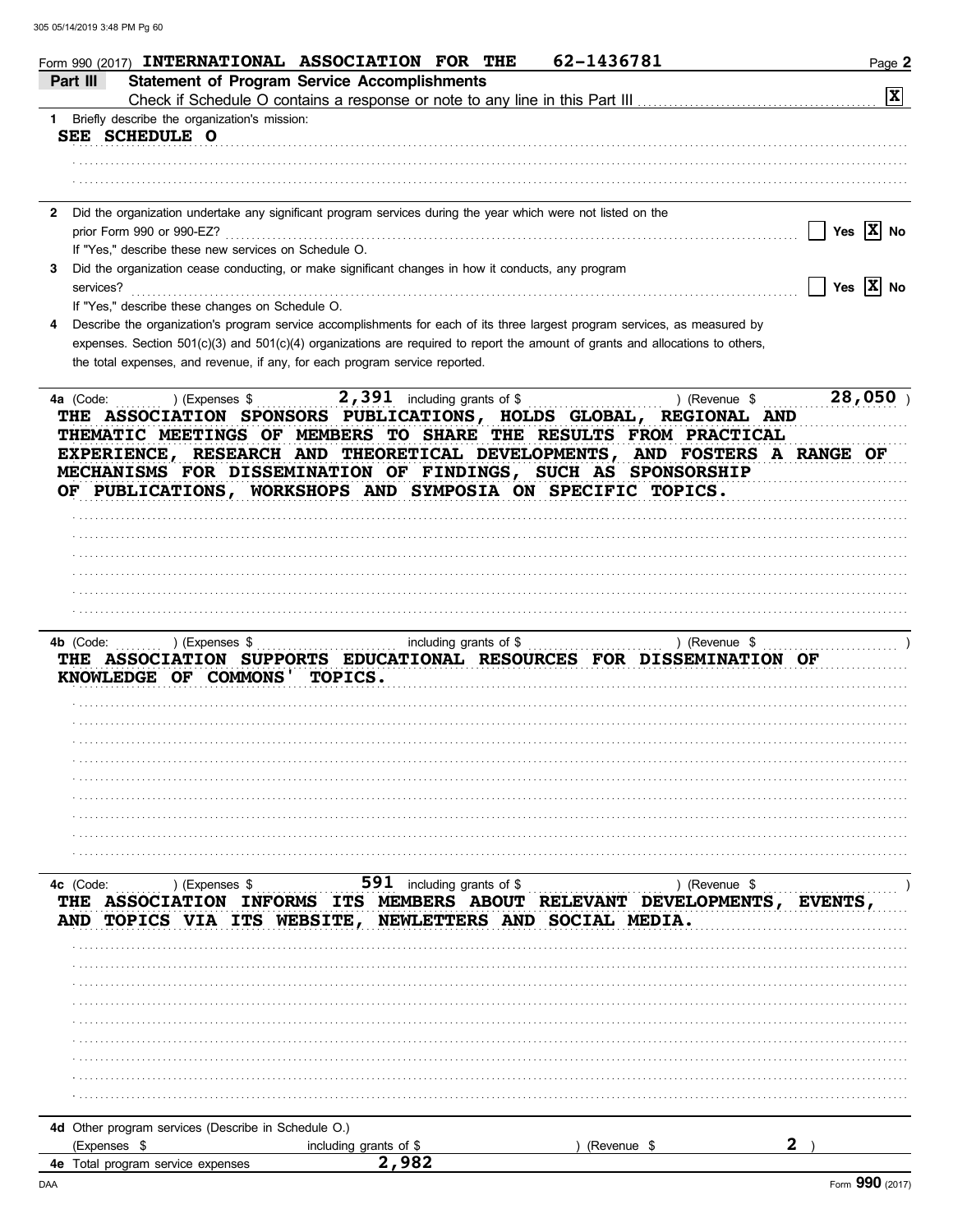| Form 990 (2017) | <b>INTERNATIONAL</b>                   | <b>ASSOCIATION</b> | <b>FOR</b> | THE | 62-1436781 |  | Page |
|-----------------|----------------------------------------|--------------------|------------|-----|------------|--|------|
| Part IV         | <b>Checklist of Required Schedules</b> |                    |            |     |            |  |      |

|     |                                                                                                                                                                                                                               |                   | Yes | No          |
|-----|-------------------------------------------------------------------------------------------------------------------------------------------------------------------------------------------------------------------------------|-------------------|-----|-------------|
| 1   | Is the organization described in section $501(c)(3)$ or $4947(a)(1)$ (other than a private foundation)? If "Yes,"                                                                                                             |                   | X   |             |
|     | complete Schedule A                                                                                                                                                                                                           | 1<br>$\mathbf{2}$ |     | $\mathbf x$ |
| 2   | Is the organization required to complete Schedule B, Schedule of Contributors (see instructions)?                                                                                                                             |                   |     |             |
| 3   | Did the organization engage in direct or indirect political campaign activities on behalf of or in opposition to                                                                                                              | 3                 |     | X           |
|     | candidates for public office? If "Yes," complete Schedule C, Part I                                                                                                                                                           |                   |     |             |
| 4   | Section 501(c)(3) organizations. Did the organization engage in lobbying activities, or have a section 501(h)                                                                                                                 |                   |     | X           |
|     | election in effect during the tax year? If "Yes," complete Schedule C, Part II                                                                                                                                                | 4                 |     |             |
| 5   | Is the organization a section $501(c)(4)$ , $501(c)(5)$ , or $501(c)(6)$ organization that receives membership dues,<br>assessments, or similar amounts as defined in Revenue Procedure 98-19? If "Yes," complete Schedule C, |                   |     |             |
|     |                                                                                                                                                                                                                               |                   |     | X           |
| 6   | Part III                                                                                                                                                                                                                      | 5                 |     |             |
|     | Did the organization maintain any donor advised funds or any similar funds or accounts for which donors                                                                                                                       |                   |     |             |
|     | have the right to provide advice on the distribution or investment of amounts in such funds or accounts? If                                                                                                                   |                   |     | X           |
|     | "Yes," complete Schedule D, Part I                                                                                                                                                                                            | 6                 |     |             |
| 7   | Did the organization receive or hold a conservation easement, including easements to preserve open space,                                                                                                                     |                   |     |             |
|     | the environment, historic land areas, or historic structures? If "Yes," complete Schedule D, Part II                                                                                                                          | 7                 |     | X           |
| 8   | Did the organization maintain collections of works of art, historical treasures, or other similar assets? If "Yes,"                                                                                                           |                   |     | X           |
|     | complete Schedule D, Part III                                                                                                                                                                                                 | 8                 |     |             |
| 9   | Did the organization report an amount in Part X, line 21, for escrow or custodial account liability, serve as a                                                                                                               |                   |     |             |
|     | custodian for amounts not listed in Part X; or provide credit counseling, debt management, credit repair, or                                                                                                                  |                   |     |             |
|     | debt negotiation services? If "Yes," complete Schedule D, Part IV                                                                                                                                                             | 9                 |     | X           |
| 10  | Did the organization, directly or through a related organization, hold assets in temporarily restricted                                                                                                                       |                   |     |             |
|     | endowments, permanent endowments, or quasi-endowments? If "Yes," complete Schedule D, Part V                                                                                                                                  | 10                |     | X           |
| 11  | If the organization's answer to any of the following questions is "Yes," then complete Schedule D, Parts VI,                                                                                                                  |                   |     |             |
|     | VII, VIII, IX, or X as applicable.                                                                                                                                                                                            |                   |     |             |
| a   | Did the organization report an amount for land, buildings, and equipment in Part X, line 10? If "Yes,"                                                                                                                        |                   |     |             |
|     | complete Schedule D, Part VI                                                                                                                                                                                                  | 11a               | X   |             |
| b   | Did the organization report an amount for investments—other securities in Part X, line 12 that is 5% or more                                                                                                                  |                   |     |             |
|     | of its total assets reported in Part X, line 16? If "Yes," complete Schedule D, Part VII                                                                                                                                      | 11b               |     | X           |
| c   | Did the organization report an amount for investments—program related in Part X, line 13 that is 5% or more                                                                                                                   |                   |     |             |
|     | of its total assets reported in Part X, line 16? If "Yes," complete Schedule D, Part VIII                                                                                                                                     | 11c               |     | X           |
| d   | Did the organization report an amount for other assets in Part X, line 15 that is 5% or more of its total assets                                                                                                              |                   |     |             |
|     | reported in Part X, line 16? If "Yes," complete Schedule D, Part IX                                                                                                                                                           | 11d               |     | X           |
| е   | Did the organization report an amount for other liabilities in Part X, line 25? If "Yes," complete Schedule D, Part X                                                                                                         | 11e               |     | $\mathbf x$ |
| f   | Did the organization's separate or consolidated financial statements for the tax year include a footnote that addresses                                                                                                       |                   |     |             |
|     | the organization's liability for uncertain tax positions under FIN 48 (ASC 740)? If "Yes," complete Schedule D, Part X                                                                                                        | 11f               |     | X           |
| 12a | Did the organization obtain separate, independent audited financial statements for the tax year? If "Yes," complete                                                                                                           |                   |     |             |
|     | Schedule D, Parts XI and XII                                                                                                                                                                                                  | 12a               |     |             |
| b   | Was the organization included in consolidated, independent audited financial statements for the tax year? If                                                                                                                  |                   |     |             |
|     | "Yes," and if the organization answered "No" to line 12a, then completing Schedule D, Parts XI and XII is optional                                                                                                            | 12b               |     | X           |
| 13  |                                                                                                                                                                                                                               | 13                |     | X           |
| 14a | Did the organization maintain an office, employees, or agents outside of the United States?                                                                                                                                   | 14a               | X   |             |
| b   | Did the organization have aggregate revenues or expenses of more than \$10,000 from grantmaking,                                                                                                                              |                   |     |             |
|     | fundraising, business, investment, and program service activities outside the United States, or aggregate                                                                                                                     |                   |     |             |
|     | foreign investments valued at \$100,000 or more? If "Yes," complete Schedule F, Parts I and IV [[[[[[[[[[[[[[[                                                                                                                | 14b               | X   |             |
| 15  | Did the organization report on Part IX, column (A), line 3, more than \$5,000 of grants or other assistance to or                                                                                                             |                   |     |             |
|     | for any foreign organization? If "Yes," complete Schedule F, Parts II and IV                                                                                                                                                  | 15                |     | X           |
| 16  | Did the organization report on Part IX, column (A), line 3, more than \$5,000 of aggregate grants or other                                                                                                                    |                   |     |             |
|     | assistance to or for foreign individuals? If "Yes," complete Schedule F, Parts III and IV                                                                                                                                     | 16                |     | X           |
| 17  | Did the organization report a total of more than \$15,000 of expenses for professional fundraising services on                                                                                                                |                   |     |             |
|     |                                                                                                                                                                                                                               | 17                |     | X           |
| 18  | Did the organization report more than \$15,000 total of fundraising event gross income and contributions on                                                                                                                   |                   |     |             |
|     | Part VIII, lines 1c and 8a? If "Yes," complete Schedule G, Part II                                                                                                                                                            | 18                |     | X           |
| 19  | Did the organization report more than \$15,000 of gross income from gaming activities on Part VIII, line 9a?                                                                                                                  |                   |     |             |
|     |                                                                                                                                                                                                                               | 19                |     | X           |

Form **990** (2017)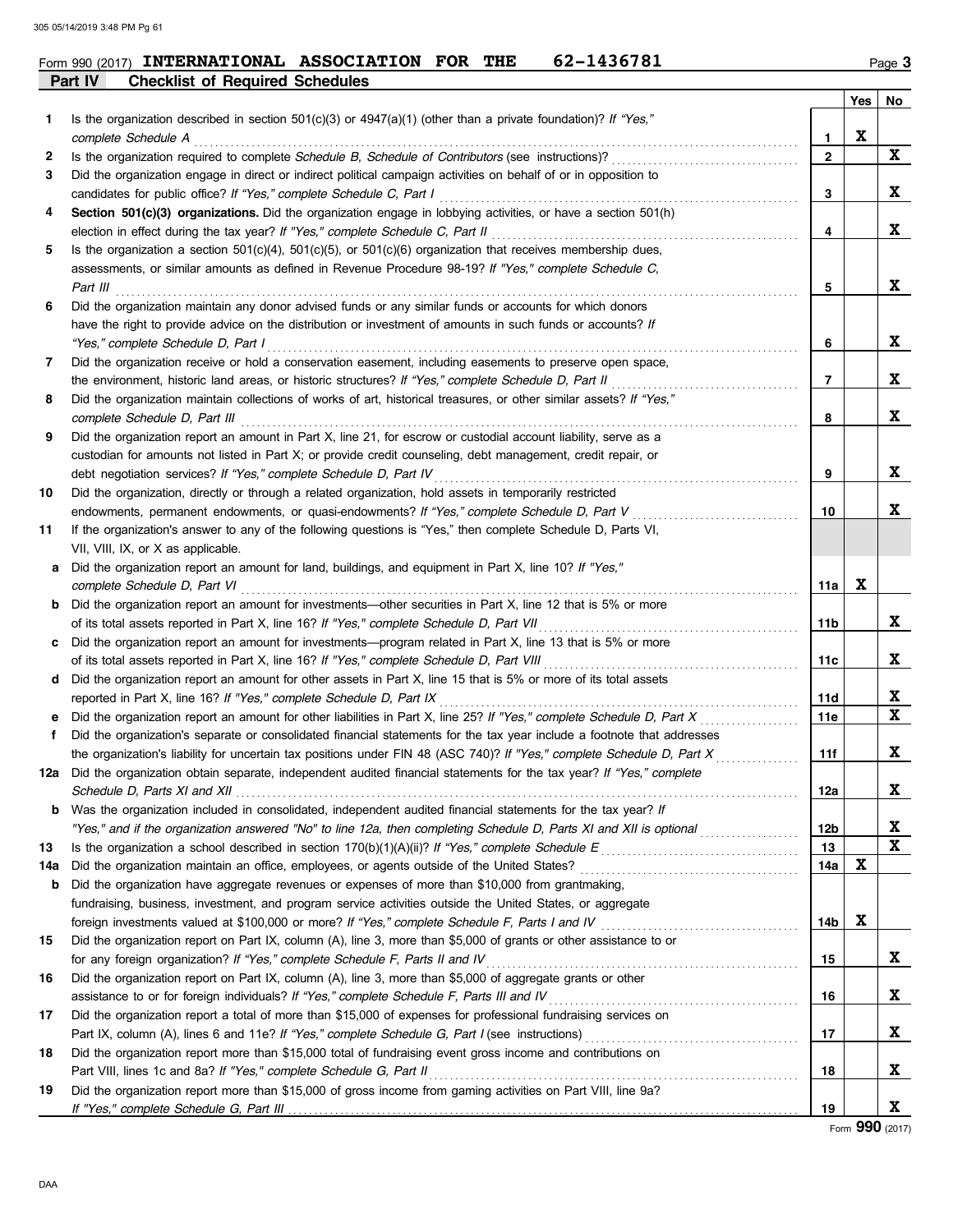|     | Part IV<br><b>Checklist of Required Schedules (continued)</b>                                                                                                                                                      |           |     |             |
|-----|--------------------------------------------------------------------------------------------------------------------------------------------------------------------------------------------------------------------|-----------|-----|-------------|
|     |                                                                                                                                                                                                                    |           | Yes | No          |
| 20a | Did the organization operate one or more hospital facilities? If "Yes," complete Schedule H                                                                                                                        | 20a       |     | X           |
| b   |                                                                                                                                                                                                                    | 20b       |     |             |
| 21  | Did the organization report more than \$5,000 of grants or other assistance to any domestic organization or                                                                                                        |           |     |             |
|     | domestic government on Part IX, column (A), line 1? If "Yes," complete Schedule I, Parts I and II                                                                                                                  | 21        |     | X           |
| 22  | Did the organization report more than \$5,000 of grants or other assistance to or for domestic individuals on                                                                                                      |           |     |             |
|     | Part IX, column (A), line 2? If "Yes," complete Schedule I, Parts I and III                                                                                                                                        | 22        |     | X           |
| 23  | Did the organization answer "Yes" to Part VII, Section A, line 3, 4, or 5 about compensation of the                                                                                                                |           |     |             |
|     | organization's current and former officers, directors, trustees, key employees, and highest compensated                                                                                                            |           |     |             |
|     | employees? If "Yes," complete Schedule J                                                                                                                                                                           | 23        |     | X           |
|     | 24a Did the organization have a tax-exempt bond issue with an outstanding principal amount of more than                                                                                                            |           |     |             |
|     | \$100,000 as of the last day of the year, that was issued after December 31, 2002? If "Yes," answer lines 24b                                                                                                      |           |     |             |
|     | through 24d and complete Schedule K. If "No," go to line 25a                                                                                                                                                       | 24a       |     | X           |
| b   | Did the organization invest any proceeds of tax-exempt bonds beyond a temporary period exception?                                                                                                                  | 24b       |     |             |
| с   | Did the organization maintain an escrow account other than a refunding escrow at any time during the year                                                                                                          |           |     |             |
|     | to defease any tax-exempt bonds?                                                                                                                                                                                   | 24c       |     |             |
| d   | Did the organization act as an "on behalf of" issuer for bonds outstanding at any time during the year?                                                                                                            | 24d       |     |             |
|     | 25a Section 501(c)(3), 501(c)(4), and 501(c)(29) organizations. Did the organization engage in an excess benefit                                                                                                   |           |     |             |
|     | transaction with a disqualified person during the year? If "Yes," complete Schedule L, Part I                                                                                                                      | 25a       |     | X           |
| b   | Is the organization aware that it engaged in an excess benefit transaction with a disqualified person in a prior                                                                                                   |           |     |             |
|     | year, and that the transaction has not been reported on any of the organization's prior Forms 990 or 990-EZ?                                                                                                       |           |     |             |
|     | If "Yes," complete Schedule L, Part I                                                                                                                                                                              | 25b       |     | X           |
| 26  | Did the organization report any amount on Part X, line 5, 6, or 22 for receivables from or payables to any                                                                                                         |           |     |             |
|     | current or former officers, directors, trustees, key employees, highest compensated employees, or                                                                                                                  |           |     |             |
|     | disqualified persons? If "Yes," complete Schedule L, Part II                                                                                                                                                       | 26        |     | X           |
| 27  | Did the organization provide a grant or other assistance to an officer, director, trustee, key employee,                                                                                                           |           |     |             |
|     | substantial contributor or employee thereof, a grant selection committee member, or to a 35% controlled                                                                                                            |           |     | X           |
|     | entity or family member of any of these persons? If "Yes," complete Schedule L, Part III                                                                                                                           | 27        |     |             |
| 28  | Was the organization a party to a business transaction with one of the following parties (see Schedule L,                                                                                                          |           |     |             |
|     | Part IV instructions for applicable filing thresholds, conditions, and exceptions):                                                                                                                                |           |     | X           |
| а   | A current or former officer, director, trustee, or key employee? If "Yes," complete Schedule L, Part IV                                                                                                            | 28a       |     |             |
| b   | A family member of a current or former officer, director, trustee, or key employee? If "Yes," complete                                                                                                             |           |     | X           |
|     | Schedule L, Part IV                                                                                                                                                                                                | 28b       |     |             |
| c   | An entity of which a current or former officer, director, trustee, or key employee (or a family member thereof)                                                                                                    |           |     | X           |
|     | was an officer, director, trustee, or direct or indirect owner? If "Yes," complete Schedule L, Part IV<br>Did the organization receive more than \$25,000 in non-cash contributions? If "Yes," complete Schedule M | 28c<br>29 |     | $\mathbf x$ |
| 29  | Did the organization receive contributions of art, historical treasures, or other similar assets, or qualified                                                                                                     |           |     |             |
| 30  | conservation contributions? If "Yes," complete Schedule M                                                                                                                                                          | 30        |     | X           |
|     | Did the organization liquidate, terminate, or dissolve and cease operations? If "Yes," complete Schedule N,                                                                                                        |           |     |             |
| 31  | Part I                                                                                                                                                                                                             | 31        |     | X           |
| 32  | Did the organization sell, exchange, dispose of, or transfer more than 25% of its net assets? If "Yes,"                                                                                                            |           |     |             |
|     | complete Schedule N, Part II                                                                                                                                                                                       | 32        |     | X           |
| 33  | Did the organization own 100% of an entity disregarded as separate from the organization under Regulations                                                                                                         |           |     |             |
|     | sections 301.7701-2 and 301.7701-3? If "Yes," complete Schedule R, Part I                                                                                                                                          | 33        |     | X           |
| 34  | Was the organization related to any tax-exempt or taxable entity? If "Yes," complete Schedule R, Part II, III,                                                                                                     |           |     |             |
|     | or IV, and Part V, line 1                                                                                                                                                                                          | 34        |     | X           |
| 35a | Did the organization have a controlled entity within the meaning of section 512(b)(13)?                                                                                                                            | 35a       |     | $\mathbf x$ |
| b   | If "Yes" to line 35a, did the organization receive any payment from or engage in any transaction with a                                                                                                            |           |     |             |
|     | controlled entity within the meaning of section 512(b)(13)? If "Yes," complete Schedule R, Part V, line 2                                                                                                          | 35b       |     |             |
| 36  | Section 501(c)(3) organizations. Did the organization make any transfers to an exempt non-charitable                                                                                                               |           |     |             |
|     | related organization? If "Yes," complete Schedule R, Part V, line 2                                                                                                                                                | 36        |     | X           |
| 37  | Did the organization conduct more than 5% of its activities through an entity that is not a related organization                                                                                                   |           |     |             |
|     | and that is treated as a partnership for federal income tax purposes? If "Yes," complete Schedule R,                                                                                                               |           |     |             |
|     | Part VI                                                                                                                                                                                                            | 37        |     | X           |
| 38  | Did the organization complete Schedule O and provide explanations in Schedule O for Part VI, lines 11b and                                                                                                         |           |     |             |
|     | 19? Note. All Form 990 filers are required to complete Schedule O.                                                                                                                                                 | 38        | X   |             |
|     |                                                                                                                                                                                                                    |           |     |             |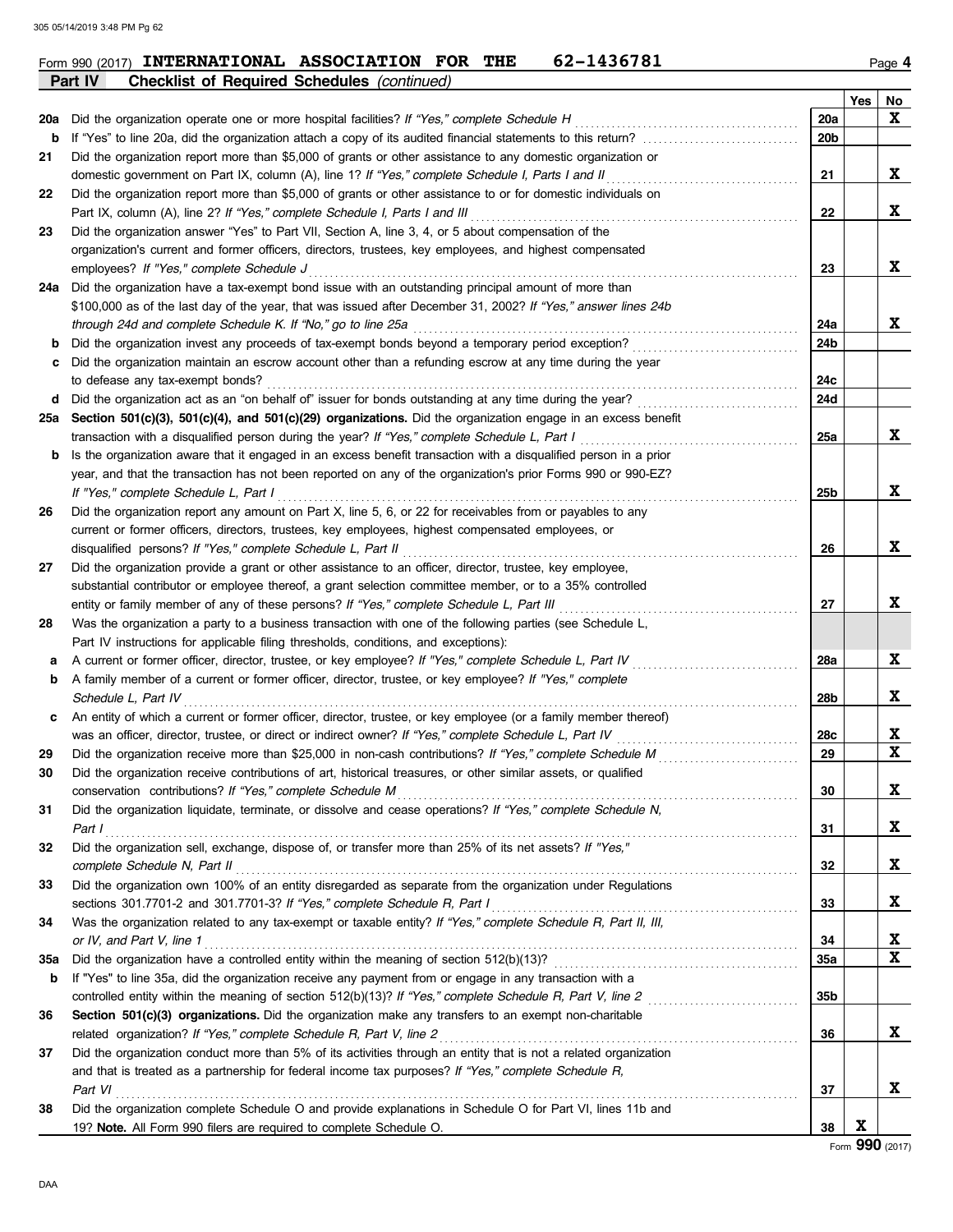|        | 62-1436781<br>Form 990 (2017) INTERNATIONAL ASSOCIATION FOR THE                                                                                                                                                                       |                |     | Page 5 |
|--------|---------------------------------------------------------------------------------------------------------------------------------------------------------------------------------------------------------------------------------------|----------------|-----|--------|
|        | <b>Statements Regarding Other IRS Filings and Tax Compliance</b><br>Part V                                                                                                                                                            |                |     |        |
|        | Check if Schedule O contains a response or note to any line in this Part V.                                                                                                                                                           |                |     |        |
|        |                                                                                                                                                                                                                                       |                | Yes | No     |
| 1a     | $\mathbf 0$<br>Enter the number reported in Box 3 of Form 1096. Enter -0- if not applicable<br>1a<br>$\mathbf 0$                                                                                                                      |                |     |        |
| b      | 1 <sub>b</sub><br>Enter the number of Forms W-2G included in line 1a. Enter -0- if not applicable                                                                                                                                     |                |     |        |
| c      | Did the organization comply with backup withholding rules for reportable payments to vendors and                                                                                                                                      |                |     |        |
|        | reportable gaming (gambling) winnings to prize winners?                                                                                                                                                                               | 1c             |     |        |
| 2a     | Enter the number of employees reported on Form W-3, Transmittal of Wage and Tax<br>$\mathbf 0$<br>2a                                                                                                                                  |                |     |        |
|        | Statements, filed for the calendar year ending with or within the year covered by this return<br>If at least one is reported on line 2a, did the organization file all required federal employment tax returns?                       | 2b             |     |        |
| b      | Note. If the sum of lines 1a and 2a is greater than 250, you may be required to e-file (see instructions)                                                                                                                             |                |     |        |
| За     | Did the organization have unrelated business gross income of \$1,000 or more during the year?                                                                                                                                         | За             |     | X      |
| b      | If "Yes," has it filed a Form 990-T for this year? If "No" to line 3b, provide an explanation in Schedule O                                                                                                                           | 3b             |     |        |
| 4a     | At any time during the calendar year, did the organization have an interest in, or a signature or other authority                                                                                                                     |                |     |        |
|        | over, a financial account in a foreign country (such as a bank account, securities account, or other financial                                                                                                                        |                |     |        |
|        | account)?                                                                                                                                                                                                                             | 4a             |     | X      |
| b      | If "Yes," enter the name of the foreign country:                                                                                                                                                                                      |                |     |        |
|        | See instructions for filing requirements for FinCEN Form 114, Report of Foreign Bank and Financial Accounts                                                                                                                           |                |     |        |
|        | (FBAR).                                                                                                                                                                                                                               |                |     |        |
| 5a     | Was the organization a party to a prohibited tax shelter transaction at any time during the tax year?                                                                                                                                 | 5a             |     | X      |
| b      | Did any taxable party notify the organization that it was or is a party to a prohibited tax shelter transaction?                                                                                                                      | 5b             |     | X      |
| c      | If "Yes" to line 5a or 5b, did the organization file Form 8886-T?                                                                                                                                                                     | 5 <sub>c</sub> |     |        |
| 6а     | Does the organization have annual gross receipts that are normally greater than \$100,000, and did the                                                                                                                                |                |     |        |
|        | organization solicit any contributions that were not tax deductible as charitable contributions?                                                                                                                                      | 6a             |     | X      |
| b      | If "Yes," did the organization include with every solicitation an express statement that such contributions or                                                                                                                        |                |     |        |
|        | gifts were not tax deductible?                                                                                                                                                                                                        | 6b             |     |        |
| 7      | Organizations that may receive deductible contributions under section 170(c).                                                                                                                                                         |                |     |        |
| а      | Did the organization receive a payment in excess of \$75 made partly as a contribution and partly for goods                                                                                                                           |                |     |        |
|        | and services provided to the payor?                                                                                                                                                                                                   | 7a             |     |        |
| b      | If "Yes," did the organization notify the donor of the value of the goods or services provided?                                                                                                                                       | 7b             |     |        |
| c      | Did the organization sell, exchange, or otherwise dispose of tangible personal property for which it was                                                                                                                              |                |     |        |
|        |                                                                                                                                                                                                                                       | 7с             |     |        |
| d      | 7d<br>If "Yes," indicate the number of Forms 8282 filed during the year                                                                                                                                                               |                |     |        |
| e      | Did the organization receive any funds, directly or indirectly, to pay premiums on a personal benefit contract?                                                                                                                       | 7е             |     |        |
|        | Did the organization, during the year, pay premiums, directly or indirectly, on a personal benefit contract?                                                                                                                          | 7f             |     |        |
|        | If the organization received a contribution of qualified intellectual property, did the organization file Form 8899 as required?                                                                                                      | 7g             |     |        |
| n      | If the organization received a contribution of cars, boats, airplanes, or other vehicles, did the organization file a Form 1098-C?                                                                                                    | 7h             |     |        |
| 8      | Sponsoring organizations maintaining donor advised funds. Did a donor advised fund maintained by the                                                                                                                                  |                |     |        |
|        | sponsoring organization have excess business holdings at any time during the year?                                                                                                                                                    | 8              |     |        |
| 9      | Sponsoring organizations maintaining donor advised funds.                                                                                                                                                                             |                |     |        |
| a      | Did the sponsoring organization make any taxable distributions under section 4966?                                                                                                                                                    | 9a<br>9b       |     |        |
| b      | Did the sponsoring organization make a distribution to a donor, donor advisor, or related person?                                                                                                                                     |                |     |        |
| 10     | Section 501(c)(7) organizations. Enter:<br>10a<br>Initiation fees and capital contributions included on Part VIII, line 12 [11] [11] [12] [11] [12] [11] [12] [1                                                                      |                |     |        |
| а<br>b | 10 <sub>b</sub><br>Gross receipts, included on Form 990, Part VIII, line 12, for public use of club facilities                                                                                                                        |                |     |        |
| 11     | Section 501(c)(12) organizations. Enter:                                                                                                                                                                                              |                |     |        |
| а      | 11a<br>Gross income from members or shareholders                                                                                                                                                                                      |                |     |        |
| b      | Gross income from other sources (Do not net amounts due or paid to other sources                                                                                                                                                      |                |     |        |
|        | 11 <sub>b</sub><br>against amounts due or received from them.)                                                                                                                                                                        |                |     |        |
| 12a    | Section 4947(a)(1) non-exempt charitable trusts. Is the organization filing Form 990 in lieu of Form 1041?                                                                                                                            | 12a            |     |        |
| b      | If "Yes," enter the amount of tax-exempt interest received or accrued during the year<br>12b                                                                                                                                          |                |     |        |
| 13     | Section 501(c)(29) qualified nonprofit health insurance issuers.                                                                                                                                                                      |                |     |        |
| а      | Is the organization licensed to issue qualified health plans in more than one state?                                                                                                                                                  | 13а            |     |        |
|        | Note. See the instructions for additional information the organization must report on Schedule O.                                                                                                                                     |                |     |        |
| b      | Enter the amount of reserves the organization is required to maintain by the states in which                                                                                                                                          |                |     |        |
|        | the organization is licensed to issue qualified health plans [11] contains the organization is licensed to issue qualified health plans [11] contains the organization is licensed to issue qualified health plans [11] contai<br>13b |                |     |        |
| c      | 13 <sub>c</sub><br>Enter the amount of reserves on hand                                                                                                                                                                               |                |     |        |
| 14a    | Did the organization receive any payments for indoor tanning services during the tax year?                                                                                                                                            | 14a            |     | X      |
| b      |                                                                                                                                                                                                                                       | 14b            |     |        |

DAA Form **990** (2017)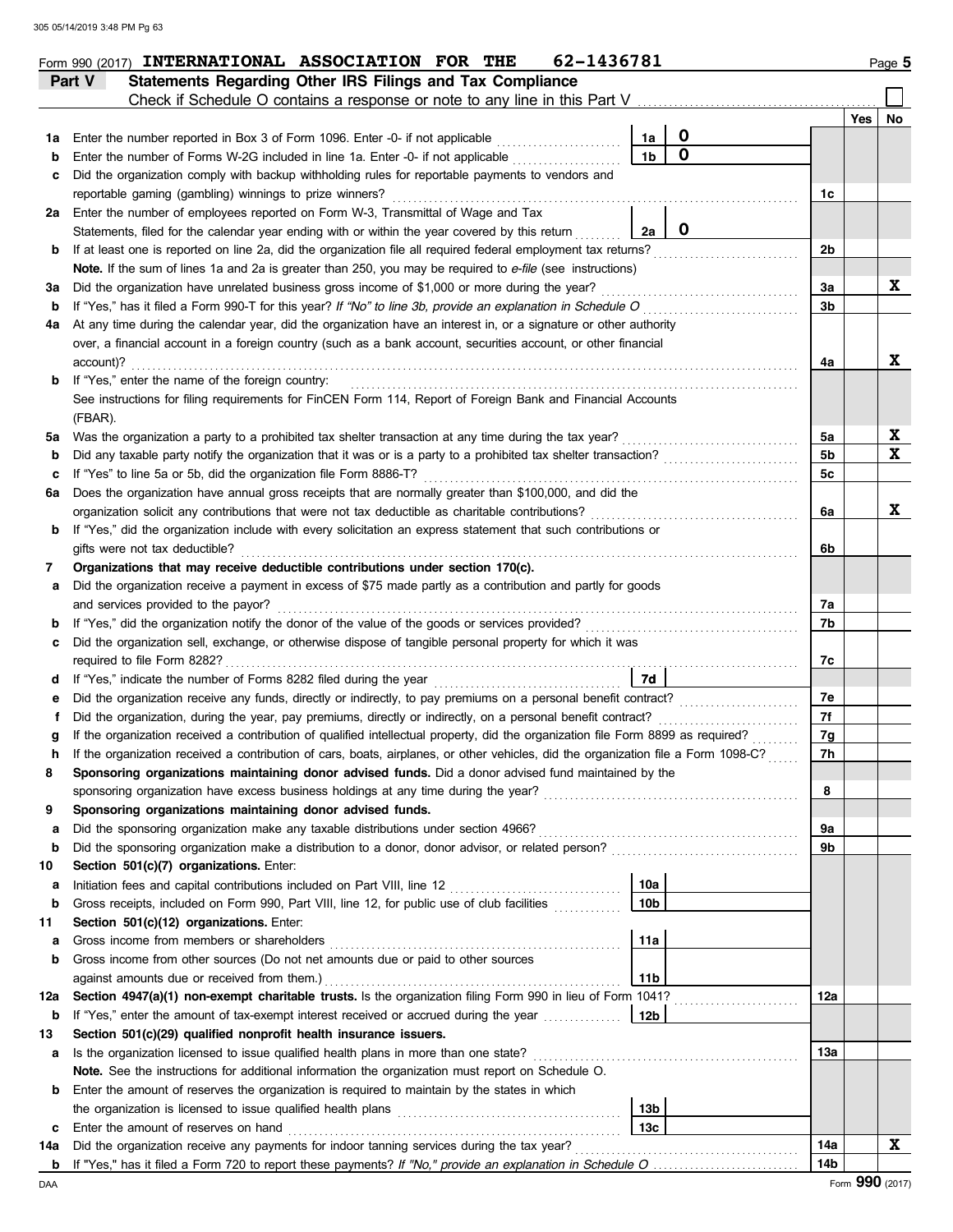|     | 62-1436781<br>Form 990 (2017) INTERNATIONAL ASSOCIATION FOR THE                                                                     |                         |     | Page 6      |  |  |  |  |  |  |  |
|-----|-------------------------------------------------------------------------------------------------------------------------------------|-------------------------|-----|-------------|--|--|--|--|--|--|--|
|     | Part VI<br>Governance, Management, and Disclosure For each "Yes" response to lines 2 through 7b below, and for a "No"               |                         |     |             |  |  |  |  |  |  |  |
|     | response to line 8a, 8b, or 10b below, describe the circumstances, processes, or changes in Schedule O. See instructions.           |                         |     |             |  |  |  |  |  |  |  |
|     |                                                                                                                                     |                         |     | ΙXΙ         |  |  |  |  |  |  |  |
|     | Section A. Governing Body and Management                                                                                            |                         |     |             |  |  |  |  |  |  |  |
|     |                                                                                                                                     |                         | Yes | No          |  |  |  |  |  |  |  |
| 1a  | 9<br>1a<br>Enter the number of voting members of the governing body at the end of the tax year                                      |                         |     |             |  |  |  |  |  |  |  |
|     | If there are material differences in voting rights among members of the governing body, or                                          |                         |     |             |  |  |  |  |  |  |  |
|     | if the governing body delegated broad authority to an executive committee or similar                                                |                         |     |             |  |  |  |  |  |  |  |
|     | committee, explain in Schedule O.                                                                                                   |                         |     |             |  |  |  |  |  |  |  |
| b   | 9<br>1b<br>Enter the number of voting members included in line 1a, above, who are independent                                       |                         |     |             |  |  |  |  |  |  |  |
|     | Did any officer, director, trustee, or key employee have a family relationship or a business relationship with                      |                         |     |             |  |  |  |  |  |  |  |
| 2   |                                                                                                                                     |                         |     |             |  |  |  |  |  |  |  |
|     | any other officer, director, trustee, or key employee?                                                                              | 2                       |     | X           |  |  |  |  |  |  |  |
| 3   | Did the organization delegate control over management duties customarily performed by or under the direct                           |                         |     |             |  |  |  |  |  |  |  |
|     | supervision of officers, directors, or trustees, or key employees to a management company or other person?                          | 3                       |     | X           |  |  |  |  |  |  |  |
| 4   | Did the organization make any significant changes to its governing documents since the prior Form 990 was filed?                    | $\overline{\mathbf{4}}$ |     | $\mathbf x$ |  |  |  |  |  |  |  |
| 5   | Did the organization become aware during the year of a significant diversion of the organization's assets?                          | 5                       |     | $\mathbf x$ |  |  |  |  |  |  |  |
| 6   | Did the organization have members or stockholders?                                                                                  | 6                       | X   |             |  |  |  |  |  |  |  |
| 7a  | Did the organization have members, stockholders, or other persons who had the power to elect or appoint                             |                         |     |             |  |  |  |  |  |  |  |
|     | one or more members of the governing body?                                                                                          | 7a                      | X   |             |  |  |  |  |  |  |  |
| b   | Are any governance decisions of the organization reserved to (or subject to approval by) members,                                   |                         |     |             |  |  |  |  |  |  |  |
|     | stockholders, or persons other than the governing body?                                                                             | 7b                      | X   |             |  |  |  |  |  |  |  |
| 8   | Did the organization contemporaneously document the meetings held or written actions undertaken during the year by the following:   |                         |     |             |  |  |  |  |  |  |  |
| а   | The governing body?                                                                                                                 | 8а                      | X   |             |  |  |  |  |  |  |  |
| b   | Each committee with authority to act on behalf of the governing body?                                                               | 8b                      | X   |             |  |  |  |  |  |  |  |
| 9   | Is there any officer, director, trustee, or key employee listed in Part VII, Section A, who cannot be reached at                    |                         |     |             |  |  |  |  |  |  |  |
|     |                                                                                                                                     | 9                       |     | x           |  |  |  |  |  |  |  |
|     | <b>Section B. Policies</b> (This Section B requests information about policies not required by the Internal Revenue Code.)          |                         |     |             |  |  |  |  |  |  |  |
|     |                                                                                                                                     |                         | Yes | No          |  |  |  |  |  |  |  |
| 10a | Did the organization have local chapters, branches, or affiliates?                                                                  | 10a                     |     | X           |  |  |  |  |  |  |  |
| b   | If "Yes," did the organization have written policies and procedures governing the activities of such chapters,                      |                         |     |             |  |  |  |  |  |  |  |
|     | affiliates, and branches to ensure their operations are consistent with the organization's exempt purposes?                         | 10b                     |     |             |  |  |  |  |  |  |  |
| 11a | Has the organization provided a complete copy of this Form 990 to all members of its governing body before filing the form?         | 11a                     |     | X           |  |  |  |  |  |  |  |
|     | Describe in Schedule O the process, if any, used by the organization to review this Form 990.                                       |                         |     |             |  |  |  |  |  |  |  |
| b   |                                                                                                                                     |                         | X   |             |  |  |  |  |  |  |  |
| 12a | Did the organization have a written conflict of interest policy? If "No," go to line 13                                             | 12a                     |     |             |  |  |  |  |  |  |  |
| b   | Were officers, directors, or trustees, and key employees required to disclose annually interests that could give rise to conflicts? | 12b                     | X   |             |  |  |  |  |  |  |  |
| с   | Did the organization regularly and consistently monitor and enforce compliance with the policy? If "Yes,"                           |                         |     |             |  |  |  |  |  |  |  |
|     | describe in Schedule O how this was done                                                                                            | 12c                     | X   |             |  |  |  |  |  |  |  |
| 13  | Did the organization have a written whistleblower policy?                                                                           | 13                      |     | X           |  |  |  |  |  |  |  |
| 14  | Did the organization have a written document retention and destruction policy?                                                      | 14                      |     | X           |  |  |  |  |  |  |  |
| 15  | Did the process for determining compensation of the following persons include a review and approval by                              |                         |     |             |  |  |  |  |  |  |  |
|     | independent persons, comparability data, and contemporaneous substantiation of the deliberation and decision?                       |                         |     |             |  |  |  |  |  |  |  |
| а   | The organization's CEO, Executive Director, or top management official                                                              | 15a                     |     | X           |  |  |  |  |  |  |  |
| b   | Other officers or key employees of the organization                                                                                 | 15b                     |     | X           |  |  |  |  |  |  |  |
|     | If "Yes" to line 15a or 15b, describe the process in Schedule O (see instructions).                                                 |                         |     |             |  |  |  |  |  |  |  |
| 16a | Did the organization invest in, contribute assets to, or participate in a joint venture or similar arrangement                      |                         |     |             |  |  |  |  |  |  |  |
|     | with a taxable entity during the year?                                                                                              | 16a                     |     | X           |  |  |  |  |  |  |  |
| b   | If "Yes," did the organization follow a written policy or procedure requiring the organization to evaluate its                      |                         |     |             |  |  |  |  |  |  |  |
|     | participation in joint venture arrangements under applicable federal tax law, and take steps to safeguard the                       |                         |     |             |  |  |  |  |  |  |  |
|     |                                                                                                                                     | 16b                     |     |             |  |  |  |  |  |  |  |
|     | Section C. Disclosure                                                                                                               |                         |     |             |  |  |  |  |  |  |  |
| 17  | IN<br>List the states with which a copy of this Form 990 is required to be filed                                                    |                         |     |             |  |  |  |  |  |  |  |
|     |                                                                                                                                     |                         |     |             |  |  |  |  |  |  |  |
| 18  | Section 6104 requires an organization to make its Forms 1023 (or 1024 if applicable), 990, and 990-T (Section 501(c)(3)s only)      |                         |     |             |  |  |  |  |  |  |  |
|     | available for public inspection. Indicate how you made these available. Check all that apply.                                       |                         |     |             |  |  |  |  |  |  |  |
|     | Another's website $ \mathbf{X} $ Upon request<br>IXI<br>Own website<br>Other (explain in Schedule O)                                |                         |     |             |  |  |  |  |  |  |  |
| 19  | Describe in Schedule O whether (and if so, how) the organization made its governing documents, conflict of interest policy, and     |                         |     |             |  |  |  |  |  |  |  |
|     | financial statements available to the public during the tax year.                                                                   |                         |     |             |  |  |  |  |  |  |  |
| 20  | State the name, address, and telephone number of the person who possesses the organization's books and records:                     |                         |     |             |  |  |  |  |  |  |  |
|     | <b>513 NORTH PARK AVENUE</b><br><b>EMILY CASTLE</b>                                                                                 |                         |     |             |  |  |  |  |  |  |  |
|     | IN 47408-3829 317-608-3067<br><b>BLOOMINGTON</b>                                                                                    |                         |     |             |  |  |  |  |  |  |  |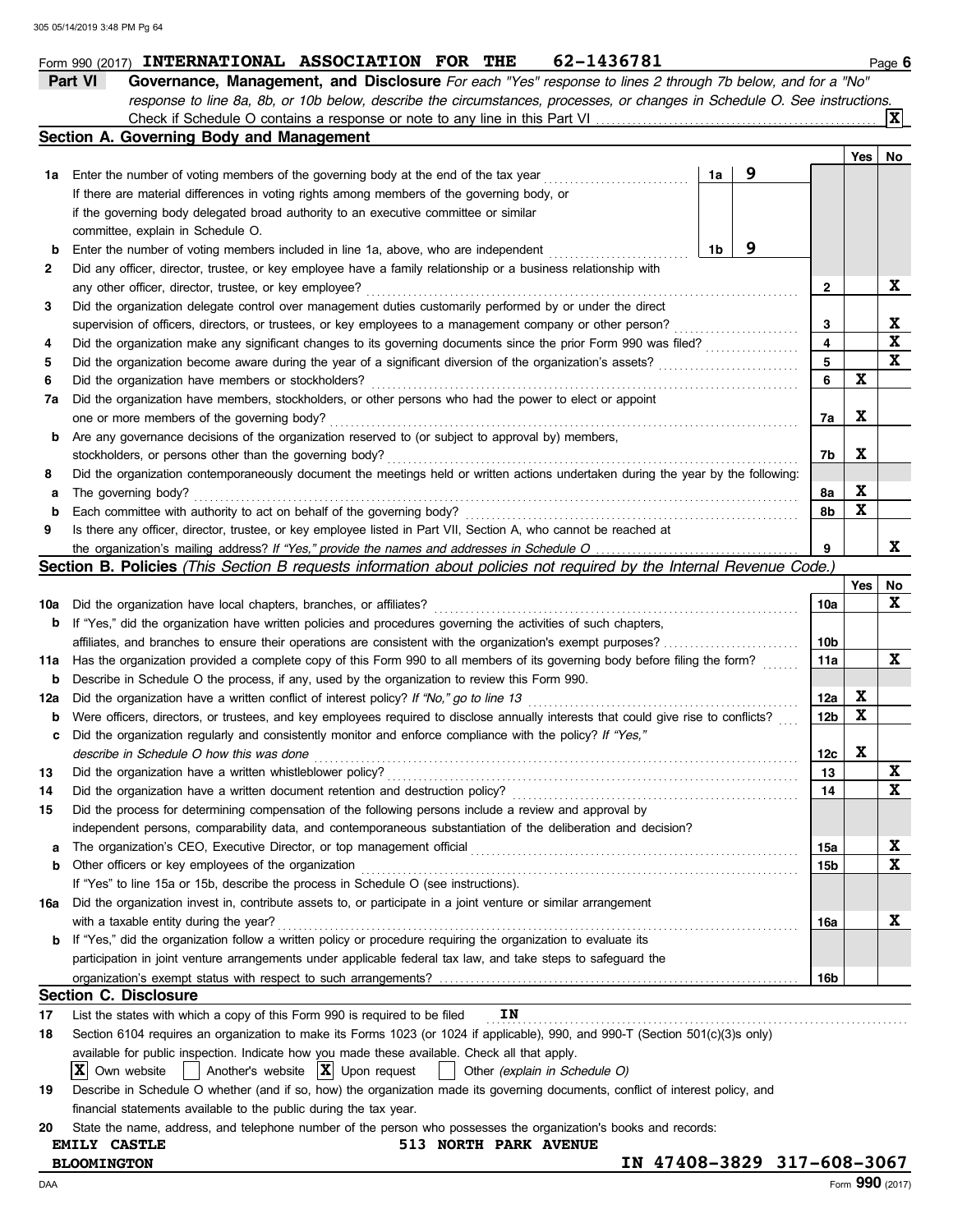|                          |                                | Form 990 (2017) INTERNATIONAL ASSOCIATION FOR THE                                                                                 | 62-1436781 |                                                                                                                                        | Page 7 |
|--------------------------|--------------------------------|-----------------------------------------------------------------------------------------------------------------------------------|------------|----------------------------------------------------------------------------------------------------------------------------------------|--------|
| Part VII                 |                                |                                                                                                                                   |            | Compensation of Officers, Directors, Trustees, Key Employees, Highest Compensated Employees, and                                       |        |
|                          | <b>Independent Contractors</b> |                                                                                                                                   |            |                                                                                                                                        |        |
|                          |                                |                                                                                                                                   |            | Check if Schedule O contains a response or note to any line in this Part VII                                                           |        |
| Section A.               |                                | Officers, Directors, Trustees, Key Employees, and Highest Compensated Employees                                                   |            |                                                                                                                                        |        |
| organization's tax year. |                                | 1a Complete this table for all persons required to be listed. Report compensation for the calendar year ending with or within the |            |                                                                                                                                        |        |
|                          |                                | compensation. Enter -0- in columns (D), $(E)$ , and $(F)$ if no compensation was paid.                                            |            | • List all of the organization's current officers, directors, trustees (whether individuals or organizations), regardless of amount of |        |
|                          |                                | List all ef the experientiants expressed tray amplevence if any Can instructions for definition of "levy ampleven"                |            |                                                                                                                                        |        |

List all of the organization's **current** key employees, if any. See instructions for definition of "key employee."

who received reportable compensation (Box 5 of Form W-2 and/or Box 7 of Form 1099-MISC) of more than \$100,000 from the organization and any related organizations. • List all of the organization's **current** key employees, if any. See instructions for definition of "key employee."<br>• List the organization's five **current** highest compensated employees (other than an officer, director,

• List all of the organization's **former** officers, key employees, and highest compensated employees who received more than<br>00,000 of reportable compensation from the organization and any related organizations \$100,000 of reportable compensation from the organization and any related organizations.

• List all of the organization's **former directors or trustees** that received, in the capacity as a former director or trustee of the parazion from the organization and any related organizations organization, more than \$10,000 of reportable compensation from the organization and any related organizations. List persons in the following order: individual trustees or directors; institutional trustees; officers; key employees; highest compensated employees; and former such persons.

Check this box if neither the organization nor any related organization compensated any current officer, director, or trustee. **X**

| (A)<br>Name and Title                                       | (B)<br>Average<br>hours per<br>week<br>(list any<br>hours for |                                      |                          |             | (C)<br>Position | (do not check more than one<br>box, unless person is both an<br>officer and a director/trustee) |        | (D)<br>Reportable<br>compensation<br>from<br>the<br>organization | $(\mathsf{F})$<br>Reportable<br>compensation from<br>related<br>organizations<br>(W-2/1099-MISC) | (F)<br>Estimated<br>amount of<br>other<br>compensation<br>from the |
|-------------------------------------------------------------|---------------------------------------------------------------|--------------------------------------|--------------------------|-------------|-----------------|-------------------------------------------------------------------------------------------------|--------|------------------------------------------------------------------|--------------------------------------------------------------------------------------------------|--------------------------------------------------------------------|
|                                                             | related<br>organizations<br>below dotted<br>line)             | Individual<br>or director<br>trustee | Institutional<br>trustee | Officer     | Key<br>employee | Highest compensated<br>employee                                                                 | Former | (W-2/1099-MISC)                                                  |                                                                                                  | organization<br>and related<br>organizations                       |
| (1) JOHN POWELL                                             | 0.00                                                          |                                      |                          |             |                 |                                                                                                 |        |                                                                  |                                                                                                  |                                                                    |
| <b>PRESIDENT</b>                                            | 0.00                                                          | $\mathbf x$                          |                          | $\mathbf x$ |                 |                                                                                                 |        | 0                                                                | 0                                                                                                | $\mathbf 0$                                                        |
| $(2)$ RENE $'$<br>VAN WEEREN                                |                                                               |                                      |                          |             |                 |                                                                                                 |        |                                                                  |                                                                                                  |                                                                    |
|                                                             | 0.00                                                          |                                      |                          |             |                 |                                                                                                 |        |                                                                  |                                                                                                  |                                                                    |
| <b>EXEC DIRECTOR</b>                                        | 0.00                                                          | $\mathbf x$                          |                          | $\mathbf x$ |                 |                                                                                                 |        | 0                                                                | 0                                                                                                | $\mathbf 0$                                                        |
| (3) EVERISTO MAPEDZA                                        |                                                               |                                      |                          |             |                 |                                                                                                 |        |                                                                  |                                                                                                  |                                                                    |
|                                                             | 0.00                                                          |                                      |                          |             |                 |                                                                                                 |        |                                                                  |                                                                                                  |                                                                    |
| COUNCIL MEMBER                                              | 0.00                                                          |                                      |                          | $\mathbf x$ |                 |                                                                                                 |        | 0                                                                | 0                                                                                                | $\mathbf 0$                                                        |
| (4) SHEILA FOSTER                                           |                                                               |                                      |                          |             |                 |                                                                                                 |        |                                                                  |                                                                                                  |                                                                    |
|                                                             | 0.00                                                          |                                      |                          |             |                 |                                                                                                 |        |                                                                  |                                                                                                  |                                                                    |
| COUNCIL MEMBER                                              | 0.00                                                          |                                      |                          | $\mathbf x$ |                 |                                                                                                 |        | 0                                                                | 0                                                                                                | 0                                                                  |
| $(5)$ CHARLES<br><b>SCHWEIK</b>                             |                                                               |                                      |                          |             |                 |                                                                                                 |        |                                                                  |                                                                                                  |                                                                    |
|                                                             | 0.00                                                          |                                      |                          |             |                 |                                                                                                 |        | 0                                                                |                                                                                                  | 0                                                                  |
| <b>COUNCIL MEMBER</b><br>(6) <b>MARCO</b><br><b>JANSSEN</b> | 0.00                                                          |                                      |                          | $\mathbf x$ |                 |                                                                                                 |        |                                                                  | 0                                                                                                |                                                                    |
|                                                             | 0.00                                                          |                                      |                          |             |                 |                                                                                                 |        |                                                                  |                                                                                                  |                                                                    |
| PRESIDENT ELECT                                             | 0.00                                                          |                                      |                          | $\mathbf x$ |                 |                                                                                                 |        | 0                                                                | 0                                                                                                | $\mathbf 0$                                                        |
| (7) INSA THEESFELD                                          |                                                               |                                      |                          |             |                 |                                                                                                 |        |                                                                  |                                                                                                  |                                                                    |
|                                                             | 0.00                                                          |                                      |                          |             |                 |                                                                                                 |        |                                                                  |                                                                                                  |                                                                    |
| <b>COUNCIL MEMBER</b>                                       | 0.00                                                          |                                      |                          | $\mathbf x$ |                 |                                                                                                 |        | 0                                                                | 0                                                                                                | $\mathbf 0$                                                        |
| (8) SERGIO VILLAMAYOR                                       | <b>TOMAS</b>                                                  |                                      |                          |             |                 |                                                                                                 |        |                                                                  |                                                                                                  |                                                                    |
|                                                             | 0.00                                                          |                                      |                          |             |                 |                                                                                                 |        |                                                                  |                                                                                                  |                                                                    |
| <b>JOURNAL CO-EDITOR</b>                                    | 0.00                                                          |                                      |                          | $\mathbf x$ |                 |                                                                                                 |        | 0                                                                | 0                                                                                                | $\mathbf 0$                                                        |
| (9) XAVIER BASURTO                                          |                                                               |                                      |                          |             |                 |                                                                                                 |        |                                                                  |                                                                                                  |                                                                    |
|                                                             | 0.00                                                          |                                      |                          |             |                 |                                                                                                 |        |                                                                  |                                                                                                  |                                                                    |
| COUNCIL MEMBER                                              | 0.00                                                          |                                      |                          | $\mathbf x$ |                 |                                                                                                 |        | 0                                                                | 0                                                                                                | $\mathbf 0$                                                        |
| (10) FRANK LAERHOVEN                                        |                                                               |                                      |                          |             |                 |                                                                                                 |        |                                                                  |                                                                                                  |                                                                    |
|                                                             | 0.00                                                          |                                      |                          |             |                 |                                                                                                 |        |                                                                  |                                                                                                  |                                                                    |
| JOURNAL CO-EDITOR                                           | 0.00                                                          |                                      |                          | $\mathbf x$ |                 |                                                                                                 |        | 0                                                                | 0                                                                                                | 0                                                                  |
| $(11)$ EMILY CASTLE                                         |                                                               |                                      |                          |             |                 |                                                                                                 |        |                                                                  |                                                                                                  |                                                                    |
|                                                             | 0.00                                                          |                                      |                          |             |                 |                                                                                                 |        |                                                                  |                                                                                                  |                                                                    |
| INFORMATION OFFICER                                         | 0.00                                                          |                                      |                          | $\mathbf x$ |                 |                                                                                                 |        | 0                                                                | 0                                                                                                | $\mathbf 0$                                                        |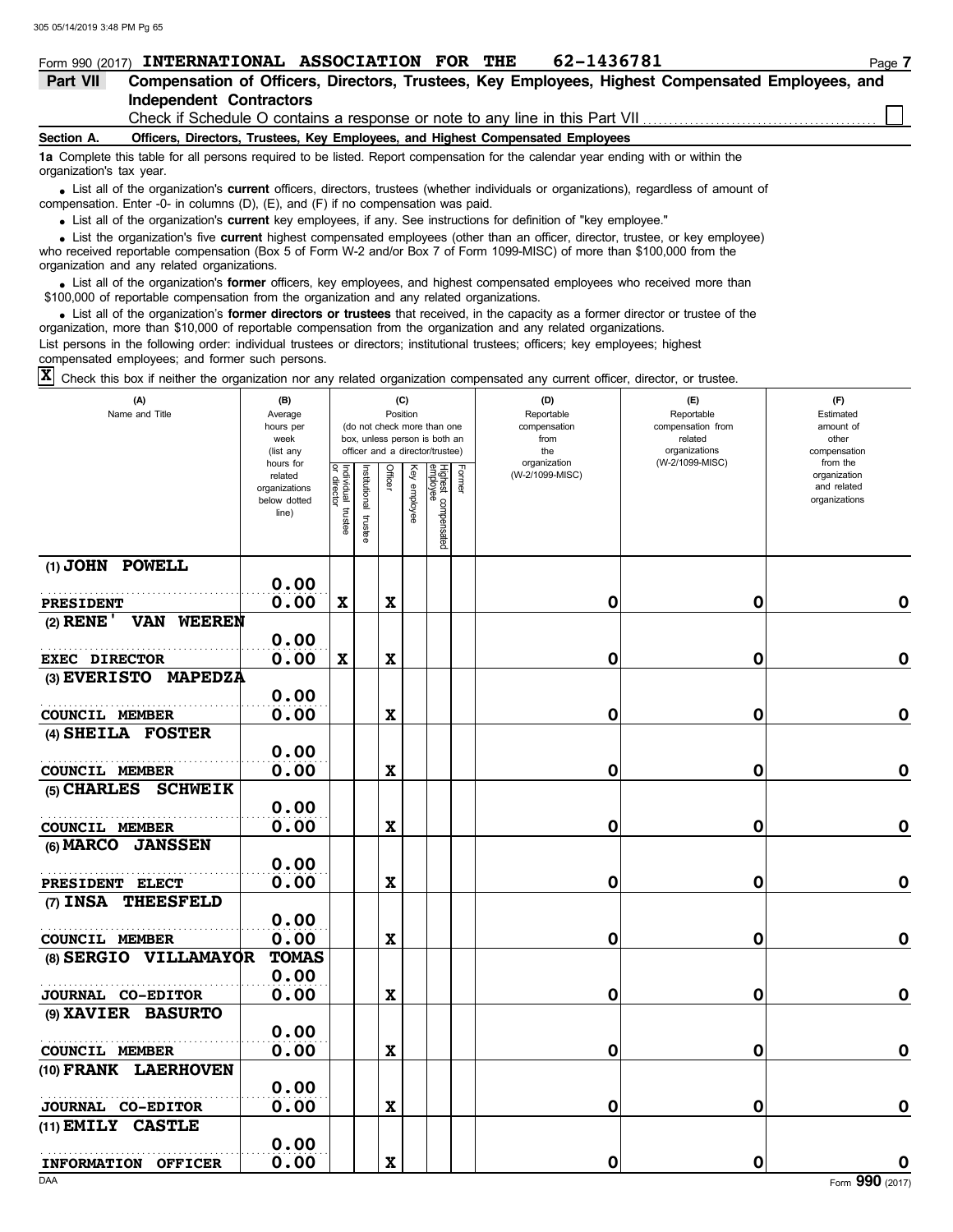| Form 990 (2017)<br>Part VII   | <b>INTERNATIONAL ASSOCIATION FOR THE</b>                                                                                                                            |                                                                                                                                                                                     |                                   |                          |             |              |                                 |                                                                  | 62-1436781<br>Section A. Officers, Directors, Trustees, Key Employees, and Highest Compensated Employees (continued)             |                                |                                                                    | Page 8                                       |
|-------------------------------|---------------------------------------------------------------------------------------------------------------------------------------------------------------------|-------------------------------------------------------------------------------------------------------------------------------------------------------------------------------------|-----------------------------------|--------------------------|-------------|--------------|---------------------------------|------------------------------------------------------------------|----------------------------------------------------------------------------------------------------------------------------------|--------------------------------|--------------------------------------------------------------------|----------------------------------------------|
|                               | (A)<br>Name and title                                                                                                                                               | (B)<br>(C)<br>Position<br>Average<br>hours per<br>(do not check more than one<br>box, unless person is both an<br>week<br>officer and a director/trustee)<br>(list any<br>hours for |                                   |                          |             |              |                                 | (D)<br>Reportable<br>compensation<br>from<br>the<br>organization | $(\mathsf{F})$<br>Reportable<br>compensation from<br>related<br>organizations<br>(W-2/1099-MISC)                                 |                                | (F)<br>Estimated<br>amount of<br>other<br>compensation<br>from the |                                              |
|                               |                                                                                                                                                                     | related<br>organizations<br>below dotted<br>line)                                                                                                                                   | Individual trustee<br>or director | Institutional<br>trustee | Officer     | Key employee | Highest compensated<br>employee | Former                                                           | (W-2/1099-MISC)                                                                                                                  |                                |                                                                    | organization<br>and related<br>organizations |
| (12)                          | <b>ALYNE DELANEY</b>                                                                                                                                                | 0.00                                                                                                                                                                                |                                   |                          |             |              |                                 |                                                                  |                                                                                                                                  |                                |                                                                    |                                              |
|                               | COMMONSDIGEST EDITOR                                                                                                                                                | 0.00                                                                                                                                                                                |                                   |                          | X           |              |                                 |                                                                  | 0                                                                                                                                | 0                              |                                                                    | $\mathbf 0$                                  |
| (13)                          | <b>MICHAEL</b><br><b>SCHOON</b>                                                                                                                                     |                                                                                                                                                                                     |                                   |                          |             |              |                                 |                                                                  |                                                                                                                                  |                                |                                                                    |                                              |
| JOURNAL CO-EDITOR             |                                                                                                                                                                     | 0.00<br>0.00                                                                                                                                                                        |                                   |                          | $\mathbf x$ |              |                                 |                                                                  | 0                                                                                                                                | 0                              |                                                                    | $\mathbf 0$                                  |
| (14)                          | <b>CATHERINE M</b>                                                                                                                                                  | <b>TUCKER</b>                                                                                                                                                                       |                                   |                          |             |              |                                 |                                                                  |                                                                                                                                  |                                |                                                                    |                                              |
|                               |                                                                                                                                                                     | 0.00                                                                                                                                                                                |                                   |                          |             |              |                                 |                                                                  |                                                                                                                                  |                                |                                                                    |                                              |
| <b>COUNCIL MEMBER</b><br>(15) | TINE DE MOOR                                                                                                                                                        | 0.00                                                                                                                                                                                |                                   |                          | X           |              |                                 |                                                                  | 0                                                                                                                                | 0                              |                                                                    | $\mathbf 0$                                  |
|                               |                                                                                                                                                                     | 0.00                                                                                                                                                                                |                                   |                          |             |              |                                 |                                                                  |                                                                                                                                  |                                |                                                                    |                                              |
| <b>PAST</b>                   | <b>PRESIDENT</b>                                                                                                                                                    | 0.00                                                                                                                                                                                |                                   |                          | X           |              |                                 |                                                                  | 0                                                                                                                                | 0                              |                                                                    | $\mathbf 0$                                  |
| (16)                          | GABRIELA LICHTENSTEIN                                                                                                                                               | 0.00                                                                                                                                                                                |                                   |                          |             |              |                                 |                                                                  |                                                                                                                                  |                                |                                                                    |                                              |
|                               | COORDINATOR LATIN-AM                                                                                                                                                | 0.00                                                                                                                                                                                |                                   |                          | X           |              |                                 |                                                                  | 0                                                                                                                                | 0                              |                                                                    | $\mathbf 0$                                  |
| (17)                          | YAHUA WANG                                                                                                                                                          | 0.00                                                                                                                                                                                |                                   |                          |             |              |                                 |                                                                  |                                                                                                                                  |                                |                                                                    |                                              |
| COORDINATOR CHINA             |                                                                                                                                                                     | 0.00                                                                                                                                                                                |                                   |                          | X           |              |                                 |                                                                  | 0                                                                                                                                | 0                              |                                                                    | $\mathbf 0$                                  |
| (18)                          | <b>JUAN M PULHIN</b>                                                                                                                                                |                                                                                                                                                                                     |                                   |                          |             |              |                                 |                                                                  |                                                                                                                                  |                                |                                                                    |                                              |
|                               | COORDINATOR SE-ASIA                                                                                                                                                 | 0.00<br>0.00                                                                                                                                                                        |                                   |                          | $\mathbf x$ |              |                                 |                                                                  | 0                                                                                                                                | 0                              |                                                                    | $\mathbf 0$                                  |
| (19)                          | <b>CHARLOTTE</b>                                                                                                                                                    | <b>WAGENAAR</b>                                                                                                                                                                     |                                   |                          |             |              |                                 |                                                                  |                                                                                                                                  |                                |                                                                    |                                              |
|                               |                                                                                                                                                                     | 0.00                                                                                                                                                                                |                                   |                          |             |              |                                 |                                                                  |                                                                                                                                  |                                |                                                                    |                                              |
|                               | COMMUNICATIONS ADVIS                                                                                                                                                | 0.00                                                                                                                                                                                |                                   |                          | $\mathbf x$ |              |                                 |                                                                  | 0                                                                                                                                | 0                              |                                                                    | $\mathbf 0$                                  |
|                               | c Total from continuation sheets to Part VII, Section A                                                                                                             |                                                                                                                                                                                     |                                   |                          |             |              |                                 |                                                                  |                                                                                                                                  |                                |                                                                    |                                              |
| d                             |                                                                                                                                                                     |                                                                                                                                                                                     |                                   |                          |             |              |                                 |                                                                  |                                                                                                                                  |                                |                                                                    |                                              |
| $\mathbf{2}$                  | reportable compensation from the organization                                                                                                                       |                                                                                                                                                                                     |                                   | O                        |             |              |                                 |                                                                  | Total number of individuals (including but not limited to those listed above) who received more than \$100,000 of                |                                |                                                                    |                                              |
|                               |                                                                                                                                                                     |                                                                                                                                                                                     |                                   |                          |             |              |                                 |                                                                  |                                                                                                                                  |                                |                                                                    | Yes<br>No                                    |
| 3                             | employee on line 1a? If "Yes," complete Schedule J for such individual                                                                                              |                                                                                                                                                                                     |                                   |                          |             |              |                                 |                                                                  | Did the organization list any former officer, director, or trustee, key employee, or highest compensated                         |                                | 3                                                                  | X                                            |
| 4                             |                                                                                                                                                                     |                                                                                                                                                                                     |                                   |                          |             |              |                                 |                                                                  | For any individual listed on line 1a, is the sum of reportable compensation and other compensation from the                      |                                |                                                                    |                                              |
| individual                    |                                                                                                                                                                     |                                                                                                                                                                                     |                                   |                          |             |              |                                 |                                                                  | organization and related organizations greater than \$150,000? If "Yes," complete Schedule J for such                            |                                | 4                                                                  | X                                            |
| 5                             | for services rendered to the organization? If "Yes," complete Schedule J for such person                                                                            |                                                                                                                                                                                     |                                   |                          |             |              |                                 |                                                                  | Did any person listed on line 1a receive or accrue compensation from any unrelated organization or individual                    |                                | 5                                                                  | X                                            |
|                               | Section B. Independent Contractors                                                                                                                                  |                                                                                                                                                                                     |                                   |                          |             |              |                                 |                                                                  |                                                                                                                                  |                                |                                                                    |                                              |
| 1                             |                                                                                                                                                                     |                                                                                                                                                                                     |                                   |                          |             |              |                                 |                                                                  | Complete this table for your five highest compensated independent contractors that received more than \$100,000 of               |                                |                                                                    |                                              |
|                               |                                                                                                                                                                     | (A)<br>Name and business address                                                                                                                                                    |                                   |                          |             |              |                                 |                                                                  | compensation from the organization. Report compensation for the calendar year ending with or within the organization's tax year. | (B)<br>Description of services |                                                                    | (C)<br>Compensation                          |
|                               |                                                                                                                                                                     |                                                                                                                                                                                     |                                   |                          |             |              |                                 |                                                                  |                                                                                                                                  |                                |                                                                    |                                              |
|                               |                                                                                                                                                                     |                                                                                                                                                                                     |                                   |                          |             |              |                                 |                                                                  |                                                                                                                                  |                                |                                                                    |                                              |
|                               |                                                                                                                                                                     |                                                                                                                                                                                     |                                   |                          |             |              |                                 |                                                                  |                                                                                                                                  |                                |                                                                    |                                              |
|                               |                                                                                                                                                                     |                                                                                                                                                                                     |                                   |                          |             |              |                                 |                                                                  |                                                                                                                                  |                                |                                                                    |                                              |
|                               |                                                                                                                                                                     |                                                                                                                                                                                     |                                   |                          |             |              |                                 |                                                                  |                                                                                                                                  |                                |                                                                    |                                              |
|                               |                                                                                                                                                                     |                                                                                                                                                                                     |                                   |                          |             |              |                                 |                                                                  |                                                                                                                                  |                                |                                                                    |                                              |
|                               |                                                                                                                                                                     |                                                                                                                                                                                     |                                   |                          |             |              |                                 |                                                                  |                                                                                                                                  |                                |                                                                    |                                              |
|                               |                                                                                                                                                                     |                                                                                                                                                                                     |                                   |                          |             |              |                                 |                                                                  |                                                                                                                                  |                                |                                                                    |                                              |
| 2                             | Total number of independent contractors (including but not limited to those listed above) who<br>received more than \$100,000 of compensation from the organization |                                                                                                                                                                                     |                                   |                          |             |              |                                 |                                                                  |                                                                                                                                  | 0                              |                                                                    |                                              |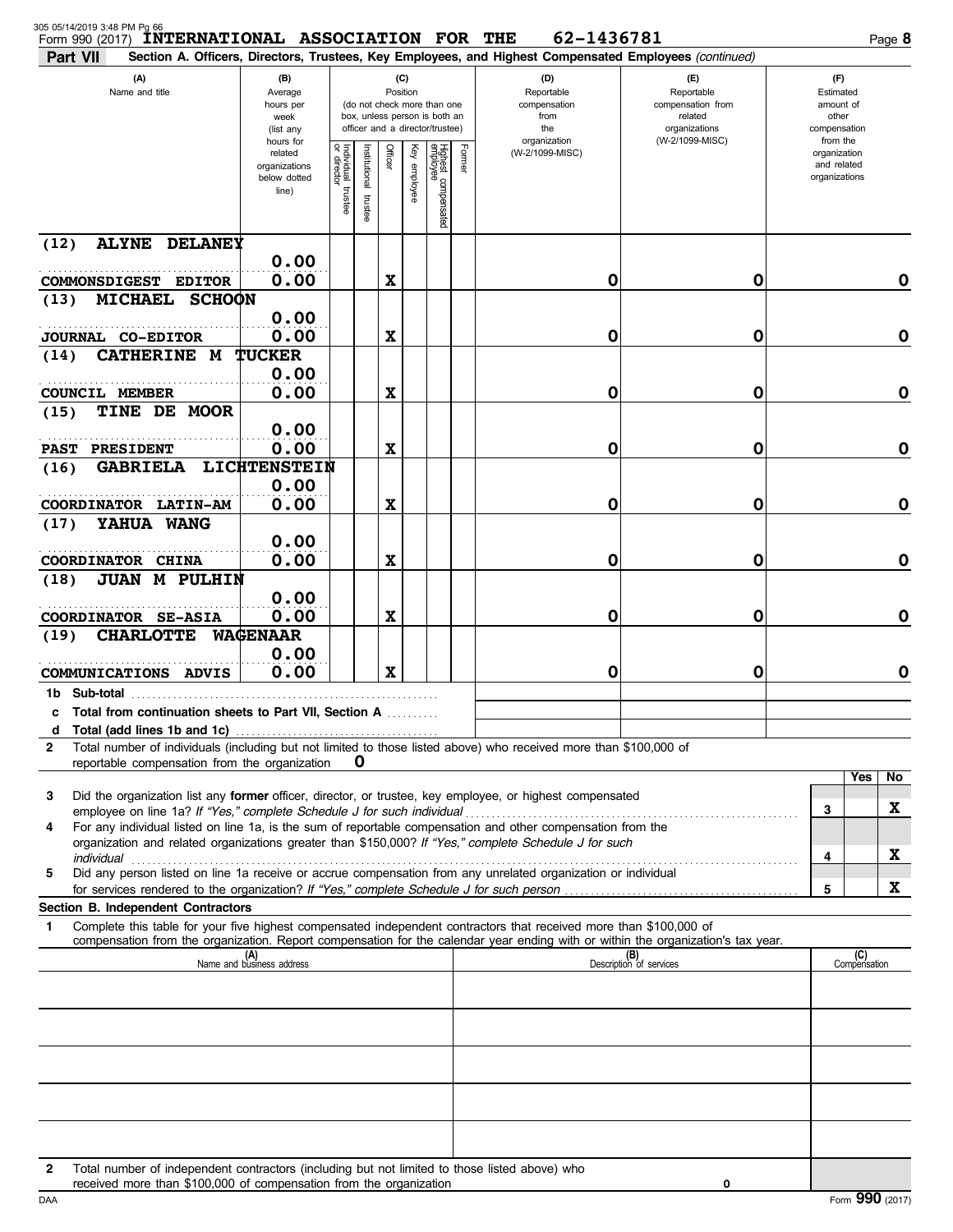### **Form 990 (2017) INTERNATIONAL ASSOCIATION FOR THE 62-1436781 Page 9**

#### **Part VIII Statement of Revenue**

|                                                                                                               |     | Check if Schedule O contains a response or note to any line in this Part VIII |    |                   |                      |                                                    |                                         |                                                                  |
|---------------------------------------------------------------------------------------------------------------|-----|-------------------------------------------------------------------------------|----|-------------------|----------------------|----------------------------------------------------|-----------------------------------------|------------------------------------------------------------------|
|                                                                                                               |     |                                                                               |    |                   | (A)<br>Total revenue | (B)<br>Related or<br>exempt<br>function<br>revenue | (C)<br>Unrelated<br>business<br>revenue | (D)<br>Revenue<br>excluded from tax<br>under sections<br>512-514 |
|                                                                                                               |     | 1a Federated campaigns<br>a sa sala                                           | 1a |                   |                      |                                                    |                                         |                                                                  |
|                                                                                                               |     | <b>b</b> Membership dues                                                      | 1b | 32,179            |                      |                                                    |                                         |                                                                  |
|                                                                                                               |     | c Fundraising events<br>.                                                     | 1c |                   |                      |                                                    |                                         |                                                                  |
|                                                                                                               |     | d Related organizations                                                       | 1d |                   |                      |                                                    |                                         |                                                                  |
|                                                                                                               |     | e Government grants (contributions)                                           | 1e |                   |                      |                                                    |                                         |                                                                  |
|                                                                                                               |     | f All other contributions, gifts, grants,                                     |    |                   |                      |                                                    |                                         |                                                                  |
|                                                                                                               |     | and similar amounts not included above                                        | 1f |                   |                      |                                                    |                                         |                                                                  |
|                                                                                                               | g   | Noncash contributions included in lines 1a-1f:                                |    | \$                |                      |                                                    |                                         |                                                                  |
| Program Service Revenue   Contributions, Gifts, Grants<br>Program Service Revenue   and Other Similar Amounts |     |                                                                               |    |                   | 32,179               |                                                    |                                         |                                                                  |
|                                                                                                               |     |                                                                               |    | <b>Busn. Code</b> |                      |                                                    |                                         |                                                                  |
|                                                                                                               | 2a  | <b>CONFERENCE FEES</b>                                                        |    |                   | 28,050               |                                                    |                                         | 28,050                                                           |
|                                                                                                               | b   |                                                                               |    |                   |                      |                                                    |                                         |                                                                  |
|                                                                                                               | с   |                                                                               |    |                   |                      |                                                    |                                         |                                                                  |
|                                                                                                               | d   |                                                                               |    |                   |                      |                                                    |                                         |                                                                  |
|                                                                                                               |     |                                                                               |    |                   |                      |                                                    |                                         |                                                                  |
|                                                                                                               |     | f All other program service revenue                                           |    |                   |                      |                                                    |                                         |                                                                  |
|                                                                                                               |     |                                                                               |    |                   | 28,050               |                                                    |                                         |                                                                  |
|                                                                                                               | 3   | Investment income (including dividends, interest,                             |    |                   |                      |                                                    |                                         |                                                                  |
|                                                                                                               |     |                                                                               |    |                   | 2                    |                                                    |                                         | 2                                                                |
|                                                                                                               |     | Income from investment of tax-exempt bond proceeds                            |    |                   |                      |                                                    |                                         |                                                                  |
|                                                                                                               | 4   |                                                                               |    |                   |                      |                                                    |                                         |                                                                  |
|                                                                                                               | 5   | (i) Real                                                                      |    | (ii) Personal     |                      |                                                    |                                         |                                                                  |
|                                                                                                               |     |                                                                               |    |                   |                      |                                                    |                                         |                                                                  |
|                                                                                                               | 6a  | Gross rents                                                                   |    |                   |                      |                                                    |                                         |                                                                  |
|                                                                                                               | b   | Less: rental exps.                                                            |    |                   |                      |                                                    |                                         |                                                                  |
|                                                                                                               | с   | Rental inc. or (loss)                                                         |    |                   |                      |                                                    |                                         |                                                                  |
|                                                                                                               | d   | <b>7a</b> Gross amount from<br>(i) Securities                                 |    |                   |                      |                                                    |                                         |                                                                  |
|                                                                                                               |     | sales of assets                                                               |    | (ii) Other        |                      |                                                    |                                         |                                                                  |
|                                                                                                               |     | other than inventory                                                          |    |                   |                      |                                                    |                                         |                                                                  |
|                                                                                                               | b   | Less: cost or other                                                           |    |                   |                      |                                                    |                                         |                                                                  |
|                                                                                                               |     | basis & sales exps.                                                           |    |                   |                      |                                                    |                                         |                                                                  |
|                                                                                                               | c   | Gain or (loss)                                                                |    |                   |                      |                                                    |                                         |                                                                  |
|                                                                                                               |     |                                                                               |    |                   |                      |                                                    |                                         |                                                                  |
| Ф                                                                                                             |     | 8a Gross income from fundraising events                                       |    |                   |                      |                                                    |                                         |                                                                  |
|                                                                                                               |     | (not including \$<br>.                                                        |    |                   |                      |                                                    |                                         |                                                                  |
|                                                                                                               |     | of contributions reported on line 1c).                                        |    |                   |                      |                                                    |                                         |                                                                  |
| Other Revenu                                                                                                  |     | See Part IV, line 18                                                          | a  |                   |                      |                                                    |                                         |                                                                  |
|                                                                                                               |     | <b>b</b> Less: direct expenses                                                |    |                   |                      |                                                    |                                         |                                                                  |
|                                                                                                               |     | c Net income or (loss) from fundraising events                                |    |                   |                      |                                                    |                                         |                                                                  |
|                                                                                                               |     | 9a Gross income from gaming activities.                                       |    |                   |                      |                                                    |                                         |                                                                  |
|                                                                                                               |     | See Part IV, line 19                                                          | a  |                   |                      |                                                    |                                         |                                                                  |
|                                                                                                               |     | <b>b</b> Less: direct expenses                                                | b  |                   |                      |                                                    |                                         |                                                                  |
|                                                                                                               |     | c Net income or (loss) from gaming activities                                 |    |                   |                      |                                                    |                                         |                                                                  |
|                                                                                                               |     | 10a Gross sales of inventory, less                                            |    |                   |                      |                                                    |                                         |                                                                  |
|                                                                                                               |     | returns and allowances                                                        | a  |                   |                      |                                                    |                                         |                                                                  |
|                                                                                                               |     | <b>b</b> Less: cost of goods sold                                             | b  |                   |                      |                                                    |                                         |                                                                  |
|                                                                                                               |     | c Net income or (loss) from sales of inventory                                |    |                   |                      |                                                    |                                         |                                                                  |
|                                                                                                               |     | Miscellaneous Revenue                                                         |    | Busn. Code        |                      |                                                    |                                         |                                                                  |
|                                                                                                               | 11a |                                                                               |    |                   |                      |                                                    |                                         |                                                                  |
|                                                                                                               | b   |                                                                               |    |                   |                      |                                                    |                                         |                                                                  |
|                                                                                                               | c   |                                                                               |    |                   |                      |                                                    |                                         |                                                                  |
|                                                                                                               | d   |                                                                               |    |                   |                      |                                                    |                                         |                                                                  |
|                                                                                                               | е   |                                                                               |    |                   |                      |                                                    |                                         |                                                                  |
|                                                                                                               | 12  |                                                                               |    |                   | 60,231               | 0                                                  | $\mathbf{0}$                            | 28,052                                                           |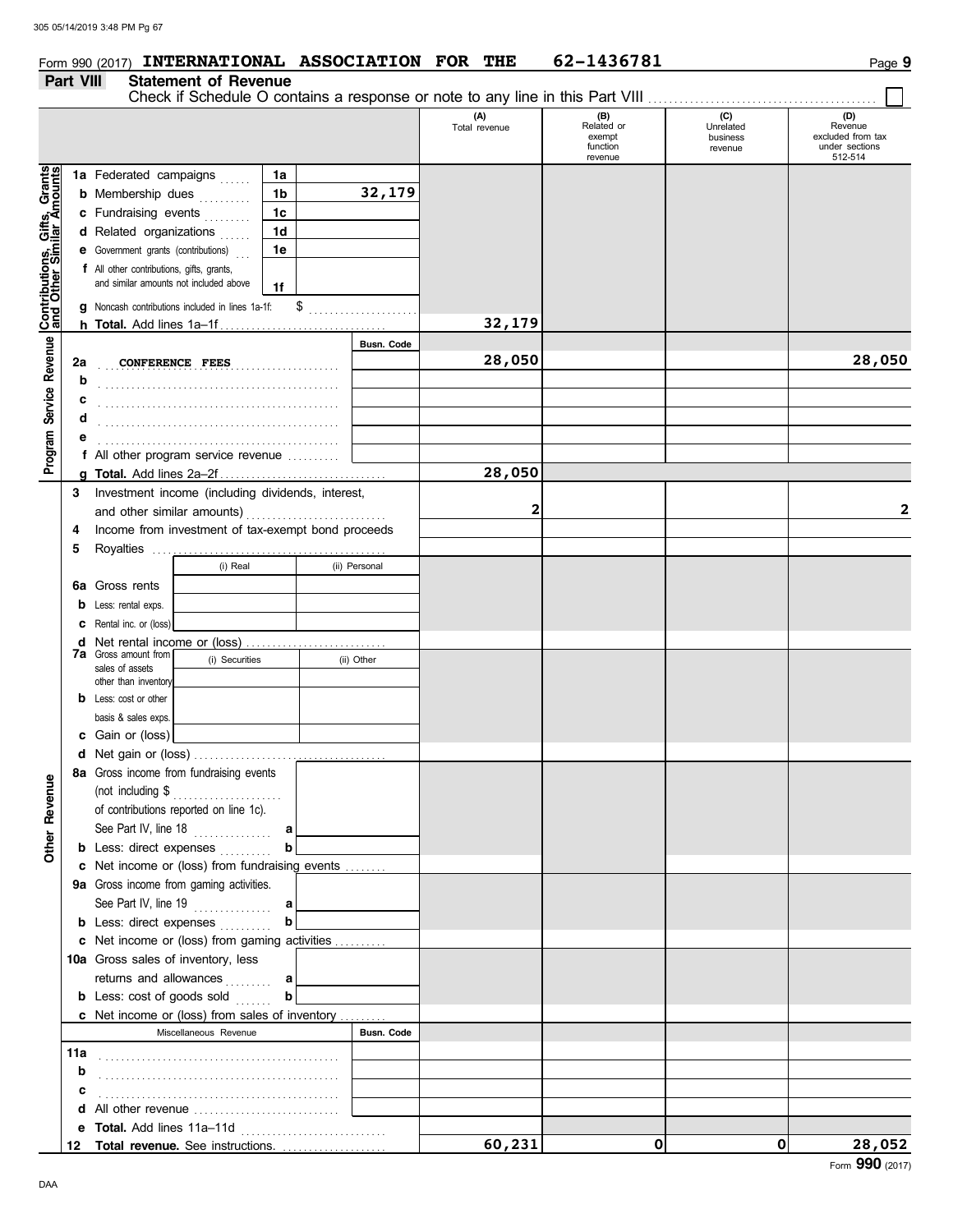### **Part IX Statement of Functional Expenses** Form 990 (2017) **INTERNATIONAL ASSOCIATION FOR THE** 62-1436781 Page 10

|              | Check if Schedule O contains a response or note to any line in this Part IX                                                                                                                                                         |                       |                        |                       |                    |
|--------------|-------------------------------------------------------------------------------------------------------------------------------------------------------------------------------------------------------------------------------------|-----------------------|------------------------|-----------------------|--------------------|
|              | Do not include amounts reported on lines 6b,                                                                                                                                                                                        | (A)<br>Total expenses | (B)<br>Program service | (C)<br>Management and | (D)<br>Fundraising |
|              | 7b, 8b, 9b, and 10b of Part VIII.                                                                                                                                                                                                   |                       | expenses               | general expenses      | expenses           |
| 1.           | Grants and other assistance to domestic organizations                                                                                                                                                                               |                       |                        |                       |                    |
|              | and domestic governments. See Part IV, line 21                                                                                                                                                                                      |                       |                        |                       |                    |
| $\mathbf{2}$ | Grants and other assistance to domestic                                                                                                                                                                                             |                       |                        |                       |                    |
|              | individuals. See Part IV, line 22                                                                                                                                                                                                   |                       |                        |                       |                    |
| 3            | Grants and other assistance to foreign                                                                                                                                                                                              |                       |                        |                       |                    |
|              | organizations, foreign governments, and foreign                                                                                                                                                                                     |                       |                        |                       |                    |
|              | individuals. See Part IV, lines 15 and 16                                                                                                                                                                                           |                       |                        |                       |                    |
| 4            | Benefits paid to or for members                                                                                                                                                                                                     |                       |                        |                       |                    |
| 5            | Compensation of current officers, directors,                                                                                                                                                                                        |                       |                        |                       |                    |
|              | trustees, and key employees                                                                                                                                                                                                         |                       |                        |                       |                    |
| 6            | Compensation not included above, to disqualified                                                                                                                                                                                    |                       |                        |                       |                    |
|              | persons (as defined under section 4958(f)(1)) and                                                                                                                                                                                   |                       |                        |                       |                    |
|              | persons described in section 4958(c)(3)(B)                                                                                                                                                                                          |                       |                        |                       |                    |
| 7            | Other salaries and wages                                                                                                                                                                                                            |                       |                        |                       |                    |
| 8            | Pension plan accruals and contributions (include                                                                                                                                                                                    |                       |                        |                       |                    |
|              | section 401(k) and 403(b) employer contributions)                                                                                                                                                                                   |                       |                        |                       |                    |
| 9            | Other employee benefits                                                                                                                                                                                                             |                       |                        |                       |                    |
| 10           | Payroll taxes                                                                                                                                                                                                                       |                       |                        |                       |                    |
| 11           | Fees for services (non-employees):                                                                                                                                                                                                  |                       |                        |                       |                    |
| а            |                                                                                                                                                                                                                                     | 49,320                |                        | 49,320                |                    |
| b            |                                                                                                                                                                                                                                     | 613                   |                        | 613                   |                    |
| c            |                                                                                                                                                                                                                                     |                       |                        |                       |                    |
| d            | Lobbying                                                                                                                                                                                                                            |                       |                        |                       |                    |
|              | Professional fundraising services. See Part IV, line 17                                                                                                                                                                             |                       |                        |                       |                    |
| f            | Investment management fees                                                                                                                                                                                                          |                       |                        |                       |                    |
| g            | Other. (If line 11g amount exceeds 10% of line 25, column                                                                                                                                                                           |                       |                        |                       |                    |
|              | (A) amount, list line 11g expenses on Schedule O.)                                                                                                                                                                                  | 591                   | 591                    |                       |                    |
| 12           | Advertising and promotion                                                                                                                                                                                                           |                       |                        |                       |                    |
| 13<br>14     |                                                                                                                                                                                                                                     | 2,391                 | 2,391                  |                       |                    |
|              |                                                                                                                                                                                                                                     |                       |                        |                       |                    |
| 15<br>16     |                                                                                                                                                                                                                                     |                       |                        |                       |                    |
| 17           |                                                                                                                                                                                                                                     | 1,165                 |                        | 1,165                 |                    |
| 18           | Payments of travel or entertainment expenses                                                                                                                                                                                        |                       |                        |                       |                    |
|              | for any federal, state, or local public officials                                                                                                                                                                                   |                       |                        |                       |                    |
| 19           | Conferences, conventions, and meetings                                                                                                                                                                                              |                       |                        |                       |                    |
| 20           | Interest                                                                                                                                                                                                                            |                       |                        |                       |                    |
| 21           |                                                                                                                                                                                                                                     |                       |                        |                       |                    |
| 22           | Depreciation, depletion, and amortization                                                                                                                                                                                           |                       |                        |                       |                    |
| 23           | $In surface \begin{tabular}{ll} \textbf{Insurance} & \textbf{Insur} & \textbf{Insur} \\ \hline \end{tabular}$                                                                                                                       |                       |                        |                       |                    |
| 24           | Other expenses. Itemize expenses not covered                                                                                                                                                                                        |                       |                        |                       |                    |
|              | above (List miscellaneous expenses in line 24e. If                                                                                                                                                                                  |                       |                        |                       |                    |
|              | line 24e amount exceeds 10% of line 25, column                                                                                                                                                                                      |                       |                        |                       |                    |
|              | (A) amount, list line 24e expenses on Schedule O.)                                                                                                                                                                                  |                       |                        |                       |                    |
| а            | <b>BANKING COSTS</b>                                                                                                                                                                                                                | 1,330                 |                        | 1,330                 |                    |
| b            | <b>SUBSCRIPTIONS</b>                                                                                                                                                                                                                | 210                   |                        | 210                   |                    |
| c            |                                                                                                                                                                                                                                     |                       |                        |                       |                    |
| d            |                                                                                                                                                                                                                                     |                       |                        |                       |                    |
| е            | All other expenses <b>Manual</b> State of the state of the state of the state of the state of the state of the state of the state of the state of the state of the state of the state of the state of the state of the state of the |                       |                        |                       |                    |
| 25           | Total functional expenses. Add lines 1 through 24e                                                                                                                                                                                  | 55,620                | 2,982                  | 52,638                | 0                  |
| 26           | Joint costs. Complete this line only if the<br>organization reported in column (B) joint costs                                                                                                                                      |                       |                        |                       |                    |
|              | from a combined educational campaign and                                                                                                                                                                                            |                       |                        |                       |                    |
|              | fundraising solicitation. Check here<br>following SOP 98-2 (ASC 958-720)                                                                                                                                                            |                       |                        |                       |                    |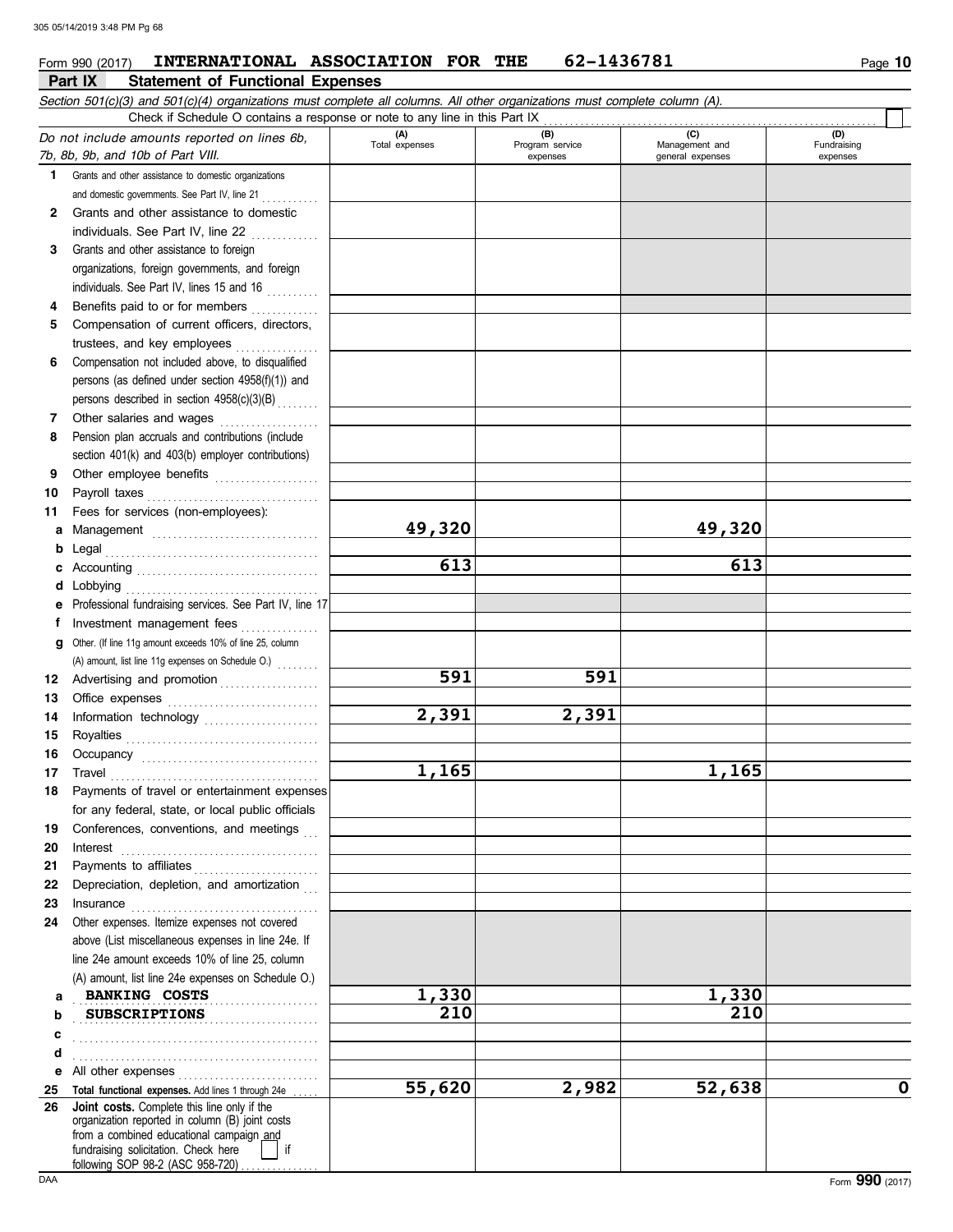#### $_{\rm Form}$  990 (2017) INTERNATIONAL ASSOCIATION FOR THE 62-1436781  $_{\rm Page}$  11 **INTERNATIONAL ASSOCIATION FOR THE 62-1436781**

|                      | Part X | <b>Balance Sheet</b>                                                                          |  |                               |                                  |                 |                    |
|----------------------|--------|-----------------------------------------------------------------------------------------------|--|-------------------------------|----------------------------------|-----------------|--------------------|
|                      |        | Check if Schedule O contains a response or note to any line in this Part X                    |  |                               |                                  |                 |                    |
|                      |        |                                                                                               |  |                               | (A)<br>Beginning of year         |                 | (B)<br>End of year |
|                      | 1.     | Cash-non-interest bearing                                                                     |  |                               |                                  | 1               |                    |
|                      | 2      |                                                                                               |  |                               | $\overline{2}5, \underline{213}$ | $\overline{2}$  | 29,824             |
|                      | 3      |                                                                                               |  |                               |                                  | 3               |                    |
|                      | 4      | Accounts receivable, net                                                                      |  |                               | 4                                |                 |                    |
|                      | 5      | Loans and other receivables from current and former officers, directors,                      |  |                               |                                  |                 |                    |
|                      |        | trustees, key employees, and highest compensated employees.                                   |  |                               |                                  |                 |                    |
|                      |        | Complete Part II of Schedule L                                                                |  |                               |                                  | 5               |                    |
|                      | 6      | Loans and other receivables from other disqualified persons (as defined under section         |  |                               |                                  |                 |                    |
|                      |        | $4958(f)(1)$ ), persons described in section $4958(c)(3)(B)$ , and contributing employers and |  |                               |                                  |                 |                    |
|                      |        | sponsoring organizations of section 501(c)(9) voluntary employees' beneficiary                |  |                               |                                  |                 |                    |
|                      |        | organizations (see instructions). Complete Part II of Schedule L                              |  |                               |                                  | 6               |                    |
| <b>Asset</b>         | 7      |                                                                                               |  |                               |                                  | $\overline{7}$  |                    |
|                      | 8      | Inventories for sale or use                                                                   |  |                               |                                  | 8               |                    |
|                      | 9      | Prepaid expenses and deferred charges                                                         |  |                               |                                  | 9               |                    |
|                      | 10a    | Land, buildings, and equipment: cost or                                                       |  |                               |                                  |                 |                    |
|                      |        |                                                                                               |  |                               |                                  |                 |                    |
|                      | b      | 10b<br>Less: accumulated depreciation                                                         |  | 19,220                        |                                  | 10 <sub>c</sub> |                    |
|                      | 11     |                                                                                               |  |                               |                                  | 11              |                    |
|                      | 12     |                                                                                               |  |                               |                                  | 12              |                    |
|                      | 13     |                                                                                               |  |                               | 13                               |                 |                    |
|                      | 14     | Intangible assets                                                                             |  | 14                            |                                  |                 |                    |
|                      | 15     | Other assets. See Part IV, line 11                                                            |  |                               |                                  | 15              |                    |
|                      | 16     |                                                                                               |  |                               | 25,213                           | 16              | 29,824             |
|                      | 17     |                                                                                               |  |                               |                                  | 17              |                    |
|                      | 18     | Grants payable                                                                                |  |                               | 18                               |                 |                    |
|                      | 19     | Deferred revenue                                                                              |  |                               | 19                               |                 |                    |
|                      | 20     | Tax-exempt bond liabilities                                                                   |  |                               |                                  | 20              |                    |
|                      | 21     | Escrow or custodial account liability. Complete Part IV of Schedule D                         |  |                               |                                  | 21              |                    |
|                      | 22     | Loans and other payables to current and former officers, directors,                           |  |                               |                                  |                 |                    |
| Liabilities          |        | trustees, key employees, highest compensated employees, and                                   |  |                               |                                  |                 |                    |
|                      |        | disqualified persons. Complete Part II of Schedule L                                          |  |                               |                                  | 22              |                    |
|                      | 23     | Secured mortgages and notes payable to unrelated third parties<br>[[[[[[[[[[[[[[[]]]]]]       |  |                               |                                  | 23              |                    |
|                      | 24     | Unsecured notes and loans payable to unrelated third parties                                  |  |                               |                                  | 24              |                    |
|                      | 25     | Other liabilities (including federal income tax, payables to related third                    |  |                               |                                  |                 |                    |
|                      |        | parties, and other liabilities not included on lines 17-24). Complete Part X                  |  |                               |                                  |                 |                    |
|                      |        | of Schedule D                                                                                 |  |                               |                                  | 25              |                    |
|                      | 26     |                                                                                               |  |                               | 0                                | 26              | 0                  |
|                      |        | Organizations that follow SFAS 117 (ASC 958), check here                                      |  | $ \overline{\mathbf{X}} $ and |                                  |                 |                    |
|                      |        | complete lines 27 through 29, and lines 33 and 34.                                            |  |                               |                                  |                 |                    |
|                      | 27     | Unrestricted net assets                                                                       |  |                               | 25,213                           | 27              | 29,824             |
|                      | 28     | Temporarily restricted net assets                                                             |  |                               |                                  | 28              |                    |
| <b>Fund Balances</b> | 29     | Permanently restricted net assets                                                             |  |                               |                                  | 29              |                    |
|                      |        | Organizations that do not follow SFAS 117 (ASC 958), check here                               |  | and                           |                                  |                 |                    |
| ŏ                    |        | complete lines 30 through 34.                                                                 |  |                               |                                  |                 |                    |
| Assets               | 30     | Capital stock or trust principal, or current funds                                            |  |                               |                                  | 30              |                    |
|                      | 31     |                                                                                               |  |                               |                                  | 31              |                    |
| Net                  | 32     | Retained earnings, endowment, accumulated income, or other funds                              |  |                               |                                  | 32              |                    |
|                      | 33     | Total net assets or fund balances                                                             |  |                               | $\overline{2}5, 213$             | 33              | 29,824             |
|                      | 34     |                                                                                               |  |                               | 25, 213                          | 34              | 29,824             |

Form **990** (2017)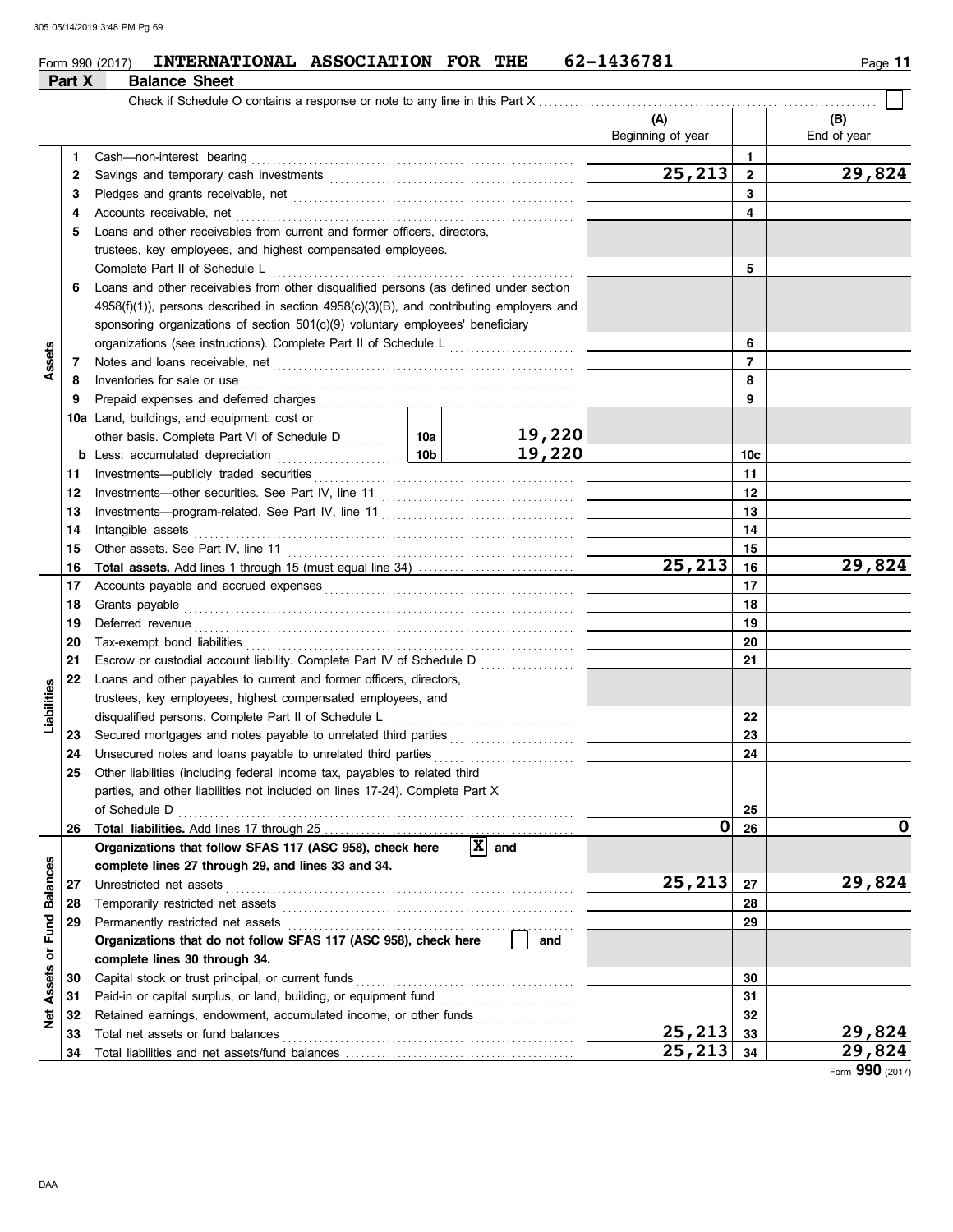|              | 62-1436781<br>Form 990 (2017) INTERNATIONAL ASSOCIATION FOR THE                                                                                                                                                                |                         |                |         | Page 12     |  |  |  |  |
|--------------|--------------------------------------------------------------------------------------------------------------------------------------------------------------------------------------------------------------------------------|-------------------------|----------------|---------|-------------|--|--|--|--|
|              | Part XI<br><b>Reconciliation of Net Assets</b>                                                                                                                                                                                 |                         |                |         |             |  |  |  |  |
|              |                                                                                                                                                                                                                                |                         |                |         |             |  |  |  |  |
| 1            | Total revenue (must equal Part VIII, column (A), line 12) [2010] [2010] [2010] [2010] [2010] [2010] [2010] [20                                                                                                                 | $\mathbf{1}$            |                | 60, 231 |             |  |  |  |  |
| $\mathbf{2}$ |                                                                                                                                                                                                                                | $\overline{2}$          |                | 55,620  |             |  |  |  |  |
| 3            | Revenue less expenses. Subtract line 2 from line 1                                                                                                                                                                             | $\overline{3}$          |                | 4,611   |             |  |  |  |  |
| 4            |                                                                                                                                                                                                                                | $\overline{\mathbf{4}}$ |                | 25,213  |             |  |  |  |  |
| 5            |                                                                                                                                                                                                                                | 5                       |                |         |             |  |  |  |  |
| 6            | 6<br>Donated services and use of facilities <b>constants and in the service of facilities</b>                                                                                                                                  |                         |                |         |             |  |  |  |  |
| 7            | Investment expenses <b>contract and the expenses</b>                                                                                                                                                                           | $\overline{7}$          |                |         |             |  |  |  |  |
| 8            | Prior period adjustments entertainments and adjustments and account of the contract of the contract of the contract of the contract of the contract of the contract of the contract of the contract of the contract of the con | 8                       |                |         |             |  |  |  |  |
| 9            |                                                                                                                                                                                                                                | 9                       |                |         |             |  |  |  |  |
| 10           | Net assets or fund balances at end of year. Combine lines 3 through 9 (must equal Part X, line                                                                                                                                 |                         |                |         |             |  |  |  |  |
|              | 33, column (B))                                                                                                                                                                                                                | 10                      |                | 29,824  |             |  |  |  |  |
|              | <b>Financial Statements and Reporting</b><br>Part XII                                                                                                                                                                          |                         |                |         |             |  |  |  |  |
|              |                                                                                                                                                                                                                                |                         |                |         |             |  |  |  |  |
|              |                                                                                                                                                                                                                                |                         |                | Yes     | No          |  |  |  |  |
| 1.           | $ \mathbf{X} $ Accrual<br>Accounting method used to prepare the Form 990:<br>Cash<br>Other                                                                                                                                     |                         |                |         |             |  |  |  |  |
|              | If the organization changed its method of accounting from a prior year or checked "Other," explain in                                                                                                                          |                         |                |         |             |  |  |  |  |
|              | Schedule O.                                                                                                                                                                                                                    |                         |                |         |             |  |  |  |  |
|              | 2a Were the organization's financial statements compiled or reviewed by an independent accountant?                                                                                                                             |                         | 2a             |         | X           |  |  |  |  |
|              | If "Yes," check a box below to indicate whether the financial statements for the year were compiled or                                                                                                                         |                         |                |         |             |  |  |  |  |
|              | reviewed on a separate basis, consolidated basis, or both:                                                                                                                                                                     |                         |                |         |             |  |  |  |  |
|              | Separate basis<br>  Consolidated basis     Both consolidated and separate basis                                                                                                                                                |                         |                |         |             |  |  |  |  |
|              | <b>b</b> Were the organization's financial statements audited by an independent accountant?                                                                                                                                    |                         | 2 <sub>b</sub> |         | $\mathbf x$ |  |  |  |  |
|              | If "Yes," check a box below to indicate whether the financial statements for the year were audited on a                                                                                                                        |                         |                |         |             |  |  |  |  |
|              | separate basis, consolidated basis, or both:                                                                                                                                                                                   |                         |                |         |             |  |  |  |  |
|              | Both consolidated and separate basis<br>Separate basis<br>  Consolidated basis                                                                                                                                                 |                         |                |         |             |  |  |  |  |
|              | c If "Yes" to line 2a or 2b, does the organization have a committee that assumes responsibility for oversight                                                                                                                  |                         |                |         |             |  |  |  |  |
|              | of the audit, review, or compilation of its financial statements and selection of an independent accountant?                                                                                                                   |                         | 2c             |         |             |  |  |  |  |
|              | If the organization changed either its oversight process or selection process during the tax year, explain in                                                                                                                  |                         |                |         |             |  |  |  |  |
|              | Schedule O.                                                                                                                                                                                                                    |                         |                |         |             |  |  |  |  |
|              | 3a As a result of a federal award, was the organization required to undergo an audit or audits as set forth in                                                                                                                 |                         |                |         |             |  |  |  |  |
|              | the Single Audit Act and OMB Circular A-133?                                                                                                                                                                                   |                         | 3a             |         | X           |  |  |  |  |
|              | <b>b</b> If "Yes," did the organization undergo the required audit or audits? If the organization did not undergo the                                                                                                          |                         |                |         |             |  |  |  |  |
|              | required audit or audits, explain why in Schedule O and describe any steps taken to undergo such audits.                                                                                                                       |                         | 3 <sub>b</sub> |         |             |  |  |  |  |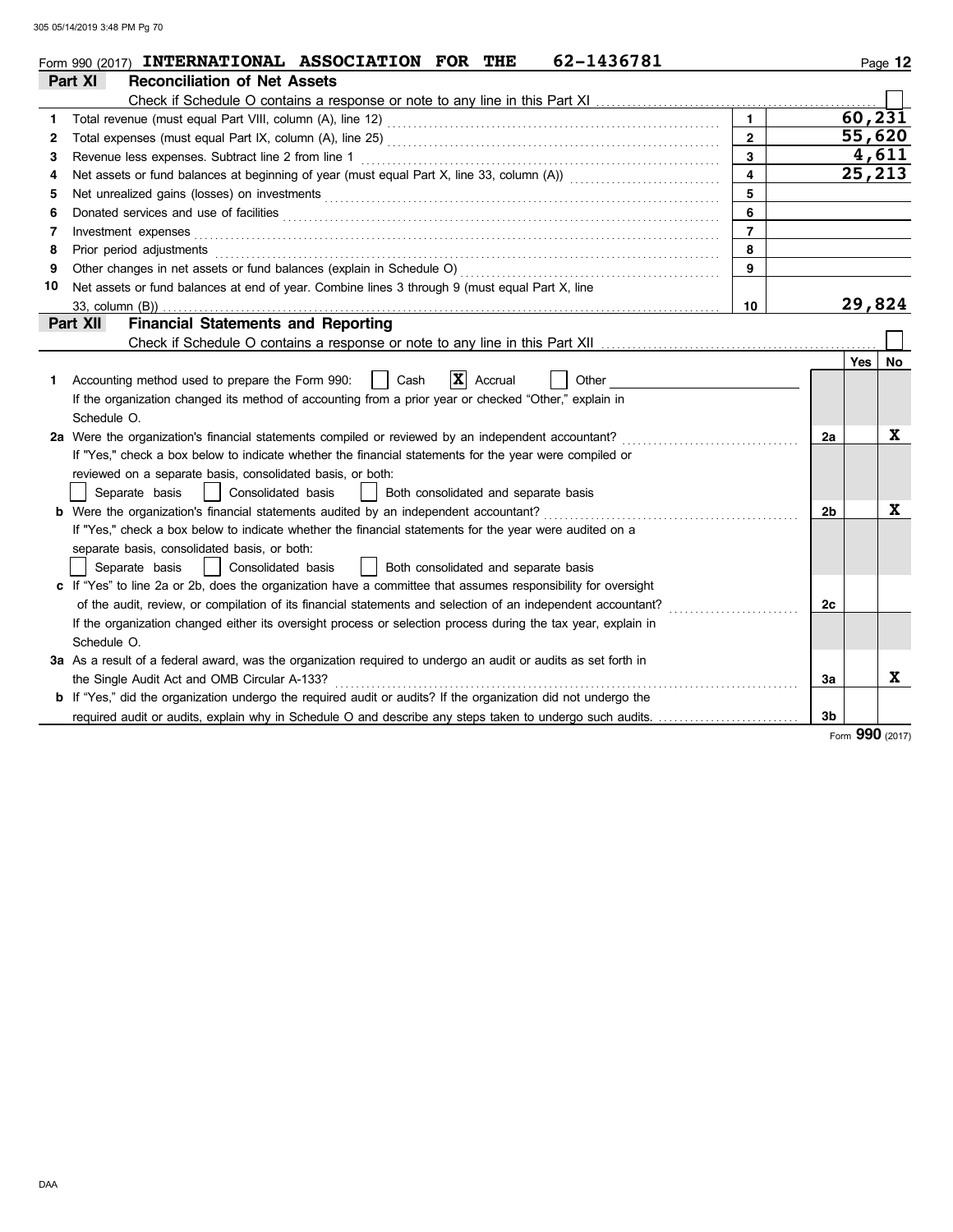| 305 05/14/2019 3:48 PM Pg 71<br>Form 990 (2017) | <b>INTERNATIONAL ASSOCIATION FOR THE</b>                                                                                                                            |                                                                |                                      |                                                                                                                    |                           |              |                                 |                                                  | 62-1436781                                                                                                                                                                                                                                             |                                                                                                                                                                              | Page 8                                                   |
|-------------------------------------------------|---------------------------------------------------------------------------------------------------------------------------------------------------------------------|----------------------------------------------------------------|--------------------------------------|--------------------------------------------------------------------------------------------------------------------|---------------------------|--------------|---------------------------------|--------------------------------------------------|--------------------------------------------------------------------------------------------------------------------------------------------------------------------------------------------------------------------------------------------------------|------------------------------------------------------------------------------------------------------------------------------------------------------------------------------|----------------------------------------------------------|
| Part VII                                        | (A)<br>Name and title                                                                                                                                               | (B)<br>Average<br>hours per<br>week<br>(list any               |                                      | (C)<br>Position<br>(do not check more than one<br>box, unless person is both an<br>officer and a director/trustee) |                           |              |                                 | (D)<br>Reportable<br>compensation<br>from<br>the |                                                                                                                                                                                                                                                        | Section A. Officers, Directors, Trustees, Key Employees, and Highest Compensated Employees (continued)<br>(E)<br>Reportable<br>compensation from<br>related<br>organizations | (F)<br>Estimated<br>amount of<br>other<br>compensation   |
|                                                 |                                                                                                                                                                     | hours for<br>related<br>organizations<br>below dotted<br>line) | Individual<br>or director<br>trustee | Institutional<br>trustee                                                                                           | Officer                   | Key employee | Highest compensated<br>employee | Former                                           | organization<br>(W-2/1099-MISC)                                                                                                                                                                                                                        | (W-2/1099-MISC)                                                                                                                                                              | from the<br>organization<br>and related<br>organizations |
| (20)                                            | <b>SKAIDRA</b>                                                                                                                                                      | SMITH-HEISTERS                                                 |                                      |                                                                                                                    |                           |              |                                 |                                                  |                                                                                                                                                                                                                                                        |                                                                                                                                                                              |                                                          |
|                                                 | COMM FELLOW N-AMERIC                                                                                                                                                | 0.00<br>0.00                                                   |                                      |                                                                                                                    | $\boldsymbol{\mathrm{X}}$ |              |                                 |                                                  | 0                                                                                                                                                                                                                                                      | 0                                                                                                                                                                            | 0                                                        |
| (21)                                            | <b>SOLIEV</b><br><b>ILKHOM</b><br><b>COMM OFFICER EUROPE</b>                                                                                                        | 0.00<br>0.00                                                   |                                      |                                                                                                                    | $\boldsymbol{\mathrm{X}}$ |              |                                 |                                                  | 0                                                                                                                                                                                                                                                      | 0                                                                                                                                                                            | $\mathbf 0$                                              |
| (22)                                            | <b>GANESH</b><br><b>SHIVAKOTI</b>                                                                                                                                   | 0.00                                                           |                                      |                                                                                                                    |                           |              |                                 |                                                  |                                                                                                                                                                                                                                                        |                                                                                                                                                                              |                                                          |
| <b>AMBASSADOR ASIA</b><br>(23)                  | <b>TOBIAS</b><br><b>HALLER</b>                                                                                                                                      | 0.00                                                           |                                      |                                                                                                                    | $\boldsymbol{\mathrm{X}}$ |              |                                 |                                                  | 0                                                                                                                                                                                                                                                      | 0                                                                                                                                                                            | $\mathbf 0$                                              |
|                                                 | <b>AMBASSADOR EUROPE</b>                                                                                                                                            | 0.00<br>0.00                                                   |                                      |                                                                                                                    | $\boldsymbol{\mathrm{X}}$ |              |                                 |                                                  | 0                                                                                                                                                                                                                                                      | 0                                                                                                                                                                            | $\mathbf 0$                                              |
| (24)                                            | <b>MACKINNON</b><br><b>ANNE</b>                                                                                                                                     | 0.00                                                           |                                      |                                                                                                                    |                           |              |                                 |                                                  |                                                                                                                                                                                                                                                        |                                                                                                                                                                              |                                                          |
|                                                 | <b>AMBASSADOR N-AMERICA</b>                                                                                                                                         | 0.00                                                           |                                      |                                                                                                                    | $\boldsymbol{\mathrm{X}}$ |              |                                 |                                                  | 0                                                                                                                                                                                                                                                      | 0                                                                                                                                                                            | $\mathbf 0$                                              |
|                                                 |                                                                                                                                                                     |                                                                |                                      |                                                                                                                    |                           |              |                                 |                                                  |                                                                                                                                                                                                                                                        |                                                                                                                                                                              |                                                          |
|                                                 |                                                                                                                                                                     |                                                                |                                      |                                                                                                                    |                           |              |                                 |                                                  |                                                                                                                                                                                                                                                        |                                                                                                                                                                              |                                                          |
|                                                 |                                                                                                                                                                     |                                                                |                                      |                                                                                                                    |                           |              |                                 |                                                  |                                                                                                                                                                                                                                                        |                                                                                                                                                                              |                                                          |
|                                                 |                                                                                                                                                                     |                                                                |                                      |                                                                                                                    |                           |              |                                 |                                                  |                                                                                                                                                                                                                                                        |                                                                                                                                                                              |                                                          |
| d                                               | c Total from continuation sheets to Part VII, Section A                                                                                                             |                                                                |                                      |                                                                                                                    |                           |              |                                 |                                                  |                                                                                                                                                                                                                                                        |                                                                                                                                                                              |                                                          |
| $\mathbf{2}$                                    | reportable compensation from the organization                                                                                                                       |                                                                |                                      |                                                                                                                    |                           |              |                                 |                                                  | Total number of individuals (including but not limited to those listed above) who received more than \$100,000 of                                                                                                                                      |                                                                                                                                                                              |                                                          |
| 3                                               |                                                                                                                                                                     |                                                                |                                      |                                                                                                                    |                           |              |                                 |                                                  | Did the organization list any former officer, director, or trustee, key employee, or highest compensated                                                                                                                                               |                                                                                                                                                                              | Yes<br>No<br>3                                           |
| 4                                               | employee on line 1a? If "Yes," complete Schedule J for such individual                                                                                              |                                                                |                                      |                                                                                                                    |                           |              |                                 |                                                  | For any individual listed on line 1a, is the sum of reportable compensation and other compensation from the<br>organization and related organizations greater than \$150,000? If "Yes," complete Schedule J for such                                   |                                                                                                                                                                              |                                                          |
| 5                                               | for services rendered to the organization? If "Yes," complete Schedule J for such person                                                                            |                                                                |                                      |                                                                                                                    |                           |              |                                 |                                                  | Did any person listed on line 1a receive or accrue compensation from any unrelated organization or individual                                                                                                                                          |                                                                                                                                                                              | 4<br>5                                                   |
|                                                 | Section B. Independent Contractors                                                                                                                                  |                                                                |                                      |                                                                                                                    |                           |              |                                 |                                                  |                                                                                                                                                                                                                                                        |                                                                                                                                                                              |                                                          |
| 1                                               |                                                                                                                                                                     |                                                                |                                      |                                                                                                                    |                           |              |                                 |                                                  | Complete this table for your five highest compensated independent contractors that received more than \$100,000 of<br>compensation from the organization. Report compensation for the calendar year ending with or within the organization's tax year. |                                                                                                                                                                              |                                                          |
|                                                 |                                                                                                                                                                     | (A)<br>Name and business address                               |                                      |                                                                                                                    |                           |              |                                 |                                                  |                                                                                                                                                                                                                                                        | (B)<br>Description of services                                                                                                                                               | (C)<br>Compensation                                      |
|                                                 |                                                                                                                                                                     |                                                                |                                      |                                                                                                                    |                           |              |                                 |                                                  |                                                                                                                                                                                                                                                        |                                                                                                                                                                              |                                                          |
|                                                 |                                                                                                                                                                     |                                                                |                                      |                                                                                                                    |                           |              |                                 |                                                  |                                                                                                                                                                                                                                                        |                                                                                                                                                                              |                                                          |
|                                                 |                                                                                                                                                                     |                                                                |                                      |                                                                                                                    |                           |              |                                 |                                                  |                                                                                                                                                                                                                                                        |                                                                                                                                                                              |                                                          |
|                                                 |                                                                                                                                                                     |                                                                |                                      |                                                                                                                    |                           |              |                                 |                                                  |                                                                                                                                                                                                                                                        |                                                                                                                                                                              |                                                          |
| $\mathbf{2}$                                    | Total number of independent contractors (including but not limited to those listed above) who<br>received more than \$100,000 of compensation from the organization |                                                                |                                      |                                                                                                                    |                           |              |                                 |                                                  |                                                                                                                                                                                                                                                        |                                                                                                                                                                              |                                                          |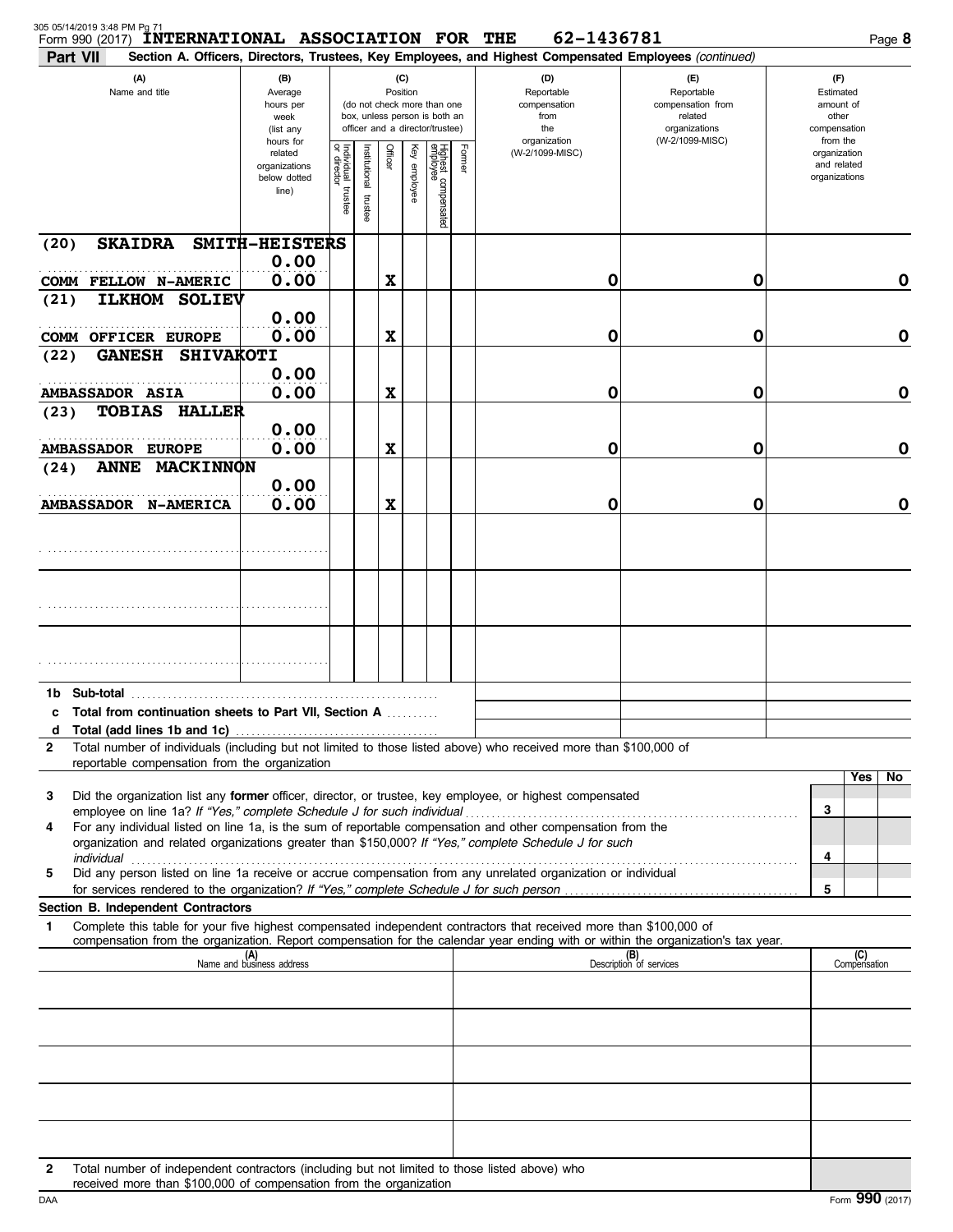|          | <b>SCHEDULE A</b>                     |                                                            | <b>Public Charity Status and Public Support</b>                                                                                                                                                                                                                 |     |                          |                                        | OMB No. 1545-0047                    |
|----------|---------------------------------------|------------------------------------------------------------|-----------------------------------------------------------------------------------------------------------------------------------------------------------------------------------------------------------------------------------------------------------------|-----|--------------------------|----------------------------------------|--------------------------------------|
|          | (Form 990 or 990-EZ)                  |                                                            | Complete if the organization is a section 501(c)(3) organization or a section 4947(a)(1) nonexempt charitable trust.                                                                                                                                            |     |                          |                                        | 2017                                 |
|          | Department of the Treasury            |                                                            | Attach to Form 990 or Form 990-EZ.                                                                                                                                                                                                                              |     |                          |                                        | Open to Public                       |
|          | Internal Revenue Service              |                                                            | Go to www.irs.gov/Form990 for instructions and the latest information.                                                                                                                                                                                          |     |                          |                                        | Inspection                           |
|          | Name of the organization              |                                                            | INTERNATIONAL ASSOCIATION FOR THE                                                                                                                                                                                                                               |     |                          |                                        | Employer identification number       |
|          |                                       | STUDY OF THE COMMONS                                       |                                                                                                                                                                                                                                                                 |     |                          | 62-1436781                             |                                      |
|          | Part I                                |                                                            | <b>Reason for Public Charity Status (All organizations must complete this part.) See instructions.</b>                                                                                                                                                          |     |                          |                                        |                                      |
|          |                                       |                                                            | The organization is not a private foundation because it is: (For lines 1 through 12, check only one box.)                                                                                                                                                       |     |                          |                                        |                                      |
| 1        |                                       |                                                            | A church, convention of churches, or association of churches described in section 170(b)(1)(A)(i).                                                                                                                                                              |     |                          |                                        |                                      |
| 2<br>3   |                                       |                                                            | A school described in section 170(b)(1)(A)(ii). (Attach Schedule E (Form 990 or 990-EZ).)<br>A hospital or a cooperative hospital service organization described in section $170(b)(1)(A)(iii)$ .                                                               |     |                          |                                        |                                      |
| 4        |                                       |                                                            | A medical research organization operated in conjunction with a hospital described in section 170(b)(1)(A)(iii). Enter the hospital's name,                                                                                                                      |     |                          |                                        |                                      |
|          | city, and state:                      |                                                            |                                                                                                                                                                                                                                                                 |     |                          |                                        |                                      |
| 5        |                                       |                                                            | An organization operated for the benefit of a college or university owned or operated by a governmental unit described in                                                                                                                                       |     |                          |                                        |                                      |
|          |                                       | section 170(b)(1)(A)(iv). (Complete Part II.)              |                                                                                                                                                                                                                                                                 |     |                          |                                        |                                      |
| 6        |                                       |                                                            | A federal, state, or local government or governmental unit described in section 170(b)(1)(A)(v).                                                                                                                                                                |     |                          |                                        |                                      |
| 7        |                                       | described in section 170(b)(1)(A)(vi). (Complete Part II.) | An organization that normally receives a substantial part of its support from a governmental unit or from the general public                                                                                                                                    |     |                          |                                        |                                      |
| 8        |                                       |                                                            | A community trust described in section 170(b)(1)(A)(vi). (Complete Part II.)                                                                                                                                                                                    |     |                          |                                        |                                      |
| 9        | university:                           |                                                            | An agricultural research organization described in section 170(b)(1)(A)(ix) operated in conjunction with a land-grant college<br>or university or a non-land grant college of agriculture (see instructions). Enter the name, city, and state of the college or |     |                          |                                        |                                      |
| 10       | $ \mathbf{X} $                        |                                                            | An organization that normally receives: (1) more than 33 1/3% of its support from contributions, membership fees, and gross                                                                                                                                     |     |                          |                                        |                                      |
|          |                                       |                                                            | receipts from activities related to its exempt functions—subject to certain exceptions, and (2) no more than 33 1/3% of its<br>support from gross investment income and unrelated business taxable income (less section 511 tax) from businesses                |     |                          |                                        |                                      |
|          |                                       |                                                            | acquired by the organization after June 30, 1975. See section 509(a)(2). (Complete Part III.)                                                                                                                                                                   |     |                          |                                        |                                      |
| 11<br>12 |                                       |                                                            | An organization organized and operated exclusively to test for public safety. See section 509(a)(4).<br>An organization organized and operated exclusively for the benefit of, to perform the functions of, or to carry out the purposes                        |     |                          |                                        |                                      |
|          |                                       |                                                            | of one or more publicly supported organizations described in section 509(a)(1) or section 509(a)(2). See section 509(a)(3).<br>Check the box in lines 12a through 12d that describes the type of supporting organization and complete lines 12e, 12f, and 12g.  |     |                          |                                        |                                      |
|          | a                                     |                                                            | Type I. A supporting organization operated, supervised, or controlled by its supported organization(s), typically by giving                                                                                                                                     |     |                          |                                        |                                      |
|          |                                       |                                                            | the supported organization(s) the power to regularly appoint or elect a majority of the directors or trustees of the<br>supporting organization. You must complete Part IV, Sections A and B.                                                                   |     |                          |                                        |                                      |
|          | b                                     |                                                            | Type II. A supporting organization supervised or controlled in connection with its supported organization(s), by having<br>control or management of the supporting organization vested in the same persons that control or manage the supported                 |     |                          |                                        |                                      |
|          |                                       |                                                            | organization(s). You must complete Part IV, Sections A and C.                                                                                                                                                                                                   |     |                          |                                        |                                      |
|          | c                                     |                                                            | Type III functionally integrated. A supporting organization operated in connection with, and functionally integrated with,<br>its supported organization(s) (see instructions). You must complete Part IV, Sections A, D, and E.                                |     |                          |                                        |                                      |
|          | d                                     |                                                            | Type III non-functionally integrated. A supporting organization operated in connection with its supported organization(s)<br>that is not functionally integrated. The organization generally must satisfy a distribution reguirement and an attentiveness       |     |                          |                                        |                                      |
|          |                                       |                                                            | requirement (see instructions). You must complete Part IV, Sections A and D, and Part V.                                                                                                                                                                        |     |                          |                                        |                                      |
|          | e                                     |                                                            | Check this box if the organization received a written determination from the IRS that it is a Type I, Type II, Type III<br>functionally integrated, or Type III non-functionally integrated supporting organization.                                            |     |                          |                                        |                                      |
|          | f                                     | Enter the number of supported organizations                |                                                                                                                                                                                                                                                                 |     |                          |                                        |                                      |
|          | g                                     |                                                            | Provide the following information about the supported organization(s).<br>(iii) Type of organization                                                                                                                                                            |     | (iv) Is the organization |                                        |                                      |
|          | (i) Name of supported<br>organization | (ii) EIN                                                   | (described on lines 1-10                                                                                                                                                                                                                                        |     | listed in your governing | (v) Amount of monetary<br>support (see | (vi) Amount of<br>other support (see |
|          |                                       |                                                            | above (see instructions))                                                                                                                                                                                                                                       |     | document?                | instructions)                          | instructions)                        |
|          |                                       |                                                            |                                                                                                                                                                                                                                                                 | Yes | No                       |                                        |                                      |
| (A)      |                                       |                                                            |                                                                                                                                                                                                                                                                 |     |                          |                                        |                                      |
| (B)      |                                       |                                                            |                                                                                                                                                                                                                                                                 |     |                          |                                        |                                      |
| (C)      |                                       |                                                            |                                                                                                                                                                                                                                                                 |     |                          |                                        |                                      |
| (D)      |                                       |                                                            |                                                                                                                                                                                                                                                                 |     |                          |                                        |                                      |
| (E)      |                                       |                                                            |                                                                                                                                                                                                                                                                 |     |                          |                                        |                                      |
| Total    |                                       |                                                            |                                                                                                                                                                                                                                                                 |     |                          |                                        |                                      |

**For Paperwork Reduction Act Notice, see the Instructions for Form 990 or 990-EZ.**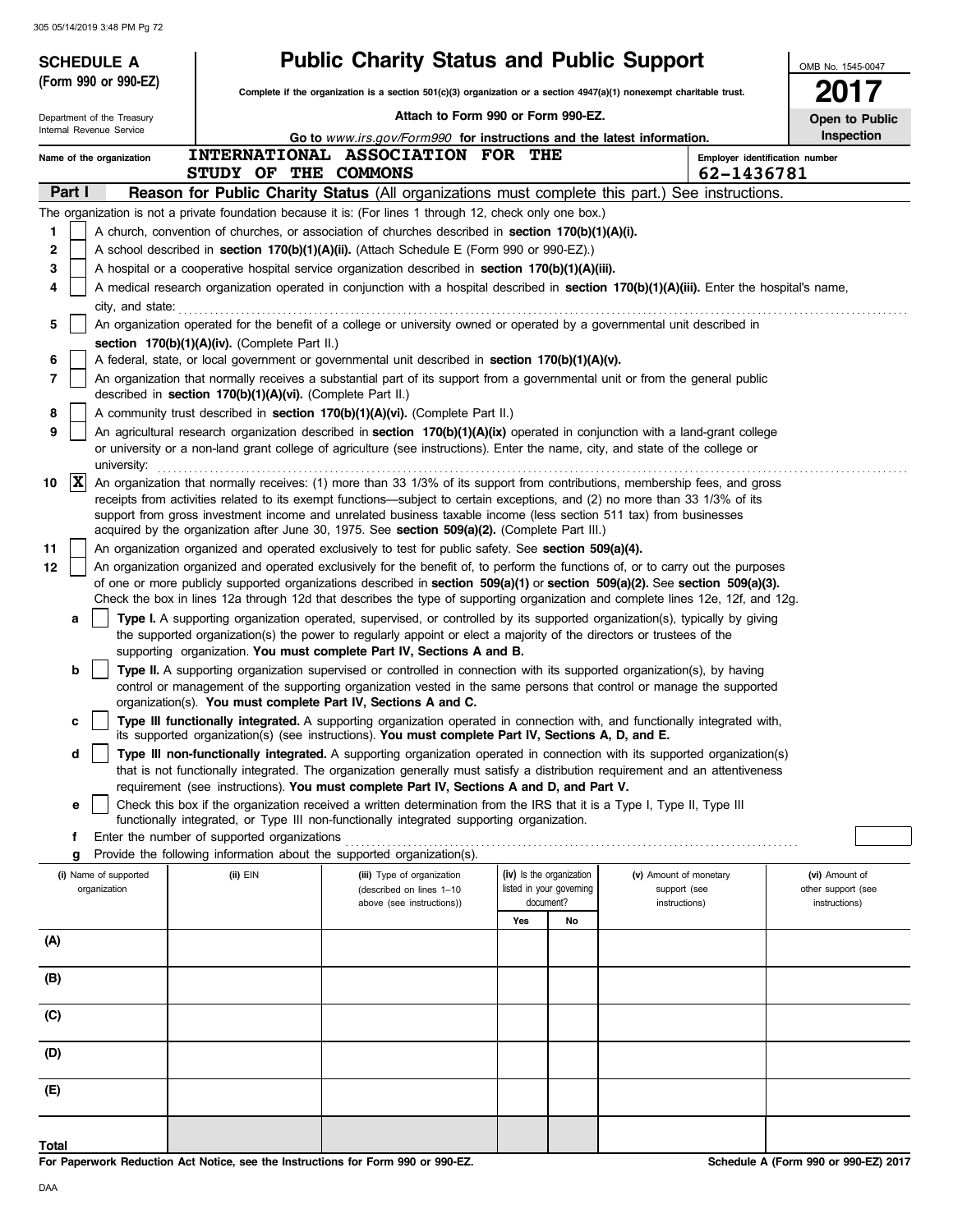|         | Schedule A (Form 990 or 990-EZ) 2017                                                                                                                                                                                |          | <b>INTERNATIONAL ASSOCIATION FOR THE</b> |            |            | 62-1436781 | Page 2    |
|---------|---------------------------------------------------------------------------------------------------------------------------------------------------------------------------------------------------------------------|----------|------------------------------------------|------------|------------|------------|-----------|
| Part II | Support Schedule for Organizations Described in Sections 170(b)(1)(A)(iv) and 170(b)(1)(A)(vi)<br>(Complete only if you checked the box on line 5, 7, or 8 of Part I or if the organization failed to qualify under |          |                                          |            |            |            |           |
|         | Part III. If the organization fails to qualify under the tests listed below, please complete Part III.)                                                                                                             |          |                                          |            |            |            |           |
|         | Section A. Public Support                                                                                                                                                                                           |          |                                          |            |            |            |           |
|         | Calendar year (or fiscal year beginning in)                                                                                                                                                                         | (a) 2013 | (b) 2014                                 | $(c)$ 2015 | $(d)$ 2016 | (e) $2017$ | (f) Total |
|         |                                                                                                                                                                                                                     |          |                                          |            |            |            |           |
| 1       | Gifts, grants, contributions, and<br>membership fees received. (Do not<br>include any "unusual grants.")                                                                                                            |          |                                          |            |            |            |           |
| 2       | Tax revenues levied for the<br>organization's benefit and either paid<br>to or expended on its behalf<br>.                                                                                                          |          |                                          |            |            |            |           |
| 3       | The value of services or facilities<br>furnished by a governmental unit to the<br>organization without charge                                                                                                       |          |                                          |            |            |            |           |
| 4       | Total. Add lines 1 through 3                                                                                                                                                                                        |          |                                          |            |            |            |           |
| 5       | The portion of total contributions by<br>each person (other than a<br>governmental unit or publicly<br>supported organization) included on<br>line 1 that exceeds 2% of the amount<br>shown on line 11, column (f)  |          |                                          |            |            |            |           |
|         | Public support. Subtract line 5 from line 4.                                                                                                                                                                        |          |                                          |            |            |            |           |
|         | <b>Section B. Total Support</b>                                                                                                                                                                                     |          |                                          |            |            |            |           |
|         | Calendar year (or fiscal year beginning in)                                                                                                                                                                         | (a) 2013 | (b) $2014$                               | $(c)$ 2015 | $(d)$ 2016 | (e) $2017$ | (f) Total |
| 7       | Amounts from line 4                                                                                                                                                                                                 |          |                                          |            |            |            |           |
| 8       | Gross income from interest, dividends,<br>payments received on securities loans,<br>rents, royalties, and income from<br>similar sources                                                                            |          |                                          |            |            |            |           |
| 9       | Net income from unrelated business<br>activities, whether or not the business<br>is regularly carried on                                                                                                            |          |                                          |            |            |            |           |
| 10      | Other income. Do not include gain or<br>loss from the sale of capital assets<br>(Explain in Part VI.)                                                                                                               |          |                                          |            |            |            |           |
| 11      | Total support. Add lines 7 through 10                                                                                                                                                                               |          |                                          |            |            |            |           |
| 12      | Gross receipts from related activities, etc. (see instructions)                                                                                                                                                     |          |                                          |            |            | 12         |           |
| 13      | First five years. If the Form 990 is for the organization's first, second, third, fourth, or fifth tax year as a section 501(c)(3)                                                                                  |          |                                          |            |            |            |           |
|         | organization, check this box and stop here                                                                                                                                                                          |          |                                          |            |            |            |           |
|         | Section C. Computation of Public Support Percentage                                                                                                                                                                 |          |                                          |            |            |            |           |
| 14      | Public support percentage for 2017 (line 6, column (f) divided by line 11, column (f)) [[[[[[[[[[[[[[[[[[[[[[                                                                                                       |          |                                          |            |            | 14         | %         |
| 15      | Public support percentage from 2016 Schedule A, Part II, line 14                                                                                                                                                    |          |                                          |            |            | 15         | %         |
| 16a     | 33 1/3% support test-2017. If the organization did not check the box on line 13, and line 14 is 33 1/3% or more, check this                                                                                         |          |                                          |            |            |            |           |
|         | box and stop here. The organization qualifies as a publicly supported organization                                                                                                                                  |          |                                          |            |            |            |           |
| b       | 33 1/3% support test-2016. If the organization did not check a box on line 13 or 16a, and line 15 is 33 1/3% or more, check                                                                                         |          |                                          |            |            |            |           |
|         | this box and stop here. The organization qualifies as a publicly supported organization                                                                                                                             |          |                                          |            |            |            |           |
| 17a     | 10%-facts-and-circumstances test-2017. If the organization did not check a box on line 13, 16a, or 16b, and line 14 is                                                                                              |          |                                          |            |            |            |           |
|         | 10% or more, and if the organization meets the "facts-and-circumstances" test, check this box and stop here. Explain in                                                                                             |          |                                          |            |            |            |           |
|         | Part VI how the organization meets the "facts-and-circumstances" test. The organization qualifies as a publicly supported                                                                                           |          |                                          |            |            |            |           |

**b 10%-facts-and-circumstances test—2016.** If the organization did not check a box on line 13, 16a, 16b, or 17a, and line

**18 Private foundation.** If the organization did not check a box on line 13, 16a, 16b, 17a, or 17b, check this box and see

Explain in Part VI how the organization meets the "facts-and-circumstances" test. The organization qualifies as a publicly 15 is 10% or more, and if the organization meets the "facts-and-circumstances" test, check this box and **stop here.**

organization . . . . . . . . . . . . . . . . . . . . . . . . . . . . . . . . . . . . . . . . . . . . . . . . . . . . . . . . . . . . . . . . . . . . . . . . . . . . . . . . . . . . . . . . . . . . . . . . . . . . . . . . . . . . . . . . . . . . . . . . . . . . . . . . . . . . . . . . . . .

supported organization with the contract of the contract or contract or contract or contract or contract or contract or contract or contract or contract or contract or contract or contract or contract or contract or contra

**instructions** 

**Schedule A (Form 990 or 990-EZ) 2017**

 $\blacktriangleright$ 

 $\blacktriangleright \Box$ 

 $\blacktriangleright$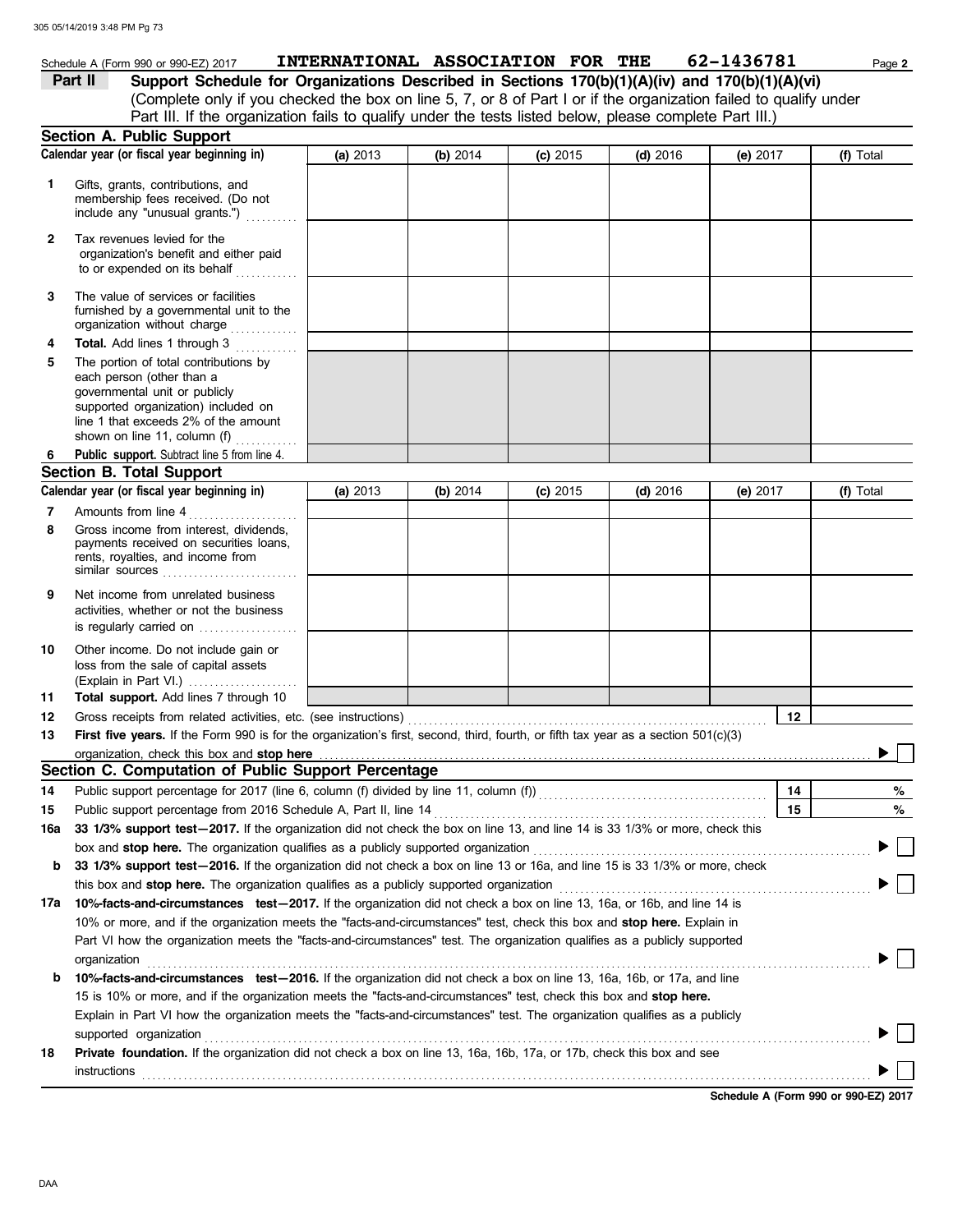### Schedule A (Form 990 or 990-EZ) 2017 **INTERNATIONAL ASSOCIATION FOR THE** 62-1436781 Page 3

**Part III Support Schedule for Organizations Described in Section 509(a)(2)** (Complete only if you checked the box on line 10 of Part I or if the organization failed to qualify under Part II. If the organization fails to qualify under the tests listed below, please complete Part II.)

|     | <b>Section A. Public Support</b>                                                                                                                                                                                                                           |          |          |            |            |          |                      |
|-----|------------------------------------------------------------------------------------------------------------------------------------------------------------------------------------------------------------------------------------------------------------|----------|----------|------------|------------|----------|----------------------|
|     | Calendar year (or fiscal year beginning in)                                                                                                                                                                                                                | (a) 2013 | (b) 2014 | $(c)$ 2015 | $(d)$ 2016 | (e) 2017 | (f) Total            |
| 1.  | Gifts, grants, contributions, and membership<br>fees received. (Do not include any "unusual grants.")                                                                                                                                                      | 25,405   | 43,240   | 27,348     | 17,426     | 32,179   | 145,598              |
| 2   | Gross receipts from admissions, merchandise<br>sold or services performed, or facilities<br>furnished in any activity that is related to the<br>organization's tax-exempt purpose                                                                          | 22,697   | 2,578    | 38,595     | 43,011     | 28,052   | 134,933              |
| 3   | Gross receipts from activities that are not an<br>unrelated trade or business under section 513                                                                                                                                                            |          |          |            |            |          |                      |
| 4   | Tax revenues levied for the<br>organization's benefit and either paid<br>to or expended on its behalf<br>.                                                                                                                                                 |          |          |            |            |          |                      |
| 5   | The value of services or facilities<br>furnished by a governmental unit to the<br>organization without charge                                                                                                                                              |          |          |            |            |          |                      |
| 6   | Total. Add lines 1 through 5<br>.                                                                                                                                                                                                                          | 48,102   | 45,818   | 65,943     | 60,437     | 60,231   | 280,531              |
|     | <b>7a</b> Amounts included on lines 1, 2, and 3<br>received from disqualified persons                                                                                                                                                                      |          |          |            |            |          |                      |
| b   | Amounts included on lines 2 and 3<br>received from other than disqualified<br>persons that exceed the greater of \$5,000<br>or 1% of the amount on line 13 for the year                                                                                    |          |          |            |            |          |                      |
| c   | Add lines 7a and 7b                                                                                                                                                                                                                                        |          |          |            |            |          |                      |
| 8   | Public support. (Subtract line 7c from<br>line $6.$ )                                                                                                                                                                                                      |          |          |            |            |          | 280,531              |
|     | <b>Section B. Total Support</b>                                                                                                                                                                                                                            |          |          |            |            |          |                      |
|     | Calendar year (or fiscal year beginning in)                                                                                                                                                                                                                | (a) 2013 | (b) 2014 | $(c)$ 2015 | $(d)$ 2016 | (e) 2017 | (f) Total            |
| 9   | Amounts from line 6<br>.                                                                                                                                                                                                                                   | 48,102   | 45,818   | 65,943     | 60,437     | 60,231   | 280,531              |
| 10a | Gross income from interest, dividends,<br>payments received on securities loans, rents,<br>royalties, and income from similar sources                                                                                                                      |          |          |            |            |          |                      |
| b   | Unrelated business taxable income (less<br>section 511 taxes) from businesses<br>acquired after June 30, 1975                                                                                                                                              |          |          |            |            |          |                      |
| c   | Add lines 10a and 10b                                                                                                                                                                                                                                      |          |          |            |            |          |                      |
| 11  | Net income from unrelated business<br>activities not included in line 10b, whether<br>or not the business is regularly carried on                                                                                                                          |          |          |            |            |          |                      |
| 12  | Other income. Do not include gain or<br>loss from the sale of capital assets<br>(Explain in Part VI.)                                                                                                                                                      |          |          |            |            |          |                      |
| 13  | Total support. (Add lines 9, 10c, 11,<br>and 12.)                                                                                                                                                                                                          | 48,102   | 45,818   | 65,943     | 60,437     | 60,231   | 280,531              |
| 14  | First five years. If the Form 990 is for the organization's first, second, third, fourth, or fifth tax year as a section 501(c)(3)                                                                                                                         |          |          |            |            |          |                      |
|     | organization, check this box and stop here                                                                                                                                                                                                                 |          |          |            |            |          |                      |
|     | Section C. Computation of Public Support Percentage                                                                                                                                                                                                        |          |          |            |            |          |                      |
| 15  | Public support percentage for 2017 (line 8, column (f) divided by line 13, column (f) [[[[[[[[[[[[[[[[[[[[[[[                                                                                                                                              |          |          |            |            | 15       | 100.00 $%$           |
| 16  | Public support percentage from 2016 Schedule A, Part III, line 15                                                                                                                                                                                          |          |          |            |            | 16       | 100.00 $%$           |
|     | Section D. Computation of Investment Income Percentage                                                                                                                                                                                                     |          |          |            |            |          |                      |
| 17  | Investment income percentage for 2017 (line 10c, column (f) divided by line 13, column (f)) [[[[[[[[[[[[[[[[[[                                                                                                                                             |          |          |            |            | 17       | %                    |
| 18  | Investment income percentage from 2016 Schedule A, Part III, line 17                                                                                                                                                                                       |          |          |            |            | 18       | %                    |
| 19a | 33 1/3% support tests-2017. If the organization did not check the box on line 14, and line 15 is more than 33 1/3%, and line<br>17 is not more than 33 1/3%, check this box and stop here. The organization qualifies as a publicly supported organization |          |          |            |            |          | $\boxed{\mathbf{X}}$ |
| b   | 33 1/3% support tests-2016. If the organization did not check a box on line 14 or line 19a, and line 16 is more than 33 1/3%, and                                                                                                                          |          |          |            |            |          |                      |
|     |                                                                                                                                                                                                                                                            |          |          |            |            |          |                      |
| 20  |                                                                                                                                                                                                                                                            |          |          |            |            |          |                      |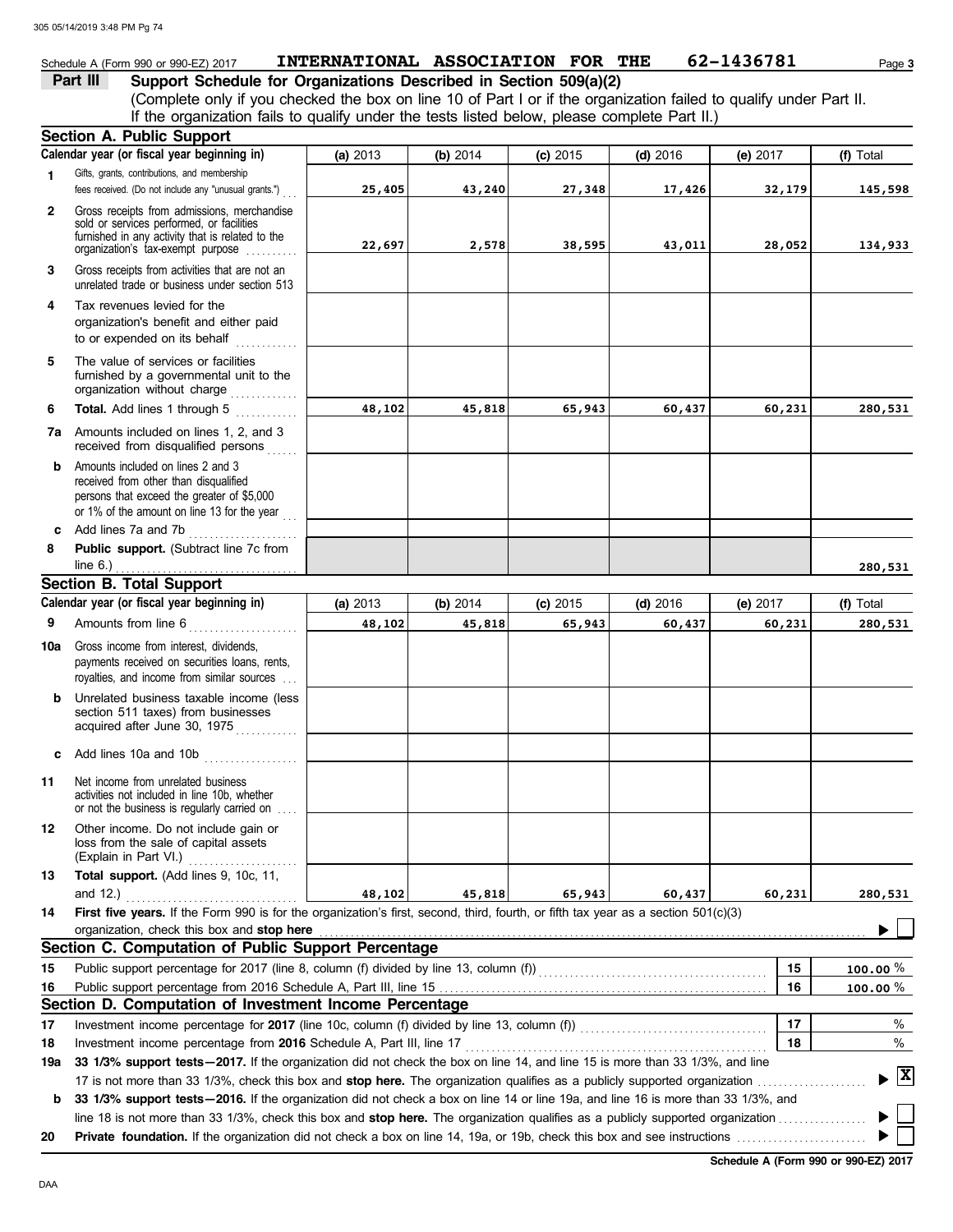|     | INTERNATIONAL ASSOCIATION FOR THE<br>Schedule A (Form 990 or 990-EZ) 2017                                                                                                                                        | 62-1436781                                              | Page 4 |
|-----|------------------------------------------------------------------------------------------------------------------------------------------------------------------------------------------------------------------|---------------------------------------------------------|--------|
|     | Part IV<br><b>Supporting Organizations</b>                                                                                                                                                                       |                                                         |        |
|     | (Complete only if you checked a box in line 12 on Part I. If you checked 12a of Part I, complete Sections A                                                                                                      |                                                         |        |
|     | and B. If you checked 12b of Part I, complete Sections A and C. If you checked 12c of Part I, complete                                                                                                           |                                                         |        |
|     | Sections A, D, and E. If you checked 12d of Part I, complete Sections A and D, and complete Part V.)                                                                                                             |                                                         |        |
|     | Section A. All Supporting Organizations                                                                                                                                                                          |                                                         |        |
|     |                                                                                                                                                                                                                  | Yes                                                     | No     |
| 1   | Are all of the organization's supported organizations listed by name in the organization's governing<br>documents? If "No," describe in Part VI how the supported organizations are designated. If designated by |                                                         |        |
|     | class or purpose, describe the designation. If historic and continuing relationship, explain.                                                                                                                    | 1                                                       |        |
| 2   | Did the organization have any supported organization that does not have an IRS determination of status                                                                                                           |                                                         |        |
|     | under section $509(a)(1)$ or (2)? If "Yes," explain in Part VI how the organization determined that the supported                                                                                                |                                                         |        |
|     | organization was described in section 509(a)(1) or (2).                                                                                                                                                          | 2                                                       |        |
| За  | Did the organization have a supported organization described in section $501(c)(4)$ , (5), or (6)? If "Yes," answer                                                                                              |                                                         |        |
|     | $(b)$ and $(c)$ below.                                                                                                                                                                                           | За                                                      |        |
| b   | Did the organization confirm that each supported organization qualified under section $501(c)(4)$ , $(5)$ , or $(6)$ and                                                                                         |                                                         |        |
|     | satisfied the public support tests under section 509(a)(2)? If "Yes," describe in Part VI when and how the                                                                                                       |                                                         |        |
|     | organization made the determination.                                                                                                                                                                             | 3b                                                      |        |
| c   | Did the organization ensure that all support to such organizations was used exclusively for section $170(c)(2)(B)$                                                                                               |                                                         |        |
|     | purposes? If "Yes," explain in Part VI what controls the organization put in place to ensure such use.                                                                                                           | 3c                                                      |        |
| 4a  | Was any supported organization not organized in the United States ("foreign supported organization")? If                                                                                                         |                                                         |        |
|     | "Yes," and if you checked 12a or 12b in Part I, answer (b) and (c) below.                                                                                                                                        | 4a                                                      |        |
| b   | Did the organization have ultimate control and discretion in deciding whether to make grants to the foreign                                                                                                      |                                                         |        |
|     | supported organization? If "Yes," describe in Part VI how the organization had such control and discretion                                                                                                       |                                                         |        |
|     | despite being controlled or supervised by or in connection with its supported organizations.                                                                                                                     | 4b                                                      |        |
| c   | Did the organization support any foreign supported organization that does not have an IRS determination                                                                                                          |                                                         |        |
|     | under sections $501(c)(3)$ and $509(a)(1)$ or (2)? If "Yes," explain in Part VI what controls the organization used                                                                                              |                                                         |        |
|     | to ensure that all support to the foreign supported organization was used exclusively for section $170(c)(2)(B)$                                                                                                 |                                                         |        |
|     | purposes.                                                                                                                                                                                                        | 4c                                                      |        |
| 5а  | Did the organization add, substitute, or remove any supported organizations during the tax year? If "Yes,"                                                                                                       |                                                         |        |
|     | answer (b) and (c) below (if applicable). Also, provide detail in Part VI, including (i) the names and EIN                                                                                                       |                                                         |        |
|     | numbers of the supported organizations added, substituted, or removed; (ii) the reasons for each such action;                                                                                                    |                                                         |        |
|     | (iii) the authority under the organization's organizing document authorizing such action; and (iv) how the action                                                                                                |                                                         |        |
|     | was accomplished (such as by amendment to the organizing document).                                                                                                                                              | 5a                                                      |        |
| b   | Type I or Type II only. Was any added or substituted supported organization part of a class already                                                                                                              |                                                         |        |
|     | designated in the organization's organizing document?                                                                                                                                                            | 5b                                                      |        |
| с   | Substitutions only. Was the substitution the result of an event beyond the organization's control?                                                                                                               | 5c                                                      |        |
| 6   | Did the organization provide support (whether in the form of grants or the provision of services or facilities) to                                                                                               |                                                         |        |
|     | anyone other than (i) its supported organizations, (ii) individuals that are part of the charitable class benefited                                                                                              |                                                         |        |
|     | by one or more of its supported organizations, or (iii) other supporting organizations that also support or                                                                                                      |                                                         |        |
|     | benefit one or more of the filing organization's supported organizations? If "Yes," provide detail in Part VI.                                                                                                   | 6                                                       |        |
| 7   | Did the organization provide a grant, loan, compensation, or other similar payment to a substantial contributor                                                                                                  |                                                         |        |
|     | (defined in section 4958(c)(3)(C)), a family member of a substantial contributor, or a 35% controlled entity with                                                                                                |                                                         |        |
|     | regard to a substantial contributor? If "Yes," complete Part I of Schedule L (Form 990 or 990-EZ).                                                                                                               | 7                                                       |        |
| 8   | Did the organization make a loan to a disqualified person (as defined in section 4958) not described in line 7?                                                                                                  |                                                         |        |
|     | If "Yes," complete Part I of Schedule L (Form 990 or 990-EZ).                                                                                                                                                    | 8                                                       |        |
| 9а  | Was the organization controlled directly or indirectly at any time during the tax year by one or more                                                                                                            |                                                         |        |
|     | disqualified persons as defined in section 4946 (other than foundation managers and organizations described                                                                                                      |                                                         |        |
|     | in section 509(a)(1) or (2))? If "Yes," provide detail in Part VI.                                                                                                                                               | 9а                                                      |        |
| b   | Did one or more disqualified persons (as defined in line 9a) hold a controlling interest in any entity in which                                                                                                  |                                                         |        |
|     | the supporting organization had an interest? If "Yes," provide detail in Part VI.                                                                                                                                | 9b                                                      |        |
| c   | Did a disqualified person (as defined in line 9a) have an ownership interest in, or derive any personal benefit                                                                                                  |                                                         |        |
|     | from, assets in which the supporting organization also had an interest? If "Yes," provide detail in Part VI.                                                                                                     | 9с                                                      |        |
| 10a | Was the organization subject to the excess business holdings rules of section 4943 because of section                                                                                                            |                                                         |        |
|     | 4943(f) (regarding certain Type II supporting organizations, and all Type III non-functionally integrated                                                                                                        |                                                         |        |
|     | supporting organizations)? If "Yes," answer 10b below.                                                                                                                                                           | 10a                                                     |        |
| b   | Did the organization have any excess business holdings in the tax year? (Use Schedule C, Form 4720, to                                                                                                           |                                                         |        |
|     | determine whether the organization had excess business holdings.)                                                                                                                                                | 10 <sub>b</sub><br>Schodule A (Form 000 or 000-F7) 2017 |        |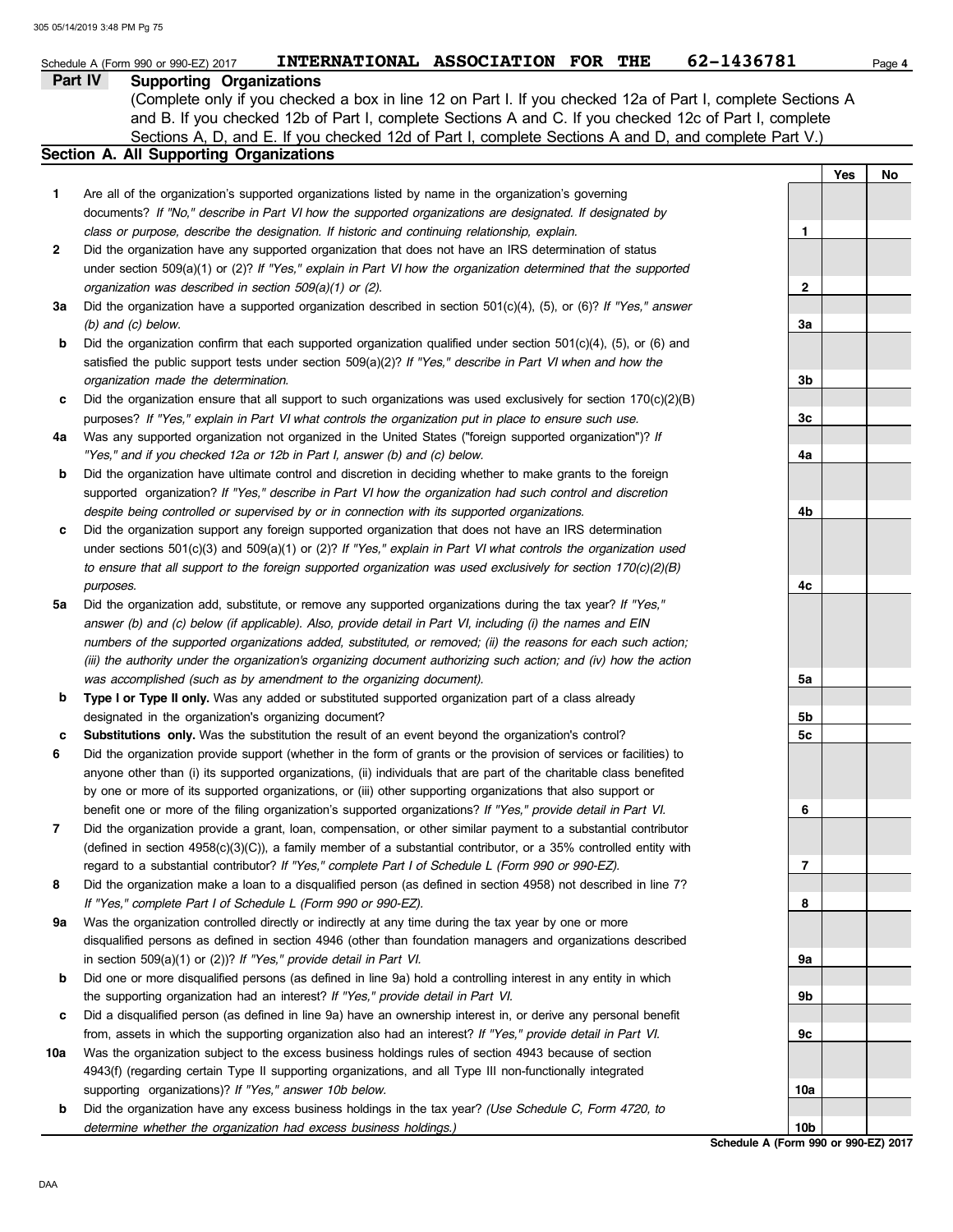|    | 62-1436781<br>INTERNATIONAL ASSOCIATION FOR THE<br>Schedule A (Form 990 or 990-EZ) 2017                                           |              |     | Page 5 |
|----|-----------------------------------------------------------------------------------------------------------------------------------|--------------|-----|--------|
|    | <b>Supporting Organizations (continued)</b><br>Part IV                                                                            |              |     |        |
|    |                                                                                                                                   |              | Yes | No     |
| 11 | Has the organization accepted a gift or contribution from any of the following persons?                                           |              |     |        |
| a  | A person who directly or indirectly controls, either alone or together with persons described in (b) and (c)                      |              |     |        |
|    | below, the governing body of a supported organization?                                                                            | 11a          |     |        |
|    | <b>b</b> A family member of a person described in (a) above?                                                                      | 11b          |     |        |
|    | c A 35% controlled entity of a person described in (a) or (b) above? If "Yes" to a, b, or c, provide detail in Part VI.           | 11c          |     |        |
|    | Section B. Type I Supporting Organizations                                                                                        |              |     |        |
|    |                                                                                                                                   |              | Yes | No     |
| 1  | Did the directors, trustees, or membership of one or more supported organizations have the power to                               |              |     |        |
|    | regularly appoint or elect at least a majority of the organization's directors or trustees at all times during the                |              |     |        |
|    | tax year? If "No," describe in Part VI how the supported organization(s) effectively operated, supervised, or                     |              |     |        |
|    | controlled the organization's activities. If the organization had more than one supported organization,                           |              |     |        |
|    | describe how the powers to appoint and/or remove directors or trustees were allocated among the supported                         |              |     |        |
|    | organizations and what conditions or restrictions, if any, applied to such powers during the tax year.                            | 1            |     |        |
| 2  | Did the organization operate for the benefit of any supported organization other than the supported                               |              |     |        |
|    | organization(s) that operated, supervised, or controlled the supporting organization? If "Yes," explain in Part                   |              |     |        |
|    | VI how providing such benefit carried out the purposes of the supported organization(s) that operated,                            |              |     |        |
|    | supervised, or controlled the supporting organization.<br>Section C. Type II Supporting Organizations                             | $\mathbf{2}$ |     |        |
|    |                                                                                                                                   |              | Yes | No     |
| 1  | Were a majority of the organization's directors or trustees during the tax year also a majority of the directors                  |              |     |        |
|    | or trustees of each of the organization's supported organization(s)? If "No," describe in Part VI how control                     |              |     |        |
|    | or management of the supporting organization was vested in the same persons that controlled or managed                            |              |     |        |
|    | the supported organization(s).                                                                                                    | 1            |     |        |
|    | Section D. All Type III Supporting Organizations                                                                                  |              |     |        |
|    |                                                                                                                                   |              | Yes | No     |
| 1  | Did the organization provide to each of its supported organizations, by the last day of the fifth month of the                    |              |     |        |
|    | organization's tax year, (i) a written notice describing the type and amount of support provided during the prior tax             |              |     |        |
|    | year, (ii) a copy of the Form 990 that was most recently filed as of the date of notification, and (iii) copies of the            |              |     |        |
|    | organization's governing documents in effect on the date of notification, to the extent not previously provided?                  | $\mathbf{1}$ |     |        |
| 2  | Were any of the organization's officers, directors, or trustees either (i) appointed or elected by the supported                  |              |     |        |
|    | organization(s) or (ii) serving on the governing body of a supported organization? If "No," explain in Part VI how                |              |     |        |
|    | the organization maintained a close and continuous working relationship with the supported organization(s).                       | 2            |     |        |
| 3  | By reason of the relationship described in (2), did the organization's supported organizations have a                             |              |     |        |
|    | significant voice in the organization's investment policies and in directing the use of the organization's                        |              |     |        |
|    | income or assets at all times during the tax year? If "Yes," describe in Part VI the role the organization's                      |              |     |        |
|    | supported organizations played in this regard.                                                                                    | 3            |     |        |
|    | Section E. Type III Functionally-Integrated Supporting Organizations                                                              |              |     |        |
| 1. | Check the box next to the method that the organization used to satisfy the Integral Part Test during the year (see instructions). |              |     |        |
| a  | The organization satisfied the Activities Test. Complete line 2 below.                                                            |              |     |        |
| b  | The organization is the parent of each of its supported organizations. Complete line 3 below.                                     |              |     |        |
| c  | The organization supported a governmental entity. Describe in Part VI how you supported a government entity (see instructions).   |              |     |        |
|    |                                                                                                                                   |              |     |        |
| 2  | Activities Test. Answer (a) and (b) below.                                                                                        |              | Yes | No     |
| а  | Did substantially all of the organization's activities during the tax year directly further the exempt purposes of                |              |     |        |
|    | the supported organization(s) to which the organization was responsive? If "Yes," then in Part VI identify                        |              |     |        |
|    | those supported organizations and explain how these activities directly furthered their exempt purposes,                          |              |     |        |
|    | how the organization was responsive to those supported organizations, and how the organization determined                         |              |     |        |
|    | that these activities constituted substantially all of its activities.                                                            | 2a           |     |        |
| b  | Did the activities described in (a) constitute activities that, but for the organization's involvement, one or more               |              |     |        |
|    | of the organization's supported organization(s) would have been engaged in? If "Yes," explain in Part VI the                      |              |     |        |
|    | reasons for the organization's position that its supported organization(s) would have engaged in these                            |              |     |        |
|    | activities but for the organization's involvement.                                                                                | 2b           |     |        |
| 3  | Parent of Supported Organizations. Answer (a) and (b) below.                                                                      |              |     |        |
| а  | Did the organization have the power to regularly appoint or elect a majority of the officers, directors, or                       |              |     |        |
|    | trustees of each of the supported organizations? Provide details in Part VI.                                                      | 3a           |     |        |

**b** Did the organization exercise a substantial degree of direction over the policies, programs, and activities of each of its supported organizations? *If "Yes," describe in Part VI the role played by the organization in this regard.*

Schedule A (Form 990 or 990-EZ) 2017 **3b**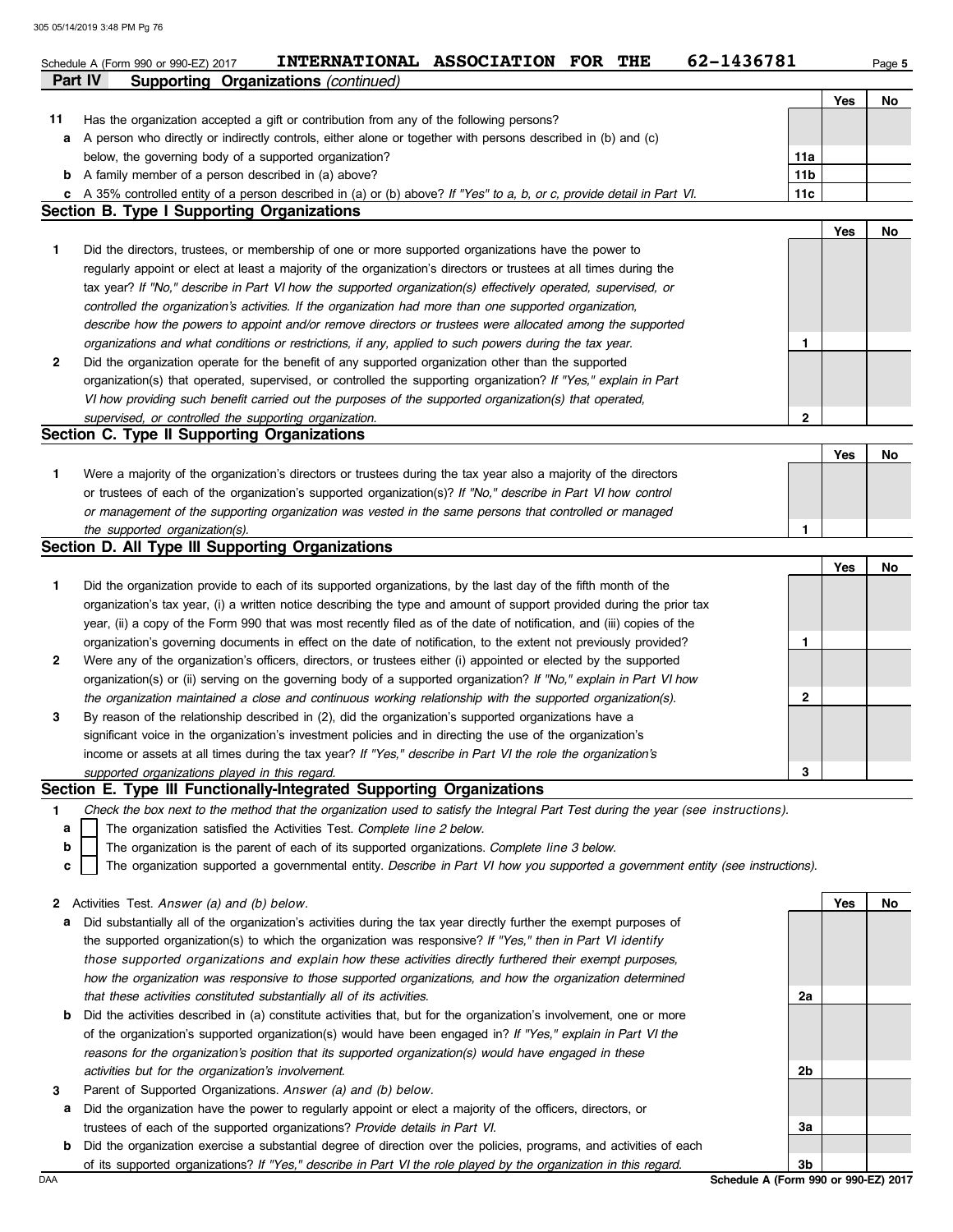| INTERNATIONAL ASSOCIATION FOR THE<br>Schedule A (Form 990 or 990-EZ) 2017                                                              |                     | 62-1436781     | Page 6                         |
|----------------------------------------------------------------------------------------------------------------------------------------|---------------------|----------------|--------------------------------|
| Type III Non-Functionally Integrated 509(a)(3) Supporting Organizations<br>Part V                                                      |                     |                |                                |
| Check here if the organization satisfied the Integral Part Test as a qualifying trust on Nov. 20, 1970 (explain in Part VI). See<br>1. |                     |                |                                |
| <b>instructions.</b> All other Type III non-functionally integrated supporting organizations must complete Sections A through E.       |                     |                |                                |
| Section A - Adjusted Net Income                                                                                                        |                     | (A) Prior Year | (B) Current Year<br>(optional) |
| Net short-term capital gain<br>1.                                                                                                      | 1                   |                |                                |
| $\mathbf{2}$<br>Recoveries of prior-year distributions                                                                                 | $\mathbf{2}$        |                |                                |
| 3<br>Other gross income (see instructions)                                                                                             | 3                   |                |                                |
| Add lines 1 through 3.<br>4                                                                                                            | 4                   |                |                                |
| 5<br>Depreciation and depletion                                                                                                        | 5                   |                |                                |
| Portion of operating expenses paid or incurred for production or<br>6                                                                  |                     |                |                                |
| collection of gross income or for management, conservation, or                                                                         |                     |                |                                |
| maintenance of property held for production of income (see instructions)                                                               | 6                   |                |                                |
| 7<br>Other expenses (see instructions)                                                                                                 | $\overline{7}$      |                |                                |
| 8<br>Adjusted Net Income (subtract lines 5, 6 and 7 from line 4).                                                                      | 8                   |                |                                |
| Section B - Minimum Asset Amount                                                                                                       |                     | (A) Prior Year | (B) Current Year<br>(optional) |
| Aggregate fair market value of all non-exempt-use assets (see<br>1                                                                     |                     |                |                                |
| instructions for short tax year or assets held for part of year):                                                                      |                     |                |                                |
| <b>a</b> Average monthly value of securities                                                                                           | 1a                  |                |                                |
| <b>b</b> Average monthly cash balances                                                                                                 | 1b                  |                |                                |
| Fair market value of other non-exempt-use assets<br>$\mathbf{c}$                                                                       | 1c                  |                |                                |
| <b>d</b> Total (add lines 1a, 1b, and 1c)                                                                                              | 1d                  |                |                                |
| <b>Discount</b> claimed for blockage or other<br>е                                                                                     |                     |                |                                |
| factors (explain in detail in Part VI):                                                                                                |                     |                |                                |
| $\mathbf{2}$<br>Acquisition indebtedness applicable to non-exempt-use assets                                                           | $\mathbf 2$         |                |                                |
| 3<br>Subtract line 2 from line 1d.                                                                                                     | 3                   |                |                                |
| Cash deemed held for exempt use. Enter 1-1/2% of line 3 (for greater amount,<br>4                                                      |                     |                |                                |
| see instructions).                                                                                                                     | 4                   |                |                                |
| Net value of non-exempt-use assets (subtract line 4 from line 3)<br>5                                                                  | 5                   |                |                                |
| 6<br>Multiply line 5 by 035.                                                                                                           | 6                   |                |                                |
| 7<br>Recoveries of prior-year distributions                                                                                            | $\overline{7}$      |                |                                |
| 8<br>Minimum Asset Amount (add line 7 to line 6)                                                                                       | 8                   |                |                                |
| Section C - Distributable Amount                                                                                                       | <b>Current Year</b> |                |                                |
| Adjusted net income for prior year (from Section A, line 8, Column A)<br>1                                                             | 1                   |                |                                |
| $\mathbf{2}$<br>Enter 85% of line 1.                                                                                                   | $\mathbf{2}$        |                |                                |
| Minimum asset amount for prior year (from Section B, line 8, Column A)<br>3                                                            | 3                   |                |                                |
| Enter greater of line 2 or line 3.<br>4                                                                                                | 4                   |                |                                |
| 5<br>Income tax imposed in prior year                                                                                                  | 5                   |                |                                |
| 6<br><b>Distributable Amount.</b> Subtract line 5 from line 4, unless subject to                                                       |                     |                |                                |
| emergency temporary reduction (see instructions).                                                                                      | 6                   |                |                                |

**7** Check here if the current year is the organization's first as a non-functionally integrated Type III supporting organization (see instructions).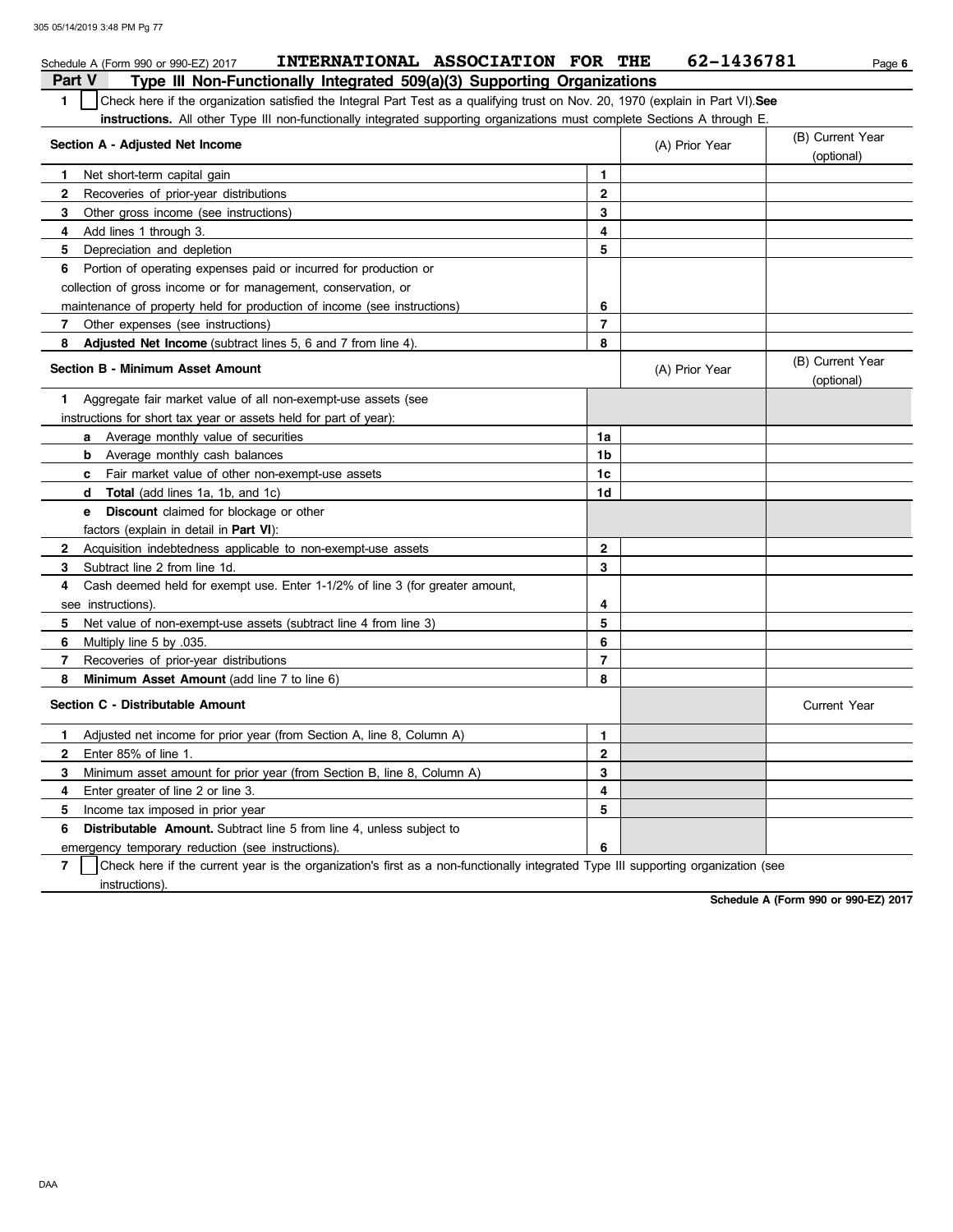|              | INTERNATIONAL ASSOCIATION FOR THE<br>Schedule A (Form 990 or 990-EZ) 2017                  |                                    | 62-1436781                                    | Page 7                                                  |
|--------------|--------------------------------------------------------------------------------------------|------------------------------------|-----------------------------------------------|---------------------------------------------------------|
| Part V       | Type III Non-Functionally Integrated 509(a)(3) Supporting Organizations (continued)        |                                    |                                               |                                                         |
|              | Section D - Distributions                                                                  |                                    |                                               | <b>Current Year</b>                                     |
| 1            | Amounts paid to supported organizations to accomplish exempt purposes                      |                                    |                                               |                                                         |
| $\mathbf{2}$ | Amounts paid to perform activity that directly furthers exempt purposes of supported       |                                    |                                               |                                                         |
|              | organizations, in excess of income from activity                                           |                                    |                                               |                                                         |
| 3            | Administrative expenses paid to accomplish exempt purposes of supported organizations      |                                    |                                               |                                                         |
| 4            | Amounts paid to acquire exempt-use assets                                                  |                                    |                                               |                                                         |
| 5            | Qualified set-aside amounts (prior IRS approval required)                                  |                                    |                                               |                                                         |
| 6            | Other distributions (describe in <b>Part VI</b> ). See instructions.                       |                                    |                                               |                                                         |
| 7            | Total annual distributions. Add lines 1 through 6.                                         |                                    |                                               |                                                         |
| 8            | Distributions to attentive supported organizations to which the organization is responsive |                                    |                                               |                                                         |
|              | (provide details in <b>Part VI</b> ). See instructions.                                    |                                    |                                               |                                                         |
| 9            | Distributable amount for 2017 from Section C, line 6                                       |                                    |                                               |                                                         |
| 10           | Line 8 amount divided by line 9 amount                                                     |                                    |                                               |                                                         |
|              | Section E - Distribution Allocations (see instructions)                                    | (i)<br><b>Excess Distributions</b> | (ii)<br><b>Underdistributions</b><br>Pre-2017 | (iii)<br><b>Distributable</b><br><b>Amount for 2017</b> |
| 1.           | Distributable amount for 2017 from Section C, line 6                                       |                                    |                                               |                                                         |
| $\mathbf{2}$ | Underdistributions, if any, for years prior to 2017                                        |                                    |                                               |                                                         |
|              | (reasonable cause required-explain in Part VI). See                                        |                                    |                                               |                                                         |
|              | instructions.                                                                              |                                    |                                               |                                                         |
| 3            | Excess distributions carryover, if any, to 2017:                                           |                                    |                                               |                                                         |
| a            |                                                                                            |                                    |                                               |                                                         |
|              | <b>b</b> From 2013                                                                         |                                    |                                               |                                                         |
|              |                                                                                            |                                    |                                               |                                                         |
|              |                                                                                            |                                    |                                               |                                                         |
|              |                                                                                            |                                    |                                               |                                                         |
|              | f Total of lines 3a through e                                                              |                                    |                                               |                                                         |
|              | g Applied to underdistributions of prior years                                             |                                    |                                               |                                                         |
|              | h Applied to 2017 distributable amount                                                     |                                    |                                               |                                                         |
|              | <i>i</i> Carryover from 2012 not applied (see instructions)                                |                                    |                                               |                                                         |
|              | Remainder. Subtract lines 3g, 3h, and 3i from 3f.                                          |                                    |                                               |                                                         |
| 4            | Distributions for 2017 from                                                                |                                    |                                               |                                                         |
|              | Section D, line 7:<br>\$                                                                   |                                    |                                               |                                                         |
|              | <b>a</b> Applied to underdistributions of prior years                                      |                                    |                                               |                                                         |
|              | <b>b</b> Applied to 2017 distributable amount                                              |                                    |                                               |                                                         |
|              | <b>c</b> Remainder. Subtract lines 4a and 4b from 4.                                       |                                    |                                               |                                                         |
| 5            | Remaining underdistributions for years prior to 2017, if                                   |                                    |                                               |                                                         |
|              | any. Subtract lines 3q and 4a from line 2. For result                                      |                                    |                                               |                                                         |
|              | greater than zero, explain in Part VI. See instructions.                                   |                                    |                                               |                                                         |
| 6            | Remaining underdistributions for 2017. Subtract lines 3h                                   |                                    |                                               |                                                         |
|              | and 4b from line 1. For result greater than zero, explain in                               |                                    |                                               |                                                         |
|              | Part VI. See instructions.                                                                 |                                    |                                               |                                                         |
| 7            | Excess distributions carryover to 2018. Add lines 3j                                       |                                    |                                               |                                                         |
|              | and 4c.                                                                                    |                                    |                                               |                                                         |
| 8            | Breakdown of line 7:                                                                       |                                    |                                               |                                                         |
|              | a Excess from 2013                                                                         |                                    |                                               |                                                         |
|              |                                                                                            |                                    |                                               |                                                         |
|              | <b>c</b> Excess from 2015                                                                  |                                    |                                               |                                                         |
|              | d Excess from 2016                                                                         |                                    |                                               |                                                         |
|              |                                                                                            |                                    |                                               |                                                         |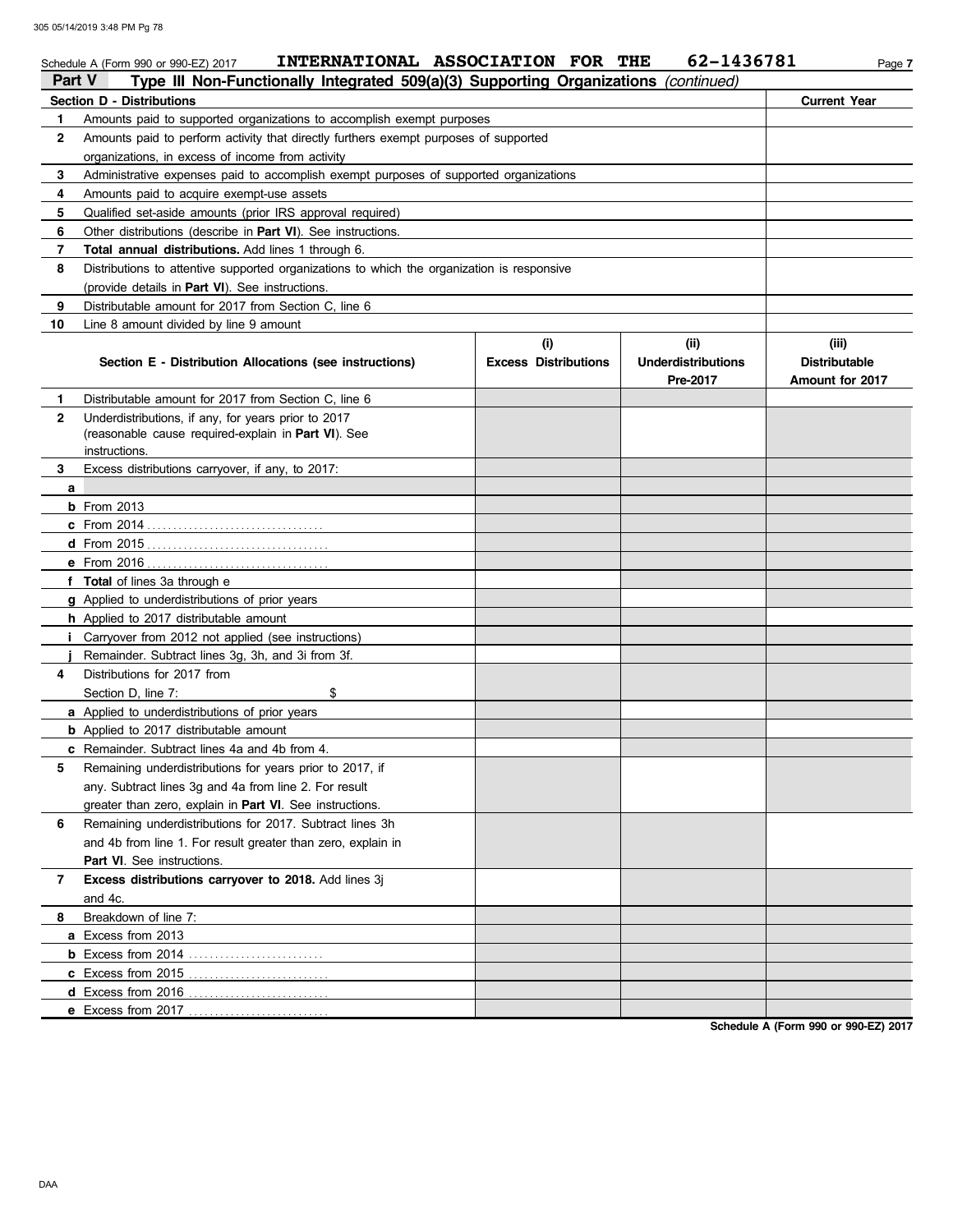|         | Schedule A (Form 990 or 990-EZ) 2017 | INTERNATIONAL ASSOCIATION FOR THE                                                                                                                                                                                                                                                                                                                                                                                                                                                                                                                                                          |  | 62-1436781 | Page 8 |
|---------|--------------------------------------|--------------------------------------------------------------------------------------------------------------------------------------------------------------------------------------------------------------------------------------------------------------------------------------------------------------------------------------------------------------------------------------------------------------------------------------------------------------------------------------------------------------------------------------------------------------------------------------------|--|------------|--------|
| Part VI |                                      | Supplemental Information. Provide the explanations required by Part II, line 10; Part II, line 17a or 17b; Part<br>III, line 12; Part IV, Section A, lines 1, 2, 3b, 3c, 4b, 4c, 5a, 6, 9a, 9b, 9c, 11a, 11b, and 11c; Part IV, Section<br>B, lines 1 and 2; Part IV, Section C, line 1; Part IV, Section D, lines 2 and 3; Part IV, Section E, lines 1c, 2a, 2b,<br>3a and 3b; Part V, line 1; Part V, Section B, line 1e; Part V, Section D, lines 5, 6, and 8; and Part V, Section E,<br>lines 2, 5, and 6. Also complete this part for any additional information. (See instructions.) |  |            |        |
|         |                                      |                                                                                                                                                                                                                                                                                                                                                                                                                                                                                                                                                                                            |  |            |        |
|         |                                      |                                                                                                                                                                                                                                                                                                                                                                                                                                                                                                                                                                                            |  |            |        |
|         |                                      |                                                                                                                                                                                                                                                                                                                                                                                                                                                                                                                                                                                            |  |            |        |
|         |                                      |                                                                                                                                                                                                                                                                                                                                                                                                                                                                                                                                                                                            |  |            |        |
|         |                                      |                                                                                                                                                                                                                                                                                                                                                                                                                                                                                                                                                                                            |  |            |        |
|         |                                      |                                                                                                                                                                                                                                                                                                                                                                                                                                                                                                                                                                                            |  |            |        |
|         |                                      |                                                                                                                                                                                                                                                                                                                                                                                                                                                                                                                                                                                            |  |            |        |
|         |                                      |                                                                                                                                                                                                                                                                                                                                                                                                                                                                                                                                                                                            |  |            |        |
|         |                                      |                                                                                                                                                                                                                                                                                                                                                                                                                                                                                                                                                                                            |  |            |        |
|         |                                      |                                                                                                                                                                                                                                                                                                                                                                                                                                                                                                                                                                                            |  |            |        |
|         |                                      |                                                                                                                                                                                                                                                                                                                                                                                                                                                                                                                                                                                            |  |            |        |
|         |                                      |                                                                                                                                                                                                                                                                                                                                                                                                                                                                                                                                                                                            |  |            |        |
|         |                                      |                                                                                                                                                                                                                                                                                                                                                                                                                                                                                                                                                                                            |  |            |        |
|         |                                      |                                                                                                                                                                                                                                                                                                                                                                                                                                                                                                                                                                                            |  |            |        |
|         |                                      |                                                                                                                                                                                                                                                                                                                                                                                                                                                                                                                                                                                            |  |            |        |
|         |                                      |                                                                                                                                                                                                                                                                                                                                                                                                                                                                                                                                                                                            |  |            |        |
|         |                                      |                                                                                                                                                                                                                                                                                                                                                                                                                                                                                                                                                                                            |  |            |        |
|         |                                      |                                                                                                                                                                                                                                                                                                                                                                                                                                                                                                                                                                                            |  |            |        |
|         |                                      |                                                                                                                                                                                                                                                                                                                                                                                                                                                                                                                                                                                            |  |            |        |
|         |                                      |                                                                                                                                                                                                                                                                                                                                                                                                                                                                                                                                                                                            |  |            |        |
|         |                                      |                                                                                                                                                                                                                                                                                                                                                                                                                                                                                                                                                                                            |  |            |        |
|         |                                      |                                                                                                                                                                                                                                                                                                                                                                                                                                                                                                                                                                                            |  |            |        |
|         |                                      |                                                                                                                                                                                                                                                                                                                                                                                                                                                                                                                                                                                            |  |            |        |
|         |                                      |                                                                                                                                                                                                                                                                                                                                                                                                                                                                                                                                                                                            |  |            |        |
|         |                                      |                                                                                                                                                                                                                                                                                                                                                                                                                                                                                                                                                                                            |  |            |        |
|         |                                      |                                                                                                                                                                                                                                                                                                                                                                                                                                                                                                                                                                                            |  |            |        |
|         |                                      |                                                                                                                                                                                                                                                                                                                                                                                                                                                                                                                                                                                            |  |            |        |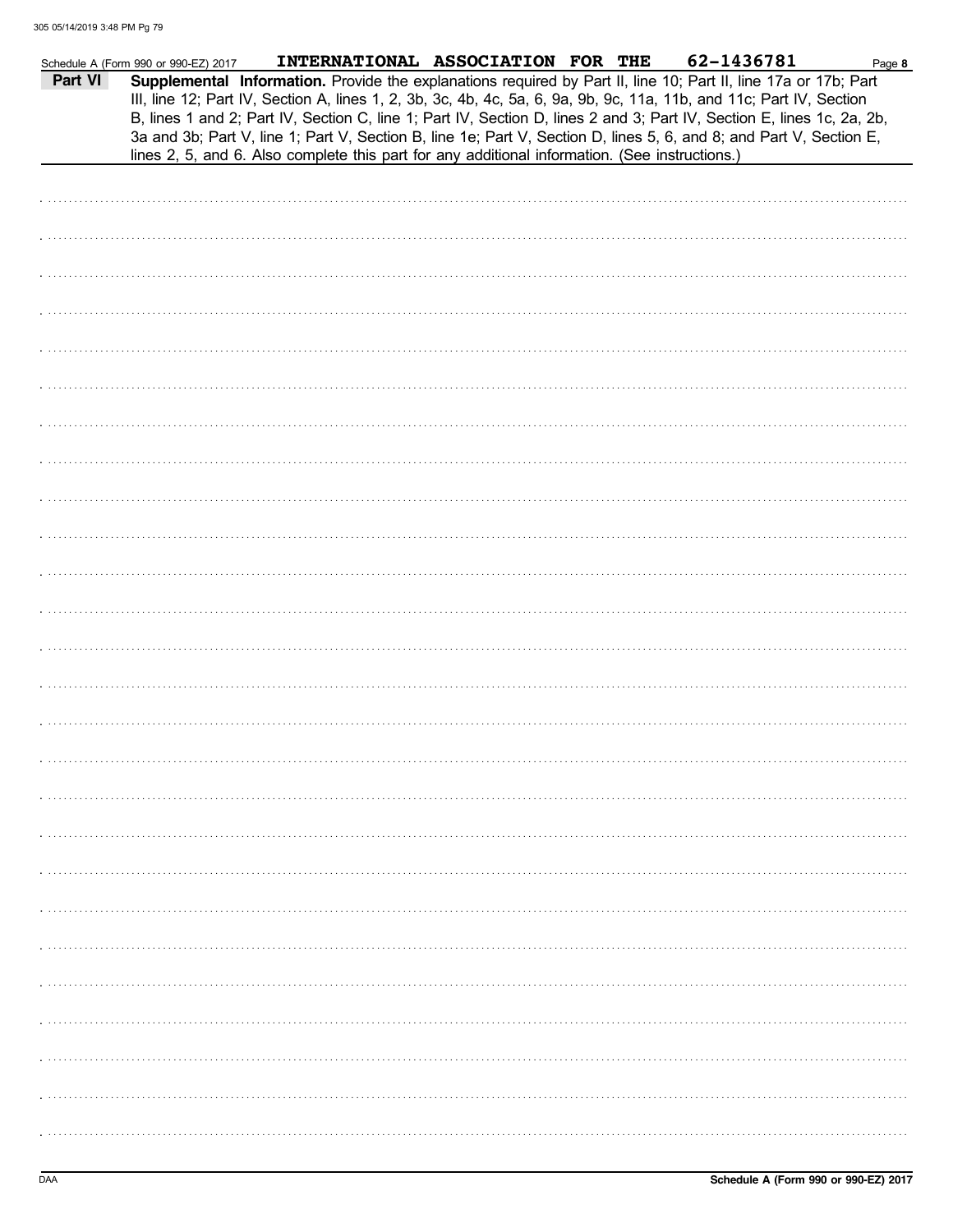|    |                                                                                                                                                         |                                                                                                                                                                                                                                 | Supplemental Financial Statements                  |                                |                                 |
|----|---------------------------------------------------------------------------------------------------------------------------------------------------------|---------------------------------------------------------------------------------------------------------------------------------------------------------------------------------------------------------------------------------|----------------------------------------------------|--------------------------------|---------------------------------|
|    | <b>SCHEDULE D</b>                                                                                                                                       | OMB No. 1545-0047                                                                                                                                                                                                               |                                                    |                                |                                 |
|    | Complete if the organization answered "Yes" on Form 990,<br>(Form 990)<br>Part IV, line 6, 7, 8, 9, 10, 11a, 11b, 11c, 11d, 11e, 11f, 12a, or 12b.      |                                                                                                                                                                                                                                 |                                                    |                                |                                 |
|    | Attach to Form 990.<br>Department of the Treasury<br>Internal Revenue Service<br>Go to www.irs.gov/Form990 for instructions and the latest information. |                                                                                                                                                                                                                                 |                                                    |                                | Open to Public<br>Inspection    |
|    | Name of the organization                                                                                                                                |                                                                                                                                                                                                                                 |                                                    | Employer identification number |                                 |
|    |                                                                                                                                                         | INTERNATIONAL ASSOCIATION FOR THE                                                                                                                                                                                               |                                                    |                                |                                 |
|    | STUDY OF THE COMMONS                                                                                                                                    |                                                                                                                                                                                                                                 |                                                    | 62-1436781                     |                                 |
|    | Part I                                                                                                                                                  | Organizations Maintaining Donor Advised Funds or Other Similar Funds or Accounts.                                                                                                                                               |                                                    |                                |                                 |
|    |                                                                                                                                                         | Complete if the organization answered "Yes" on Form 990, Part IV, line 6.                                                                                                                                                       |                                                    |                                |                                 |
|    |                                                                                                                                                         |                                                                                                                                                                                                                                 | (a) Donor advised funds                            |                                | (b) Funds and other accounts    |
| 1  |                                                                                                                                                         |                                                                                                                                                                                                                                 |                                                    |                                |                                 |
| 2  |                                                                                                                                                         |                                                                                                                                                                                                                                 |                                                    |                                |                                 |
| з  |                                                                                                                                                         | Aggregate value of grants from (during year)                                                                                                                                                                                    |                                                    |                                |                                 |
| 4  |                                                                                                                                                         | Did the organization inform all donors and donor advisors in writing that the assets held in donor advised                                                                                                                      |                                                    |                                |                                 |
| 5  |                                                                                                                                                         |                                                                                                                                                                                                                                 |                                                    |                                | Yes<br>No                       |
| 6  |                                                                                                                                                         | Did the organization inform all grantees, donors, and donor advisors in writing that grant funds can be used                                                                                                                    |                                                    |                                |                                 |
|    |                                                                                                                                                         | only for charitable purposes and not for the benefit of the donor or donor advisor, or for any other purpose                                                                                                                    |                                                    |                                |                                 |
|    | conferring impermissible private benefit?                                                                                                               |                                                                                                                                                                                                                                 |                                                    |                                | <b>Yes</b><br>No.               |
|    | Part II                                                                                                                                                 | <b>Conservation Easements.</b>                                                                                                                                                                                                  |                                                    |                                |                                 |
|    |                                                                                                                                                         | Complete if the organization answered "Yes" on Form 990, Part IV, line 7.                                                                                                                                                       |                                                    |                                |                                 |
| 1. |                                                                                                                                                         | Purpose(s) of conservation easements held by the organization (check all that apply).                                                                                                                                           |                                                    |                                |                                 |
|    |                                                                                                                                                         | Preservation of land for public use (e.g., recreation or education)                                                                                                                                                             | Preservation of a historically important land area |                                |                                 |
|    | Protection of natural habitat                                                                                                                           |                                                                                                                                                                                                                                 | Preservation of a certified historic structure     |                                |                                 |
|    | Preservation of open space                                                                                                                              |                                                                                                                                                                                                                                 |                                                    |                                |                                 |
| 2  | easement on the last day of the tax year.                                                                                                               | Complete lines 2a through 2d if the organization held a qualified conservation contribution in the form of a conservation                                                                                                       |                                                    |                                |                                 |
|    |                                                                                                                                                         |                                                                                                                                                                                                                                 |                                                    |                                | Held at the End of the Tax Year |
|    |                                                                                                                                                         | Total acreage restricted by conservation easements                                                                                                                                                                              |                                                    | 2a<br>2b                       |                                 |
|    |                                                                                                                                                         | Number of conservation easements on a certified historic structure included in (a) [11] Number of conservation easements on a certified historic structure included in (a)                                                      |                                                    | 2c                             |                                 |
|    |                                                                                                                                                         | d Number of conservation easements included in (c) acquired after 7/25/06, and not on a                                                                                                                                         |                                                    |                                |                                 |
|    |                                                                                                                                                         |                                                                                                                                                                                                                                 |                                                    | 2d                             |                                 |
| 3  |                                                                                                                                                         | Number of conservation easements modified, transferred, released, extinguished, or terminated by the organization during the                                                                                                    |                                                    |                                |                                 |
|    | tax year                                                                                                                                                |                                                                                                                                                                                                                                 |                                                    |                                |                                 |
|    |                                                                                                                                                         | Number of states where property subject to conservation easement is located                                                                                                                                                     |                                                    |                                |                                 |
| 5  |                                                                                                                                                         | Does the organization have a written policy regarding the periodic monitoring, inspection, handling of                                                                                                                          |                                                    |                                |                                 |
|    |                                                                                                                                                         | violations, and enforcement of the conservation easements it holds?                                                                                                                                                             |                                                    |                                | Yes<br>No                       |
| 6  |                                                                                                                                                         | Staff and volunteer hours devoted to monitoring, inspecting, handling of violations, and enforcing conservation easements during the year                                                                                       |                                                    |                                |                                 |
|    |                                                                                                                                                         |                                                                                                                                                                                                                                 |                                                    |                                |                                 |
| 7  |                                                                                                                                                         | Amount of expenses incurred in monitoring, inspecting, handling of violations, and enforcing conservation easements during the year                                                                                             |                                                    |                                |                                 |
| 8  | \$                                                                                                                                                      | Does each conservation easement reported on line 2(d) above satisfy the requirements of section 170(h)(4)(B)(i)                                                                                                                 |                                                    |                                |                                 |
|    |                                                                                                                                                         |                                                                                                                                                                                                                                 |                                                    |                                | Yes<br>No                       |
| 9  |                                                                                                                                                         | In Part XIII, describe how the organization reports conservation easements in its revenue and expense statement, and                                                                                                            |                                                    |                                |                                 |
|    |                                                                                                                                                         | balance sheet, and include, if applicable, the text of the footnote to the organization's financial statements that describes the                                                                                               |                                                    |                                |                                 |
|    |                                                                                                                                                         | organization's accounting for conservation easements.                                                                                                                                                                           |                                                    |                                |                                 |
|    | Part III                                                                                                                                                | Organizations Maintaining Collections of Art, Historical Treasures, or Other Similar Assets.<br>Complete if the organization answered "Yes" on Form 990, Part IV, line 8.                                                       |                                                    |                                |                                 |
|    |                                                                                                                                                         | 1a If the organization elected, as permitted under SFAS 116 (ASC 958), not to report in its revenue statement and balance sheet                                                                                                 |                                                    |                                |                                 |
|    |                                                                                                                                                         | works of art, historical treasures, or other similar assets held for public exhibition, education, or research in furtherance of                                                                                                |                                                    |                                |                                 |
|    |                                                                                                                                                         | public service, provide, in Part XIII, the text of the footnote to its financial statements that describes these items.                                                                                                         |                                                    |                                |                                 |
|    |                                                                                                                                                         | <b>b</b> If the organization elected, as permitted under SFAS 116 (ASC 958), to report in its revenue statement and balance sheet                                                                                               |                                                    |                                |                                 |
|    |                                                                                                                                                         | works of art, historical treasures, or other similar assets held for public exhibition, education, or research in furtherance of                                                                                                |                                                    |                                |                                 |
|    |                                                                                                                                                         | public service, provide the following amounts relating to these items:                                                                                                                                                          |                                                    |                                |                                 |
|    |                                                                                                                                                         |                                                                                                                                                                                                                                 |                                                    |                                |                                 |
|    | (ii) Assets included in Form 990, Part X                                                                                                                |                                                                                                                                                                                                                                 |                                                    |                                |                                 |
| 2  |                                                                                                                                                         | If the organization received or held works of art, historical treasures, or other similar assets for financial gain, provide the<br>following amounts required to be reported under SFAS 116 (ASC 958) relating to these items: |                                                    |                                |                                 |
| а  |                                                                                                                                                         |                                                                                                                                                                                                                                 |                                                    | \$                             |                                 |
|    |                                                                                                                                                         |                                                                                                                                                                                                                                 |                                                    |                                |                                 |
|    |                                                                                                                                                         |                                                                                                                                                                                                                                 |                                                    |                                |                                 |

| For Paperwork Reduction Act Notice, see the Instructions for Form 990. |  |  |  |
|------------------------------------------------------------------------|--|--|--|
| DAA                                                                    |  |  |  |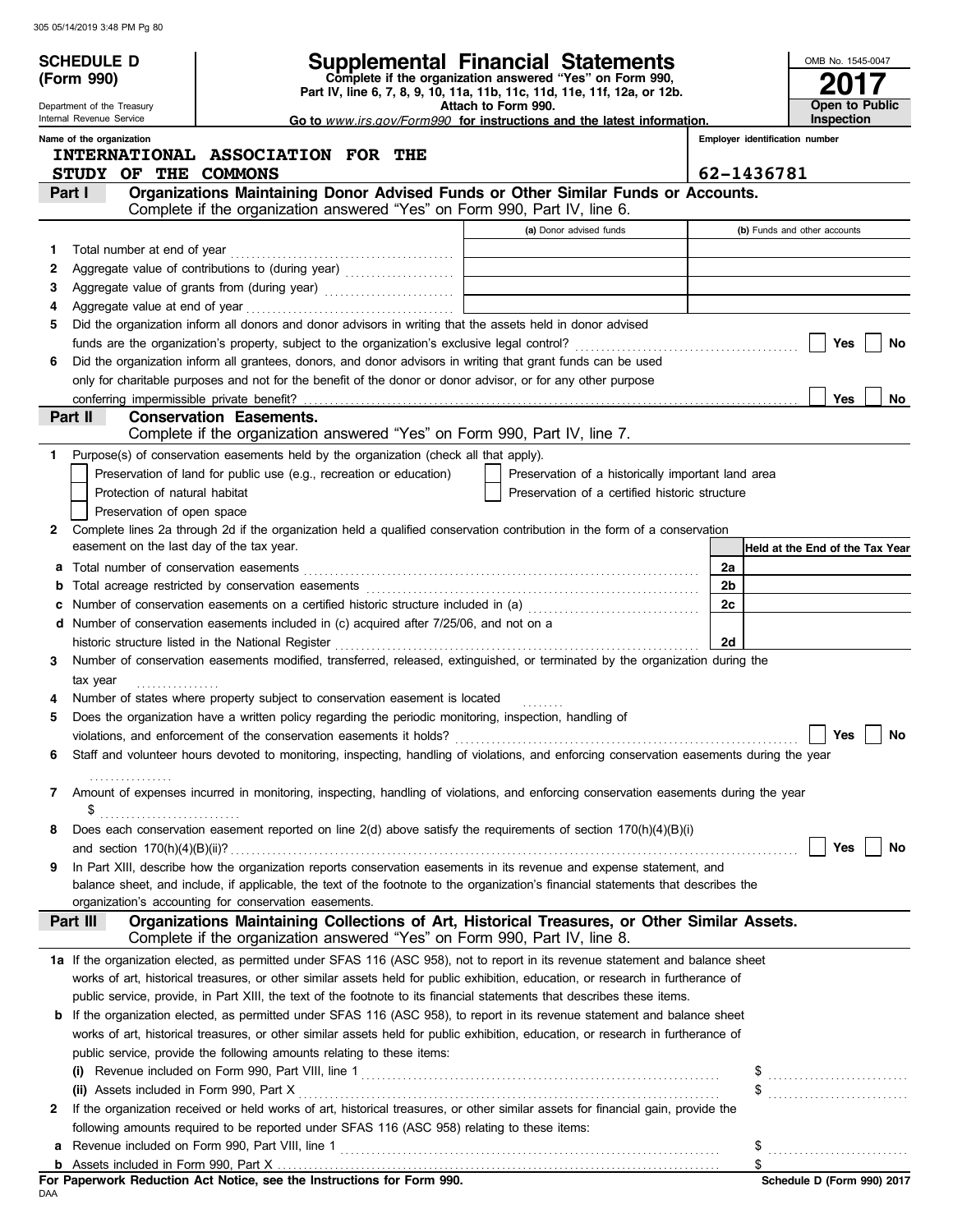|   | Schedule D (Form 990) 2017 <b>INTERNATIONAL ASSOCIATION FOR THE</b>                                                                                                                                                                                                                                  |                         |                           |                         | 62-1436781      |                      |                | Page 2              |
|---|------------------------------------------------------------------------------------------------------------------------------------------------------------------------------------------------------------------------------------------------------------------------------------------------------|-------------------------|---------------------------|-------------------------|-----------------|----------------------|----------------|---------------------|
|   | Organizations Maintaining Collections of Art, Historical Treasures, or Other Similar Assets (continued)<br>Part III                                                                                                                                                                                  |                         |                           |                         |                 |                      |                |                     |
| 3 | Using the organization's acquisition, accession, and other records, check any of the following that are a significant use of its<br>collection items (check all that apply):                                                                                                                         |                         |                           |                         |                 |                      |                |                     |
| a | Public exhibition                                                                                                                                                                                                                                                                                    | d                       | Loan or exchange programs |                         |                 |                      |                |                     |
| b | Scholarly research                                                                                                                                                                                                                                                                                   | е                       |                           |                         |                 |                      |                |                     |
| C | Preservation for future generations                                                                                                                                                                                                                                                                  |                         |                           |                         |                 |                      |                |                     |
|   | Provide a description of the organization's collections and explain how they further the organization's exempt purpose in Part                                                                                                                                                                       |                         |                           |                         |                 |                      |                |                     |
|   | XIII.                                                                                                                                                                                                                                                                                                |                         |                           |                         |                 |                      |                |                     |
| 5 | During the year, did the organization solicit or receive donations of art, historical treasures, or other similar                                                                                                                                                                                    |                         |                           |                         |                 |                      |                |                     |
|   |                                                                                                                                                                                                                                                                                                      |                         |                           |                         |                 |                      | Yes            | No                  |
|   | <b>Escrow and Custodial Arrangements.</b><br><b>Part IV</b>                                                                                                                                                                                                                                          |                         |                           |                         |                 |                      |                |                     |
|   | Complete if the organization answered "Yes" on Form 990, Part IV, line 9, or reported an amount on Form<br>990, Part X, line 21.                                                                                                                                                                     |                         |                           |                         |                 |                      |                |                     |
|   | 1a Is the organization an agent, trustee, custodian or other intermediary for contributions or other assets not                                                                                                                                                                                      |                         |                           |                         |                 |                      |                |                     |
|   |                                                                                                                                                                                                                                                                                                      |                         |                           |                         |                 |                      | Yes            | No                  |
|   | <b>b</b> If "Yes," explain the arrangement in Part XIII and complete the following table:                                                                                                                                                                                                            |                         |                           |                         |                 |                      |                |                     |
|   |                                                                                                                                                                                                                                                                                                      |                         |                           |                         |                 |                      | Amount         |                     |
|   | c Beginning balance <b>contract the contract of the contract of the contract of the contract of the contract of the contract of the contract of the contract of the contract of the contract of the contract of the contract of </b>                                                                 |                         |                           |                         |                 | 1c                   |                |                     |
|   |                                                                                                                                                                                                                                                                                                      |                         |                           |                         |                 | 1d                   |                |                     |
|   |                                                                                                                                                                                                                                                                                                      |                         |                           |                         |                 | 1е                   |                |                     |
|   | Ending balance commutation and contact the contract of the contract of the contract of the contract of the contract of the contract of the contract of the contract of the contract of the contract of the contract of the con                                                                       |                         |                           |                         |                 | 1f                   |                |                     |
|   | 2a Did the organization include an amount on Form 990, Part X, line 21, for escrow or custodial account liability?                                                                                                                                                                                   |                         |                           |                         |                 |                      | Yes            | <b>No</b>           |
|   |                                                                                                                                                                                                                                                                                                      |                         |                           |                         |                 |                      |                |                     |
|   | Part V<br><b>Endowment Funds.</b>                                                                                                                                                                                                                                                                    |                         |                           |                         |                 |                      |                |                     |
|   | Complete if the organization answered "Yes" on Form 990, Part IV, line 10.                                                                                                                                                                                                                           |                         |                           |                         |                 |                      |                |                     |
|   |                                                                                                                                                                                                                                                                                                      | (a) Current year        | (b) Prior year            | (c) Two years back      |                 | (d) Three years back |                | (e) Four years back |
|   | 1a Beginning of year balance                                                                                                                                                                                                                                                                         |                         |                           |                         |                 |                      |                |                     |
|   | <b>b</b> Contributions                                                                                                                                                                                                                                                                               |                         |                           |                         |                 |                      |                |                     |
|   | c Net investment earnings, gains, and                                                                                                                                                                                                                                                                |                         |                           |                         |                 |                      |                |                     |
|   | d Grants or scholarships                                                                                                                                                                                                                                                                             |                         |                           |                         |                 |                      |                |                     |
|   | e Other expenditures for facilities and                                                                                                                                                                                                                                                              |                         |                           |                         |                 |                      |                |                     |
|   | $\mathsf{programs}$ [[1] $\mathsf{m}$ [[1] $\mathsf{m}$ [[1] $\mathsf{m}$ [[1] $\mathsf{m}$ [[1] $\mathsf{m}$ [[1] $\mathsf{m}$ [[1] $\mathsf{m}$ [[1] $\mathsf{m}$ [[1] $\mathsf{m}$ [[1] $\mathsf{m}$ [[1] $\mathsf{m}$ [[1] $\mathsf{m}$ [[1] $\mathsf{m}$ [[1] $\mathsf{m}$ [[1] $\mathsf{m}$ [[ |                         |                           |                         |                 |                      |                |                     |
|   | f Administrative expenses                                                                                                                                                                                                                                                                            |                         |                           |                         |                 |                      |                |                     |
|   | g End of year balance                                                                                                                                                                                                                                                                                |                         |                           |                         |                 |                      |                |                     |
|   | 2 Provide the estimated percentage of the current year end balance (line 1g, column (a)) held as:                                                                                                                                                                                                    |                         |                           |                         |                 |                      |                |                     |
|   | a Board designated or quasi-endowment                                                                                                                                                                                                                                                                |                         |                           |                         |                 |                      |                |                     |
|   | <b>b</b> Permanent endowment<br>.                                                                                                                                                                                                                                                                    |                         |                           |                         |                 |                      |                |                     |
|   | c Temporarily restricted endowment                                                                                                                                                                                                                                                                   | %<br>.                  |                           |                         |                 |                      |                |                     |
|   | The percentages on lines 2a, 2b, and 2c should equal 100%.                                                                                                                                                                                                                                           |                         |                           |                         |                 |                      |                |                     |
|   | 3a Are there endowment funds not in the possession of the organization that are held and administered for the                                                                                                                                                                                        |                         |                           |                         |                 |                      |                |                     |
|   | organization by:                                                                                                                                                                                                                                                                                     |                         |                           |                         |                 |                      |                | Yes<br>No           |
|   | $(i)$ unrelated organizations $(1)$                                                                                                                                                                                                                                                                  |                         |                           |                         |                 |                      | 3a(i)          |                     |
|   |                                                                                                                                                                                                                                                                                                      |                         |                           |                         |                 |                      | 3a(ii)         |                     |
|   |                                                                                                                                                                                                                                                                                                      |                         |                           |                         |                 |                      | 3b             |                     |
|   | Describe in Part XIII the intended uses of the organization's endowment funds.                                                                                                                                                                                                                       |                         |                           |                         |                 |                      |                |                     |
|   | Part VI<br>Land, Buildings, and Equipment.                                                                                                                                                                                                                                                           |                         |                           |                         |                 |                      |                |                     |
|   | Complete if the organization answered "Yes" on Form 990, Part IV, line 11a. See Form 990, Part X, line 10.                                                                                                                                                                                           |                         |                           |                         |                 |                      |                |                     |
|   | Description of property                                                                                                                                                                                                                                                                              | (a) Cost or other basis |                           | (b) Cost or other basis | (c) Accumulated |                      | (d) Book value |                     |
|   |                                                                                                                                                                                                                                                                                                      | (investment)            |                           | (other)                 | depreciation    |                      |                |                     |
|   |                                                                                                                                                                                                                                                                                                      |                         |                           |                         |                 |                      |                |                     |
|   |                                                                                                                                                                                                                                                                                                      |                         |                           |                         |                 |                      |                |                     |
|   | c Leasehold improvements                                                                                                                                                                                                                                                                             |                         |                           |                         |                 |                      |                |                     |
|   |                                                                                                                                                                                                                                                                                                      |                         |                           |                         |                 |                      |                |                     |
|   |                                                                                                                                                                                                                                                                                                      |                         |                           | 19,220                  |                 | 19,220               |                |                     |
|   | Total. Add lines 1a through 1e. (Column (d) must equal Form 990, Part X, column (B), line 10c.)                                                                                                                                                                                                      |                         |                           |                         |                 |                      |                |                     |

**Schedule D (Form 990) 2017**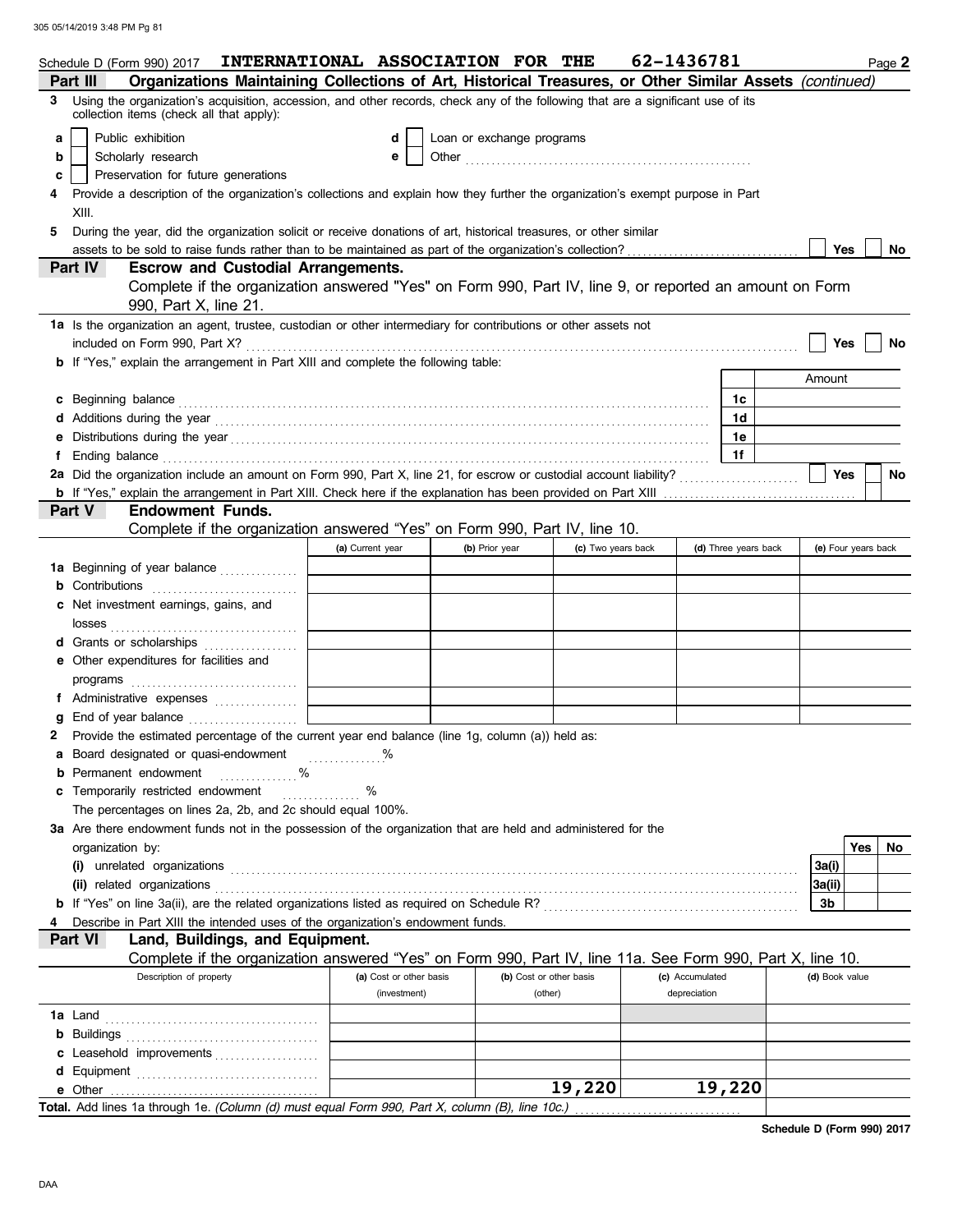|                           | Schedule D (Form 990) 2017 | INTERNATIONAL ASSOCIATION FOR THE                                                                                                                                                                                                   |                 |                | 62-1436781                                                                                                 | Page 3         |
|---------------------------|----------------------------|-------------------------------------------------------------------------------------------------------------------------------------------------------------------------------------------------------------------------------------|-----------------|----------------|------------------------------------------------------------------------------------------------------------|----------------|
| <b>Part VII</b>           |                            | Investments-Other Securities.                                                                                                                                                                                                       |                 |                |                                                                                                            |                |
|                           |                            |                                                                                                                                                                                                                                     |                 |                | Complete if the organization answered "Yes" on Form 990, Part IV, line 11b. See Form 990, Part X, line 12. |                |
|                           |                            | (a) Description of security or category                                                                                                                                                                                             |                 | (b) Book value | (c) Method of valuation:                                                                                   |                |
|                           |                            | (including name of security)                                                                                                                                                                                                        |                 |                | Cost or end-of-year market value                                                                           |                |
| (1) Financial derivatives |                            |                                                                                                                                                                                                                                     |                 |                |                                                                                                            |                |
|                           |                            |                                                                                                                                                                                                                                     |                 |                |                                                                                                            |                |
| $(3)$ Other               |                            |                                                                                                                                                                                                                                     |                 |                |                                                                                                            |                |
|                           |                            |                                                                                                                                                                                                                                     |                 |                |                                                                                                            |                |
|                           |                            |                                                                                                                                                                                                                                     |                 |                |                                                                                                            |                |
|                           |                            | $(\mathsf{C})$ . The contract of the contract of the contract of the contract of the contract of the contract of the contract of the contract of the contract of the contract of the contract of the contract of the contract of th |                 |                |                                                                                                            |                |
|                           |                            |                                                                                                                                                                                                                                     |                 |                |                                                                                                            |                |
|                           |                            |                                                                                                                                                                                                                                     |                 |                |                                                                                                            |                |
|                           |                            |                                                                                                                                                                                                                                     |                 |                |                                                                                                            |                |
| (G)                       |                            |                                                                                                                                                                                                                                     |                 |                |                                                                                                            |                |
| (H)                       |                            |                                                                                                                                                                                                                                     |                 |                |                                                                                                            |                |
|                           |                            | Total. (Column (b) must equal Form 990, Part X, col. (B) line 12.)                                                                                                                                                                  |                 |                |                                                                                                            |                |
| Part VIII                 |                            | Investments-Program Related.                                                                                                                                                                                                        |                 |                |                                                                                                            |                |
|                           |                            |                                                                                                                                                                                                                                     |                 |                | Complete if the organization answered "Yes" on Form 990, Part IV, line 11c. See Form 990, Part X, line 13. |                |
|                           |                            | (a) Description of investment                                                                                                                                                                                                       |                 | (b) Book value | (c) Method of valuation:<br>Cost or end-of-year market value                                               |                |
|                           |                            |                                                                                                                                                                                                                                     |                 |                |                                                                                                            |                |
| (1)                       |                            |                                                                                                                                                                                                                                     |                 |                |                                                                                                            |                |
| (2)<br>(3)                |                            |                                                                                                                                                                                                                                     |                 |                |                                                                                                            |                |
| (4)                       |                            |                                                                                                                                                                                                                                     |                 |                |                                                                                                            |                |
| (5)                       |                            |                                                                                                                                                                                                                                     |                 |                |                                                                                                            |                |
| (6)                       |                            |                                                                                                                                                                                                                                     |                 |                |                                                                                                            |                |
| (7)                       |                            |                                                                                                                                                                                                                                     |                 |                |                                                                                                            |                |
| (8)                       |                            |                                                                                                                                                                                                                                     |                 |                |                                                                                                            |                |
| (9)                       |                            |                                                                                                                                                                                                                                     |                 |                |                                                                                                            |                |
|                           |                            | Total. (Column (b) must equal Form 990, Part X, col. (B) line 13.)                                                                                                                                                                  |                 |                |                                                                                                            |                |
| Part IX                   | <b>Other Assets.</b>       |                                                                                                                                                                                                                                     |                 |                |                                                                                                            |                |
|                           |                            |                                                                                                                                                                                                                                     |                 |                | Complete if the organization answered "Yes" on Form 990, Part IV, line 11d. See Form 990, Part X, line 15. |                |
|                           |                            |                                                                                                                                                                                                                                     | (a) Description |                |                                                                                                            | (b) Book value |
| (1)                       |                            |                                                                                                                                                                                                                                     |                 |                |                                                                                                            |                |
| (2)                       |                            |                                                                                                                                                                                                                                     |                 |                |                                                                                                            |                |
| (3)                       |                            |                                                                                                                                                                                                                                     |                 |                |                                                                                                            |                |
| (4)                       |                            |                                                                                                                                                                                                                                     |                 |                |                                                                                                            |                |
| (5)                       |                            |                                                                                                                                                                                                                                     |                 |                |                                                                                                            |                |
| (6)                       |                            |                                                                                                                                                                                                                                     |                 |                |                                                                                                            |                |
| (7)                       |                            |                                                                                                                                                                                                                                     |                 |                |                                                                                                            |                |
| (8)                       |                            |                                                                                                                                                                                                                                     |                 |                |                                                                                                            |                |
| (9)                       |                            |                                                                                                                                                                                                                                     |                 |                |                                                                                                            |                |
|                           |                            | Total. (Column (b) must equal Form 990, Part X, col. (B) line 15.)                                                                                                                                                                  |                 |                |                                                                                                            |                |
| Part X                    | Other Liabilities.         |                                                                                                                                                                                                                                     |                 |                |                                                                                                            |                |
|                           |                            |                                                                                                                                                                                                                                     |                 |                | Complete if the organization answered "Yes" on Form 990, Part IV, line 11e or 11f. See Form 990, Part X,   |                |
|                           | line 25.                   | (a) Description of liability                                                                                                                                                                                                        |                 | (b) Book value |                                                                                                            |                |
| 1.<br>(1)                 | Federal income taxes       |                                                                                                                                                                                                                                     |                 |                |                                                                                                            |                |
| (2)                       |                            |                                                                                                                                                                                                                                     |                 |                |                                                                                                            |                |
| (3)                       |                            |                                                                                                                                                                                                                                     |                 |                |                                                                                                            |                |
| (4)                       |                            |                                                                                                                                                                                                                                     |                 |                |                                                                                                            |                |
| (5)                       |                            |                                                                                                                                                                                                                                     |                 |                |                                                                                                            |                |
| (6)                       |                            |                                                                                                                                                                                                                                     |                 |                |                                                                                                            |                |
| (7)                       |                            |                                                                                                                                                                                                                                     |                 |                |                                                                                                            |                |

**Total.** *(Column (b) must equal Form 990, Part X, col. (B) line 25.)*   $(9)$ 

Liability for uncertain tax positions. In Part XIII, provide the text of the footnote to the organization's financial statements that reports the **2.** organization's liability for uncertain tax positions under FIN 48 (ASC 740). Check here if the text of the footnote has been provided in Part XIII

(8)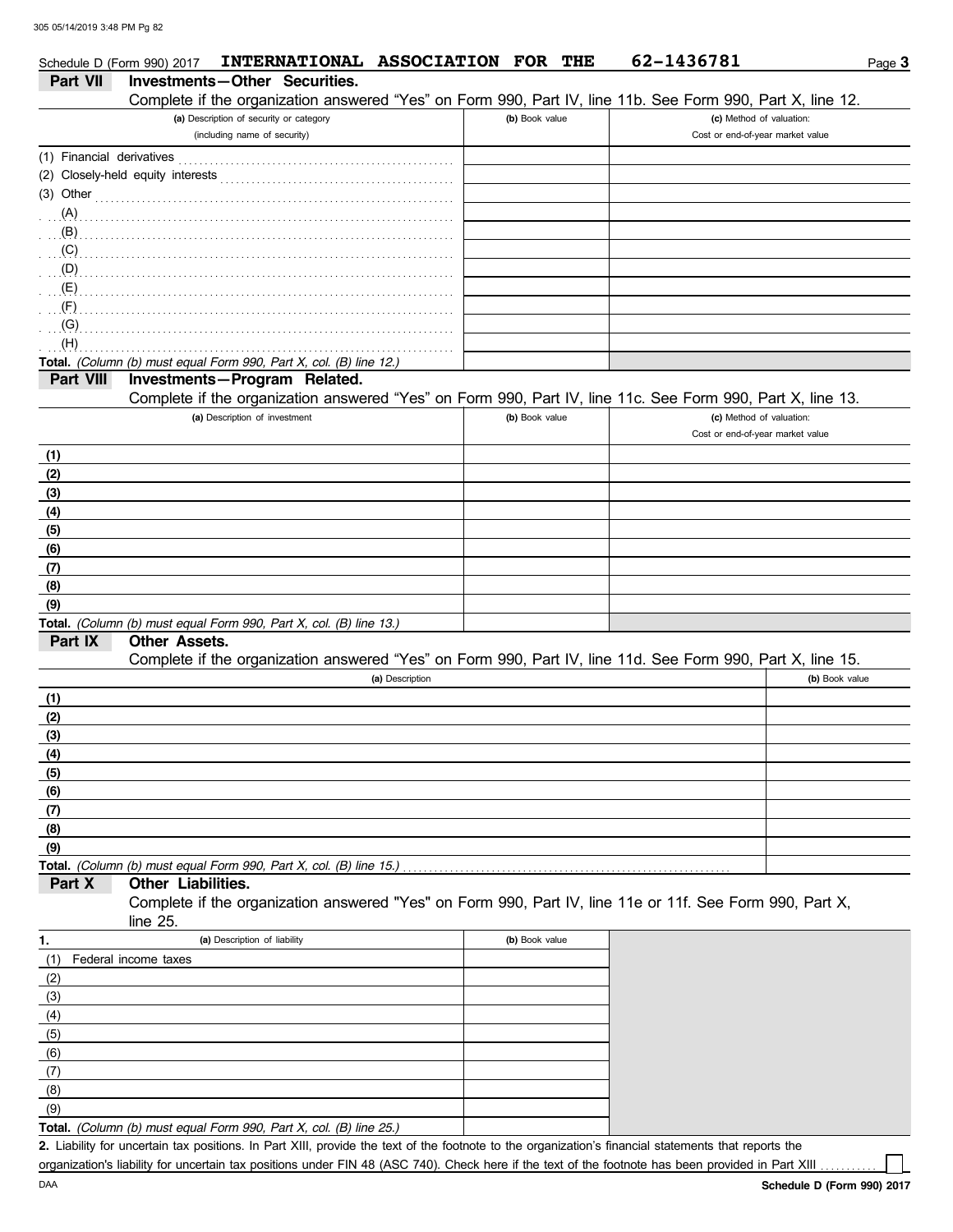|    | Schedule D (Form 990) 2017 INTERNATIONAL ASSOCIATION FOR THE                                                                                                                                                                         |                | 62-1436781 | Page 4 |
|----|--------------------------------------------------------------------------------------------------------------------------------------------------------------------------------------------------------------------------------------|----------------|------------|--------|
|    | Reconciliation of Revenue per Audited Financial Statements With Revenue per Return.<br>Part XI                                                                                                                                       |                |            |        |
|    | Complete if the organization answered "Yes" on Form 990, Part IV, line 12a.                                                                                                                                                          |                |            |        |
| 1. | Total revenue, gains, and other support per audited financial statements                                                                                                                                                             |                | 1.         |        |
| 2  | Amounts included on line 1 but not on Form 990, Part VIII, line 12:                                                                                                                                                                  |                |            |        |
| а  |                                                                                                                                                                                                                                      | 2a             |            |        |
| b  |                                                                                                                                                                                                                                      | 2 <sub>b</sub> |            |        |
| c  |                                                                                                                                                                                                                                      | 2c             |            |        |
| d  |                                                                                                                                                                                                                                      | 2d             |            |        |
| е  | Add lines 2a through 2d                                                                                                                                                                                                              |                | 2e         |        |
| 3  |                                                                                                                                                                                                                                      |                | 3          |        |
| 4  | Amounts included on Form 990, Part VIII, line 12, but not on line 1:                                                                                                                                                                 |                |            |        |
| а  | Investment expenses not included on Form 990, Part VIII, line 7b [                                                                                                                                                                   | 4a             |            |        |
| b  |                                                                                                                                                                                                                                      | 4b             |            |        |
|    | Add lines 4a and 4b                                                                                                                                                                                                                  |                | 4с         |        |
| 5. |                                                                                                                                                                                                                                      |                | 5          |        |
|    | Reconciliation of Expenses per Audited Financial Statements With Expenses per Return.<br>Part XII                                                                                                                                    |                |            |        |
|    | Complete if the organization answered "Yes" on Form 990, Part IV, line 12a.                                                                                                                                                          |                |            |        |
| 1. | Total expenses and losses per audited financial statements                                                                                                                                                                           |                | 1.         |        |
| 2  | Amounts included on line 1 but not on Form 990, Part IX, line 25:                                                                                                                                                                    |                |            |        |
| а  |                                                                                                                                                                                                                                      | 2a             |            |        |
| b  | Prior year adjustments communications and the contract of the contract of the contract of the contract of the contract of the contract of the contract of the contract of the contract of the contract of the contract of the        | 2 <sub>b</sub> |            |        |
| c  | Other losses <u>with a series of the series of the series of the series of the series of the series of the series of the series of the series of the series of the series of the series of the series of the series of the serie</u> | 2c             |            |        |
| d  |                                                                                                                                                                                                                                      | 2d             |            |        |
| е  | Add lines 2a through 2d <b>Martin Community 20</b> and 20 and 20 and 20 and 20 and 20 and 20 and 20 and 20 and 20 and 20 and 20 and 20 and 20 and 20 and 20 and 20 and 20 and 20 and 20 and 20 and 20 and 20 and 20 and 20 and 20 a  |                | 2e         |        |
| 3  |                                                                                                                                                                                                                                      |                | 3          |        |
| 4  | Amounts included on Form 990, Part IX, line 25, but not on line 1:                                                                                                                                                                   |                |            |        |
| а  |                                                                                                                                                                                                                                      | 4a             |            |        |
| b  |                                                                                                                                                                                                                                      | 4b             |            |        |
|    | c Add lines 4a and 4b                                                                                                                                                                                                                |                | 4c         |        |
|    |                                                                                                                                                                                                                                      |                | 5          |        |
|    | Part XIII Supplemental Information.                                                                                                                                                                                                  |                |            |        |
|    | Provide the descriptions required for Part II, lines 3, 5, and 9; Part III, lines 1a and 4; Part IV, lines 1b and 2b; Part V, line 4; Part X, line                                                                                   |                |            |        |
|    | 2; Part XI, lines 2d and 4b; and Part XII, lines 2d and 4b. Also complete this part to provide any additional information.                                                                                                           |                |            |        |
|    |                                                                                                                                                                                                                                      |                |            |        |
|    |                                                                                                                                                                                                                                      |                |            |        |
|    |                                                                                                                                                                                                                                      |                |            |        |
|    |                                                                                                                                                                                                                                      |                |            |        |
|    |                                                                                                                                                                                                                                      |                |            |        |
|    |                                                                                                                                                                                                                                      |                |            |        |
|    |                                                                                                                                                                                                                                      |                |            |        |
|    |                                                                                                                                                                                                                                      |                |            |        |
|    |                                                                                                                                                                                                                                      |                |            |        |
|    |                                                                                                                                                                                                                                      |                |            |        |
|    |                                                                                                                                                                                                                                      |                |            |        |
|    |                                                                                                                                                                                                                                      |                |            |        |
|    |                                                                                                                                                                                                                                      |                |            |        |
|    |                                                                                                                                                                                                                                      |                |            |        |
|    |                                                                                                                                                                                                                                      |                |            |        |
|    |                                                                                                                                                                                                                                      |                |            |        |
|    |                                                                                                                                                                                                                                      |                |            |        |
|    |                                                                                                                                                                                                                                      |                |            |        |
|    |                                                                                                                                                                                                                                      |                |            |        |
|    |                                                                                                                                                                                                                                      |                |            |        |
|    |                                                                                                                                                                                                                                      |                |            |        |
|    |                                                                                                                                                                                                                                      |                |            |        |
|    |                                                                                                                                                                                                                                      |                |            |        |
|    |                                                                                                                                                                                                                                      |                |            |        |
|    |                                                                                                                                                                                                                                      |                |            |        |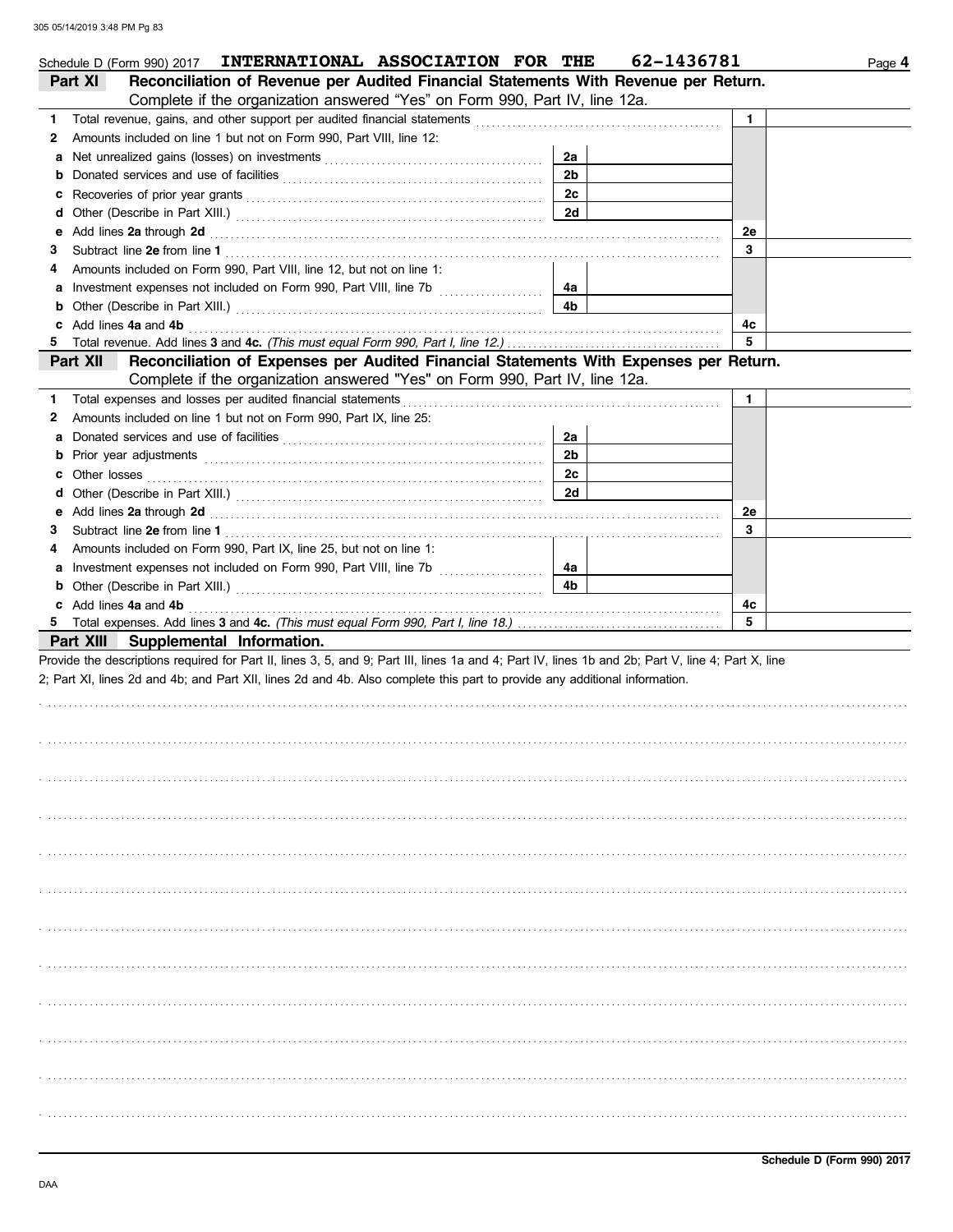|           | Schedule D (Form 990) 2017 |                                      | INTERNATIONAL ASSOCIATION FOR THE |  | 62-1436781 | Page 5 |
|-----------|----------------------------|--------------------------------------|-----------------------------------|--|------------|--------|
| Part XIII |                            | Supplemental Information (continued) |                                   |  |            |        |
|           |                            |                                      |                                   |  |            |        |
|           |                            |                                      |                                   |  |            |        |
|           |                            |                                      |                                   |  |            |        |
|           |                            |                                      |                                   |  |            |        |
|           |                            |                                      |                                   |  |            |        |
|           |                            |                                      |                                   |  |            |        |
|           |                            |                                      |                                   |  |            |        |
|           |                            |                                      |                                   |  |            |        |
|           |                            |                                      |                                   |  |            |        |
|           |                            |                                      |                                   |  |            |        |
|           |                            |                                      |                                   |  |            |        |
|           |                            |                                      |                                   |  |            |        |
|           |                            |                                      |                                   |  |            |        |
|           |                            |                                      |                                   |  |            |        |
|           |                            |                                      |                                   |  |            |        |
|           |                            |                                      |                                   |  |            |        |
|           |                            |                                      |                                   |  |            |        |
|           |                            |                                      |                                   |  |            |        |
|           |                            |                                      |                                   |  |            |        |
|           |                            |                                      |                                   |  |            |        |
|           |                            |                                      |                                   |  |            |        |
|           |                            |                                      |                                   |  |            |        |
|           |                            |                                      |                                   |  |            |        |
|           |                            |                                      |                                   |  |            |        |
|           |                            |                                      |                                   |  |            |        |
|           |                            |                                      |                                   |  |            |        |
|           |                            |                                      |                                   |  |            |        |
|           |                            |                                      |                                   |  |            |        |
|           |                            |                                      |                                   |  |            |        |
|           |                            |                                      |                                   |  |            |        |
|           |                            |                                      |                                   |  |            |        |
|           |                            |                                      |                                   |  |            |        |
|           |                            |                                      |                                   |  |            |        |
|           |                            |                                      |                                   |  |            |        |
|           |                            |                                      |                                   |  |            |        |
|           |                            |                                      |                                   |  |            |        |
|           |                            |                                      |                                   |  |            |        |
|           |                            |                                      |                                   |  |            |        |
|           |                            |                                      |                                   |  |            |        |
|           |                            |                                      |                                   |  |            |        |
|           |                            |                                      |                                   |  |            |        |
|           |                            |                                      |                                   |  |            |        |
|           |                            |                                      |                                   |  |            |        |
|           |                            |                                      |                                   |  |            |        |
|           |                            |                                      |                                   |  |            |        |
|           |                            |                                      |                                   |  |            |        |
|           |                            |                                      |                                   |  |            |        |
|           |                            |                                      |                                   |  |            |        |
|           |                            |                                      |                                   |  |            |        |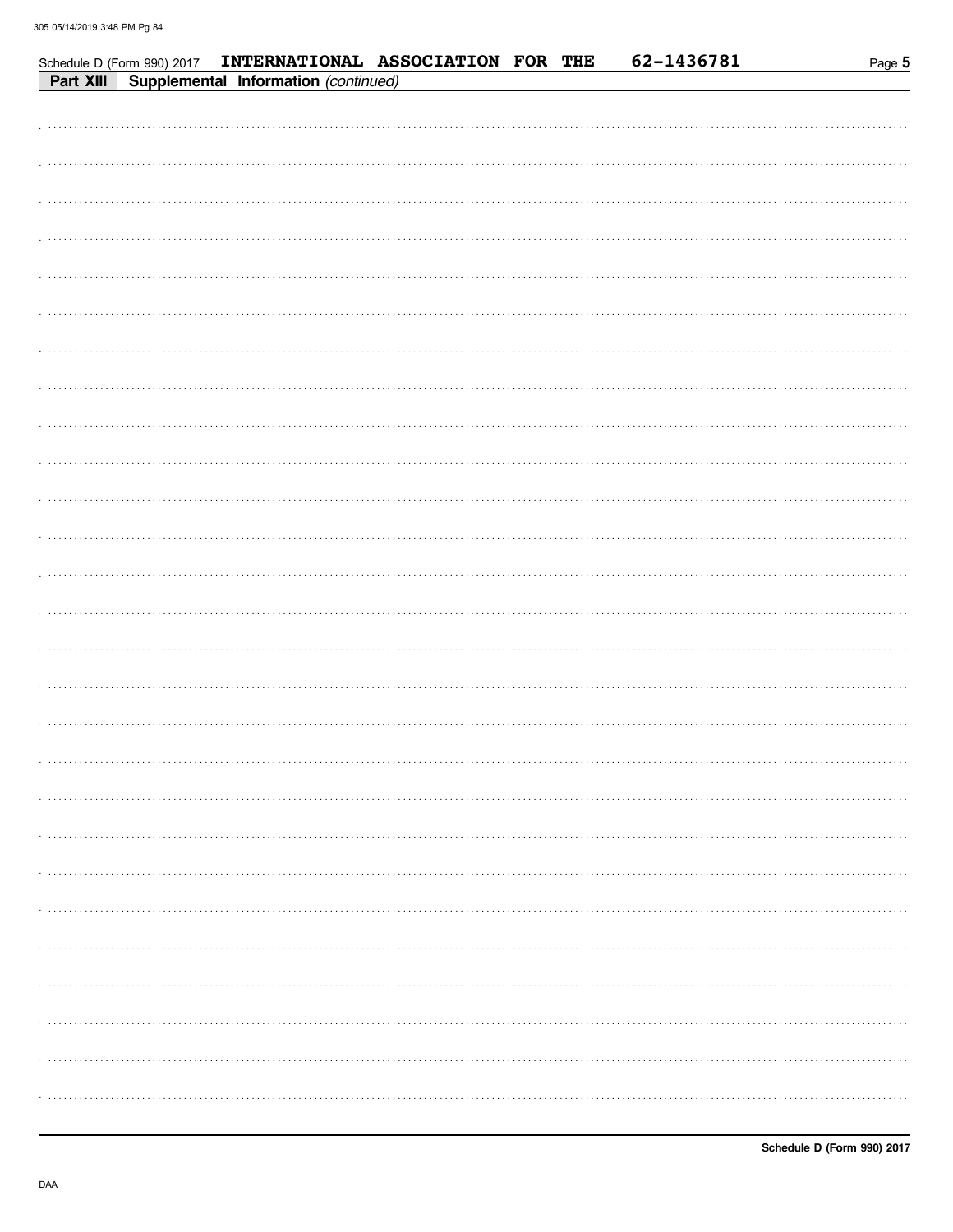| <b>SCHEDULE F</b>                                    |                              |                                          |    |                                                                                                                  | <b>Statement of Activities Outside the United States</b>                                                           |                                  | OMB No. 1545-0047                   |
|------------------------------------------------------|------------------------------|------------------------------------------|----|------------------------------------------------------------------------------------------------------------------|--------------------------------------------------------------------------------------------------------------------|----------------------------------|-------------------------------------|
| (Form 990)                                           |                              |                                          |    |                                                                                                                  | Complete if the organization answered "Yes" on Form 990, Part IV, line 14b, 15, or 16.                             |                                  | 2017                                |
| Department of the Treasury                           |                              |                                          |    | Attach to Form 990.                                                                                              |                                                                                                                    |                                  | Open to Public                      |
| Internal Revenue Service<br>Name of the organization |                              |                                          |    | INTERNATIONAL ASSOCIATION FOR THE                                                                                | Go to www.irs.gov/Form990 for instructions and the latest information.                                             | Employer identification number   | Inspection                          |
|                                                      |                              | STUDY OF THE COMMONS                     |    |                                                                                                                  |                                                                                                                    | 62-1436781                       |                                     |
| Part I                                               |                              |                                          |    |                                                                                                                  | General Information on Activities Outside the United States. Complete if the organization answered "Yes" on        |                                  |                                     |
|                                                      | Form 990, Part IV, line 14b. |                                          |    |                                                                                                                  | 1 For grantmakers. Does the organization maintain records to substantiate the amount of its grants and other       |                                  |                                     |
|                                                      |                              |                                          |    | assistance, the grantees' eligibility for the grants or assistance, and the selection criteria used to award the |                                                                                                                    |                                  |                                     |
| grants or assistance?                                |                              |                                          |    |                                                                                                                  |                                                                                                                    |                                  | Yes $\overline{X}$ No               |
| assistance outside the United States.                |                              |                                          |    |                                                                                                                  | 2 For grantmakers. Describe in Part V the organization's procedures for monitoring the use of its grants and other |                                  |                                     |
| 3                                                    |                              |                                          |    | Activities per Region. (The following Part I, line 3 table can be duplicated if additional space is needed.)     |                                                                                                                    |                                  |                                     |
| (a) Region                                           | (b) Number of                | (c) Number of                            |    | (d) Activities conducted in the                                                                                  |                                                                                                                    | (e) If activity listed in (d) is | (f) Total                           |
|                                                      | offices in the<br>region     | employees,<br>agents, and<br>independent |    | region (by type) (such as,<br>fundraising, program services,<br>investments, grants to recipients                | a program service,<br>service(s) in the region                                                                     | describe specific type of        | expenditures for<br>and investments |
|                                                      |                              | contractors<br>in the region             |    | located in the region)                                                                                           |                                                                                                                    |                                  | in the region                       |
| <b>EUROPE</b>                                        |                              |                                          |    |                                                                                                                  |                                                                                                                    |                                  |                                     |
| (1)                                                  | 1                            |                                          |    | 10 PROGRAM SERVICES                                                                                              | <b>CONFERENCE</b>                                                                                                  |                                  | 3,556                               |
| (2)                                                  |                              |                                          |    |                                                                                                                  |                                                                                                                    |                                  |                                     |
| (3)                                                  |                              |                                          |    |                                                                                                                  |                                                                                                                    |                                  |                                     |
| (4)                                                  |                              |                                          |    |                                                                                                                  |                                                                                                                    |                                  |                                     |
| (5)                                                  |                              |                                          |    |                                                                                                                  |                                                                                                                    |                                  |                                     |
| (6)                                                  |                              |                                          |    |                                                                                                                  |                                                                                                                    |                                  |                                     |
| (7)                                                  |                              |                                          |    |                                                                                                                  |                                                                                                                    |                                  |                                     |
| (8)                                                  |                              |                                          |    |                                                                                                                  |                                                                                                                    |                                  |                                     |
| (9)                                                  |                              |                                          |    |                                                                                                                  |                                                                                                                    |                                  |                                     |
| (10)                                                 |                              |                                          |    |                                                                                                                  |                                                                                                                    |                                  |                                     |
| (11)                                                 |                              |                                          |    |                                                                                                                  |                                                                                                                    |                                  |                                     |
| (12)                                                 |                              |                                          |    |                                                                                                                  |                                                                                                                    |                                  |                                     |
| (13)                                                 |                              |                                          |    |                                                                                                                  |                                                                                                                    |                                  |                                     |
| (14)                                                 |                              |                                          |    |                                                                                                                  |                                                                                                                    |                                  |                                     |
| (15)                                                 |                              |                                          |    |                                                                                                                  |                                                                                                                    |                                  |                                     |
| (16)                                                 |                              |                                          |    |                                                                                                                  |                                                                                                                    |                                  |                                     |
|                                                      |                              |                                          |    |                                                                                                                  |                                                                                                                    |                                  |                                     |
| (17)<br><b>3a</b> Sub-total                          | $\mathbf{1}$                 |                                          | 10 |                                                                                                                  |                                                                                                                    |                                  | 3,556                               |
| <b>b</b> Total from continuation<br>sheets to Part I |                              |                                          |    |                                                                                                                  |                                                                                                                    |                                  |                                     |
| c Totals (add<br>lines 3a and 3b)                    | 1                            |                                          | 10 |                                                                                                                  |                                                                                                                    |                                  | 3,556                               |

**For Paperwork Reduction Act Notice, see the Instructions for Form 990.** Schedule F (Form 990) 2017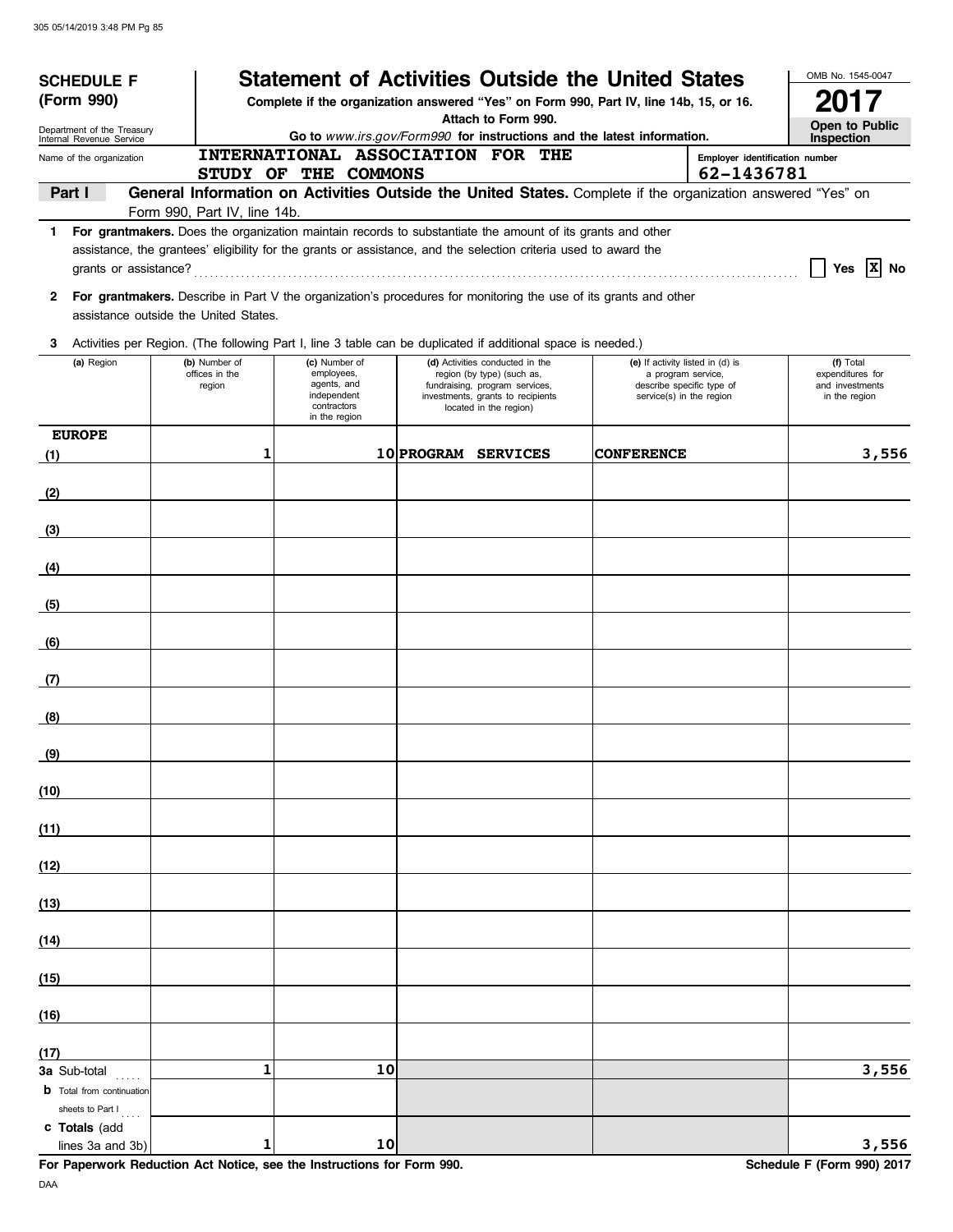#### Schedule F (Form 990) 2017 **INTERNATIONAL ASSOCIATION FOR THE** 62-1436781 **Page 2** Page 2

### Part II Grants and Other Assistance to Organizations or Entities Outside the United States. Complete if the organization answered "Yes" on Form 990, Part IV, line 15, for any recipient who received more than \$5,000. Part II can be duplicated if additional space is needed.

| $\mathbf{1}$ | (a) Name of<br>organization | $\cdot$ .<br>(b) IRS code<br>section and EIN<br>(if applicable) | <br>(c) Region | -- - - <b></b><br>(d) Purpose of<br>grant | (e) Amount of<br>cash grant | (f) Manner of<br>cash<br>disbursement | <br>(g) Amount of<br>noncash<br>assistance | (h) Description<br>of noncash assistance | (i) Method of<br>valuation<br>(book, FMV,<br>appraisal, other) |
|--------------|-----------------------------|-----------------------------------------------------------------|----------------|-------------------------------------------|-----------------------------|---------------------------------------|--------------------------------------------|------------------------------------------|----------------------------------------------------------------|
| (1)          |                             |                                                                 |                |                                           |                             |                                       |                                            |                                          |                                                                |
| (2)          |                             |                                                                 |                |                                           |                             |                                       |                                            |                                          |                                                                |
| (3)          |                             |                                                                 |                |                                           |                             |                                       |                                            |                                          |                                                                |
| (4)          |                             |                                                                 |                |                                           |                             |                                       |                                            |                                          |                                                                |
| (5)          |                             |                                                                 |                |                                           |                             |                                       |                                            |                                          |                                                                |
| (6)          |                             |                                                                 |                |                                           |                             |                                       |                                            |                                          |                                                                |
| (7)          |                             |                                                                 |                |                                           |                             |                                       |                                            |                                          |                                                                |
| (8)          |                             |                                                                 |                |                                           |                             |                                       |                                            |                                          |                                                                |
| (9)          |                             |                                                                 |                |                                           |                             |                                       |                                            |                                          |                                                                |
| (10)         |                             |                                                                 |                |                                           |                             |                                       |                                            |                                          |                                                                |
| (11)         |                             |                                                                 |                |                                           |                             |                                       |                                            |                                          |                                                                |
| (12)         |                             |                                                                 |                |                                           |                             |                                       |                                            |                                          |                                                                |
| (13)         |                             |                                                                 |                |                                           |                             |                                       |                                            |                                          |                                                                |
| (14)         |                             |                                                                 |                |                                           |                             |                                       |                                            |                                          |                                                                |
| (15)         |                             |                                                                 |                |                                           |                             |                                       |                                            |                                          |                                                                |
| (16)         |                             |                                                                 |                |                                           |                             |                                       |                                            |                                          |                                                                |

**2** Enter total number of recipient organizations listed above that are recognized as charities by the foreign country, recognized as tax-exempt

by the IRS, or for which the grantee or counsel has provided a section 501(c)(3) equivalency letter [[[[[[ ]]]

**3** Enter total number of other organizations or entities . . . . . . . . . . . . . . . . . . . . . . . . . . . . . . . . . . . . . . . . . . . . . . . . . . . . . . . . . . . . . . . . . . . . . . . . . . . . . . . . . . . . . . . . . . . . . . . . . . . . . . . . . . . . . . . . . . . . . . . . . .

**Schedule F (Form 990) 2017**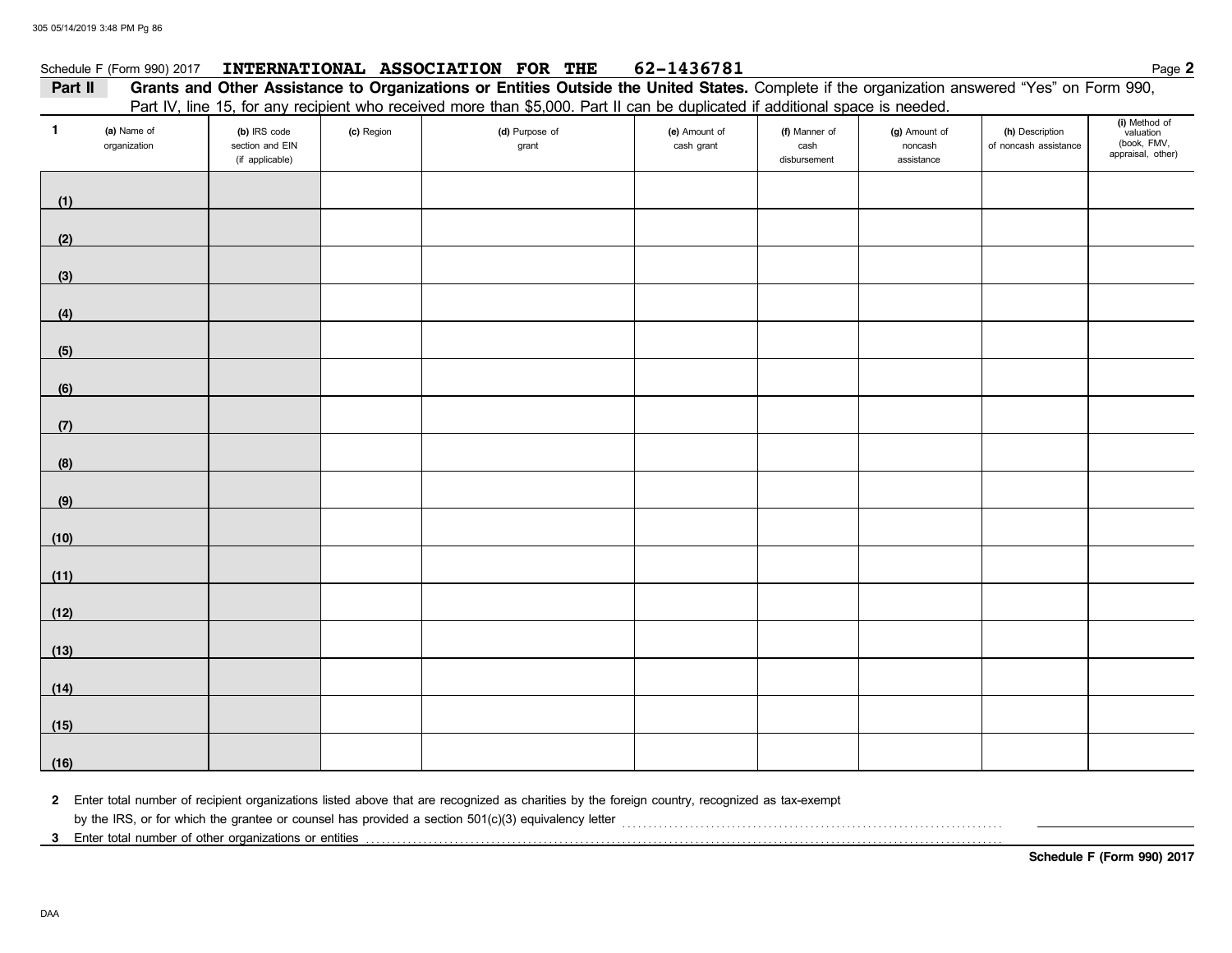#### Schedule F (Form 990) 2017 **INTERNATIONAL ASSOCIATION FOR THE** 62-1436781 Page 3

| Part III | Grants and Other Assistance to Individuals Outside the United States. Complete if the organization answered "Yes" on Form 990, Part IV, line 16. |            |                             |                             |                                       |                                        |                                          |                                                                |
|----------|--------------------------------------------------------------------------------------------------------------------------------------------------|------------|-----------------------------|-----------------------------|---------------------------------------|----------------------------------------|------------------------------------------|----------------------------------------------------------------|
|          | Part III can be duplicated if additional space is needed.                                                                                        |            |                             |                             |                                       |                                        |                                          |                                                                |
|          | (a) Type of grant or assistance                                                                                                                  | (b) Region | (c) Number of<br>recipients | (d) Amount of<br>cash grant | (e) Manner of<br>cash<br>disbursement | (f) Amount of<br>noncash<br>assistance | (g) Description<br>of noncash assistance | (h) Method of<br>valuation<br>(book, FMV,<br>appraisal, other) |
| (1)      |                                                                                                                                                  |            |                             |                             |                                       |                                        |                                          |                                                                |
| (2)      |                                                                                                                                                  |            |                             |                             |                                       |                                        |                                          |                                                                |
| (3)      |                                                                                                                                                  |            |                             |                             |                                       |                                        |                                          |                                                                |
| (4)      |                                                                                                                                                  |            |                             |                             |                                       |                                        |                                          |                                                                |
| (5)      |                                                                                                                                                  |            |                             |                             |                                       |                                        |                                          |                                                                |
| (6)      |                                                                                                                                                  |            |                             |                             |                                       |                                        |                                          |                                                                |
| (7)      |                                                                                                                                                  |            |                             |                             |                                       |                                        |                                          |                                                                |
| (8)      |                                                                                                                                                  |            |                             |                             |                                       |                                        |                                          |                                                                |
| (9)      |                                                                                                                                                  |            |                             |                             |                                       |                                        |                                          |                                                                |
| (10)     |                                                                                                                                                  |            |                             |                             |                                       |                                        |                                          |                                                                |
| (11)     |                                                                                                                                                  |            |                             |                             |                                       |                                        |                                          |                                                                |
| (12)     |                                                                                                                                                  |            |                             |                             |                                       |                                        |                                          |                                                                |
| (13)     |                                                                                                                                                  |            |                             |                             |                                       |                                        |                                          |                                                                |
| (14)     |                                                                                                                                                  |            |                             |                             |                                       |                                        |                                          |                                                                |
| (15)     |                                                                                                                                                  |            |                             |                             |                                       |                                        |                                          |                                                                |
| (16)     |                                                                                                                                                  |            |                             |                             |                                       |                                        |                                          |                                                                |
| (17)     |                                                                                                                                                  |            |                             |                             |                                       |                                        |                                          |                                                                |
| (18)     |                                                                                                                                                  |            |                             |                             |                                       |                                        |                                          |                                                                |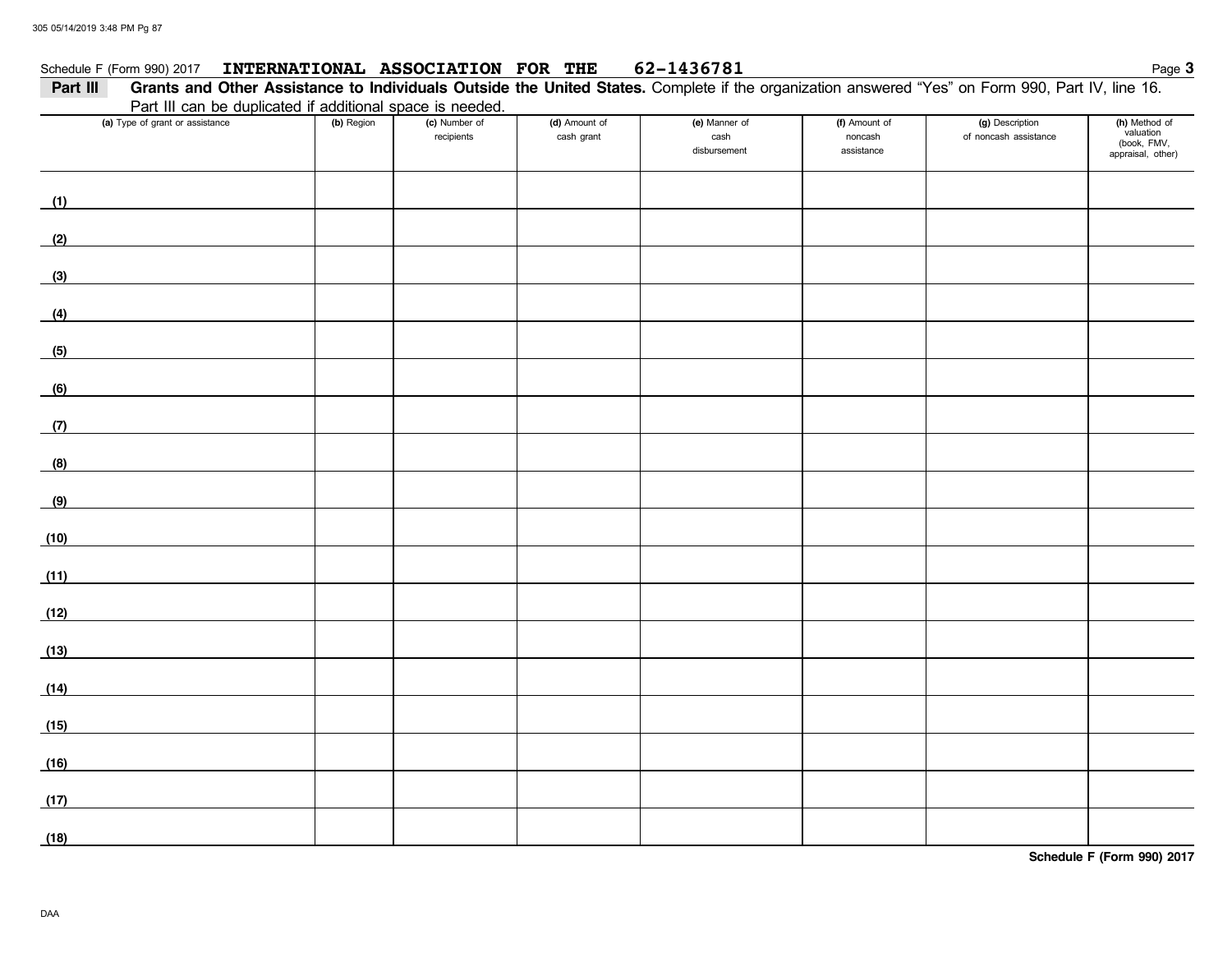|    | 62-1436781<br>INTERNATIONAL ASSOCIATION FOR THE<br>Schedule F (Form 990) 2017                                                                                                                                                                                                                                                                                                                                                                          | Page 4                        |
|----|--------------------------------------------------------------------------------------------------------------------------------------------------------------------------------------------------------------------------------------------------------------------------------------------------------------------------------------------------------------------------------------------------------------------------------------------------------|-------------------------------|
|    | Part IV<br><b>Foreign Forms</b>                                                                                                                                                                                                                                                                                                                                                                                                                        |                               |
| 1. | Was the organization a U.S. transferor of property to a foreign corporation during the tax year? If "Yes,"<br>the organization may be required to file Form 926, Return by a U.S. Transferor of Property to a Foreign<br>Corporation (see Instructions for Form 926)<br>Yes                                                                                                                                                                            | $\mathbf{x}$<br>No            |
| 2  | Did the organization have an interest in a foreign trust during the tax year? If "Yes," the organization<br>may be required to separately file Form 3520, Annual Return To Report Transactions With Foreign<br>Trusts and Receipt of Certain Foreign Gifts, and/or Form 3520-A, Annual Information Return of Foreign<br>Trust With a U.S. Owner (see Instructions for Forms 3520 and 3520-A; don't file with Form 990)<br>Yes                          | $\mathbf{x}$<br>No            |
| 3  | Did the organization have an ownership interest in a foreign corporation during the tax year? If "Yes,"<br>the organization may be required to file Form 5471, Information Return of U.S. Persons With Respect To<br>Certain Foreign Corporations (see Instructions for Form 5471) [2010] [2010] [2010] [2010] [2010] [2010] [2010<br>Yes                                                                                                              | $X$ No                        |
|    | Was the organization a direct or indirect shareholder of a passive foreign investment company or a<br>qualified electing fund during the tax year? If "Yes," the organization may be required to file Form 8621,<br>Information Return by a Shareholder of a Passive Foreign Investment Company or Qualified Electing<br>Yes                                                                                                                           | $\overline{\mathbf{x}}$<br>No |
| 5  | Did the organization have an ownership interest in a foreign partnership during the tax year? If "Yes,"<br>the organization may be required to file Form 8865, Return of U.S. Persons With Respect to Certain<br>Yes<br>Foreign Partnerships (see Instructions for Form 8865) Materian Construction Construction Construction Construction Construction Construction Construction Construction Construction Construction Construction Construction Con | $\mathbf{x}$<br>No            |
| 6  | Did the organization have any operations in or related to any boycotting countries during the tax year? If<br>"Yes," the organization may be required to separately file Form 5713, International Boycott Report (see<br>Instructions for Form 5713; don't file with Form 990)<br>Yes                                                                                                                                                                  | $\overline{\mathbf{x}}$<br>No |

**Schedule F (Form 990) 2017**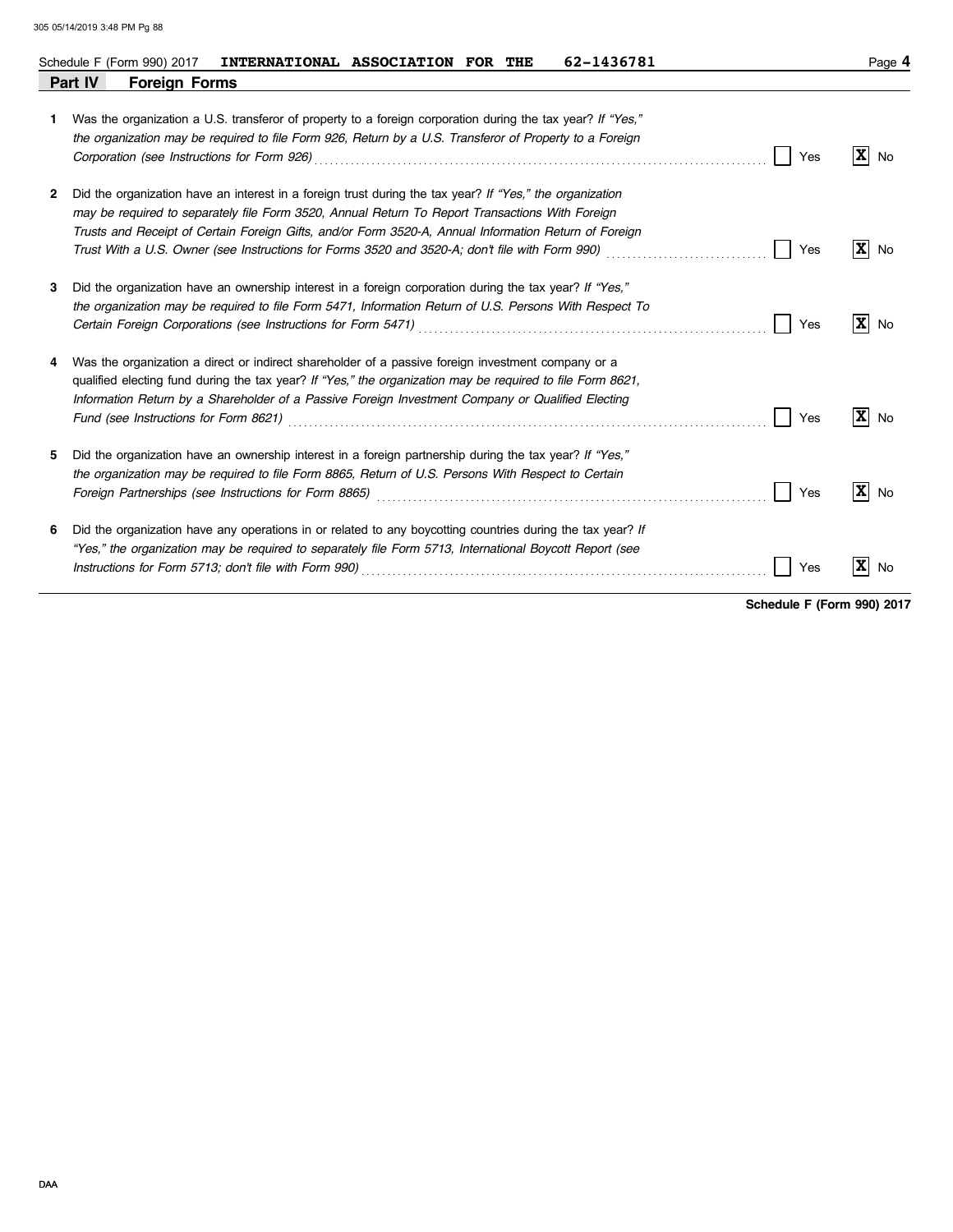|               | INTERNATIONAL ASSOCIATION FOR THE<br>Schedule F (Form 990) 2017                                                                                                                                                                                                                                                                                                                                                | 62-1436781                                | Page 5      |
|---------------|----------------------------------------------------------------------------------------------------------------------------------------------------------------------------------------------------------------------------------------------------------------------------------------------------------------------------------------------------------------------------------------------------------------|-------------------------------------------|-------------|
| Part V        | Supplemental Information<br>Provide the information required by Part I, line 2 (monitoring of funds); Part I, line 3, column (f) (accounting method;<br>amounts of investments vs. expenditures per region); Part II, line 1 (accounting method); Part III (accounting method); and<br>Part III, column (c) (estimated number of recipients), as applicable. Also complete this part to provide any additional |                                           |             |
|               | information. See instructions.                                                                                                                                                                                                                                                                                                                                                                                 |                                           |             |
|               | PART I, LINE 3 - ACTIVITIES PER REGION                                                                                                                                                                                                                                                                                                                                                                         |                                           |             |
| <b>REGION</b> |                                                                                                                                                                                                                                                                                                                                                                                                                | <b>EXPENDITURES</b><br><b>INVESTMENTS</b> |             |
| <b>EUROPE</b> | \$                                                                                                                                                                                                                                                                                                                                                                                                             | $3,556$ \$                                | $\mathbf 0$ |
|               |                                                                                                                                                                                                                                                                                                                                                                                                                |                                           |             |
|               | PART V - ADDITIONAL INFORMATION                                                                                                                                                                                                                                                                                                                                                                                |                                           |             |
|               | ALL COSTS ARE DIRECTLY RELATED TO CONFERENCES HELD IN EUROPE                                                                                                                                                                                                                                                                                                                                                   |                                           |             |
|               |                                                                                                                                                                                                                                                                                                                                                                                                                |                                           |             |
|               |                                                                                                                                                                                                                                                                                                                                                                                                                |                                           |             |
|               |                                                                                                                                                                                                                                                                                                                                                                                                                |                                           |             |
|               |                                                                                                                                                                                                                                                                                                                                                                                                                |                                           |             |
|               |                                                                                                                                                                                                                                                                                                                                                                                                                |                                           |             |
|               |                                                                                                                                                                                                                                                                                                                                                                                                                |                                           |             |
|               |                                                                                                                                                                                                                                                                                                                                                                                                                |                                           |             |
|               |                                                                                                                                                                                                                                                                                                                                                                                                                |                                           |             |
|               |                                                                                                                                                                                                                                                                                                                                                                                                                |                                           |             |
|               |                                                                                                                                                                                                                                                                                                                                                                                                                |                                           |             |
|               |                                                                                                                                                                                                                                                                                                                                                                                                                |                                           |             |
|               |                                                                                                                                                                                                                                                                                                                                                                                                                |                                           |             |
|               |                                                                                                                                                                                                                                                                                                                                                                                                                |                                           |             |
|               |                                                                                                                                                                                                                                                                                                                                                                                                                |                                           |             |
|               |                                                                                                                                                                                                                                                                                                                                                                                                                |                                           |             |
|               |                                                                                                                                                                                                                                                                                                                                                                                                                |                                           |             |
|               |                                                                                                                                                                                                                                                                                                                                                                                                                |                                           |             |
|               |                                                                                                                                                                                                                                                                                                                                                                                                                |                                           |             |
|               |                                                                                                                                                                                                                                                                                                                                                                                                                |                                           |             |
|               |                                                                                                                                                                                                                                                                                                                                                                                                                |                                           |             |
|               |                                                                                                                                                                                                                                                                                                                                                                                                                |                                           |             |
|               |                                                                                                                                                                                                                                                                                                                                                                                                                |                                           |             |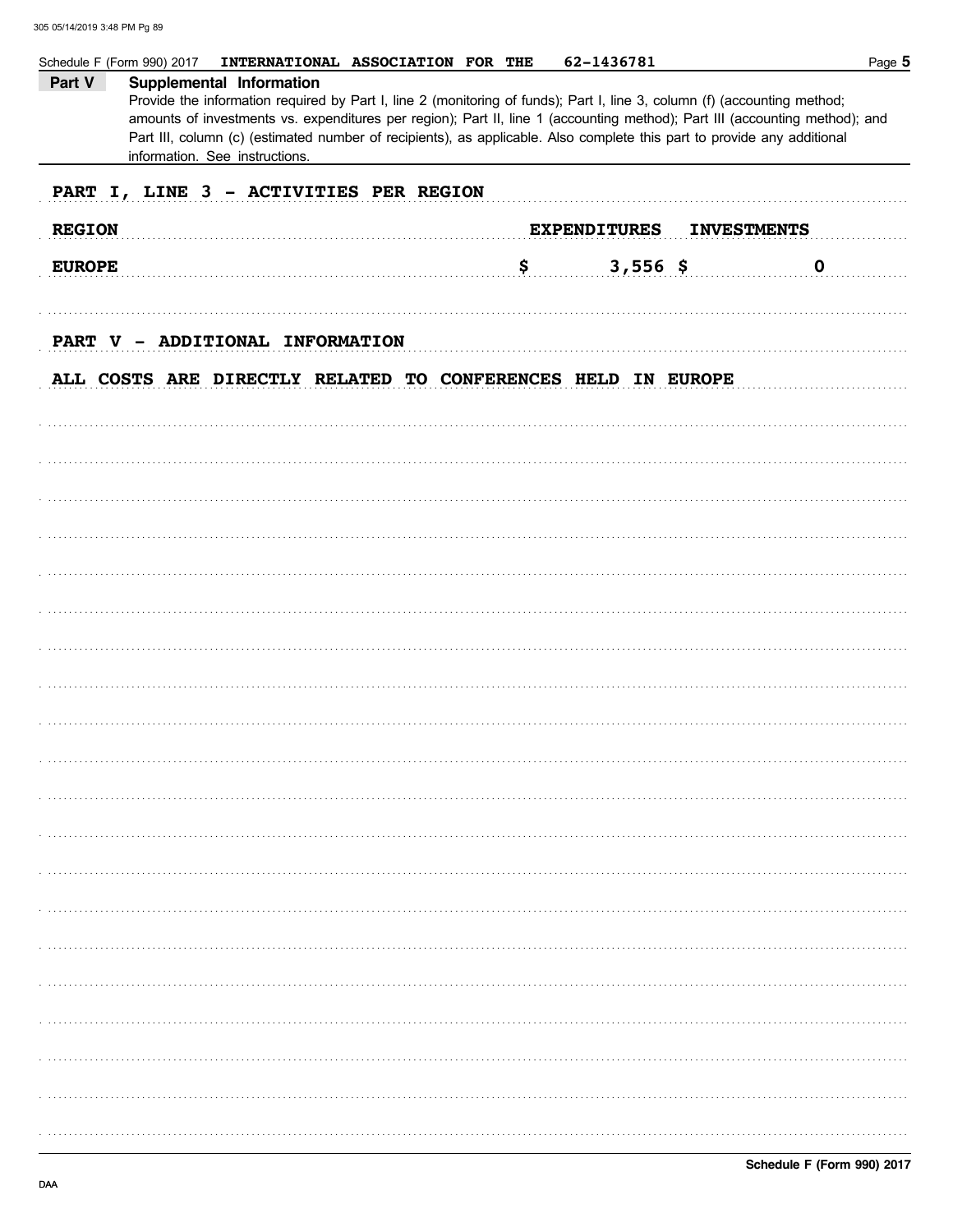| <b>SCHEDULE O</b>                                                         | Supplemental Information to Form 990 or 990-EZ                                                                                                                                                    |                                | OMB No. 1545-0047  |
|---------------------------------------------------------------------------|---------------------------------------------------------------------------------------------------------------------------------------------------------------------------------------------------|--------------------------------|--------------------|
| (Form 990 or 990-EZ)                                                      | Complete to provide information for responses to specific questions on<br>Form 990 or 990-EZ or to provide any additional information.                                                            |                                | 2017               |
| Department of the Treasury                                                | Attach to Form 990 or 990-EZ.                                                                                                                                                                     |                                | Open to Public     |
| Internal Revenue Service<br>Name of the organization                      | Go to www.irs.gov/Form990 for the latest information.<br>INTERNATIONAL ASSOCIATION FOR<br>THE                                                                                                     | Employer identification number | Inspection         |
|                                                                           | <b>STUDY OF</b><br>THE<br><b>COMMONS</b>                                                                                                                                                          | 62-1436781                     |                    |
| <b>FORM 990</b><br>$\overline{\phantom{a}}$<br>THE<br><b>RESEARCHERS,</b> | ORGANIZATION'S MISSION<br><b>DEVOTED</b><br>TOGETHER MULTI-DISCIPLINARY<br><b>ASSOCIATION IS</b><br><b>BRINGING</b><br>TО<br><b>POLICYMAKERS FOR</b><br><b>PRACTITIONERS</b><br><b>AND</b><br>THE | <b>PURPOSE</b><br>OF           | <b>IMPROVING</b>   |
| <b>GOVERNANCE</b>                                                         | AND MANAGEMENT,<br>ADVANCING UNDERSTANDING,                                                                                                                                                       | AND CREATING                   |                    |
| <b>SUSTAINABLE</b>                                                        | <b>SOLUTIONS</b><br>FOR<br>COMMONS,<br>COMMON-POOL RESOURCES,                                                                                                                                     |                                | OR ANY OTHER FORM  |
| <b>SHARED</b><br>OF                                                       | <b>RESOURCE.</b><br><b>GOAL OF</b><br><b>IASC</b><br><b>ENCOURAGE</b><br>THE<br>THE<br>IS<br>TO.                                                                                                  | <b>EXCHANGE</b>                | OF                 |
| <b>KNOWLEDGE</b>                                                          | <b>RESOURCES AND</b><br><b>AMONG DIVERSE</b><br><b>DISCIPLINES,</b><br><b>SHARED</b>                                                                                                              | <b>APPROPRIATE</b>             |                    |
| <b>INSTITUTIONAL</b>                                                      | <b>DESIGN.</b>                                                                                                                                                                                    |                                |                    |
| <b>FORM 990</b><br>$\overline{\phantom{a}}$                               | ADDITIONAL INFORMATION                                                                                                                                                                            |                                |                    |
| III, LINE 1<br><b>PART</b>                                                |                                                                                                                                                                                                   |                                |                    |
| THE                                                                       | INTERNATIONAL ASSOCIATION FOR THE<br><b>STUDY OF</b><br>THE                                                                                                                                       | <b>COMMONS AIMS</b>            | <b>TO BRING</b>    |
|                                                                           | TOGETHER MULTIDICIPLINARY RESEARCHERS,<br><b>PRACTITIONERS,</b>                                                                                                                                   | <b>AND</b>                     | POLICY MAKERS,     |
| FOR<br>THE                                                                | <b>PURPOSE</b><br>OF<br>IMPROVING GOVERNANCE<br>AND MANAGEMENT,                                                                                                                                   | <b>ADVANCING</b>               |                    |
|                                                                           | UNDERSTANDING, AND CREATING SUSTAINABLE SOLUTIONS FOR COMMONS,                                                                                                                                    |                                | <b>COMMON-POOL</b> |
|                                                                           | RESOURCES, AND ANY OTHER FORM OF SHARED RESOURCES. THE GOAL OF THE IASC IS                                                                                                                        |                                |                    |
|                                                                           | TO ENCOURAGE EXCHANGE OF KNOWLEDGE AMONG DIVERSE DISCIPLINES, AREAS, AND                                                                                                                          |                                |                    |
|                                                                           | RESOURCE TYPES, TO FOSTER MUTUAL EXCHANGE OF SCHOLARSHIP AND PRACTICAL                                                                                                                            |                                |                    |
|                                                                           | EXPERIENCE AND TO PROMOTE APPROPRIATE INSTITUTIONAL DESIGN.                                                                                                                                       |                                |                    |
|                                                                           | FORM 990, PART III - ADDITIONAL INFORMATION                                                                                                                                                       |                                |                    |
| PART III, LINE 4D                                                         |                                                                                                                                                                                                   |                                |                    |
|                                                                           | REVENUES: CONFERENCE FEES                                                                                                                                                                         |                                |                    |
|                                                                           |                                                                                                                                                                                                   |                                |                    |
|                                                                           | FORM 990, PART III, LINE 4D - ALL OTHER ACCOMPLISHMENT                                                                                                                                            |                                |                    |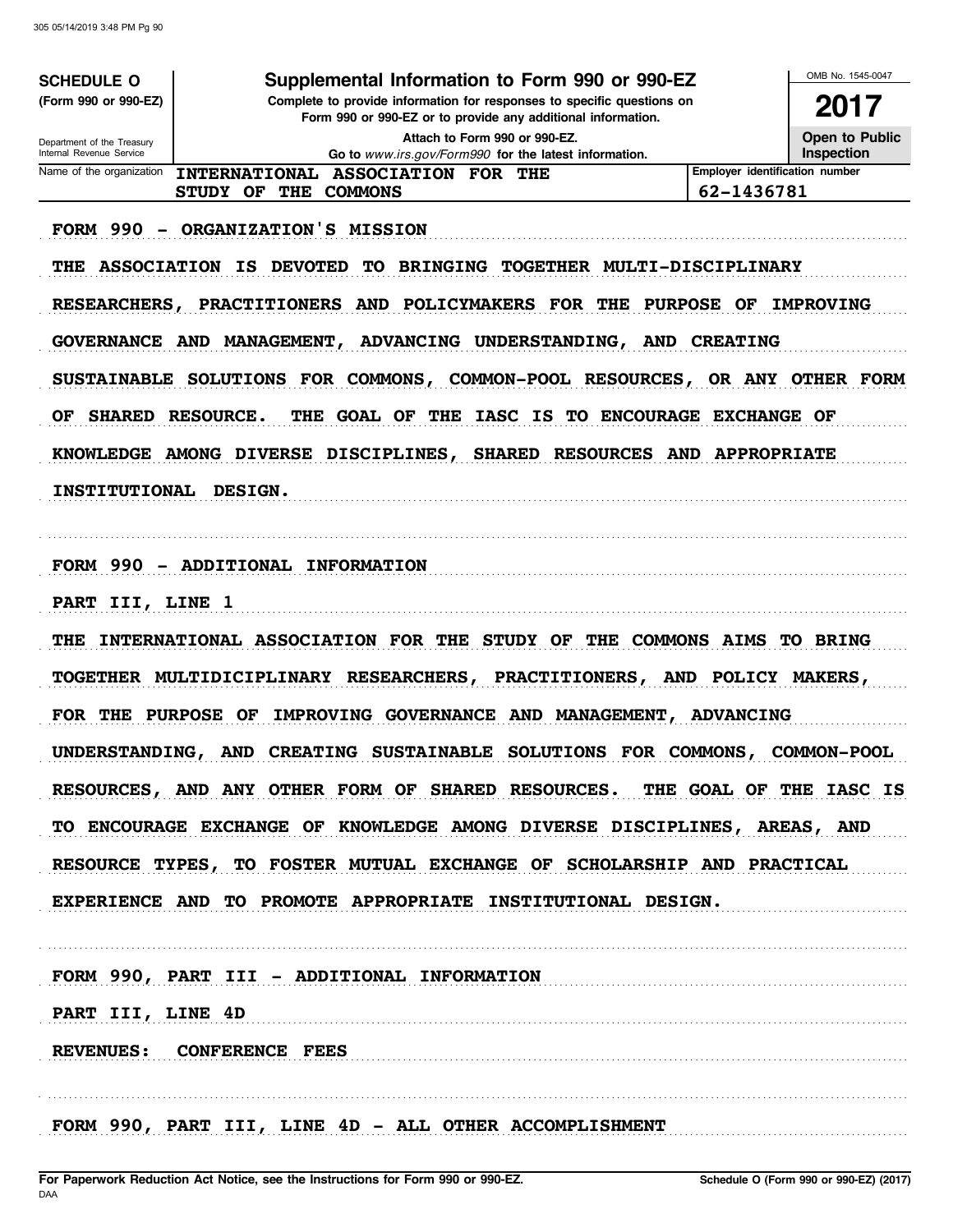| Schedule O (Form 990 or 990-EZ) (2017)<br>Name of the organization            | Page 2<br>Employer identification number |
|-------------------------------------------------------------------------------|------------------------------------------|
| INTERNATIONAL ASSOCIATION FOR THE                                             | 62-1436781                               |
| <b>EXPENSES:</b><br>ADMINISTRATIVE COSTS, BANKING COSTS, OFFICE SUPPLIES, ICT |                                          |
| SERVICES; REVENUES; DONATIONS                                                 |                                          |
| FORM 990, PART VI - ADDITIONAL INFORMATION                                    |                                          |
| PART VI, LINE 6                                                               |                                          |
| DURING THE FISCAL YEAR 2017-2018, THE IASC HAD INDIVIDUAL, SUPPORTING, AND    |                                          |
| ORGANIZATIONAL MEMBERS; THE PART VI, LINE 6 MEMBERSHIPS ARE INSTITUTIONAL     |                                          |
| MEMBERSHIPS, GRANTING INDIVIDUAL MEMBERSHIP RIGHTS TO A PRE-DEFINED NUMBER    |                                          |
| INDIVIDUALS AFFILIATED WITH THAT INSTITUTION AND REGISTERED AS SUCH IN<br>OF. |                                          |
| THE MEMBERSHIP REGISTRATION.                                                  |                                          |
| PART VI, LINE 7A                                                              |                                          |
| ALL COUNCIL OFFICERS ARE ELECTED BY MEMBERS ENTITLED TO VOTE, DEFINED AS      |                                          |
| ANY INDIVIDUAL MEMBER IN GOOD STANDING. THE TOTAL NUMBER OF MEMBERS DEFINED   |                                          |
| AS INDEPENDENT VOTING MEMBERS BY IRS STANDARDS WAS 340 OVER THE FISCAL YEAR   |                                          |
| 2017-2018.                                                                    |                                          |
| PART VI, LINE 7B                                                              |                                          |
| AMENDMENTS TO THE BYLAWS OF THE INTERNATIONAL ASSOCIATION FOR THE STUDY OF    |                                          |
| THE COMMONS REQUIRE RATIFICATION BY THE MAJORITY OF MEMBERS ENTITLED TO       |                                          |
| VOTE.                                                                         |                                          |
| PARTI VI, LINE 11B                                                            |                                          |
| THE 990-FORM IS COMPOSED BY THE EXECUTIVE DIRECTOR AND CHECKED BY EXTERNAL    |                                          |
| AUDITORS. THE APPROVED AND FILED FILE ARE DISPLAYED VIA A LINK ON THE         |                                          |
| ORGANIZATION'S WEBSITE                                                        |                                          |
| PART VI, LINE 12C                                                             |                                          |
| AFTER EACH COUNCIL ELECTION, ALL STANDING AND NEWLY ELECTED COUNCIL MEMBERS   |                                          |
| ARE REQUESTED TO SUBSCRIBE AND FILE A DECLARATION OF NO CONFLICT OF           |                                          |
| INTEREST WITH THE EXECUTIVE DIRECTOR.                                         |                                          |

PAGE 1 OF 3

Schedule O (Form 990 or 990-EZ) (2017)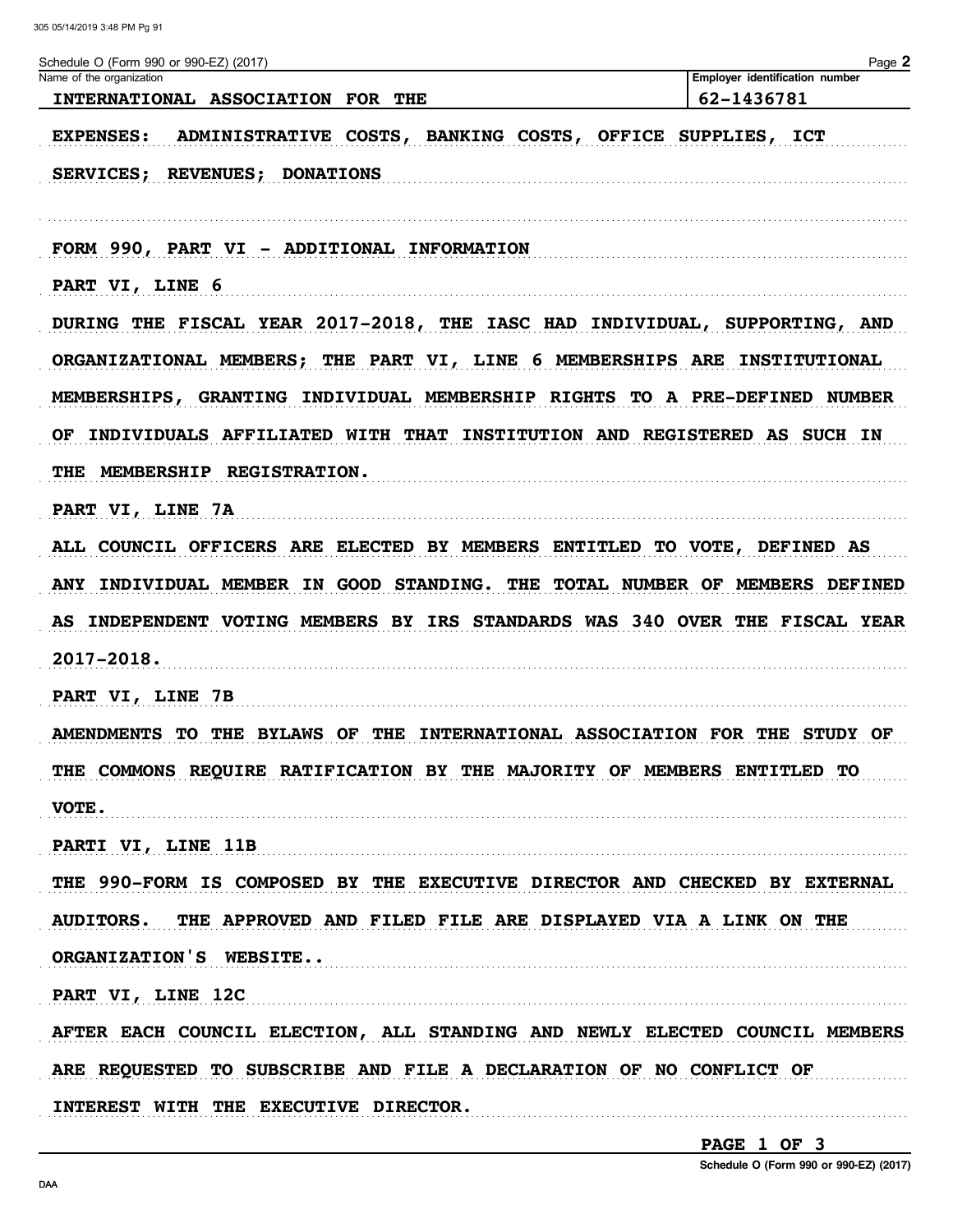Schedule O (Form 990 or 990-EZ) (2017)

PART VI, LINE 19

Page 2 **Employer identification number** 

Name of the organization INTERNATIONAL ASSOCIATION FOR THE 62-1436781

MOST RECENT FILED IRS TAX FORM IS ACCESSIBLE VIA ORGANIZATION'S WEBSITE. BYLAWS ARE DISPLAYED ON SPECIFIC WEBPAGE ON ORGANIZATION'S WEBSITE. SUBMISSION OF DECLARATIONS OF NO CONFLICTING INTERESTS IS MENTIONED IN GENERAL ON WEBPAGE WITH PROFILES OF OFFICERS: INDIVIDUAL DECLARATIONS CAN BE VIEWED AT REQUEST VIA EXECUTIVE DIRECTOR.

FORM 990, PART VI, LINE 6 - CLASSES OF MEMBERS OR STOCKHOLDERS DURING THE FISCAL YEAR 2016-2017, THE IASC HAD INDIVIDUAL, SUPPORTING, AND ORGANIZATION MEMBERS; THE LATTER TWO MEMBERSHIPS ARE INSTITUTIONAL MEMBERSHIPS, GRANTING INDIVIDUAL MEMBERSHIP RIGHTS TO A PRE-DEFINED NUMBER OF INDIVIDUALS AFFILIATED WITH THAT INSTITUTION AND REGISTERED AS SUCH IN THE MEMBERSHIP REGISTRATION.

FORM 990, PART VI, LINE 7A - ELECTION OF MEMBERS AND THEIR RIGHTS ALL COUNCIL OFFICERS ARE ELECTED BY MEMBERS ENTITLED TO VOTE, DEFINED AS ANY INDIVIDUAL MEMBER IN GOOD STANDING. THE TOTAL NUMBER OF MEMBERS DEFINTED AS INDEPENDENT VOTING MEMBERS BY IRS STANDARDS WAS 339 OVER THE **FISCAL YEAR 2016-2017.** 

FORM 990, PART VI, LINE 7B - DECISIONS SUBJECT TO APPROVAL OF MEMBERS PART VI, LINE 7B AMENDMENTS TO THE BYLAWS OF THE INTERNATIONAL ASSOCIATION FOR THE STUDY OF THE COMMONS REQUIRE RATIFICATION BY THE MAJORITY OF MEMBERS ENTITLED TO **VOTE.** 

FORM 990, PART VI, LINE 11B - ORGANIZATION'S PROCESS TO REVIEW FORM 990

PAGE 2 OF 3

Schedule O (Form 990 or 990-EZ) (2017)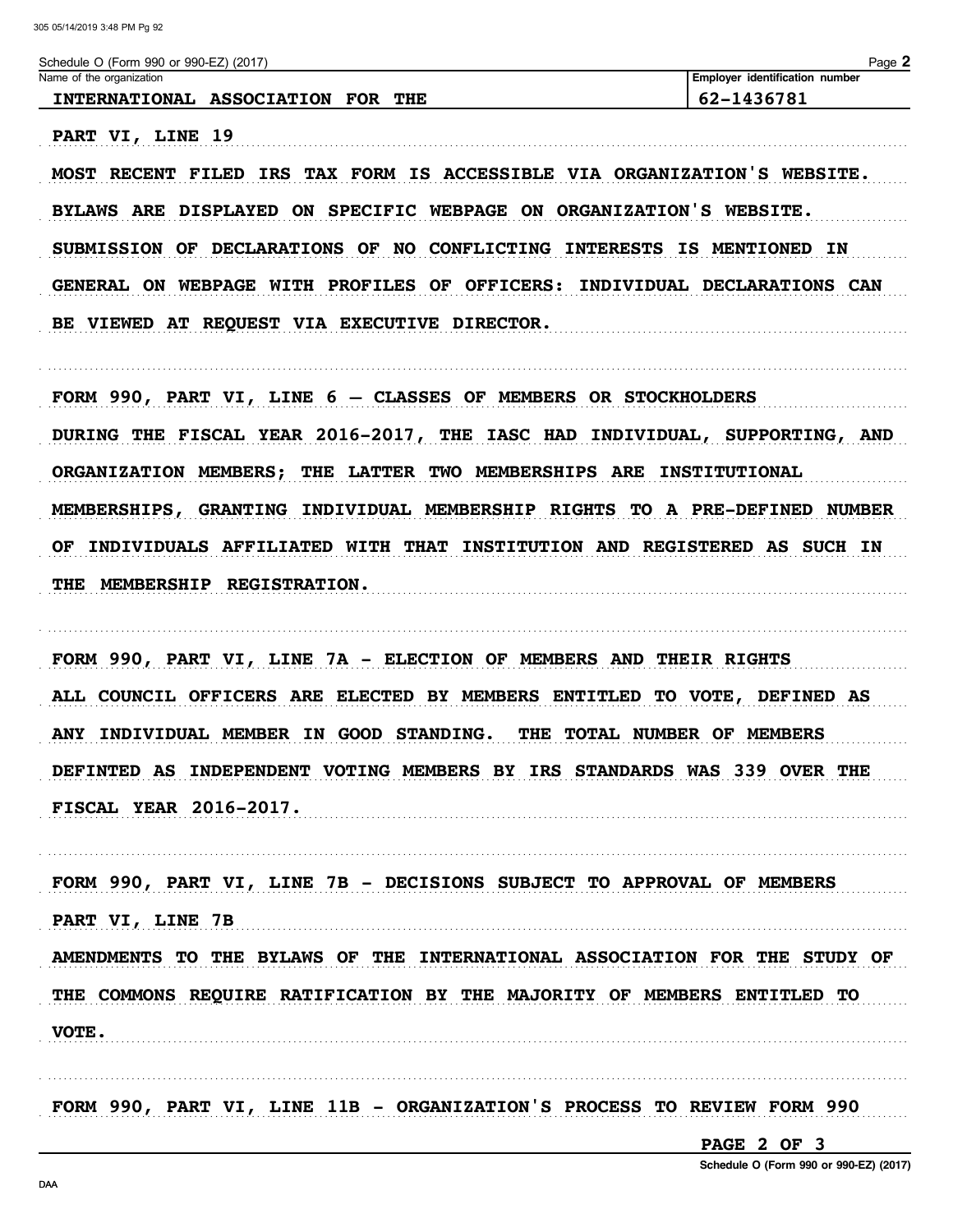| Schedule O (Form 990 or 990-EZ) (2017)<br>Name of the organization                  | Page 2<br>Employer identification number |
|-------------------------------------------------------------------------------------|------------------------------------------|
| INTERNATIONAL ASSOCIATION FOR THE                                                   | 62-1436781                               |
| PART VI, LINE 11B                                                                   |                                          |
| THE 990 FORM IS COMPOSED BY THE EXECUTIVE DIRECTOR AND CHECKED BY EXTERNAL          |                                          |
|                                                                                     |                                          |
| <b>AUDITORS.</b><br>THE APPROVED AND FILED FILE ARE DISPLAYED VIA A LINK ON THE     |                                          |
| ORGANIZATION'S WEBSITE.                                                             |                                          |
| FORM 990, PART VI, LINE 12C - ENFORCEMENT OF CONFLICTS POLICY                       |                                          |
| PART VI, LINE 12C                                                                   |                                          |
| AFTER EACH COUNCIL ELECTION, ALL STANDING AND NEWLY ELECTED COUNCIL MEMBERS         |                                          |
| ARE REQUESTED TO SUBSCRIBE AND FILE A DECLARATION OF NO CONFLICT OF                 |                                          |
| INTEREST WITH THE EXECUTIVE DIRECTOR.                                               |                                          |
|                                                                                     |                                          |
| FORM 990, PART VI, LINE 19 - GOVERNING DOCUMENTS DISCLOSURE EXPLANATION             |                                          |
| PART VI, LINE 19                                                                    |                                          |
| MOST RECENT FILED IRS TAX FORM IS ACCESSIBLE VIA ORGANIZATION'S WEBSITE.            |                                          |
| BYLAWS ARE DISPLAYED ON SPECIFIC WEBPAGE ON ORGANIZATION'S WEBSITE.                 |                                          |
| SUBMISSION OF DECLARATIONS OF NO CONFLICTING INTTEREST IS MENTIONED IN              |                                          |
| <b>GENERAL</b><br>ON WEBPAGE WITH PROFILES OF OFFICERS; INDIVIDUAL DECLARATIONS CAN |                                          |
| BE VIEWED AT REQUEST VIA EXECUTIVE DIRECTOR.                                        |                                          |
|                                                                                     |                                          |
|                                                                                     |                                          |
|                                                                                     |                                          |
|                                                                                     |                                          |
|                                                                                     |                                          |
|                                                                                     |                                          |
|                                                                                     |                                          |
|                                                                                     |                                          |
|                                                                                     |                                          |
|                                                                                     |                                          |

PAGE 3 OF 3 Schedule O (Form 990 or 990-EZ) (2017)

DAA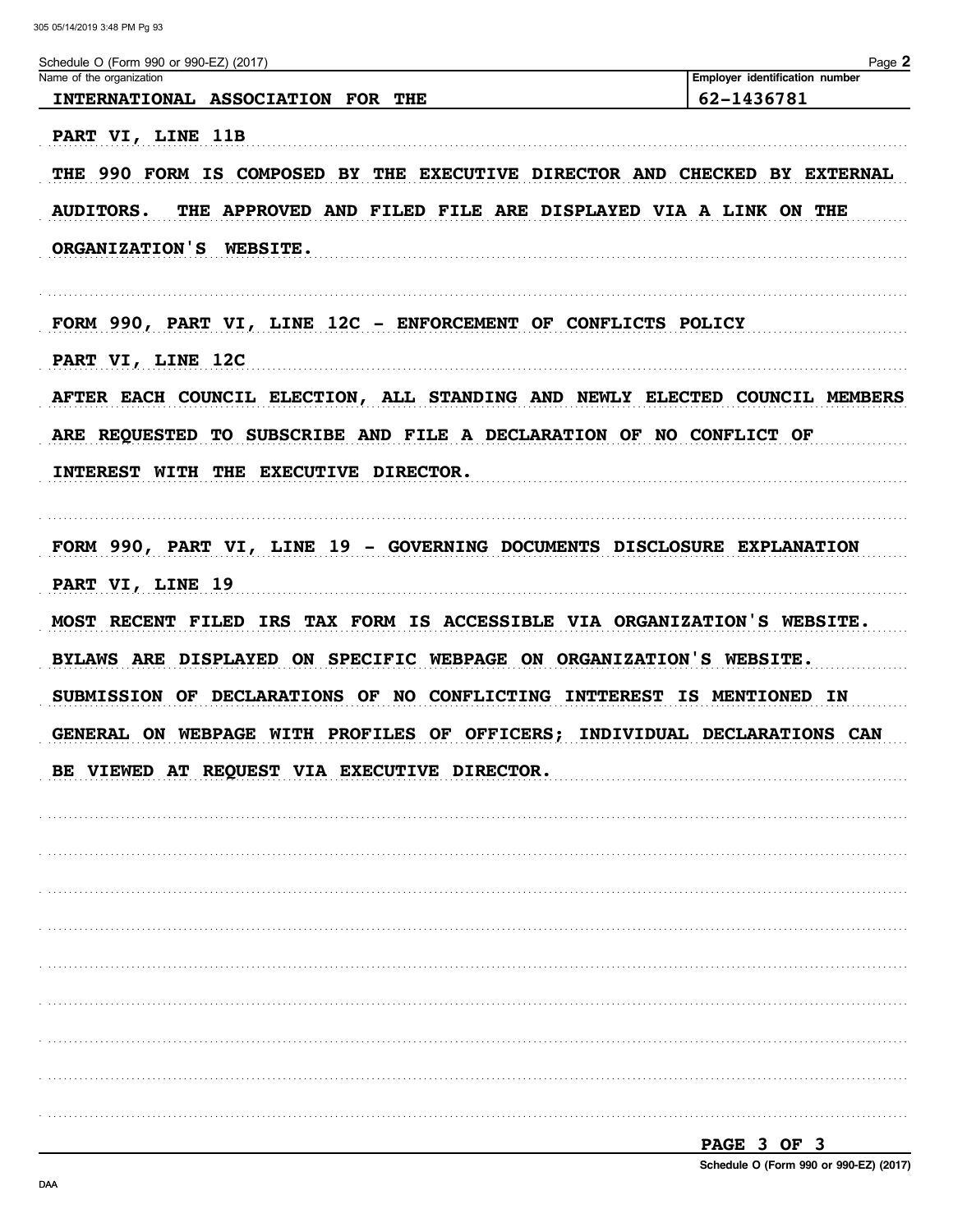FYE: 6/30/2018

# **Statement 1 - IN Form NP-20, Line 3 - Current Officers**

| <b>Officer Name</b>                                          | Title                                                             |                          |
|--------------------------------------------------------------|-------------------------------------------------------------------|--------------------------|
| <b>Address</b>                                               | City                                                              | <b>State</b><br>Zip Code |
| EVERISTO MAPEDZA                                             | COUNCIL MEMBER                                                    |                          |
| <b>JOHN POWELL</b><br>513 NORTH PARK AVENUE<br>SHEILA FOSTER | PRESIDENT<br><b>BLOOMINGTON</b><br>COUNCIL MEMBER                 | IN<br>47408-3829         |
| CHARLES SCHWEIK                                              | COUNCIL MEMBER                                                    |                          |
| MARCO JANSSEN                                                | PRESIDENT ELECT                                                   |                          |
| INSA THEESFELD                                               | COUNCIL MEMBER                                                    |                          |
| SERGIO VILLAMAYOR TOMAS                                      | JOURNAL CO-EDITOR                                                 |                          |
| XAVIER BASURTO                                               | COUNCIL MEMBER                                                    |                          |
| FRANK LAERHOVEN                                              | JOURNAL CO-EDITOR                                                 |                          |
| EMILY CASTLE<br>513 NORTH PARK AVENUE<br>ALYNE DELANEY       | INFORMATION OFFICER<br><b>BLOOMINGTON</b><br>COMMONSDIGEST EDITOR | IN<br>47408-3829         |
| MICHAEL SCHOON                                               | JOURNAL CO-EDITOR                                                 |                          |
| RENE' VAN WEEREN                                             | EXEC DIRECTOR                                                     |                          |
| CATHERINE M TUCKER                                           | COUNCIL MEMBER                                                    |                          |
| TINE DE MOOR                                                 | PAST PRESIDENT                                                    |                          |
| GABRIELA LICHTENSTEIN                                        | COORDINATOR LATIN-AM                                              |                          |
| YAHUA WANG                                                   | COORDINATOR CHINA                                                 |                          |
| JUAN M PULHIN                                                | COORDINATOR SE-ASIA                                               |                          |
| CHARLOTTE WAGENAAR                                           | COMMUNICATIONS ADVIS                                              |                          |
| SKAIDRA SMITH-HEISTERS                                       | COMM FELLOW N-AMERIC                                              |                          |
| ILKHOM SOLIEV                                                | COMM OFFICER EUROPE                                               |                          |
| GANESH SHIVAKOTI                                             | AMBASSADOR ASIA                                                   |                          |
| TOBIAS HALLER                                                | AMBASSADOR EUROPE                                                 |                          |
| ANNE MACKINNON                                               | AMBASSADOR N-AMERICA                                              |                          |